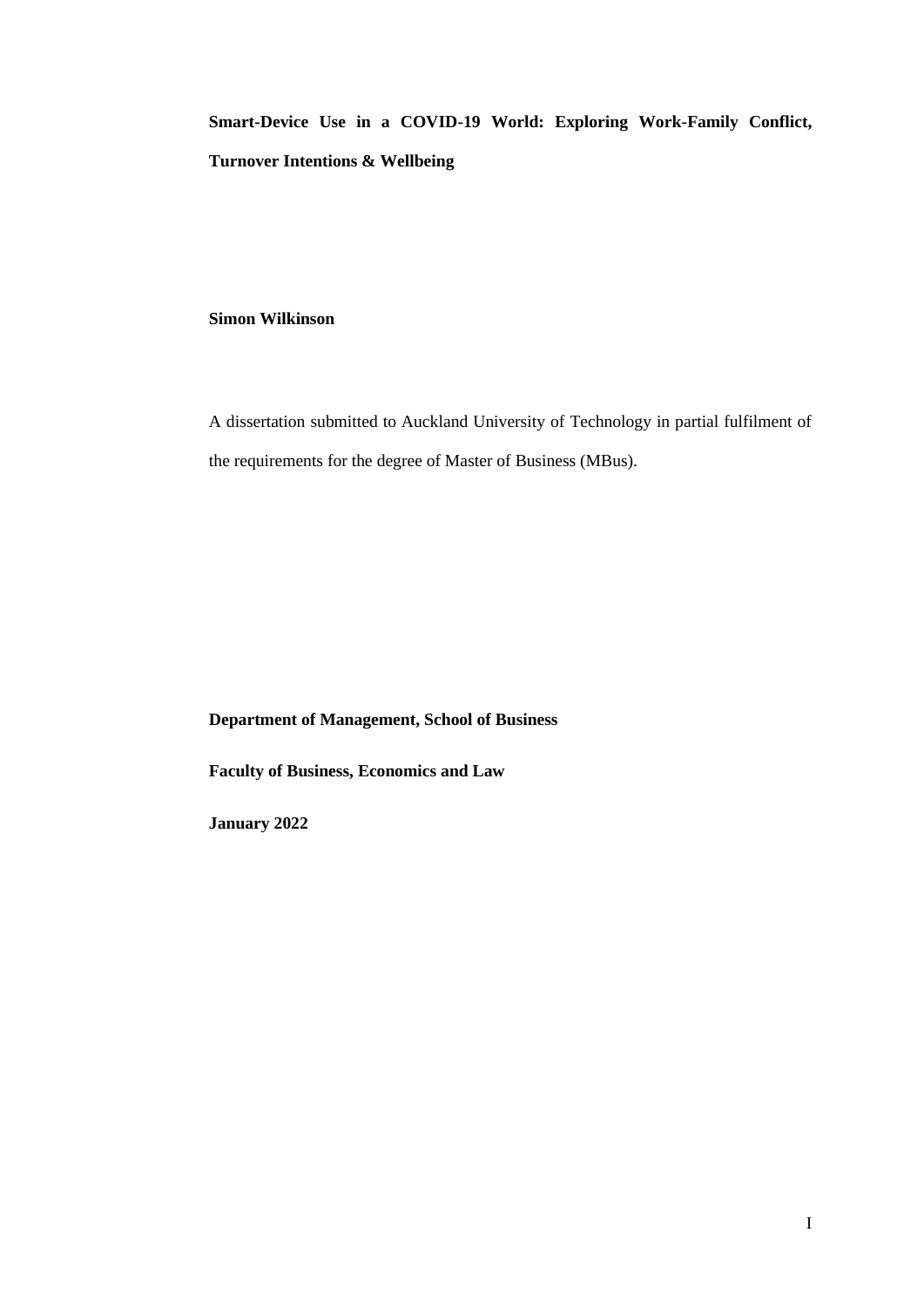#### <span id="page-1-0"></span>**Abstract**

Life has become more complicated due to technological advancements, and mobile working (mWork) encapsulates how employees' smart-device use (e.g., smartphones, laptops, etc.) may influence working during family time at home, and the associated consequences of this use. Employee outcomes including job and wellbeing are likely to suffer as a result of participating in mWork. mWork is investigated in this dissertation using two empirical studies from 2020 on the New Zealand workforce. Study One (n=419) employees focuses on turnover intentions and work-family conflict, with workfamily conflict predicted to mediate the impact on turnover. This study includes gender and parental status as moderators and ultimately, a moderated moderated mediation model is tested. Study Two (n=422) employees focuses on a range of wellbeing outcomes (job anxiety, job depression, and insomnia). Again, work-family conflict is included and predicted to mediate the impact of mWork on wellbeing outcomes. This study includes age as a moderator and ultimately, a mediation model is tested. Overall, mWork diminishes wellbeing and results in higher turnover intentions, typically through blurring the distinction between work and life (via higher work-family and family-work conflict). This dissertation adds to our understanding of mWork and the potential perils of technology around work and life.

*Keywords: mobile work; smartphone use; work-family conflict; family-work conflict; wellbeing; turnover intention; moderators; moderated mediation.*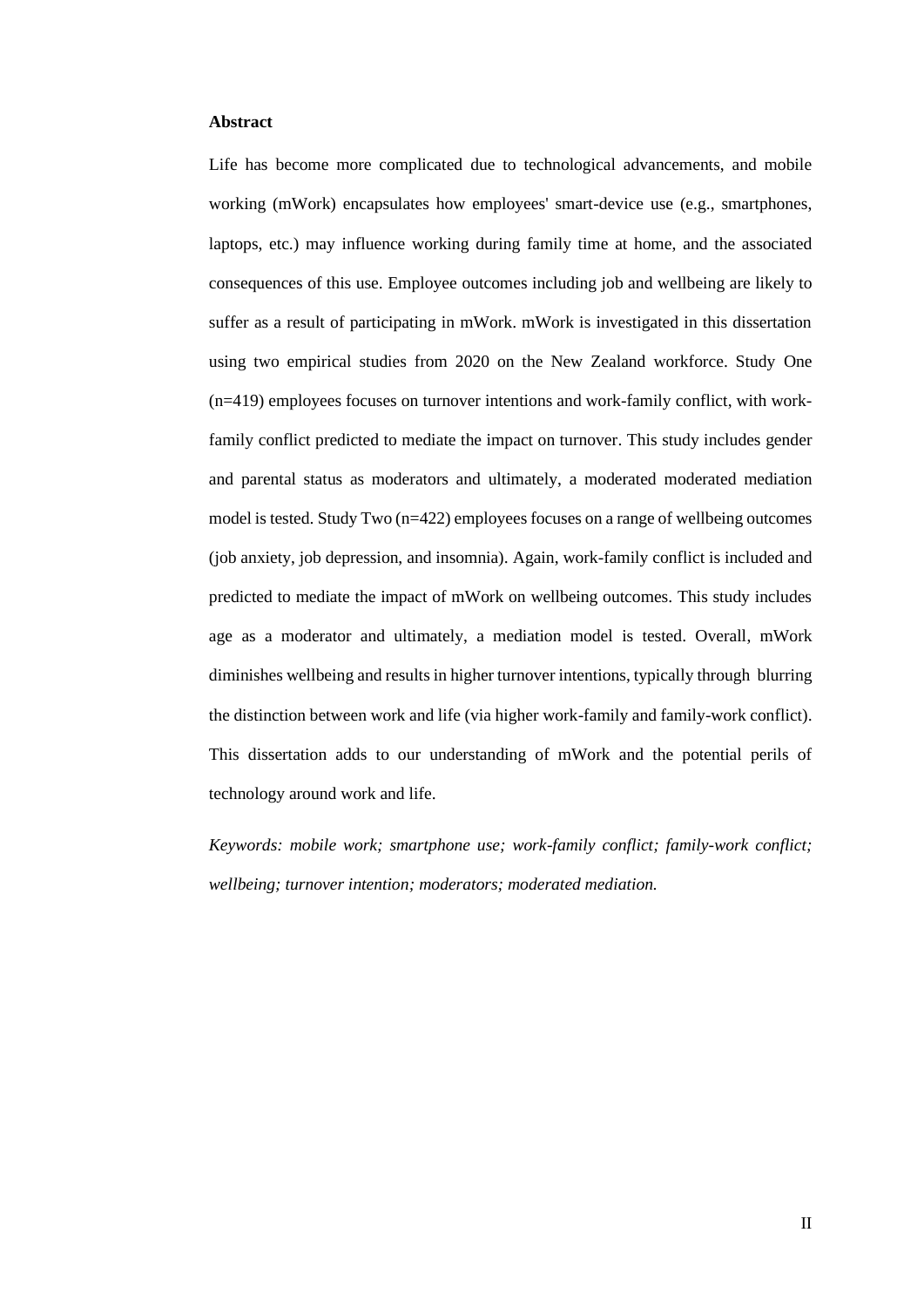# **Contents**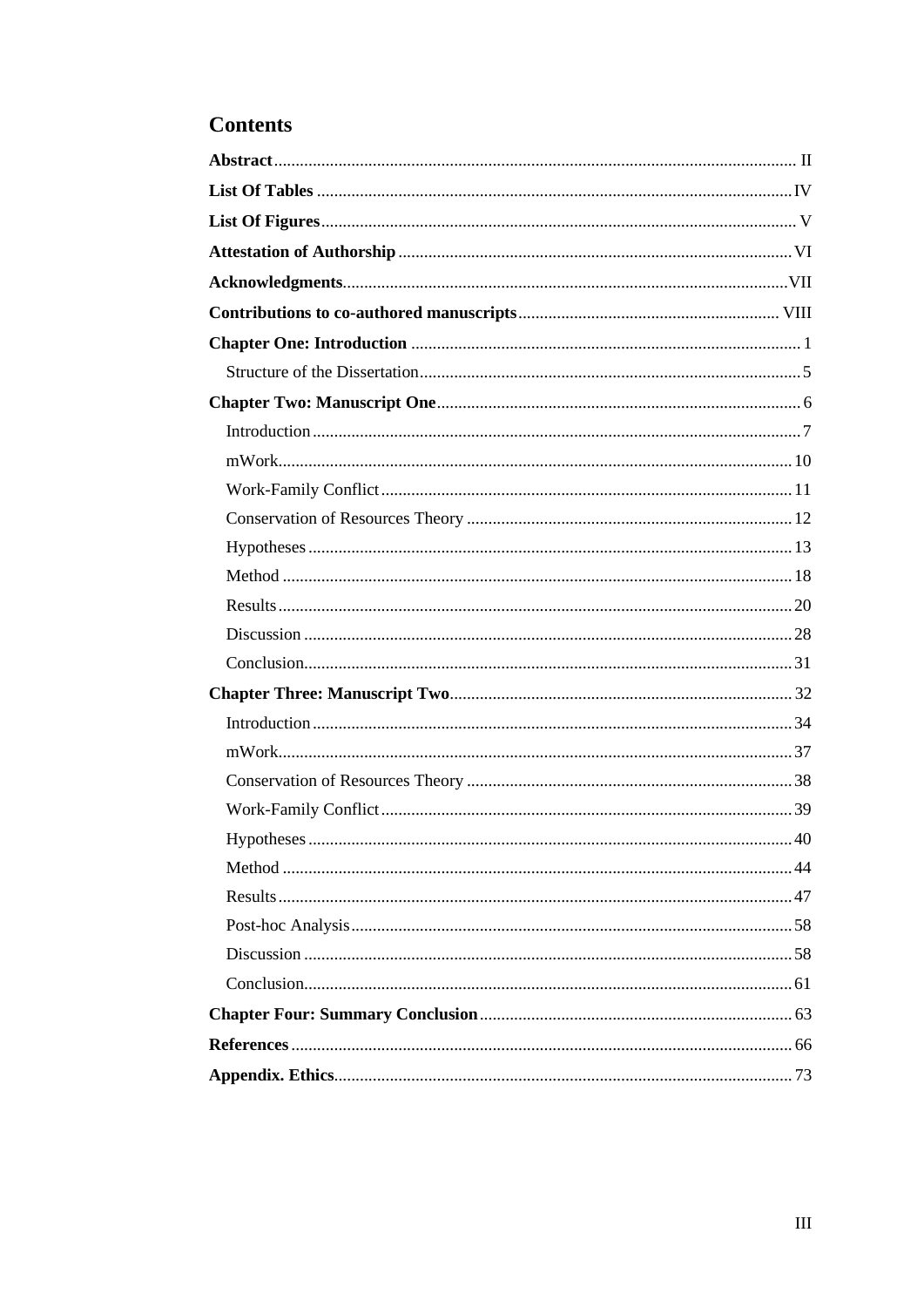<span id="page-3-0"></span>

| <b>List Of Tables</b>                                                 |      |
|-----------------------------------------------------------------------|------|
| <b>Chapter</b>                                                        | Page |
| <b>Chapter One</b>                                                    |      |
| Table 1.1. Dissertation Study Details                                 | 4    |
| <b>Chapter Two</b>                                                    |      |
| Table 2.1. Correlations and Descriptive Statistics of Study Variables | 21   |
| Table 2.2. Moderation Results towards WFC and FWC                     | 25   |
| <b>Chapter Three</b>                                                  |      |
| Table 3.1. Correlations and Descriptive Statistics of Study Variables | 48   |
| Table 3.2. Moderation Results towards Outcomes                        | 54   |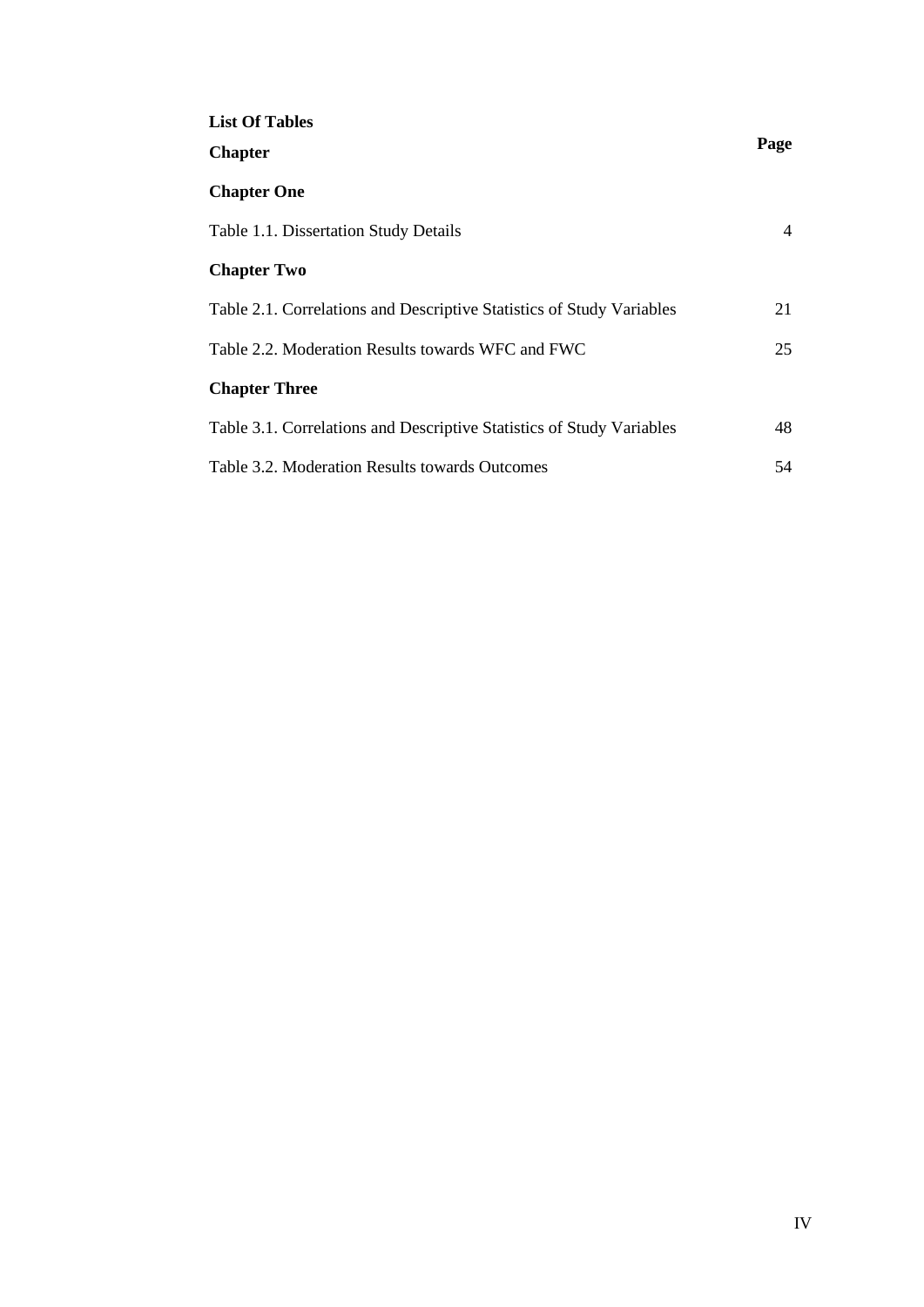# <span id="page-4-0"></span>**List Of Figures**

| <b>Chapter</b>                                                                                           | Page |
|----------------------------------------------------------------------------------------------------------|------|
| <b>Chapter Two</b>                                                                                       |      |
| Figure 2.1. Study Model                                                                                  | 9    |
| Figure 2.2. Mediation Results                                                                            | 23   |
| Figure 2.3. 3-Way Interaction of mWork x Gender x Parental Status<br>with FWC as the Dependent Variable  | 26   |
| Figure 2.4. Indirect Effect of mWork on Turnover Intentions (through<br>FWC) by Gender + Parental Status | 27   |
| <b>Chapter Three</b>                                                                                     |      |
| Figure 3.1. Study Model                                                                                  | 36   |
| Figure 3.2. Direct and Mediation Results towards Anxiety                                                 | 50   |
| Figure 3.3. Direct and Mediation Results towards Depression                                              | 51   |
| Figure 3.4. Direct and Mediation Results towards Insomnia                                                | 52   |
| Figure 3.5. Two-Way Interaction of Age on mWork towards WFC                                              | 55   |
| Figure 3.6. Two-Way Interaction of Age on mWork towards FWC                                              | 55   |
| Figure 3.7. Indirect Effect of mWork on Job Anxiety-Job Depression-<br>Insomnia (through WFC) by age     | 56   |
| Figure 3.8. Indirect Effect of mWork on Job Anxiety-Insomnia<br>(through FWC) by age                     | 56   |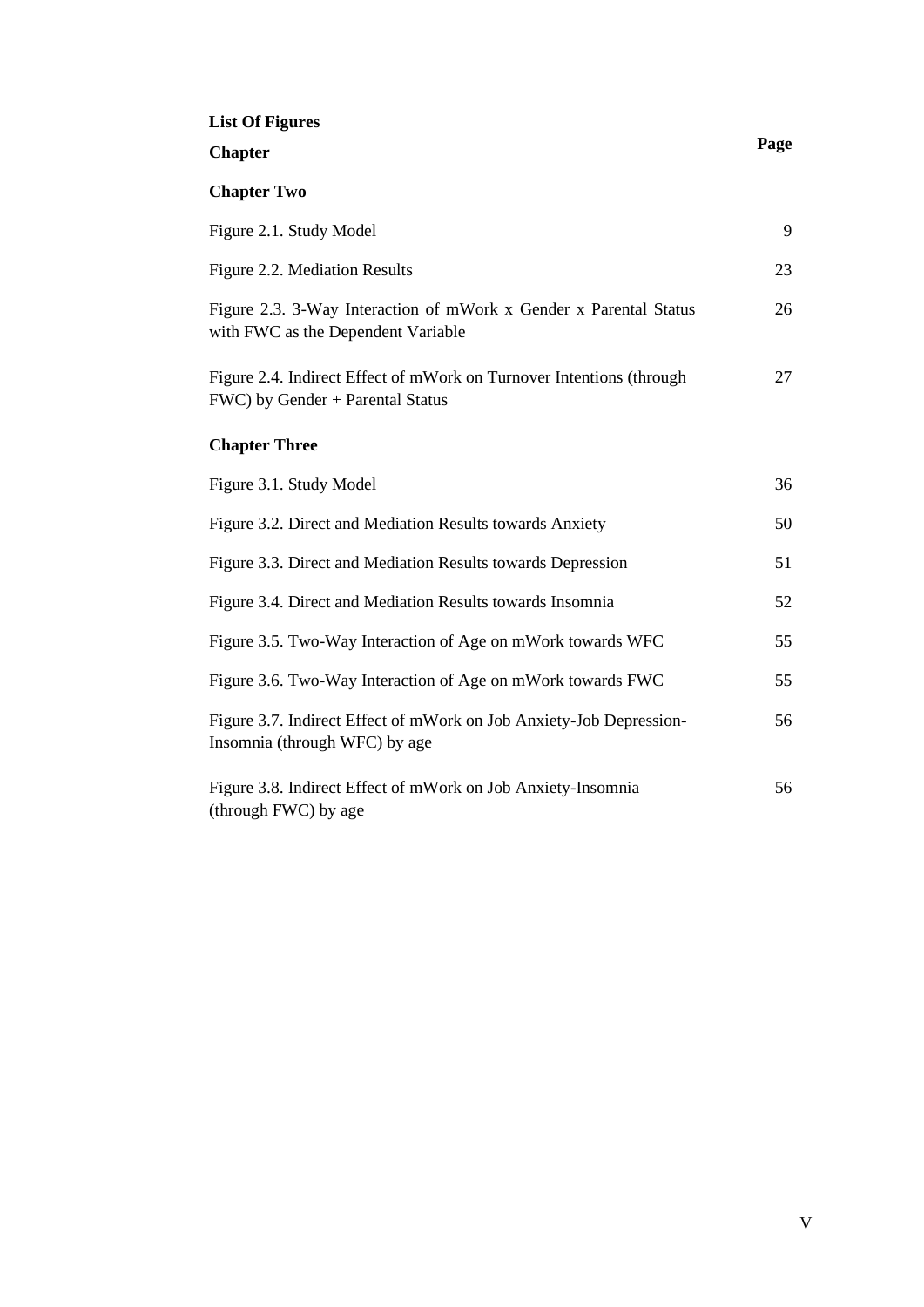# <span id="page-5-0"></span>**Attestation of Authorship**

I hereby declare that this submission is my own work and that, to the best of my knowledge and belief, it contains no material previously published or written by another person (except where explicitly defined in the acknowledgements), nor material which to a substantial extent has been submitted for the award of any other degree or diploma of a university or other institution of higher learning

# **Signed**

Simon Wilkinson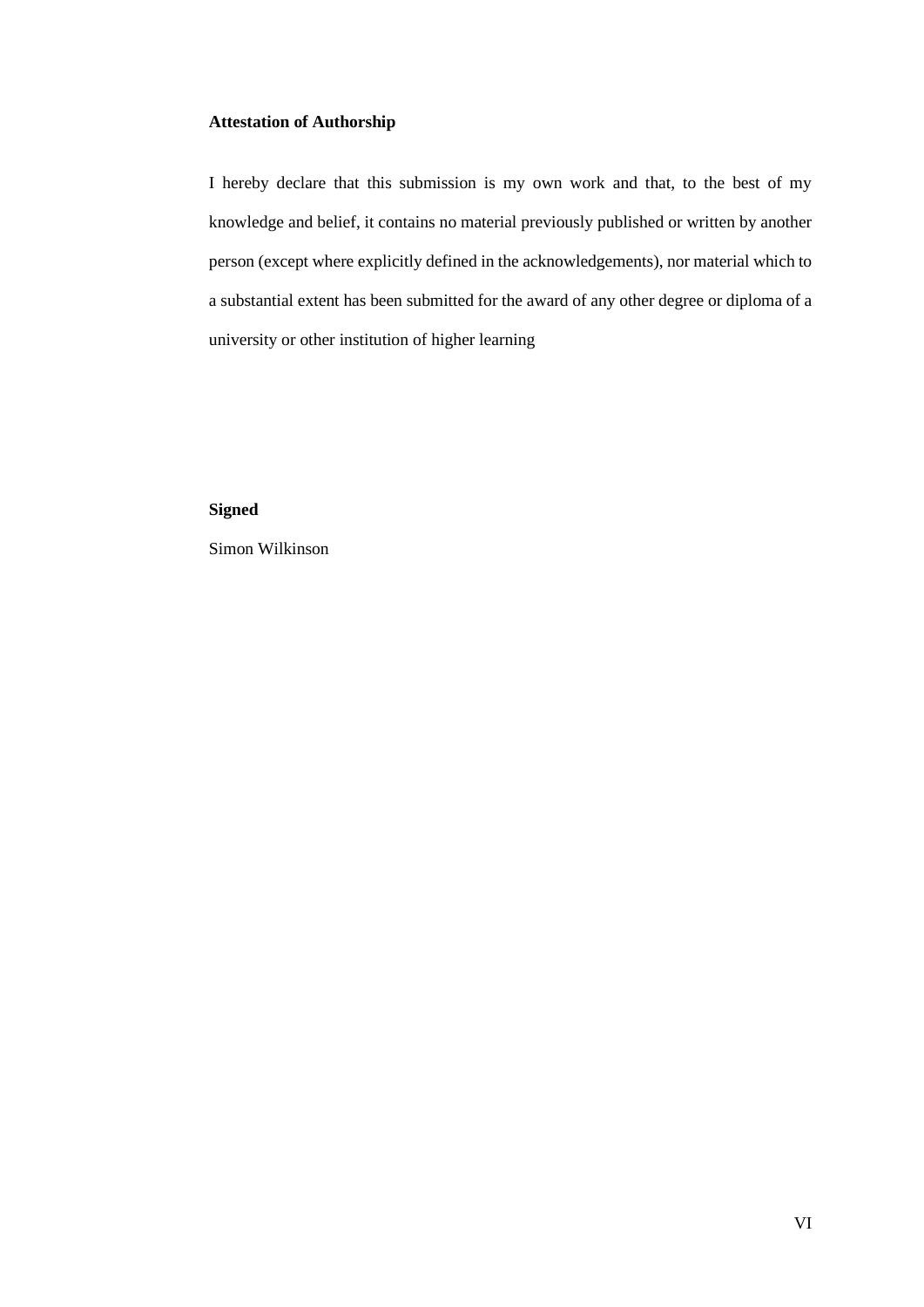# <span id="page-6-0"></span>**Acknowledgments**

I would like to express my gratitude to my dissertation supervisors, Primarily Professor Jarrod Haar and Secondary Dr. Bill Doolin, for their unwavering support and invaluable guidance during my research. This endeavour would not have been feasible had it not been for their tremendous advice. Also receiving my heartfelt thanks is the Auckland University of Technology Management Department, with the faculty's unwavering support, mentoring, and academic counsel serving as a valued component of my dissertation.

Data was obtained by Professor Jarrod Haar (PhD) through two survey panels, respondents were asked to join if they met the qualifications in CINT's database. The data of manuscript one was collected in May 2020 with 419 random New Zealand Participants. The data for manuscript two was collected in December 2020 with 422 random New Zealand Participants. Finally, the research for this dissertation was granted the Ethics Approval number 18/327 on the 3rd of September 2018 by Auckland University of Technology Ethics Committee (AUTEC).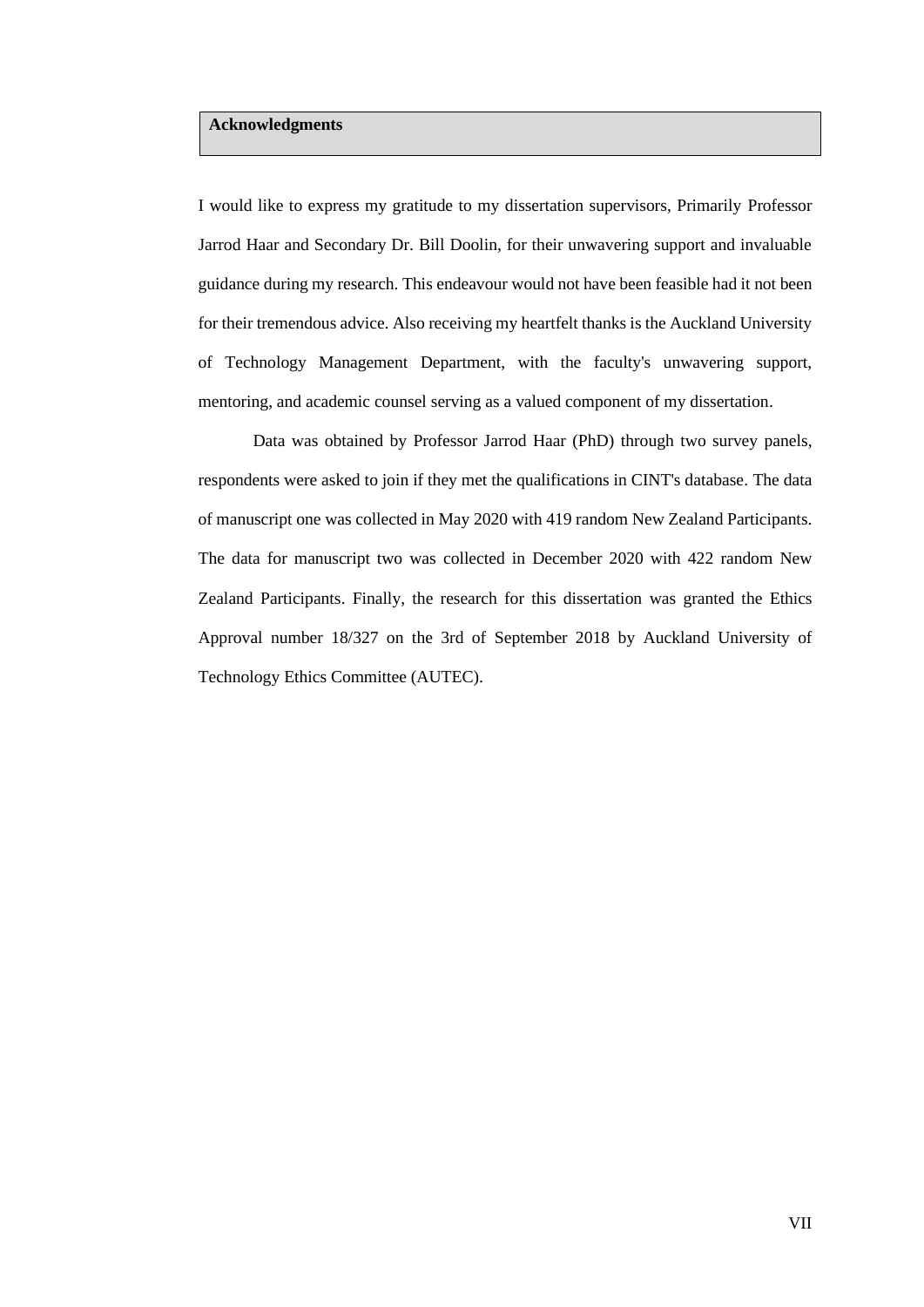# <span id="page-7-0"></span>**Contributions to co-authored manuscripts**

This dissertation consists of two papers that my primary supervisor and I co-authored. My primary supervisor (Jarrod Haar) supervised me, guided study design, software use, confirmed the data analysis and helped with revision editing.

| Manuscript 1:                                        | Wilkinson S. (90%) |
|------------------------------------------------------|--------------------|
| Smart-Device Use in a COVID-19 World: Exploring      | Haar J. (10%)      |
| Work-Family Conflict and Turnover Intentions. This   |                    |
| manuscript has been submitted for publication in the |                    |
| Asia Pacific Journal of Human Resources.             |                    |
|                                                      |                    |
| Manuscript 2:                                        | Wilkinson S. (90%) |
| A Moderated Mediation Model of Smart-Device Use:     | Haar J. (10%)      |
|                                                      |                    |
| Work-Family Conflict and Wellbeing by Age. This      |                    |
| manuscript has been submitted for publication in the |                    |
| Evidence-Based Human Resource Management.            |                    |

Professor Jarrod Haar

**Primary supervisor**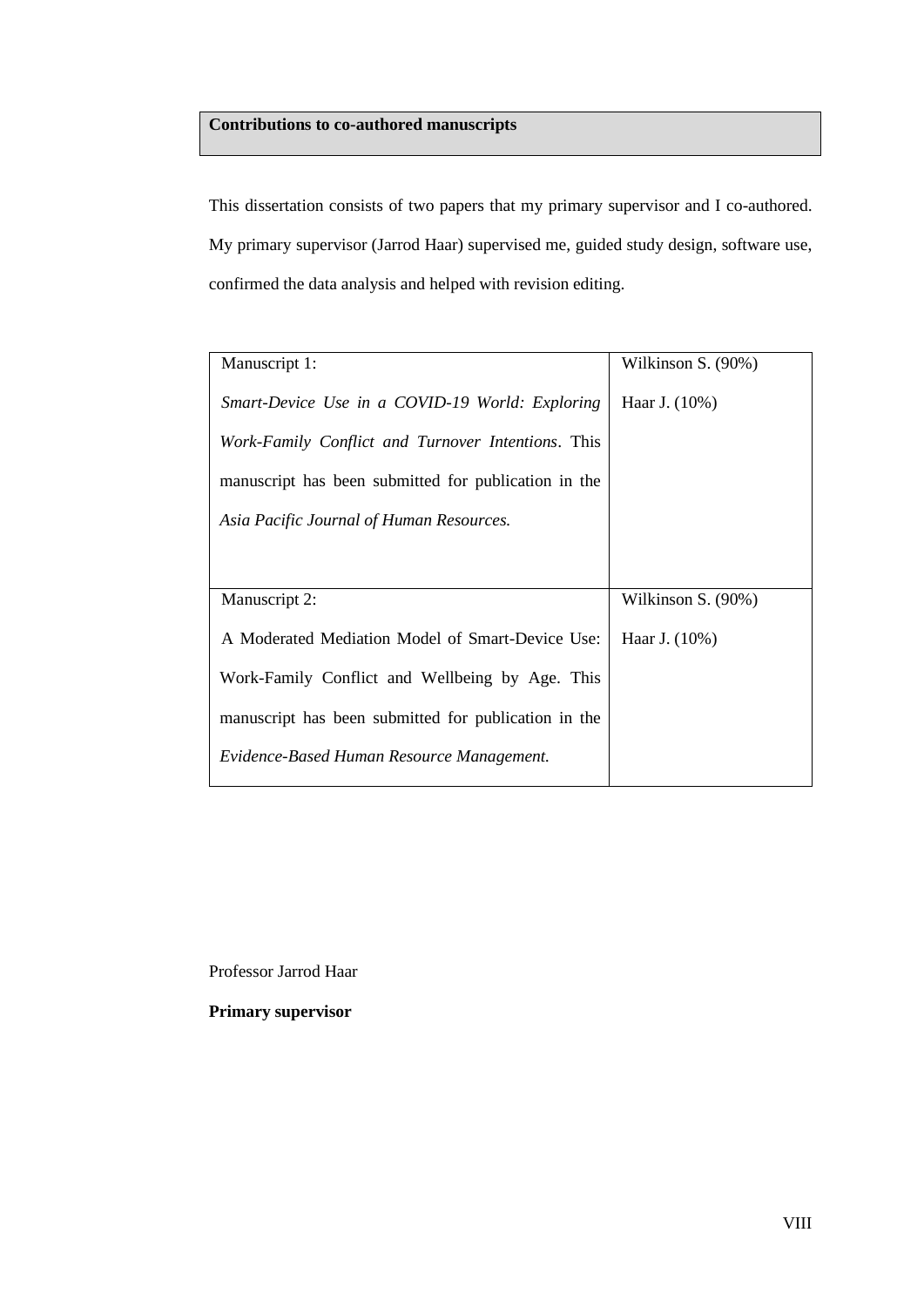## <span id="page-8-0"></span>**Chapter One: Introduction**

The COVID-19 pandemic has had significant global impacts and the ripple effects of this can be felt in all facets of life, particularly work and the ability to balance work and family/ life roles. As a result, the pandemic has fundamentally shifted how employees participate in work. The contagious and unpredictable nature of the COVID-19 pandemic has forced remote and flexible working at an unprecedented rate and both employers and employees have discovered that regardless of their present location, they could access their work duties from any place and at any time and this is consistent with the research on working from home (Kossek & Lautsch, 2012). Indeed, in the New Zealand context, Statistics New Zealand (2020) reported that 42 percent of employed people were working-from-home due to the COVID-19 pandemic and associated lockdowns. This represents a 15-times increase because Statistics New Zealand (2019) reported that only 2.8 percent of New Zealand employees were mainly working-from-home before the pandemic. This suggests working-from-home has become much more normal.

Naturally, this movement to widespread digital working and the subsequent facilitation of homes into workspaces for a large number of the New Zealand workforce means the boundary between work and personal life has become blurred. One of the factors contributing to this blurring effect is the increased mobile work and use of digital technology (Cijan et al., 2019; Zhou et al., 2021). Mobile working (mWork) encapsulates how workers might utilise smart devices (e.g., smartphones, laptops, etc.) to assist work during family time at home, as well as the consequences of this usage. The literature suggests that participating in mWork is likely to have detrimental effects on employees, including their wellbeing and work and family roles (Ferguson et al., 2016; Olson-Buchanan & Boswell, 2007). However, such relationships are untested in the new COVID-19 pandemic context. This dissertation asks the following Research Questions: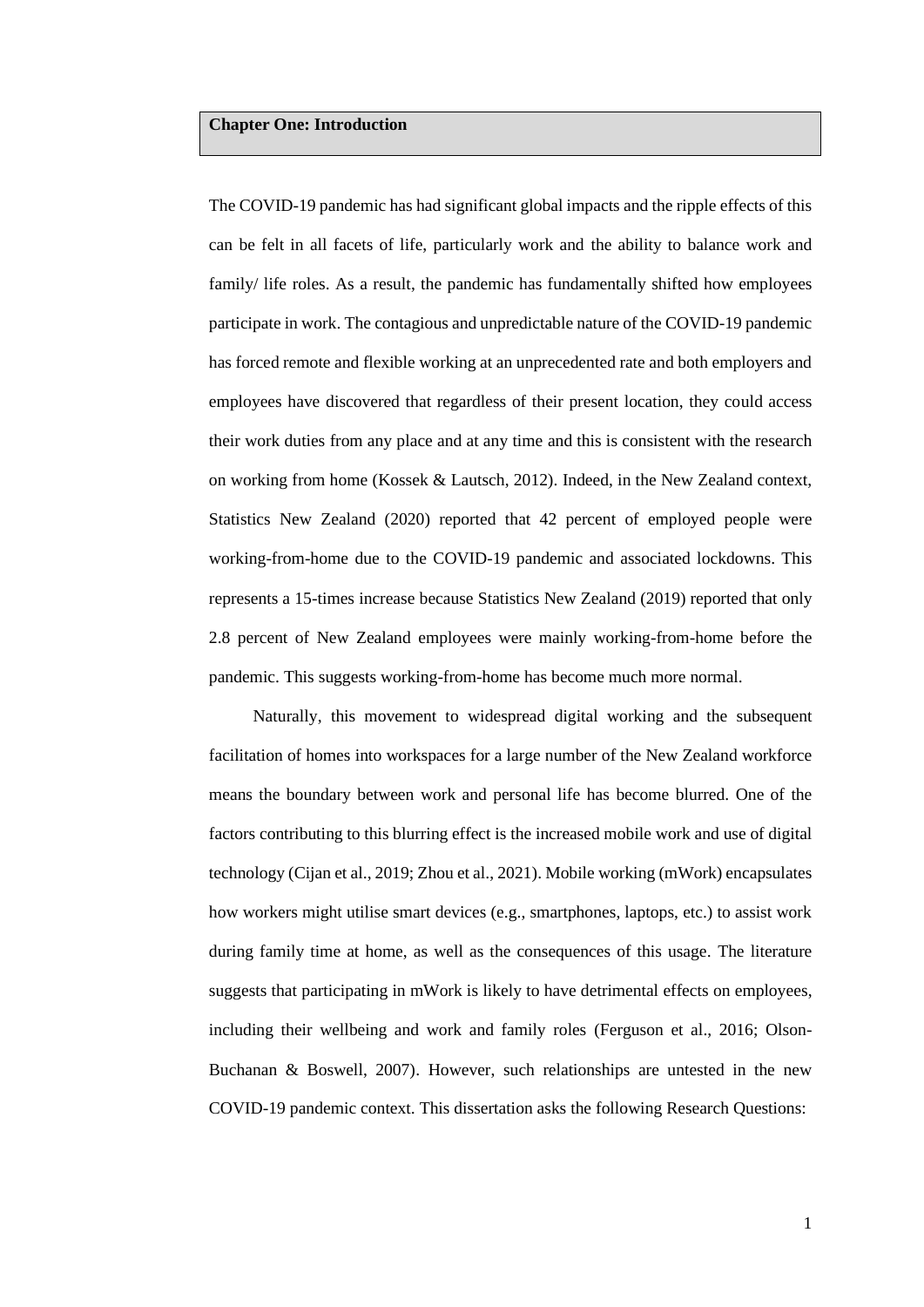- 1. What effect has the influx and growth of working from home done to mWork use?
- 2. If mWork use has increased, it is still detrimental?
- 3. Are there any benefits of mWork within a COVID-19 context?
- 4. Are there demographic factors that change the extent of influence? For example, is mWork significantly different by gender, parental status, or age?

This dissertation will answer these Research Questions with two empirical papers based on New Zealand employee experiences. The first paper examines the impact of mWork on job turnover intentions and includes work-family conflict, with the expectation that work-family conflict would act as a mediator of the effect of mWork on turnover intentions. With the current focus on The Great Resignation (Cook, 2021), access to the foreign labour market is limited in New Zealand within the framework of COVID-19. Indeed, more than 40 percent of the world's workforce is contemplating quitting their current employment this year (Microsoft, 2021). The talent environment has fundamentally transformed, and some suggest flexible employment is here to stay (The Economist, 2020). For others, remote work has opened up new career prospects (The Economist, 2020). However, these changes might potentially cause detrimental effects. According to Macik-Frey et al. (2007), the use of smart devices outside of conventional work hours may contribute to the eroding of the sense of a separate workday. Employers must accept that there may be a scarcity of new personnel – particularly of high-quality people to attract. Beyond the effects of mWork on turnover intentions through work-family conflict, study one also includes gender and parental status as moderators (individually and in combination). These are then all combined to test moderated moderated mediation effects via gender and parental status. Thus, additional insights are provided by testing dual-moderation effects.

The second paper extends the focus away from work outcomes like turnover intentions in study one and addresses employee wellbeing, again including work-family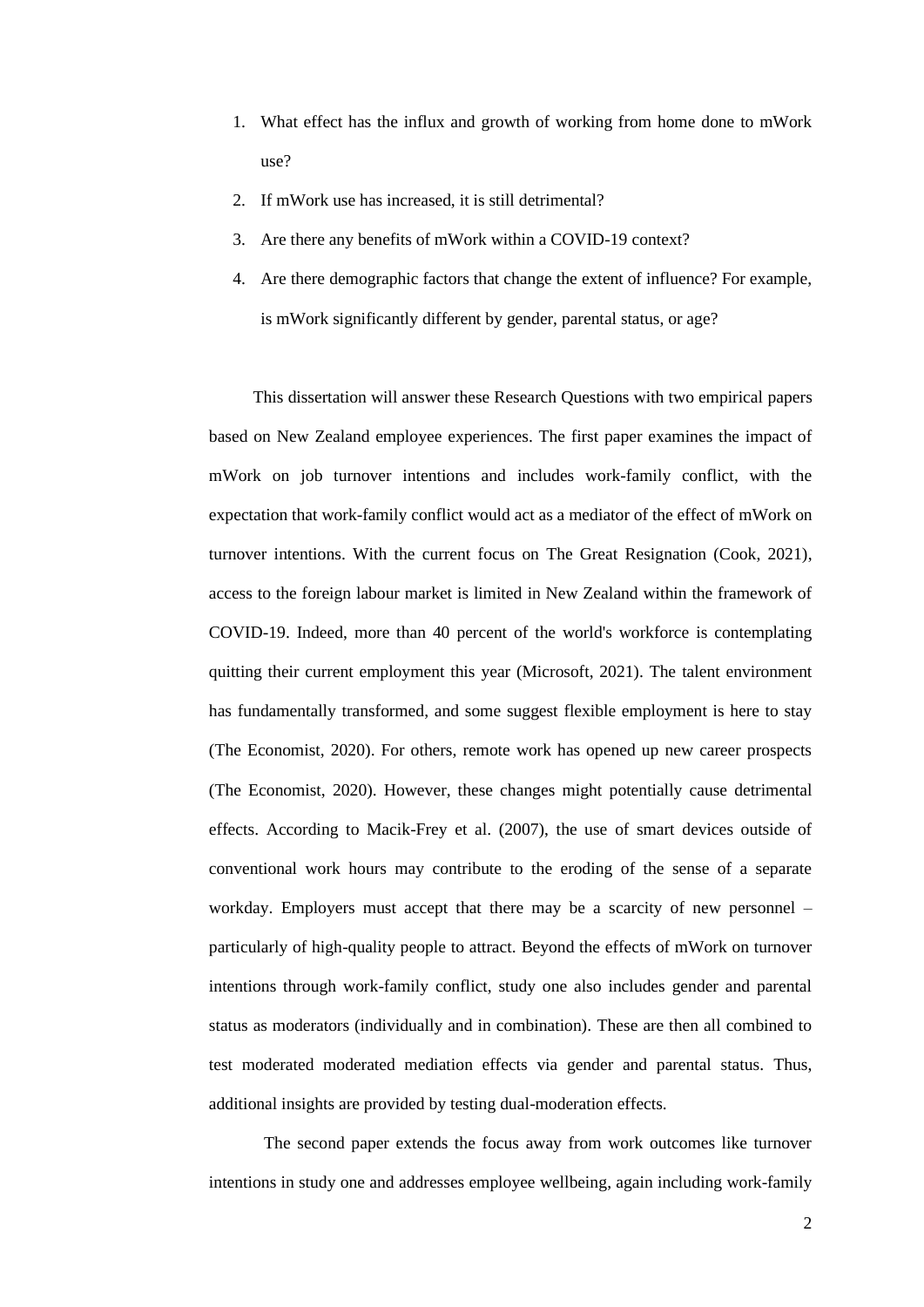conflict as a mediator. Significantly, this paper also extends the relationships explored by including age as a moderator, because there is evidence that age differences exist amongst technology users, for example Debreczeni and Bailey (2021) found significant correlations between age and happiness among younger workers. Further, the model is then extended to test a moderated mediation model, with age as a boundary condition. Hence, this allows a more nuanced understanding of the influence of mWork on wellbeing outcomes. This might be especially prevalent in the current COVID-19 context. Despite the potential negative impact the current pandemic and mWork is having on the wellbeing of the New Zealand workforce, paper two makes an important contribution to determine whether any detrimental effects of mWork are universal or differ by age. For example, are older workers less adept at confronting this changing and increasingly digital workspace, which is explored in the wellbeing focus of paper two regarding job anxiety, job depression, and insomnia in the research.

In summary, retaining existing talent and making employee wellbeing a priority is vital to maintaining the New Zealand workforce, economy, and society at large. Research is already showing us that the COVID-19 pandemic is having significant detrimental effects on mental health and one of the main stressors is work (e.g., Shevlin et al., 2020). This is largely due to its introduction to the home as a result of remote working. Not only are the lines of work and personal life being blurred due to the physical lack of separation from office to home, but the requirements of family life are also interfering with worklife balance (Haar et al., 2012). As might be expected, the effects of mWork have been found to have adverse effects on employee wellbeing (Arlinghaus & Nachreiner, 2014). However, despite the literature suggesting negative impacts from mWork, these effects remain largely untested in New Zealand, and especially within the COVID-19 context. This dissertation seeks to examine these effects more closely. To answer the Research Questions above, Table 1.1 below outlines the two studies conducted.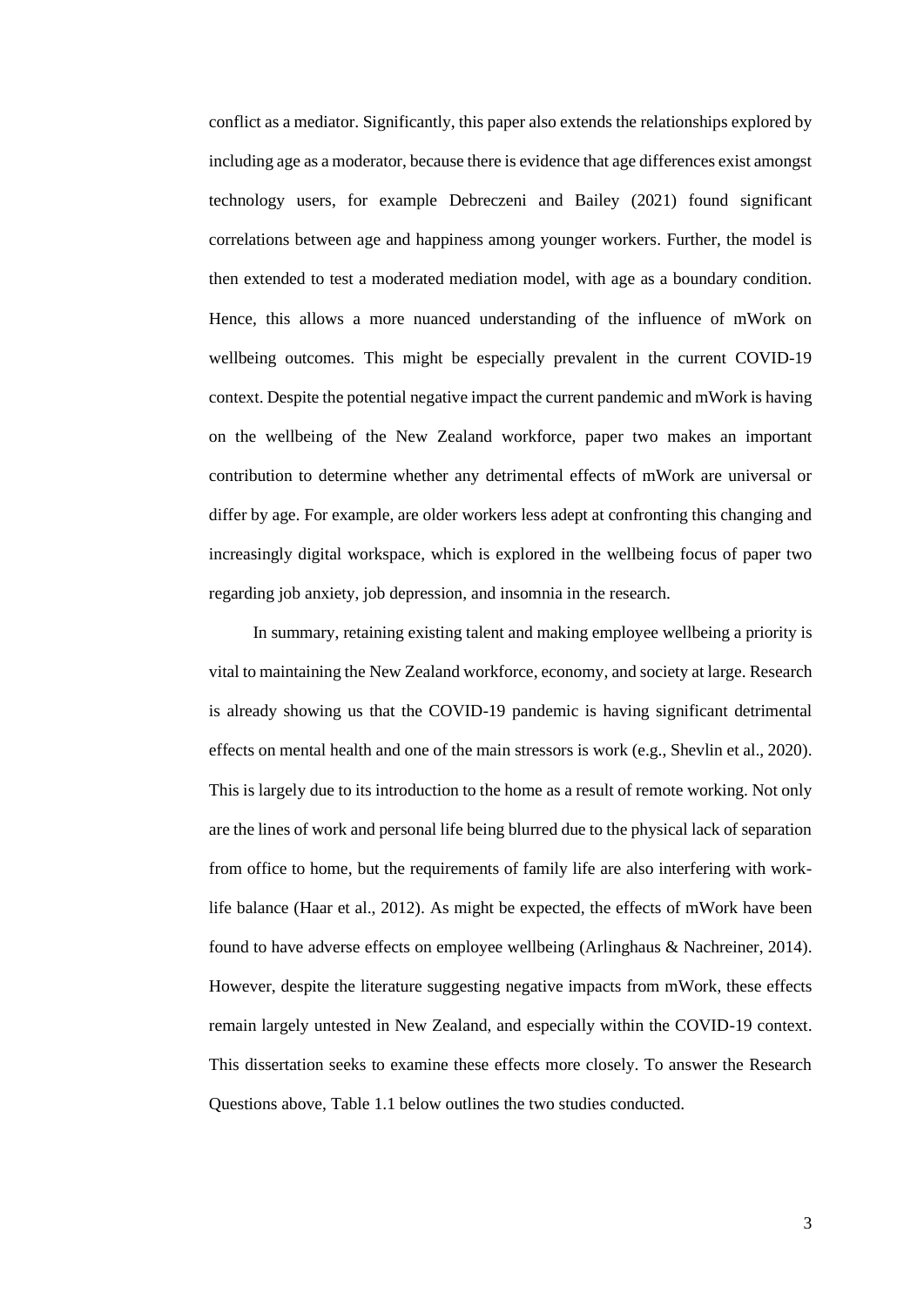| <b>Study</b>     | <b>Sample Details</b>                                  | <b>Variables</b>                                                                                                                          | <b>Relationships Tested</b>                                                                                                                                                                                                                                                                                                             |
|------------------|--------------------------------------------------------|-------------------------------------------------------------------------------------------------------------------------------------------|-----------------------------------------------------------------------------------------------------------------------------------------------------------------------------------------------------------------------------------------------------------------------------------------------------------------------------------------|
| Study One        | $N = 419$<br>May 2020.                                 | Independent variable:<br>mWork<br>Mediators:                                                                                              | Moderated<br>moderated<br>mediation model.                                                                                                                                                                                                                                                                                              |
|                  | Random sample of<br><b>New</b><br>Zealand<br>employees | Work-family conflict<br>Family-work conflict<br>Outcome:<br><b>Turnover Intentions</b><br>Moderators:<br>Gender<br><b>Parental Status</b> | mWork<br>predicts<br>intentions,<br>turnover<br>with work-family and<br>family-work conflict as<br>mediators. Gender and<br>parental status included<br>as moderators and also<br>moderators<br>of<br>the<br>indirect<br>effect<br>of<br>mWork<br>on<br>turnover<br>intentions<br>via<br>work-<br>family and family-work<br>conflict.   |
| <b>Study Two</b> | $N = 422$<br>December 2020.                            | Independent variable:<br>mWork<br>Mediators:                                                                                              | Moderated moderated<br>mediation model.                                                                                                                                                                                                                                                                                                 |
|                  | Random sample of<br>Zealand<br><b>New</b><br>employees | Work-family conflict<br>Family-work conflict<br>Outcomes:<br><b>Job Anxiety</b><br><b>Job Depression</b><br>Insomnia<br>Moderator:<br>Age | mWork<br>predicts<br>wellbeing (job anxiety,<br>depression<br>and<br>job<br>insomnia), with work-<br>family and family-work<br>conflict as mediators.<br>Age included<br>as<br>a<br>moderator and also a<br>moderator<br>of<br>the<br>indirect<br>effect<br>of<br>mWork on wellbeing<br>via work-family<br>and<br>family-work conflict. |

Table 1.1. Dissertation Study Details

The present dissertation follows pathway two (by publication) and includes study one and study two, which have been submitted for journal review (details below).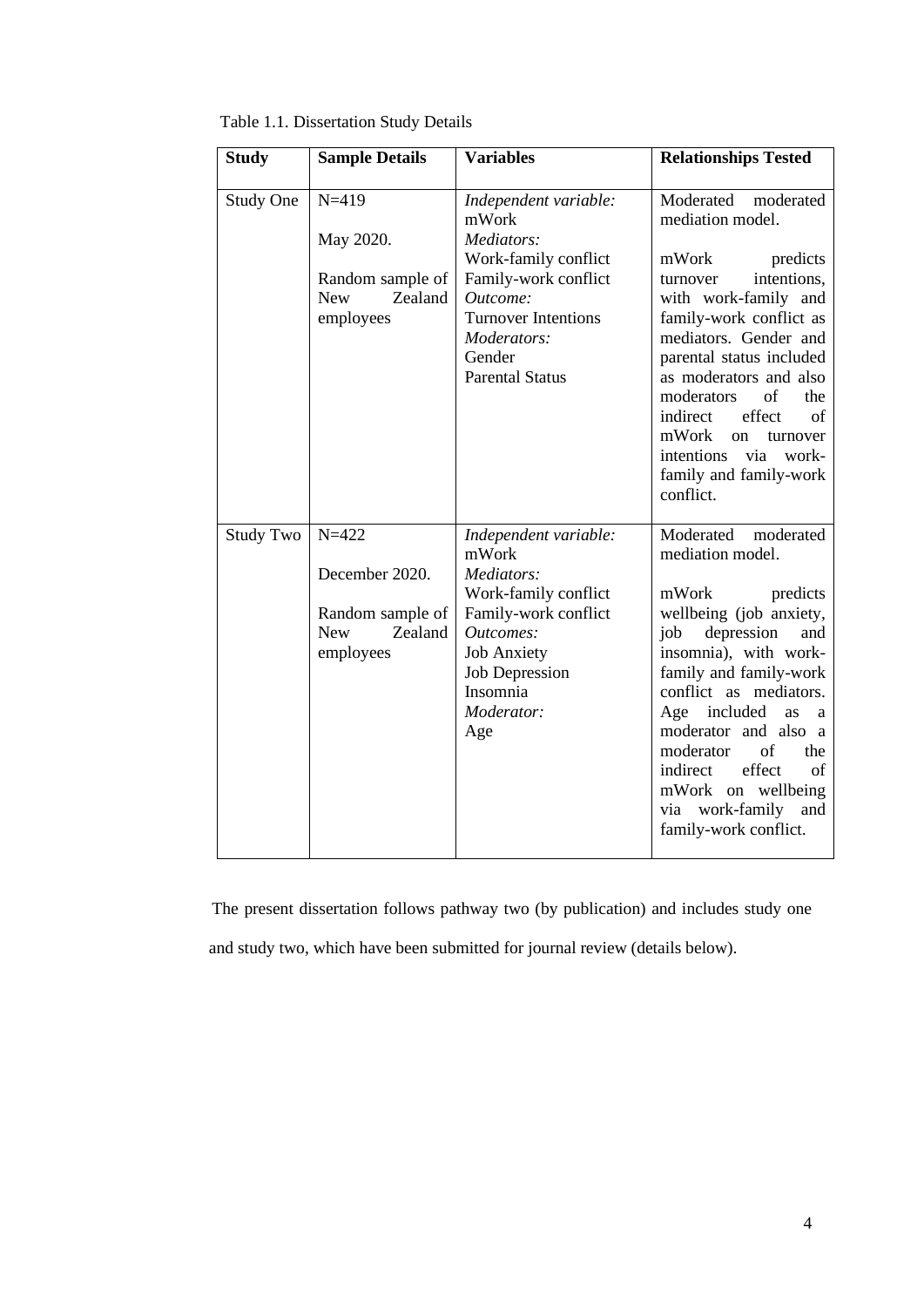#### <span id="page-12-0"></span>**Structure of the Dissertation**

This dissertation contains four chapters.

Chapter One introduces the literature and highlights the research questions aimed at mobile working (mWork) and the detrimental effects, which may have been exacerbated due to COVID-19. It considers the enormous worldwide consequences of the pandemic, with repercussions felt in many aspects of life, notably work and the capacity to combine work and family/life duties. The two studies (papers) provided are briefly outlined.

Chapter Two is the first empirical paper. It investigates the influence of mWork on turnover intentions and incorporates work-family conflict, with the idea that work-family conflict will operate as a mediator of mWork's effect on turnover intentions with the present emphasis on the great resignation and access to the overseas labour market in New Zealand being restricted under COVID-19. Due to the potential pressures of mWork at home, gender and parental status are both included as moderators, and ultimately, a moderated moderated mediation model is explored.

Chapter Three is the second empirical paper. Here, the focus shifts away from work outcomes (e.g., turnover intentions in chapter two), and instead emphasises employee wellbeing (anxiety, depression, insomnia), with work-family conflict serving as a mediator once more. This paper broadens the scope of the interactions investigated by including age as a moderator, as there is evidence of age inequalities among technology users. This time a moderated mediation model is examined.

Chapter Four ends the dissertation with a conclusion, which summarises the research findings and analysis of manuscripts one and two. Overall, the dissertation highlights that mWork likely plays a critical role in work and wellbeing outcomes for employees in a Covid-19 context. The implications for employees and employers are explored.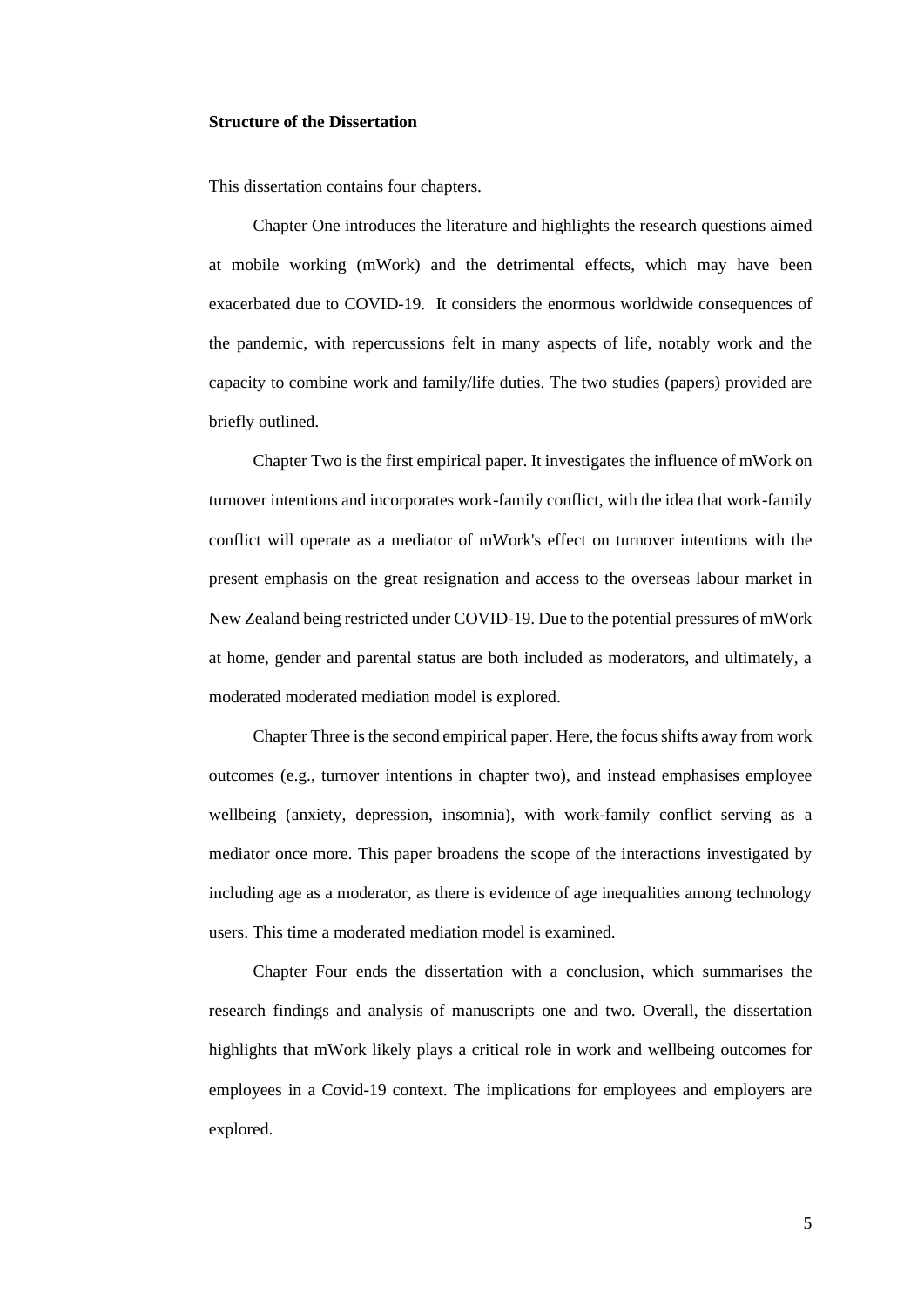# <span id="page-13-0"></span>**Smart-Device Use in a COVID-19 World: Exploring Work-Family Conflict and Turnover Intentions**

*Under review at Asia Pacific Journal of Human Resources. [Submitted 11-11-2021]*

Technology has made life more complex, and mobile working (mWork) captures the way employees smart-device use (e.g., smartphones, laptops etc.) can facilitate working during family time at home, and what the effects of this use are. Engaging in mWork is expected to be detrimental to employee outcomes. In this study, mWork is explored towards turnover intentions and work-family conflict, with conflict expected to mediate the influence on turnover. Furthermore, given the potential dynamics of gender and parental status, these are both included as moderators, and ultimately a moderated mediation model is tested. Using data from 419 New Zealand employees just after New Zealand's lockdown finished in May 2020, there is overall strong support found for the direct and mediation hypotheses. Overall, mWork influences turnover intentions by blurring the line between work and personal life (leading to higher work-family and family-work conflict), and these also drive turnover intentions.

*Keywords: mobile work; smartphone use; work-family conflict; family-work conflict; turnover intention.*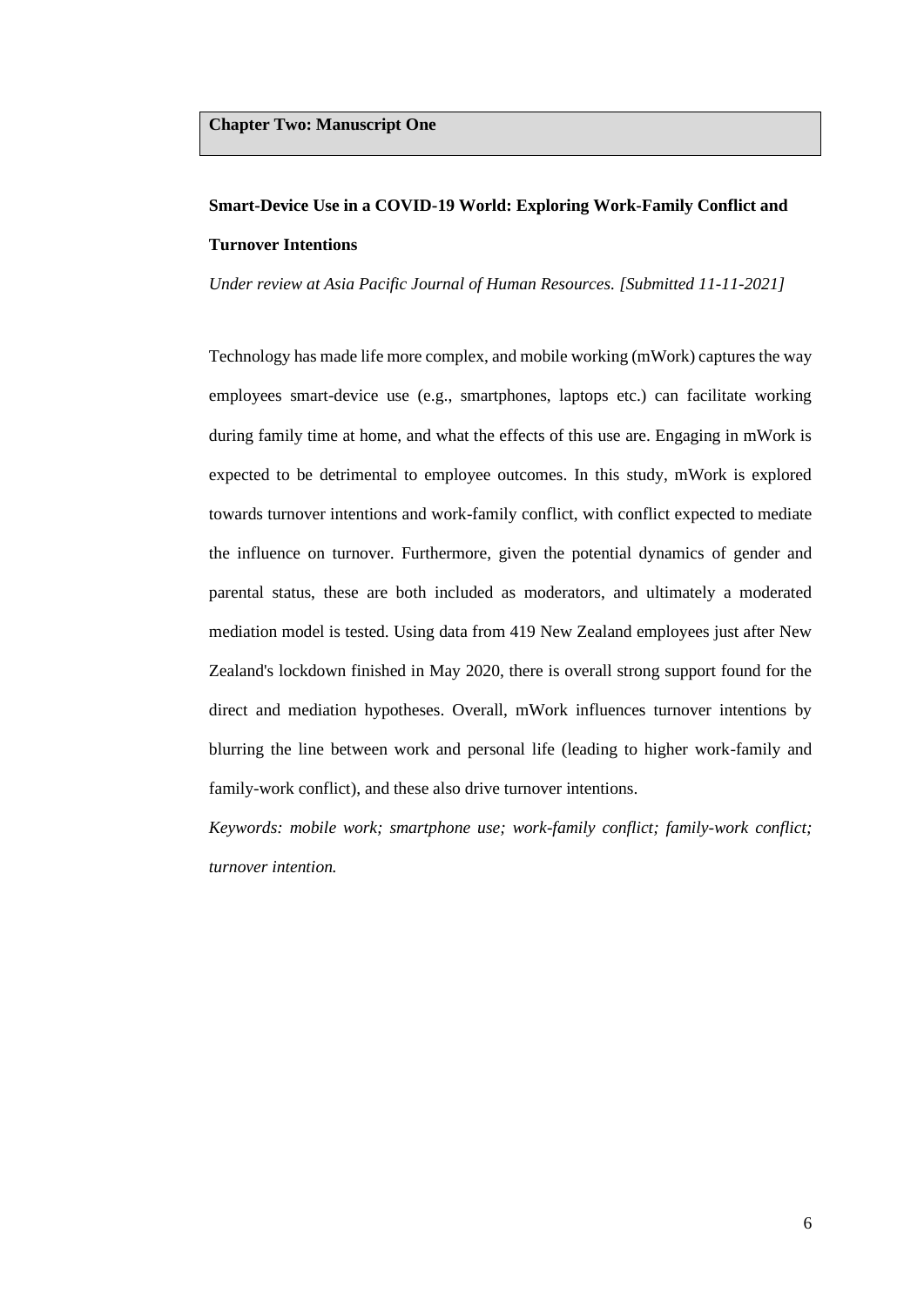#### <span id="page-14-0"></span>**Introduction**

In the year 2020, the COVID-19 pandemic changed the world including work. Workers were frequently laid off or instructed to work from home. Instantly, meetings were held remotely, with no other employees physically present. Employees found they could access their work tasks from any location and at any time, regardless of their current location (Kossek & Lautsch, 2012). These changes have been hailed, as well as criticised, for blurring the line between work and personal life. One of the driving issues for this blurring effect is the growing usage of digitalization (Cijan et al., 2019; Zhou et al., 2021). Increased flexibility enabled by using smart-devices (e.g., smartphones, laptops, and tablets) offers a variety of significant benefits, one of which is the capacity to combine work and personal responsibilities more effectively (Allen et al., 2013). While it has been demonstrated that smart-device use blurs the lines between work and family life (Jarvenpaa & Lang, 2005), further research is needed to establish whether or not it increases the likelihood of an imbalance between work and non-work roles (Samad et al., 2015) in the COVID-19 era. Consequently, the present study focuses on mWork which refers to the frequency of using smart-devices to conduct work during family time (Ferguson et al., 2016).

The present study focuses on turnover intentions due to recent attention given to The Great Resignation (Cook, 2021), including in New Zealand (Coltman, 2021). Retaining employees, especially talented and skilled employees, is a core issue for Human Resource Management (see Su et al., 2020). Aguinis et al. (2012) terms this *the war for talent*. Indeed, there is over a century of academic research on turnover (Hom et al., 2017), with associated cost and performance being key reasons. Ultimately, there are high costs to an organization when employee turnover, especially if they are highly skilled (e.g., Tillman et al., 2018). The average cost per skilled employee is estimated at around 100 percent of salary (Cascio & Boudreau, 2008). In addition, employee turnover costs might be much higher if an organization loses a star performer (see Aguinis  $\&$ O'Boyle Jr, 2014). At the firm level, there is meta-analytic evidence that high employee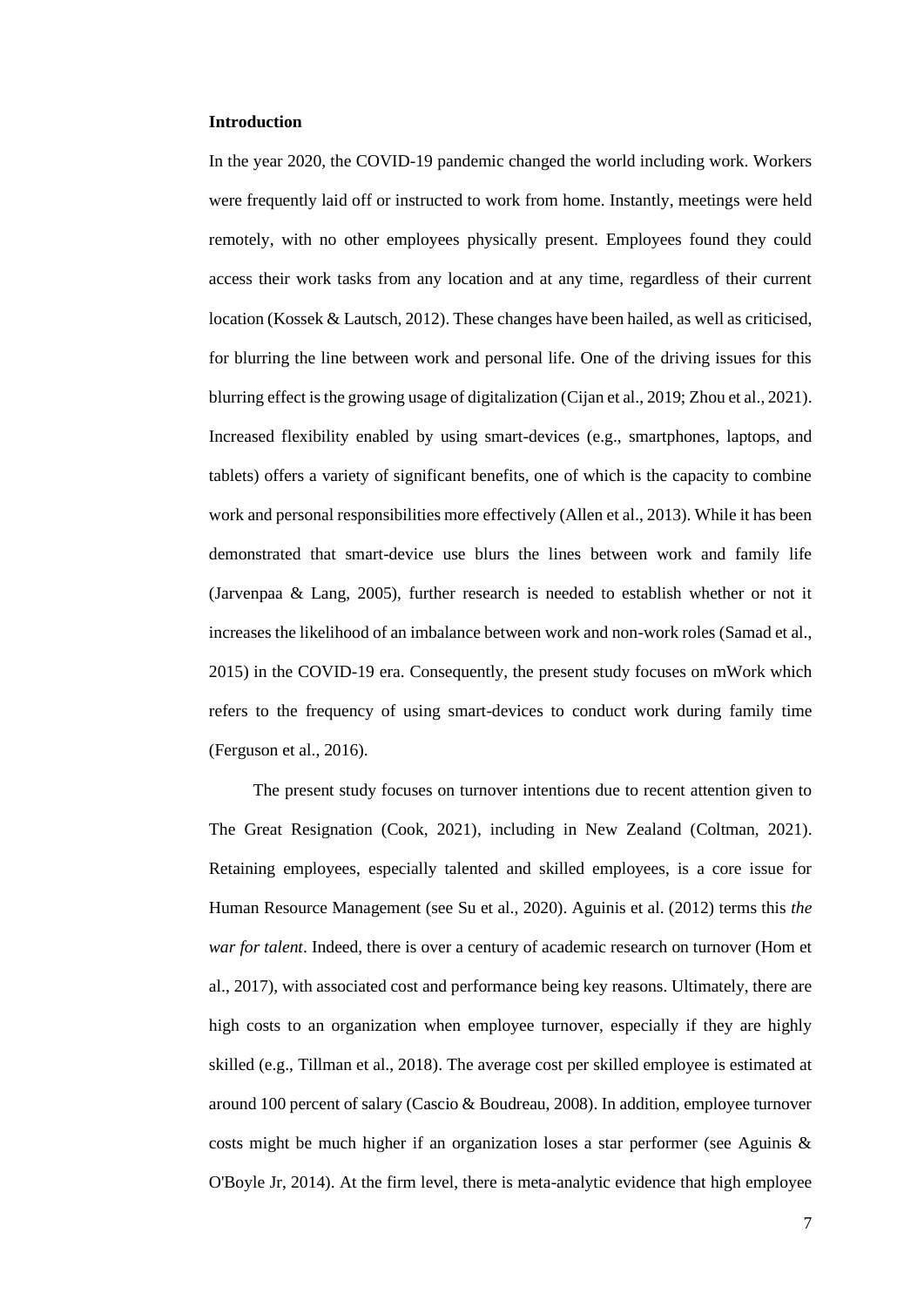turnover is negatively related to organizational performance (Park & Shaw, 2013). Overall, this makes the study focus on turnover intentions a vital factor to explore, especially in the great resignation context.

Beyond mWork and turnover intentions, the present study explores the work and family interface. Managing work and life roles has become more challenging as employees are expected to be accessible for work outside of regular business hours, resulting in more fluid work-family boundaries (Galinsky et al., 2001). According to Higgins and Duxbury (2005), technology development is a primary source of workfamily conflict. COVID-19 has likely exacerbated this issue, with this reflecting conflict between work and life roles occurring due to opposing expectations and difficulties in managing both spheres (Haar, 2013). Unger et al. (2014) study on time allocation between work and home domains emphasizes the critical nature of dedicating uninterrupted evening hours to one's private life. After decades of study on work-family conflict, researchers have concluded that most employees struggle to balance work and family duties; however, not everyone's experiences are not uniform (Higgins & Duxbury, 2005).

Overall, the present study makes three contributions. First, it explores the role of mWork towards turnover intentions, given the value and importance of turnover and the context of The Great Resignation and the COVID-19 pandemic. Second, the conflict between work and family roles is included to contextualize how mWork can shape and interfere with both work and family domains. Finally, given the potential role of gender and parental status on these relationships, both are included as moderators. A moderated moderated mediation model is tested (see Haar et al., 2019), to potentially provide unique insights. The study model is shown below in Figure 2.1.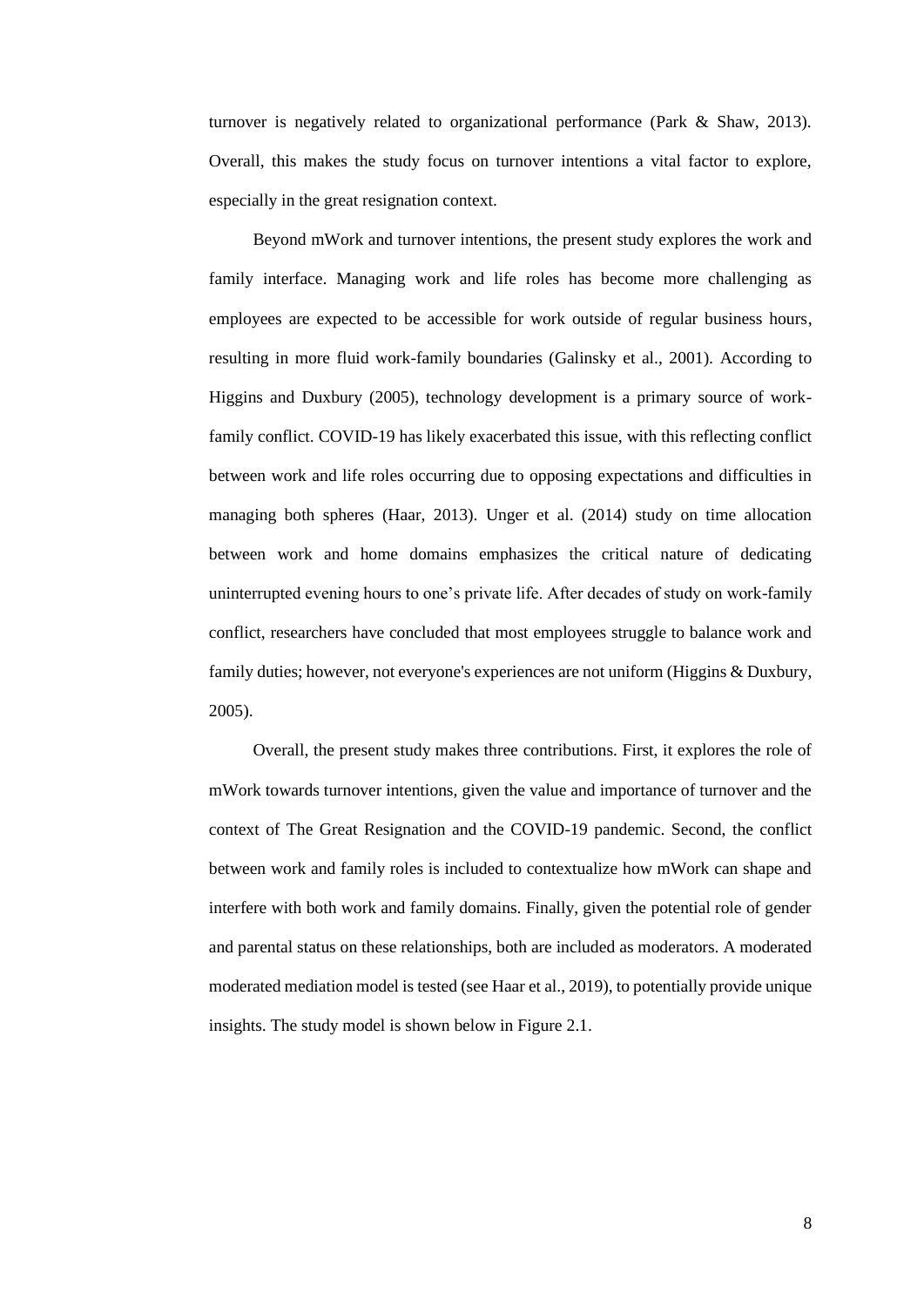

*Study Model*

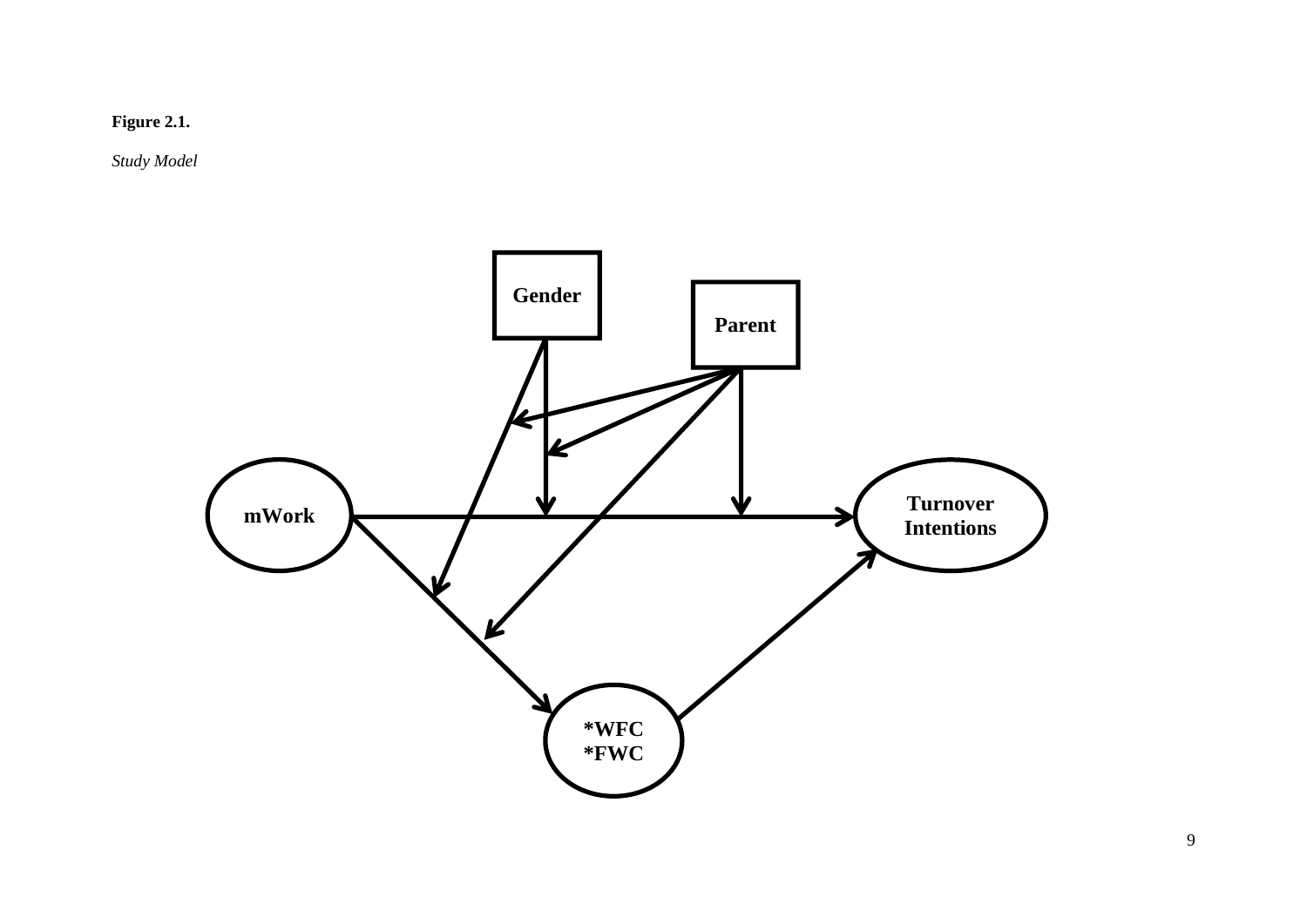## <span id="page-17-0"></span>**mWork**

As smart-devices become more widespread inside and outside organizations, workers are able to stay connected to their jobs both during typical business hours but also outside these time boundaries. Boswell and Olson-Buchanan (2007) note that smart-devices and associated technology (e.g., Internet) allow employees to perform job-related tasks outside of the traditional office environment and/or work hours. Thus, smart-devices enable employees to engage and communicate with one another and stay on top of work-related tasks throughout the day, potentially enhancing productivity. However, smart-devices have some drawbacks. Employees who work outside office hours may experience negative consequences such as feeling fatigued or experience increased work-family conflict (Derks & Bakker 2014). Further, the connectivity demands may impose additional burdens on employees' time and attention. As a result, smart-devices may act as an 'electronic leash', tethering employees to their employment and reducing employee engagement (Olson-Buchanan & Boswell, 2006; Boswell & Olson-Buchanan, 2007).

Due to these potential issues, businesses need to be concerned about their employees' smart-device use (Day et al., 2010). According to Macik-Frey et al. (2007), smart-device use outside typical work time may contribute to the erosion of the distinct workday concept. As individuals work more during non-work hours, the precise boundary between work and non-work hours may move and blur. As a result, the line between work and personal life may become increasingly blurred and less apparent. Further, increased reliance on and use of smart-devices means employees work–life segmentation may weaken, potentially resulting in a plethora of poor health and wellbeing consequences for employees who use them. It is unknown whether COVID-19 has exacerbated these issues, making mWork an important condition to explore.

The present study extends prior research on the impact of smart-devices on employee outcomes (Boswell & Olson-Buchanan, 2007) by examining the relationship between mWork and turnover intentions, but also considering the role of work-family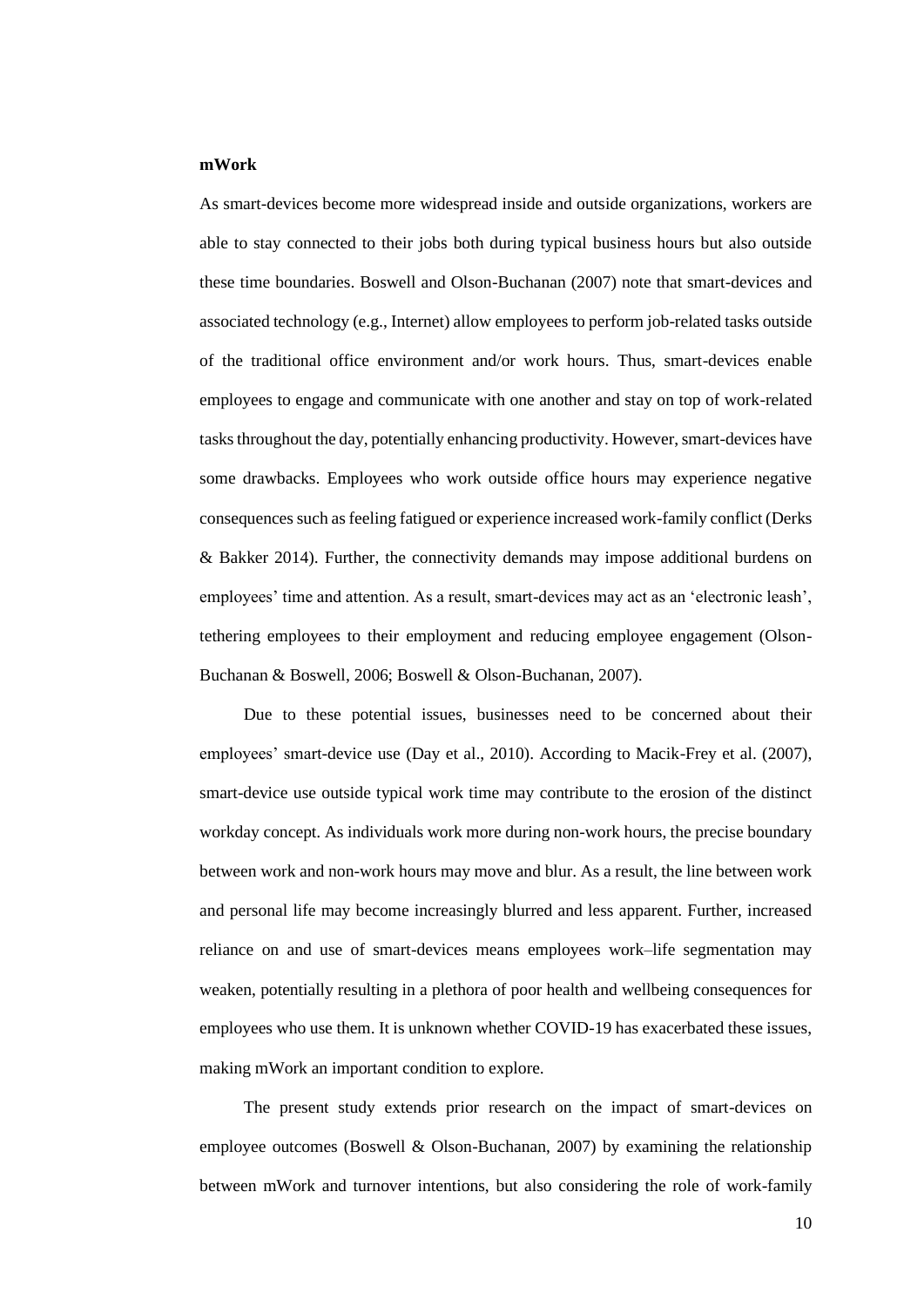conflict. This exploration is important because the arguments for and against smart-devices are mixed. For example, Golden and Geisler (2007) emphasized the importance of smartdevices as a tool for employee control. These and other study streams (Nansen et al., 2010) reveal an intriguing interplay between technology, perceived employee control, and employee wellbeing, as well as the relationship between these processes and work-life balance, work-life demands, and employee responsibilities. Similarly, Matusik and Mickel (2011) examined how workers perceive and make sense of their smart-device use, highlighting the complex web of demands and expectations that employees must navigate to balance and manage work and personal life commitments. By and large, research on this subject illustrates the vital need to understand the complex interplay between humans and technology.

#### <span id="page-18-0"></span>**Work-Family Conflict**

Greenhaus and Beutell (1985) defined work-family conflict as "a form of inter-role conflict in which the role pressures from the work and family domains are mutually incompatible in some respect" (p. 77). There is a natural incompatibility between work and family domains, meaning that roles occurring in one that interferes with the other lead to conflict (Haar & Martin, 2021). For example, COR theory has a strong focus on time, including "time for adequate sleep…free time…time for work…time for loved ones" (Hobfoll, 2001, p. 342). In the context of mWork, using smart devices for work does provide more work time but also erodes free time and family time and ultimately represents a conflict between work and family roles. This means mWork is likely to positively influence work-family conflict. Greenhaus and Beutell (1985) also argued that conflict is bi-directional, with conflict occurring in the work domain and entering the family domain, called work-family conflict (WFC). Conversely, conflict from the family domain entering the work domain is called family-work conflict (FWC). Research shows both dimensions can be important (e.g., Haar et al., 2018), including towards turnover intentions (see Haar et al., 2012).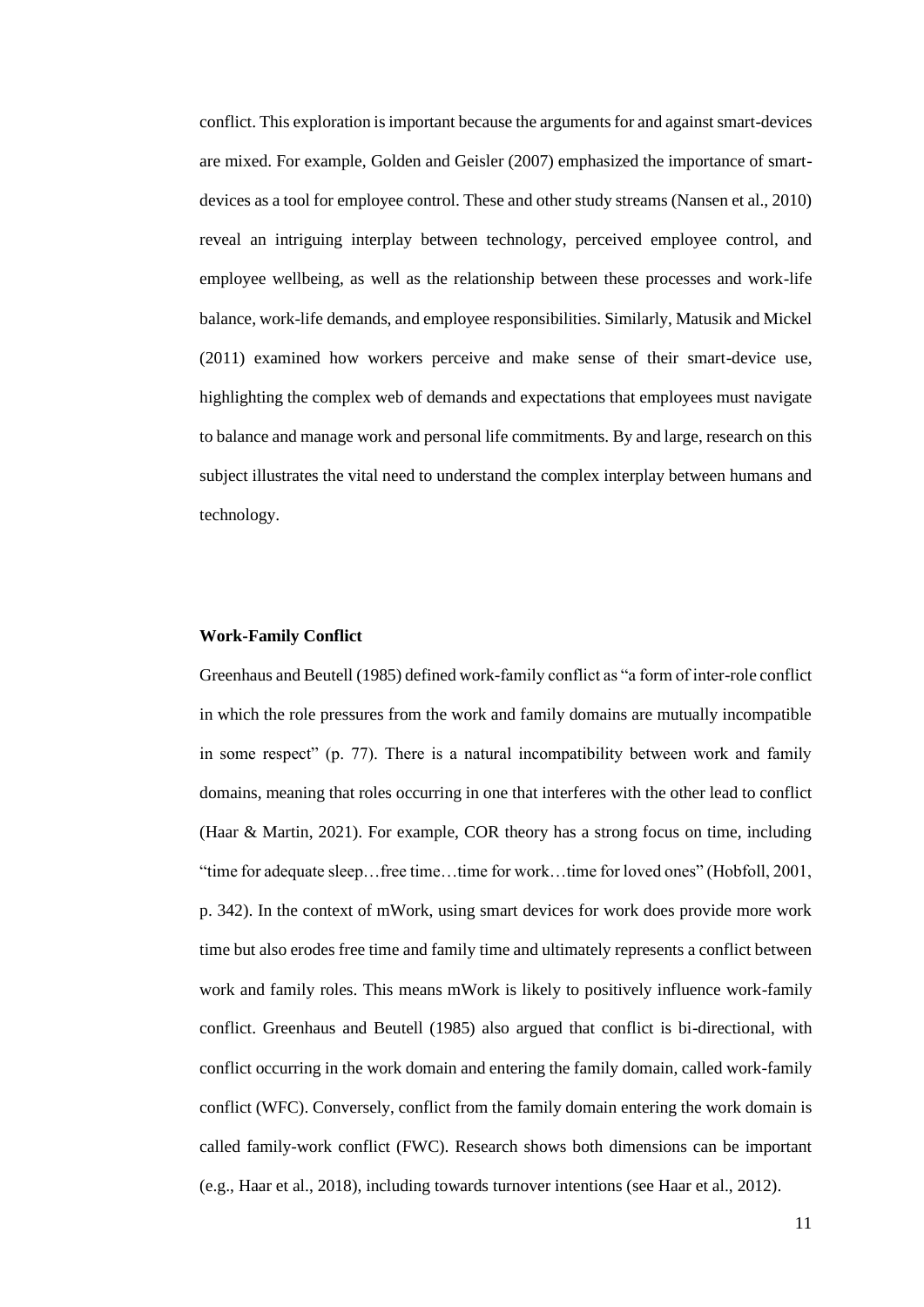According to Greenhaus and Beutell (1985), there are also three dimensions of work-family conflict: time-based, strain-based, and behavior-based. Time-based conflict reflects that time spent on one activity (checking work emails at home) leaves less time for family engagement. Strain-based conflict reflects the emotional strain from an activity in one domain impeding emotions in the other domain. A FWC example is worrying about a sick child while at work. Finally, behavior-based conflict relates to bringing behaviors from one domain into the other. For example, a parent trying to 'manage' their children as they do as a boss at work. Today, employment for many people includes connectivity and blurring the line between work and non-work (Haar et al., 2012). Studies have shown that mWork has a detrimental effect on work-family conflict (Ferguson et al., 2016). Further, Wang et al. (2006) discovered that mWork is distinct from traditional work activities conducted via mobile devices since it happens during personal time. mWork reflects the act of checking work-related emails and doing work while away from the workplace. Increased frequency results in an increased disturbance of family time and the risk of adverse effects (Ferguson et al., 2016). The next section develops specific hypotheses for testing.

# <span id="page-19-0"></span>**Conservation of Resources Theory**

The present study uses the conservation of resources theory (Hobfoll, 2001) to understand how smart-devices can lead to detrimental consequences, including elevated work-family conflict and higher turnover intentions. Hobfoll et al. (2018) stated "COR theory is a motivational theory that explains much of human behavior based on the evolutionary need to acquire and conserve resources for survival, which is central to human behavioral genetics" (p. 104). COR theory is widely used to understand why some employees experience stressors differently. Fundamentally, those with more or less resources react differently. For example, mWork reflects the use of technology and smart-devices to work while in family time. Under COR theory, this represents a drain on resources. Hobfoll (2001) argues that resources include quality time for work and family, and thus excessive mWork takes these resources away, leaving the employee more drained. Employees with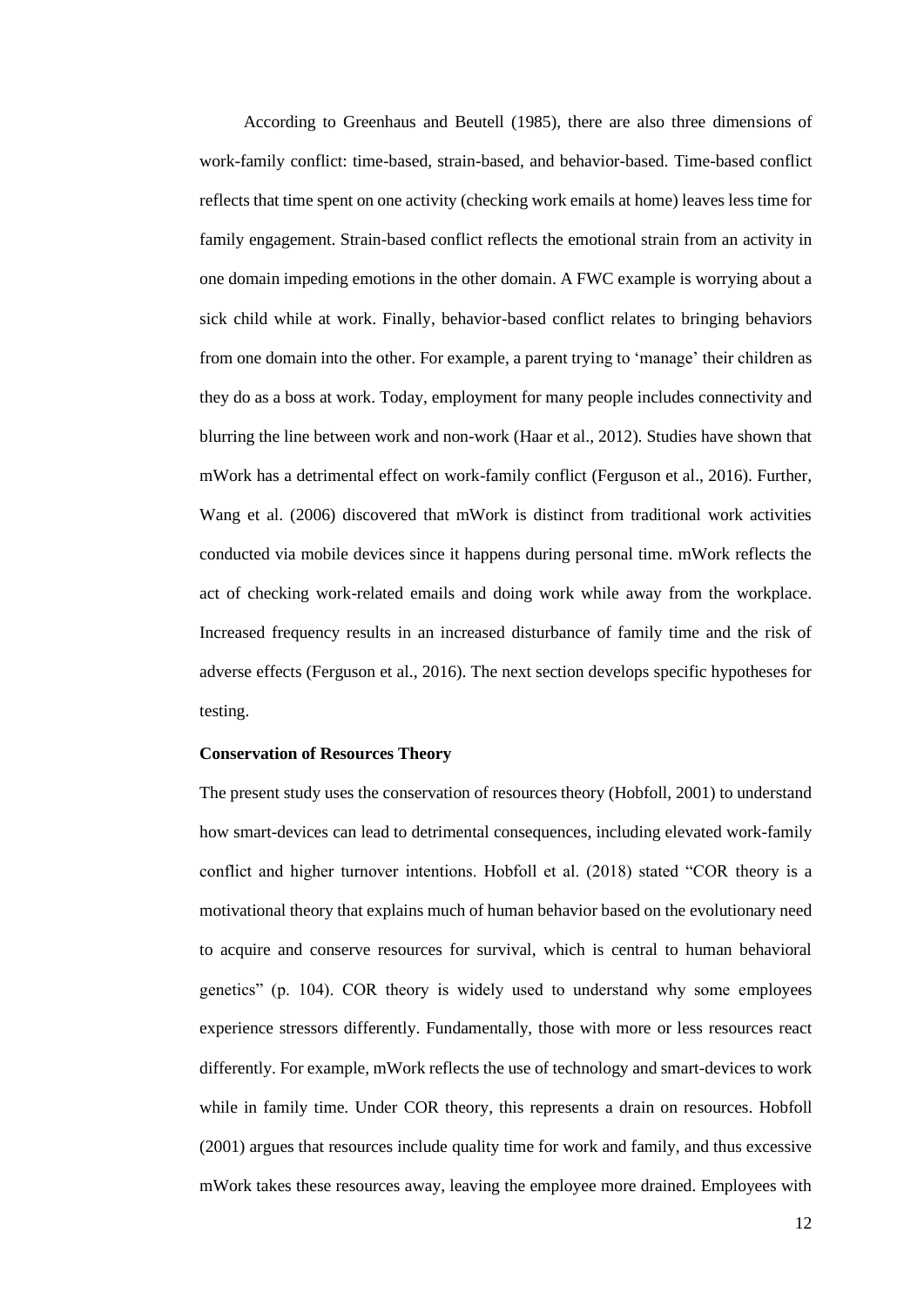fewer resources are ultimately driven to leave their job because they are in a critical state of resource loss.

Hobfoll et al. (2018) details the diversity of resources stating, "resources include object resources (e.g., car, tools for work), condition resources (e.g., employment, tenure, seniority), personal resources (e.g., key skills and personal traits such as self-efficacy and optimism), and energy resources (e.g., credit, knowledge, money)" (p. 105). While smart devices might enable more work, this does drain employees of a vital resource – time – and the linkages with family are especially critical. Ghafoor and Haar (2021) offer the *resource reservoir* as a metaphor for understanding how employees with an abundance of resources are better able to cope with work. In the context of the present studies focus, this would reflect being able to manage work and their retention desires regarding their job. That is, they have low turnover intentions because they have more resources to draw on to make the job appealing. Under COR theory, mWork represents a loss of resources and this flows through to work-family conflict, potentially representing a resource loss cycle. Hobfoll et al. (2018) states "because resource loss is more powerful than resource gain, and because stress occurs when resources are lost, at each iteration of the stress spiral individuals and organizations have fewer resources to offset resource loss, and these loss spirals gain in momentum as well as magnitude" (p. 106).

#### <span id="page-20-0"></span>**Hypotheses**

Contemporary societies are fraught with difficulties juggling work and family obligations (Kossek & Lambert, 2005; Haar et al., 2012). For example, maintaining a smart-device during non-work hours (high mWork), continuously glancing at it while home on the couch, carrying it around with you in your house at all times, and responding to emails in the evening may influence work-family conflict (Middleton & Cukier, 2006). When it comes to smart-device use, there are a variety of ways mWork can impact work-family conflict. When employees work primarily from their homes in the evenings, time demands (Greenhaus & Beutell, 1985) may be more subtle than long hours at the office. The problem is that smart-devices cannot be spent on care activities, household duties, or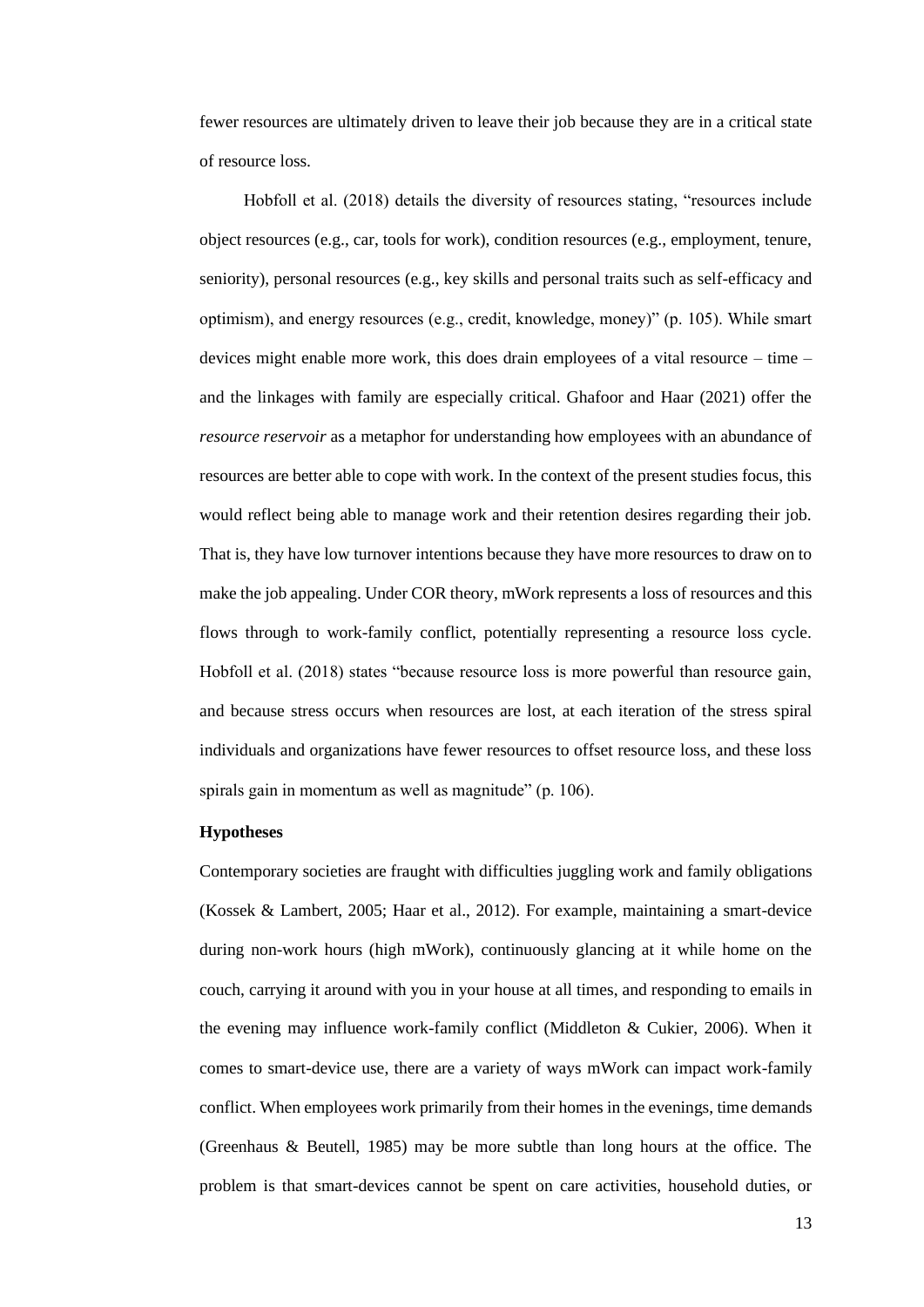interpersonal relationships with family members. This covert way of extending work hours is particularly intriguing since responding to emails outside of typical office hours appears to be harmless, so that the consequences may go unnoticed.

The smartphone permits reading and responding to work-related messages in the evening, which may raise the risk of WFC. Additionally, the sheer presence of a smartphone in a non-work environment may draw attention to work during previously quiet (family-only) moments. Additionally, it is possible to take work-related phone conversations while the children play in the living room. Under COR theory, the use of smart-devices should take away from quality time resting and with family (Hobfoll, 2001), leading to greater WFC. Indeed, empirical evidence links mWork with WFC (see Chesley, 2005; Boswell & Olson-Buchanan, 2007; Derks & Bakker, 2014). Using a daily-diary study, Derks et al. (2015) found mWork was positively related to WFC. Boswell and Olson-Buchanan (2007) found a positive link between workers' use of work-related technology outside of regular business hours and their WFC, although this was a more global work-life conflict construct. Fenner and Renn (2010), using an approach very similar to mWork, found positive links to WFC.

Despite the theoretical separation of WFC and FWC (Greenhaus & Beutell, 1985), mWork studies typically focus on either WFC alone or a global construct combining both dimensions. For example, using a similar mWork construct, Harris et al. (2011) found positive links to WFC, which included a global construct of both WFC and FWC. While theoretically, WFC and FWC are distinct dimensions, this study found positive links to a global construct capturing both WFC and FWC. However, this combination of WFC and FWC runs the risk of blurring the effects and minimizing the influence of one dimension over another (see Haar et al., 2012). The present study follows the logic of Haar et al. (2012) and explores both WFC and FWC as separate factors. Under COR theory, it is expected that mWork would intrude into family time and lead to WFC and the empirical evidence above supports that. However, the influence of mWork on FWC is likely to be less straightforward. The limited evidence shows that mWork does positively influence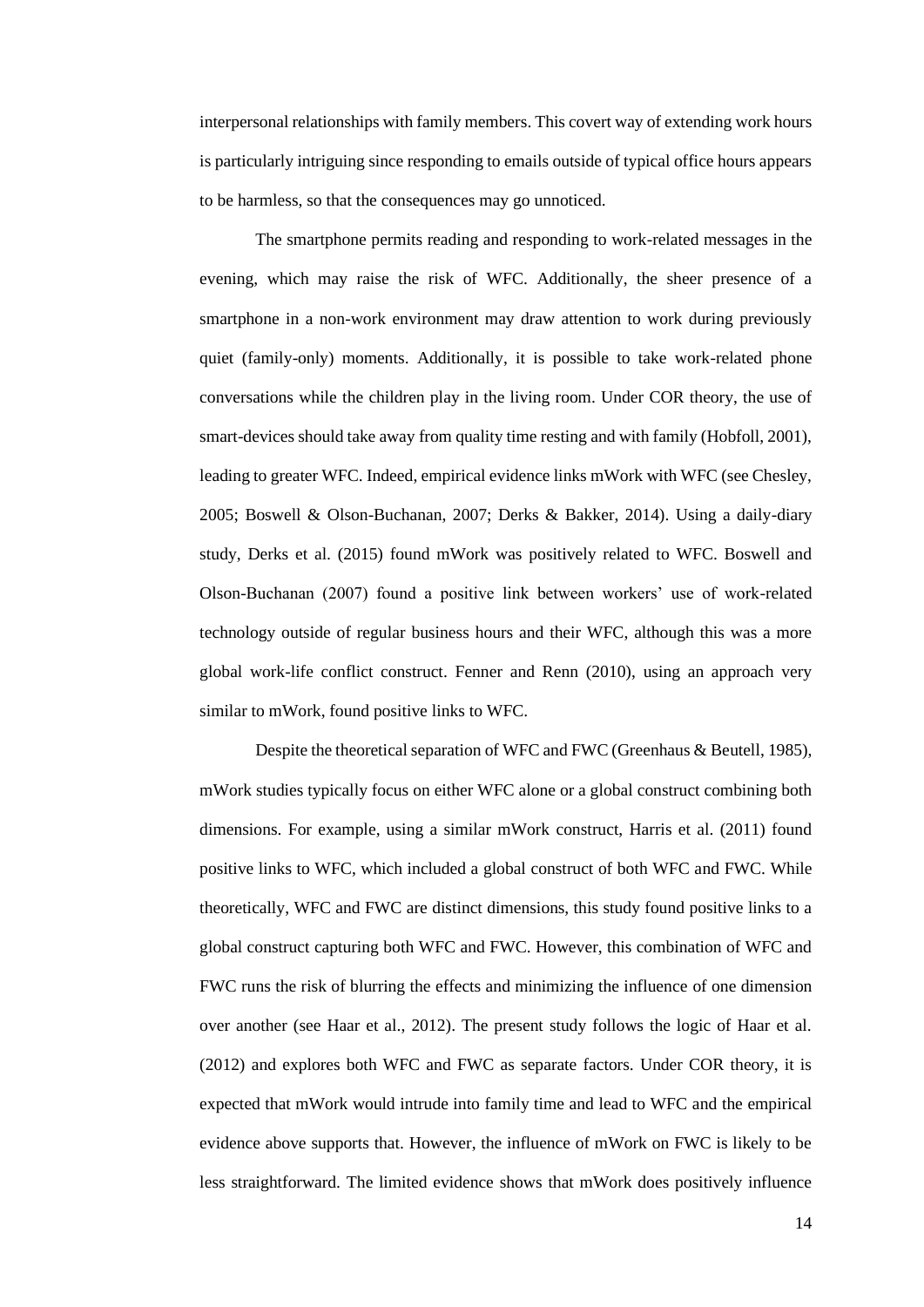FWC (e.g., Harris et al., 2011; Derks et al., 2015). Here, it is suggested at high levels of mWork, family time is not only interrupted but so too are family dynamics and harmony. Such a disruption might lead family/partners/friends to express dismay at the mWork behaviors, leading employees to experience FWC. Here, mWork encourages FWC as it facilitates and enhances the blurring of boundaries and encourages family to push back against the employee, leading to family issues interfering with work. For example, a partner saying "oh, there goes your phone again!" This might create frustration and a reduction in quality work time, a resource under COR theory (Hobfoll, 2001). This leads to the first Hypotheses.

## *Hypothesis 1: mWork will be positively related to (a) WFC and (b) FWC.*

One area largely missing from the mWork literature is the focus on turnover intentions. Often studies explore WFC as an outcome alone (e.g., Harris et al., 2011; Derks et al., 2015). Derks et al. (2014) included mWork as a direct predictor of WFC, but then also extended this towards job burnout. Similarly, Ferguson et al. (2016) explored mWork towards WFC and then included it as a mediator towards turnover intentions. Indeed, that study noted that it was the first mWork study of turnover intentions. Interestingly, that study used WFC only and did not include FWC, making the present study a useful addition to the literature. The present context around COVID-19 also provides a timely reexamination. Ferguson et al. (2016) also used COR theory to understand mWork, stating work issues can trigger turnover behaviors because "job incumbents will invest resources in exploring other job alternatives in order to prevent further resource loss that may occur should they remain with their organization" (pp. 522-3). Hence, in the context of mWork, the loss of resources triggers employees to seek to protect their resources (Hobfoll et al., 2018), encouraging employees to seek an alternative job. The logic here is that the new job will create fewer intrusions into family life via smart-devices (i.e., have low mWork). This leads to the next Hypothesis:

*Hypothesis 2: mWork will be positively related to turnover intentions.*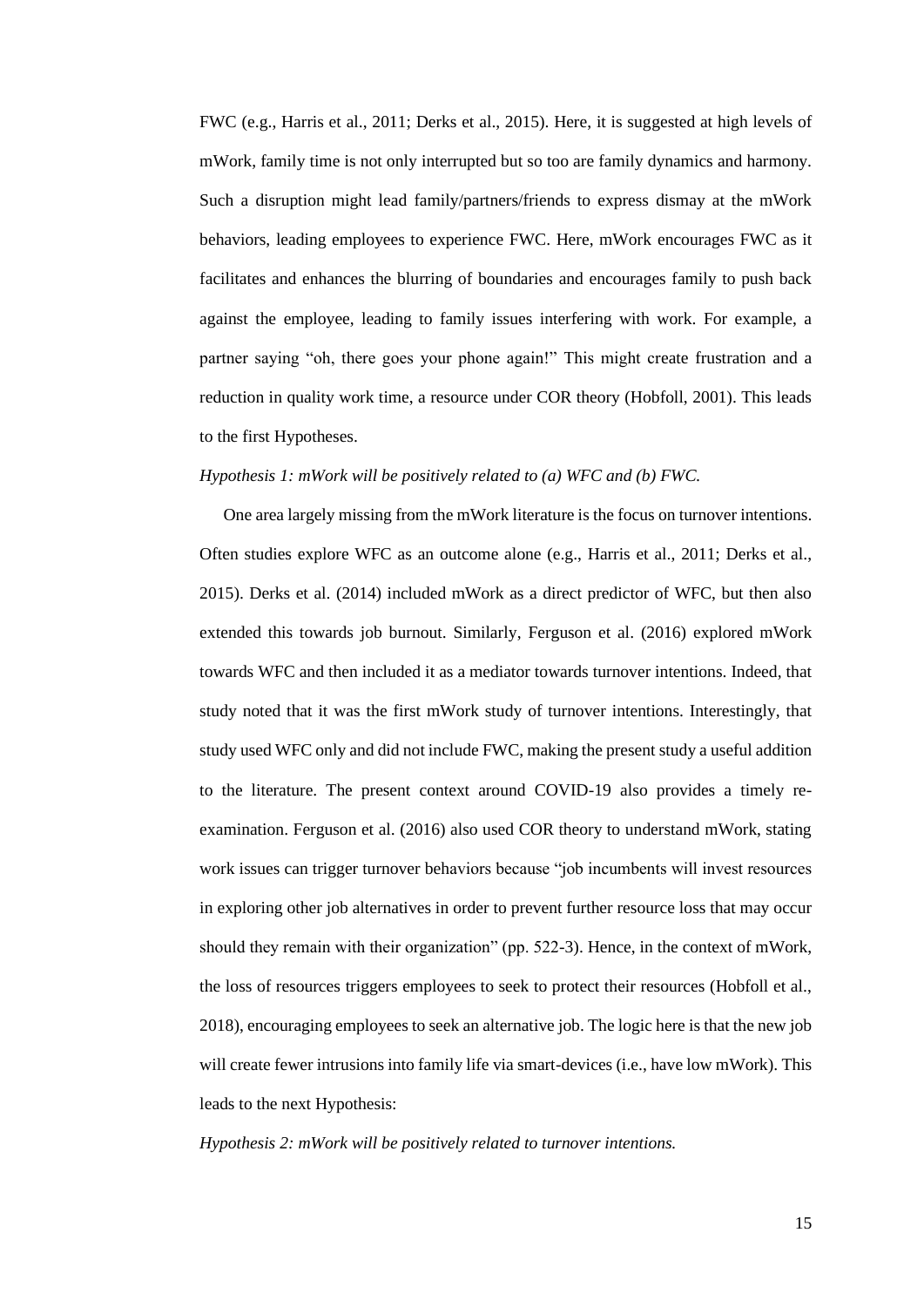Cohen (1997) claimed that work-family conflict might cause employees to leave their jobs since the responsibilities and stress acquired at work result in unhappiness at work and home in the family sphere. Employees feel office emotions at home since it is tough to zone out and modify their actions and thoughts due to the short time difference between the two locations. Additionally, workers frequently struggle to forget about the task at hand at the 'workplace' when they get home, such as a pressings report due soon. Other research has examined work-family conflict and the intent to leave in response to familial duties, such as those connected with childcare roles (Cordero et al. 2009). Employees may be needed to make trade-offs and adjustments to their schedules to balance work and family life (Aluko, 2009) and can shape turnover intentions too (Spector et al. 2004). In their meta-analysis, Amstad et al. (2011) found WFC was positively related to turnover intentions (corrected mean correlation .21), while FWC was also significant (correlations mean 0.17). This analysis also found that WFC is explored more often towards turnover intentions than FWC, which also aligns with the mWork literature. Including both WFC and FWC is theoretically aligned and empirically supported. Under COR theory, high work-family conflict reflects a state of resource loss – potentially from both the work domain (WFC) and the family domain (FWC). This is expected to be positively related to turnover intentions. Furthermore, given the evidence that mWork is expected to shape work-family conflict as well as turnover intentions, the potential mediating role of work-family conflict is also explored. Indeed, Ferguson et al. (2016) found WFC played a key role between mWork and turnover intentions. Thus, both WFC and FWC are included which aligns with Haar et al. (2012). This suggests that resource losses under COR theory from mWork leads to greater WFC and FWC, where further resources are lost. Ultimately, then, both WFC/FWC can become drivers of turnover intentions. This leads to the next hypotheses.

*Hypotheses 3: (a) WFC and (b) FWC will be positively related to turnover intentions. Hypotheses 4: (a) WFC and (b) FWC will mediate the influence of mWork on turnover intentions.*

16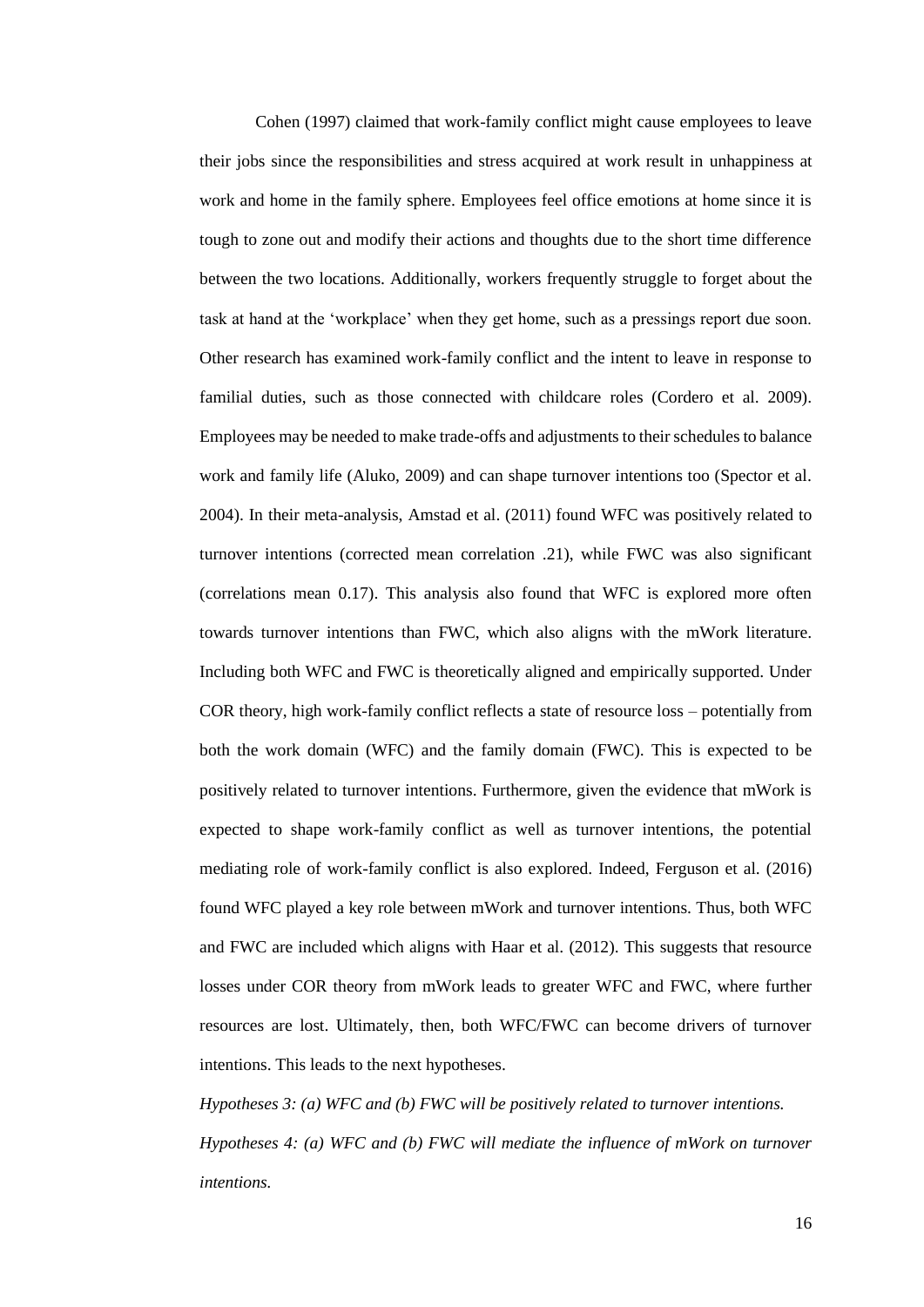Finally, the moderating roles of gender and parental status are included. Gender is a core aspect of the work-family conflict literature (Shockley et al., 2017), although the effects are mixed. In their meta-analysis of over 250,000 employees (n=350 studies), Shockley et al. (2017) found more evidence of similarity by gender than difference. However, they noted this does change amongst certain conditions including parental status. In their meta-analysis, Fellows et al. (2016) did find parental status played an important role in the effects of WFC. Further, in their meta-analysis around antecedents of WFC/FWC, Michel et al. (2011) suggested gender and parental status would play moderating roles and found potential support for their effects across a wide range of antecedents. The present study similarly uses role theory (see Michel et al., 2011) to understand how the resource drain from mWork (under COR theory) can be complimentary for examining gender and parental status as moderators.

Michel et al. (2011) states that "role theory implies that (1) work and family roles result from the expectations of others" (p. 695), and "role theory suggests that demographic differences will result in incongruent role expectations, role pressures, and subsequent role performance" (p. 700). Thus, the role of being a working mother is expected to produce greater detrimental effects from mWork than a father. It is expected that the influence of mWork will be especially detrimental on outcomes for females and parents, and especially in combination (i.e., mothers). This encourages testing both two-way and three-way effects (mWork by gender and parental status). Further, given the hypotheses include a mediation effect between mWork and turnover intentions (via work-family conflict), a moderated moderated mediation model is ultimately tested (see Hayes, 2018). Such models are rare, although they can provide unique insights (see Haar et al., 2019). Ultimately, this test whether the indirect effect of mWork on turnover intentions through WFC or FWC differs by gender and parental status in combination. This leads to the final set of hypotheses. *Hypotheses 5: Gender will moderate the effect of mWork on (a) WFC, (b) FWC, and* 

*turnover intentions, being more detrimental for females.*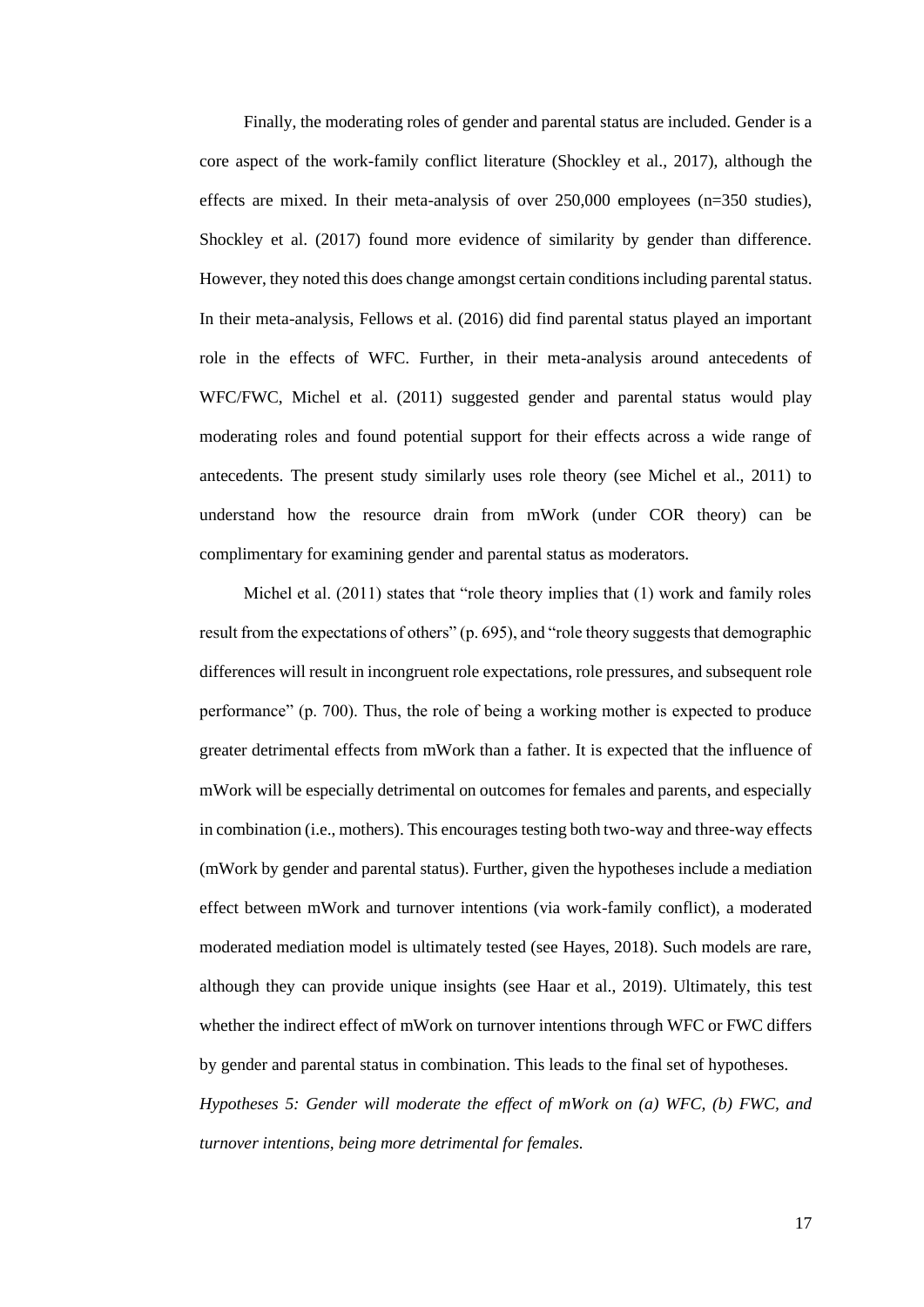*Hypotheses 6: Parental status will moderate the effect of mWork on (a) WFC, (b) FWC, and turnover intentions, being more detrimental for parents.*

*Hypotheses 7: Gender and parental status will moderate the effect of mWork on (a) WFC, (b) FWC, and (c) turnover intentions, being more detrimental for females and parents. Hypotheses 8: The indirect effect of mWork on turnover intentions via (a) WFC or (b) FWC, will be moderated by gender and parental status (moderated moderated mediation), being most detrimental for female parents (mothers).*

# <span id="page-25-0"></span>**Method**

#### *Sample and Participants*

A survey panel was used to collect data. New Zealand respondents were asked to join if they met the qualifications in CINT's database (for more details on CINT see Haar, 2021). Participants in this research must be employed, at least 18 years old, and work 20 hours/week minimum. Compared to traditional methods like mail-out surveys, these panels offer access to respondents considerably more quickly and representative samples from various sectors and geographies. As this data collection method has become more popular, Bernerth et al. (2021) have made recommendations, such as screening respondents to determine how much time they spent on the survey; and providing respondents with specific response options. Those that react too quickly, slowly, or inaccurately to these quality controls are removed. These suggestions were followed for the present study. Data from conventional methods and panel studies have been compared in a meta-analysis (Walter et al., 2019), and no significant differences were identified. This suggests such approaches to data collection are robust.

In all, 419 individuals fully completed the survey. Participants ranged in age from 20-68 years, with an average age of 35.6 years (SD=10.1). Just over half were males (51.3%) and parents (52%), with the majority (74.7%) having a partner. Average workweek was 35.1 hours (SD=8.7). Participants came from a wide range of firm sizes: 11.2% micro-sized (10 employees or less), 25.5% small-sized (11-50 employees), 29.1%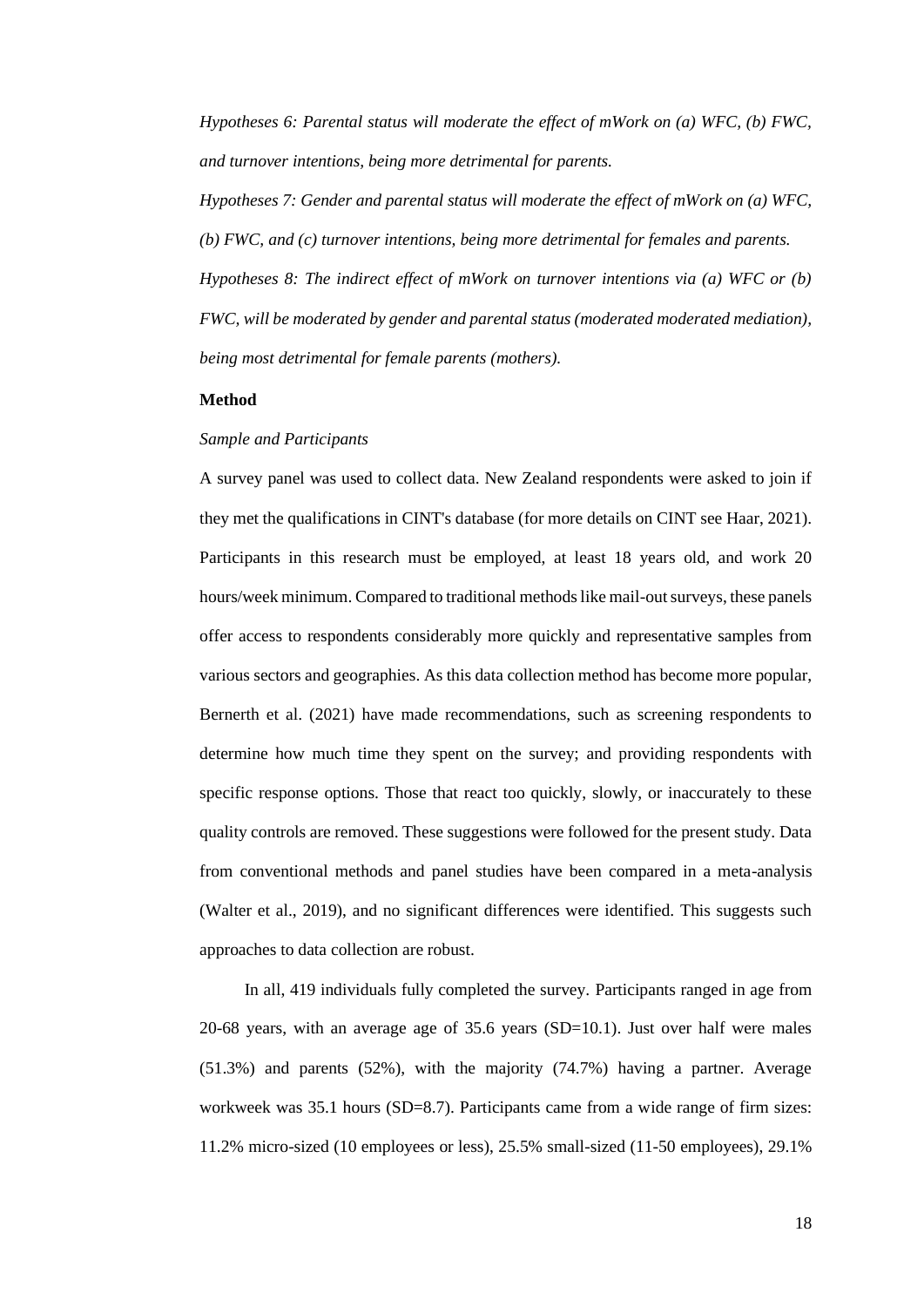medium-sized (51-250 employees), 23.6% large (251-1000 employees) and 10.5% very large  $(1001 + \text{employee})$ .

#### *Measures*

mWork was measured using the three-item construct by Diaz et al.  $(2012)$ , coded 1= not at all, 5= a lot. A sample item is "To what extent do you use a mobile device to perform your job during family time?"  $(\alpha = .91)$ .

Turnover Intentions was measured using the four-item scale by Kelloway et al. (1999), coded 1=strongly disagree, 5=strongly agree. A sample item is "I am thinking about leaving my organization" ( $\alpha$ = .92).

Work-family conflict was measured using three-items each for WFC and FWC, coded 1=strongly disagree, 5=strongly agree. Sample items are "I am often so emotionally drained when I get home from work that it prevents me from contributing to my family" (WFC,  $\alpha$  = .84) and "Tension and anxiety from my family life often weakens my ability to do my job" (FWC,  $\alpha$ = .91).

Gender was coded 1=female, 0=male.

Parental Status was coded 1=parent, 0=non-parent.

#### **Control Variables.**

The following demographic variables were controlled for: Age (in years), Hours Worked (total per week), and Tenure (years). Age and tenure have meta-analytic support towards turnover intentions (Griffeth et al., 2000), while long work hours have meta-analytic links to work-family conflict and other important work outcomes (Ng & Feldman, 2008).

# *Measurement Models*

Constructs were confirmed using CFA with AMOS (version 26) and the data was a good fit:  $\chi$ 2(df)=104.0(59), CFI=.99, RMSEA=.04 and SRMR=.03. Alternative CFAs were tested, and all other combinations were significantly a poorer fit to the data (all  $p<.001$ , Hair et al., 2010).

## *Analysis*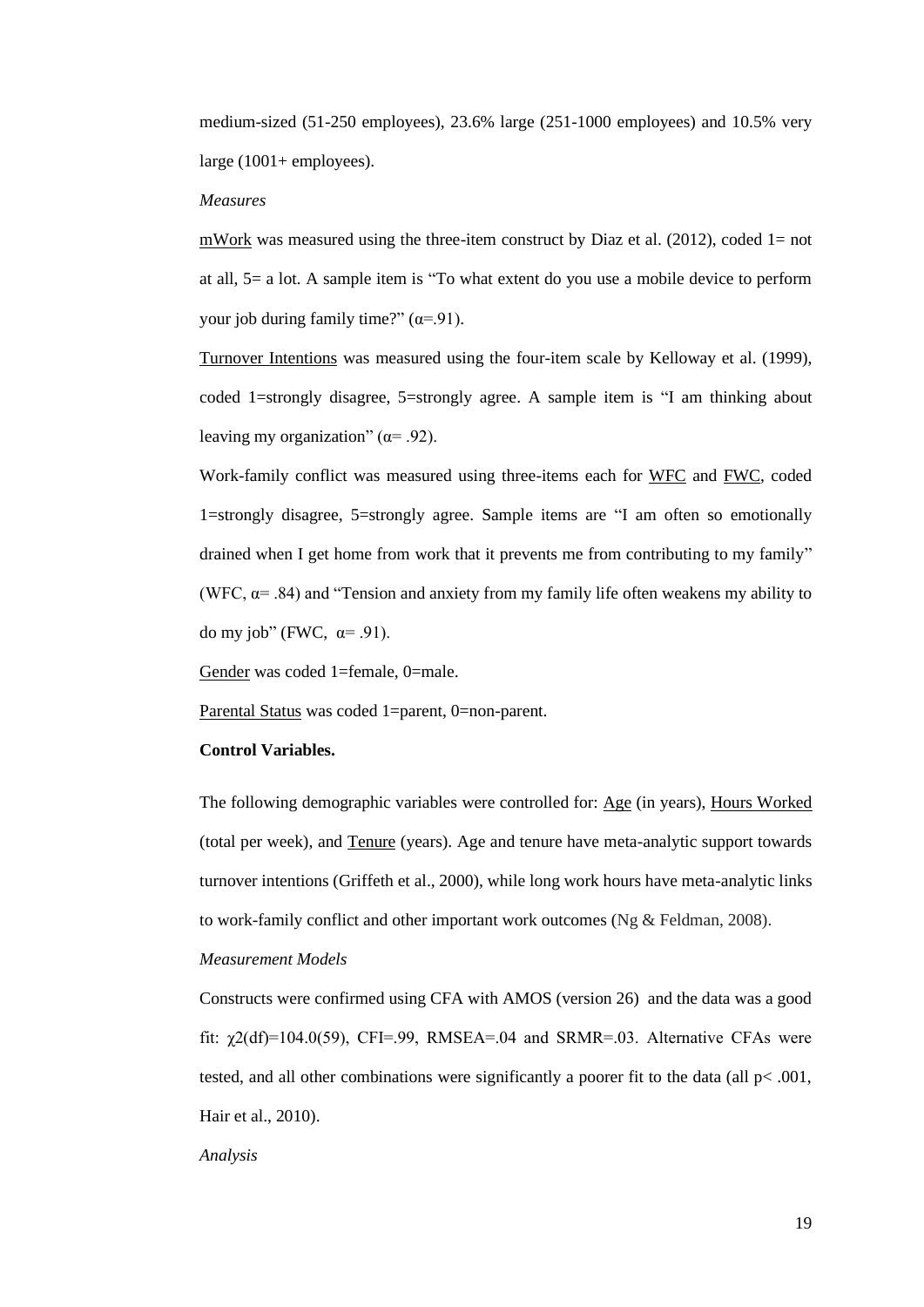Hypotheses were tested in SPSS (version 25) using the PROCESS 3.4 program (Hayes, 2018). To test mediation effects, model 4 of PROCESS was used. For moderation and moderated mediation effects, model 12 was used. Recommendations by Hayes (2018) were followed including analysis included bootstrapping (5,000 times), confidence intervals across the 95% intervals, reporting lower limits (LL) and upper limits (UL), and mediation effects confirmed using indirect effects.

# <span id="page-27-0"></span>**Results**

Descriptive statistics for the study variables are shown in Table 2.1.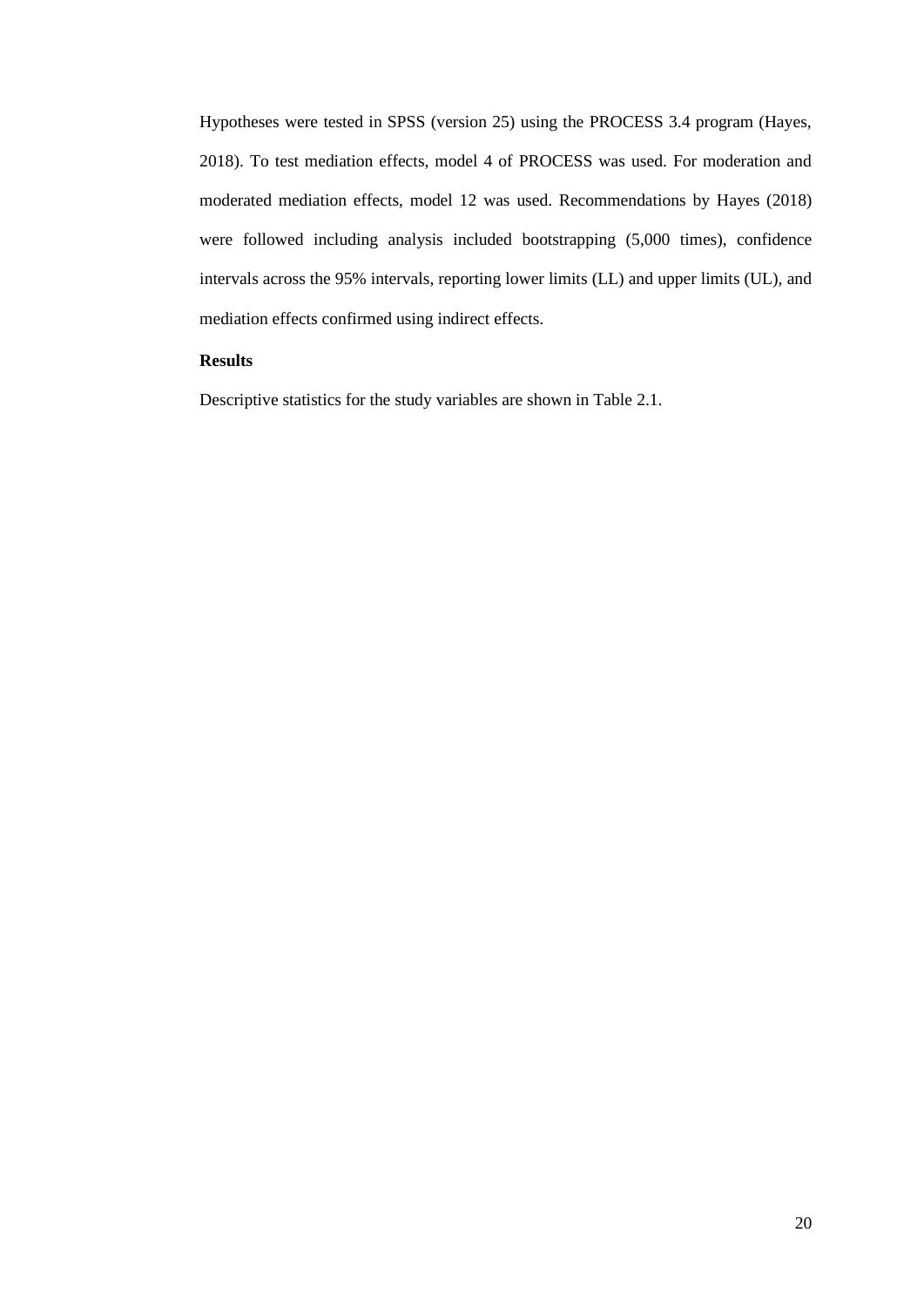# **Table 2.1.**

| Correlations and Descriptive Statistics of Study Variables<br>Variables | M     | <b>SD</b> |         | $\overline{2}$ | 3       | 4        | 5        | 6        | 7       | 8                                                   | 9     |
|-------------------------------------------------------------------------|-------|-----------|---------|----------------|---------|----------|----------|----------|---------|-----------------------------------------------------|-------|
| $1. \text{Age}$                                                         | 35.64 | 10.06     | $--$    |                |         |          |          |          |         |                                                     |       |
| 2. Hours Worked                                                         | 35.14 | 8.71      | .03     | $-\,-$         |         |          |          |          |         |                                                     |       |
| 3. Tenure                                                               | 4.15  | 2.53      | .49**   | $.18**$        | $--$    |          |          |          |         |                                                     |       |
| 4. mWork                                                                | 2.60  | .98       | $-15**$ | $.12*$         | .08     | .80/.92  |          |          |         |                                                     |       |
| 5. WFC                                                                  | 3.16  | .86       | $-.10$  | $.21**$        | .05     | $.22**$  | .75/.90  |          |         |                                                     |       |
| 6. FWC                                                                  | 2.75  | .98       | $-14**$ | $.13**$        | $-.02$  | $.38**$  | $.56**$  | .80/.92  |         |                                                     |       |
| 7. Turnover Intention                                                   | 2.83  | 1.02      | $-18**$ | .09            | $-.10$  | $.24**$  | $.40**$  | $.41**$  | .58/.95 |                                                     |       |
| 8. Gender                                                               | 1.49  | .50       | .09     | $-11*$         | $-.10*$ | $-.29**$ | $-.21**$ | $-.29**$ | $-.10*$ | $\hspace{0.05cm} -\hspace{0.05cm} -\hspace{0.05cm}$ |       |
| 9. Parental Status                                                      | .59   | .57       | $.25**$ | $.15**$        | $.24**$ | .08      | $-.08$   | $-16**$  | $-12*$  | $-.08$                                              | $- -$ |

N=419. \*p<.05, \*\*p<.01. The diagonal reports the AVE and Composite Reliability.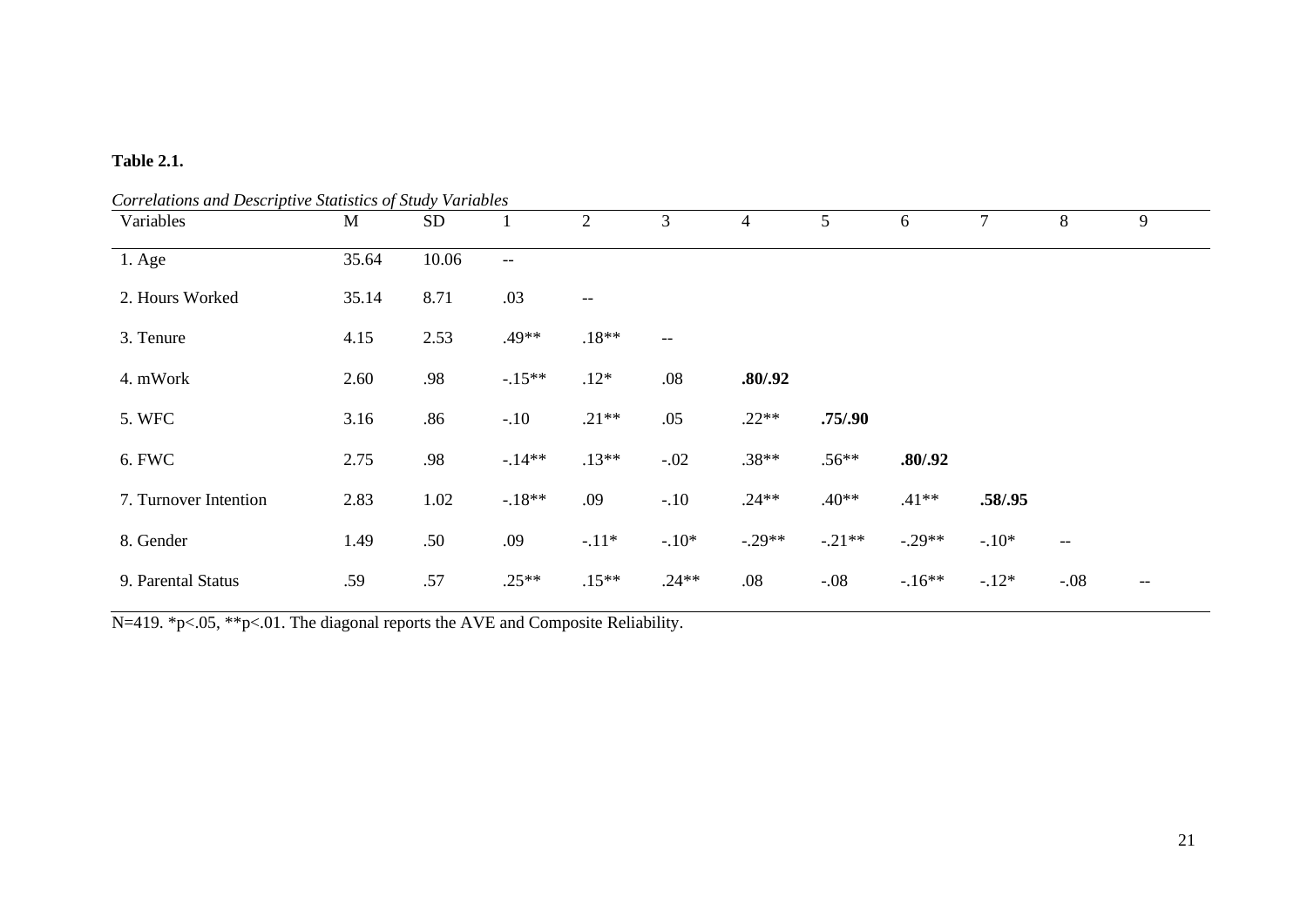Table 2.1 shows that mWork is significantly correlated with age  $(r=.15, p=.002)$ , hours worked (r=.12, p=.015), WFC (r=.22, p<.001), FWC (r=.38, p<.001), and turnover intentions ( $r = 0.24$ ,  $p < 0.001$ ). WFC is significantly correlated with hours worked ( $r = 0.21$ , p $\lt$ .001), FWC (r=.56, p $\lt$ .001), and turnover intentions (r=.40, p $\lt$ .001). FWC is significantly correlated with age (r=-.14, p=.004), hours worked (r=.13, p=.006), and turnover intentions ( $r = 0.41$ ,  $p < 0.001$ ). Finally, turnover intentions are significantly correlated with age (r=-.18, p<.001). Fornell and Larcker (1981) note the average variance explained (AVE) indicates how well the items explain a construct, and convergent validity is supported. They suggest with an AVE value of 0.5 or higher, and all four constructs exceed this minimum score supporting convergent validity.

Results of the mediation analysis is shown in Figure 2.2.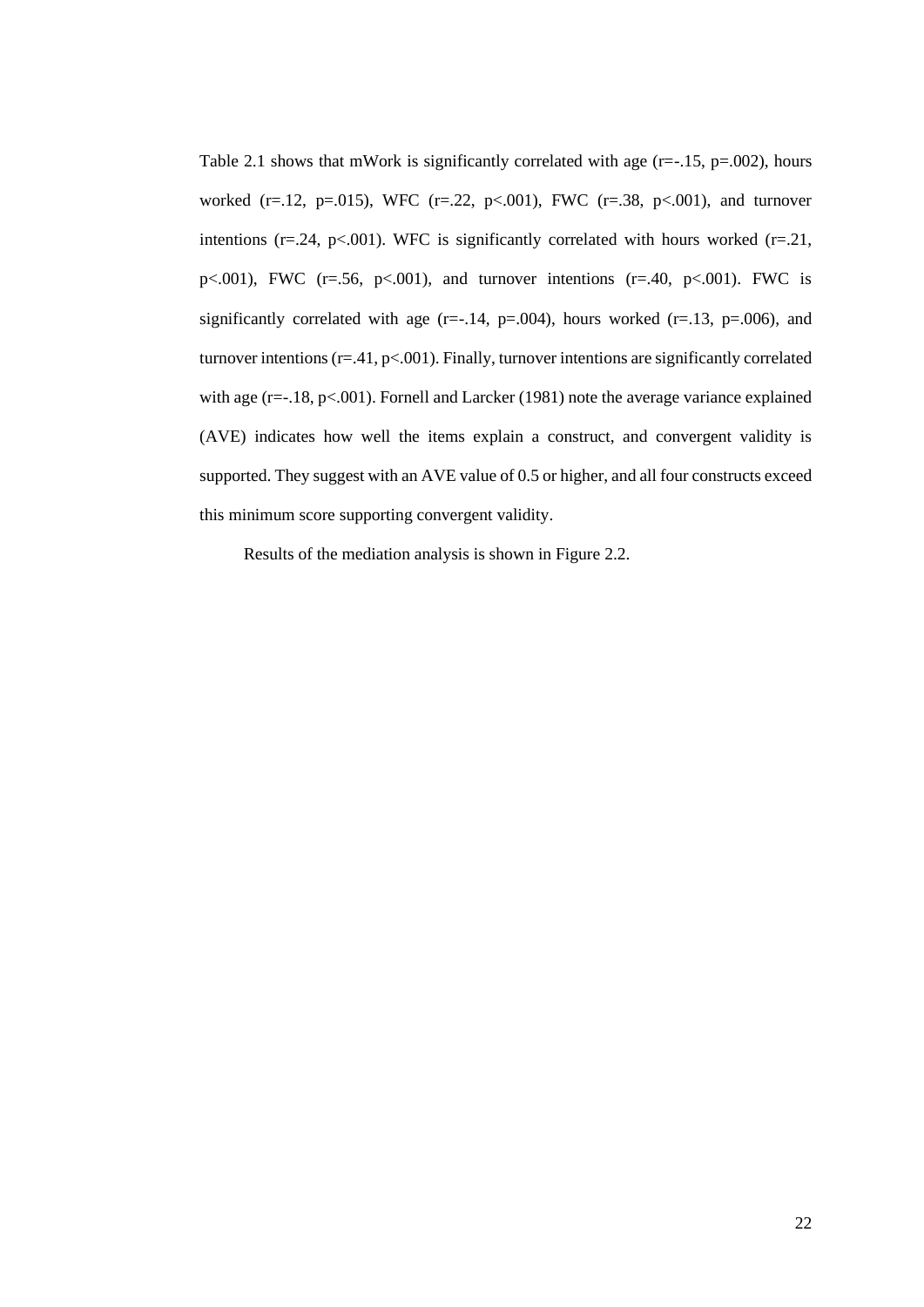

*Mediation Results*

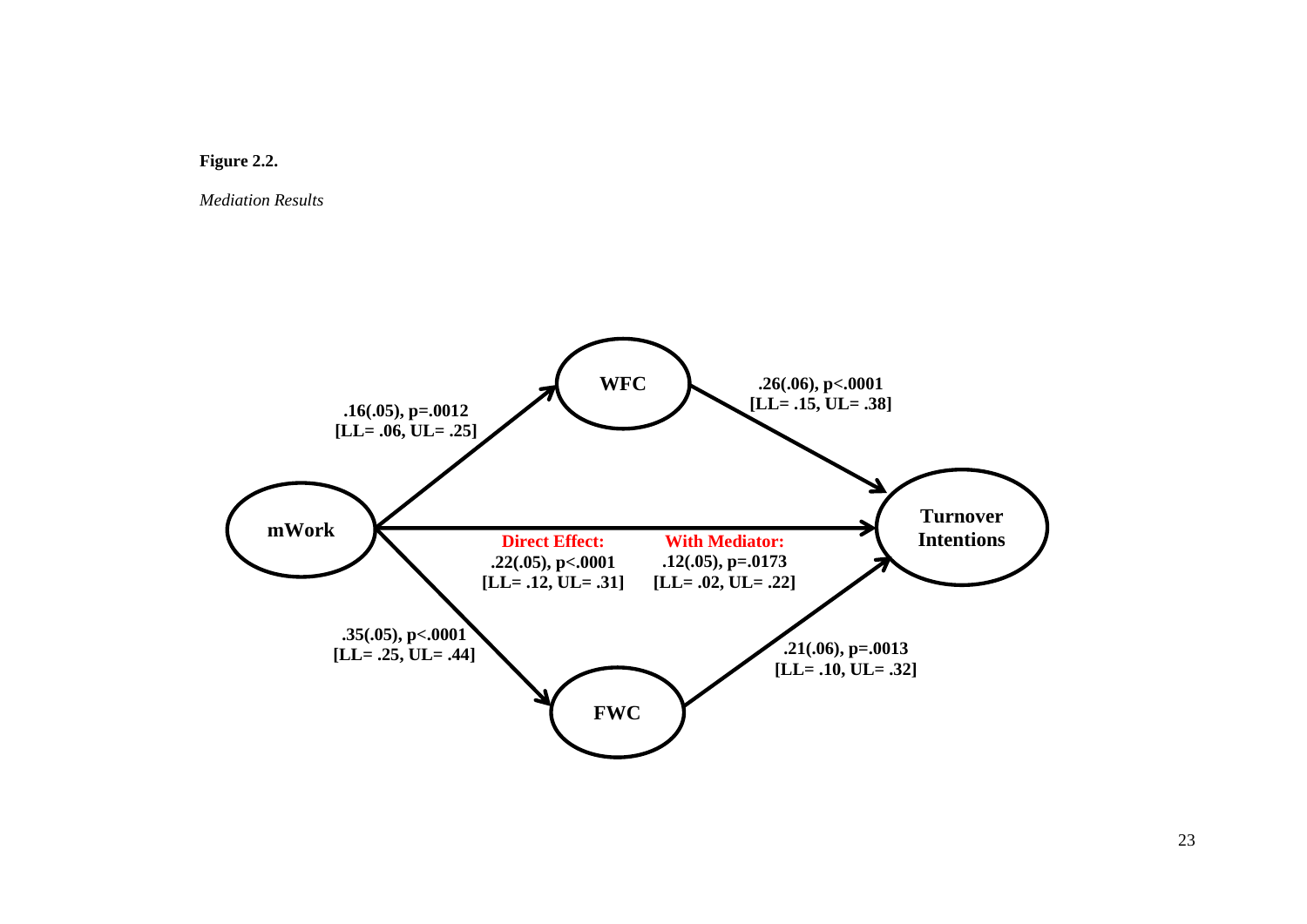Figure 2.2 shows that mWork is significantly related to WFC ( $\beta$ =.16(.05), p=.0012, [LL= .06, UL= .25]), FWC ( $\beta$ =.35(.05), p<.0001, [LL= .25, UL= .44]), and turnover intentions ( $\beta$ =.22(.05), p<.0001, [LL= .12, UL= .31]). This supports Hypotheses 1a, 1b and 2. WFC is significantly related to turnover intentions ( $\beta$ =.26(.06), p<.0001, [LL= .15, UL= .38]) as is FWC (β=.21(.06), p=.0013, [LL= .10, UL= .32]). This supports Hypotheses 3a and 3b. Hypothesis 4 suggested that WFC and FWC would mediate the influence of mWork, and this was partially supported with the inclusion of WFC/and FWC reducing the direct effect of mWork on turnover intentions ( $\beta$ =.12(.05), p=.0173, [LL= .02, UL= .22]). However, mWork remained a significant predictor and also had a significant indirect effect on turnover intentions through both WFC  $(\beta = .05(.02), \beta = .0047, [LL = .02, UL = .09])$ and FWC ( $\beta$ =.08(.03), p=.0011, [LL= .03, UL= .13]). This provides modest support for Hypothesis 4.

Results of the moderation and moderated mediated regression analyses are shown in Table 2.2.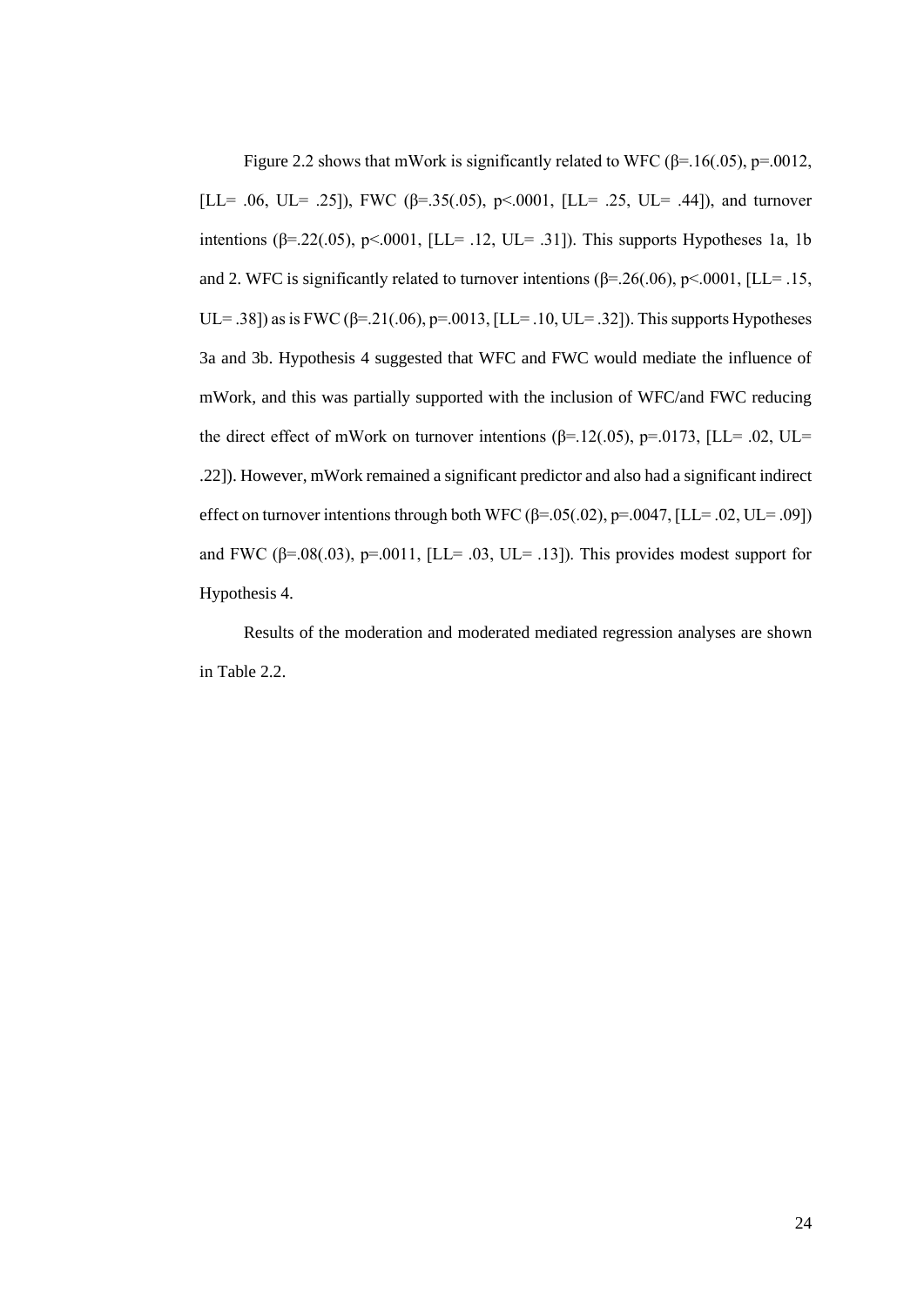# **Table 2.2.**

| Moderation Results towards WFC and FWC |  |  |  |
|----------------------------------------|--|--|--|
|                                        |  |  |  |

| <b>Variables</b>                 | WFC           |                           |           |  |  |
|----------------------------------|---------------|---------------------------|-----------|--|--|
|                                  | $\beta$ (SE)  | Confidence Intervals      | p-value   |  |  |
| Controls:                        |               |                           |           |  |  |
| Age                              | $-0.01(0.01)$ | $LL = -.02, UL = .00$     | $p=.2354$ |  |  |
| Hours Worked                     | .02(.01)      | $LL = .01$ , $UL = .03$   | $p=.0002$ |  |  |
| <b>Tenure</b>                    | .02(.02)      | $LL = -.02$ , $UL = .06$  | $p=.2586$ |  |  |
| Moderators:                      |               |                           |           |  |  |
| Gender                           | $-.23(.09)$   | $LL = -.42$ , $UL = -.05$ | $p=.0123$ |  |  |
| <b>Parental Status</b>           | $-.27(.10)$   | $LL = -.46$ , $UL = -.08$ | $p=.0047$ |  |  |
| <i>Interactions:</i>             |               |                           |           |  |  |
| mWork x Gender                   | $-11(.09)$    | $LL = -.30, UL = .07$     | $p=.2340$ |  |  |
| mWork x Parental Status          | .06(.09)      | $LL = -.12$ , $UL = .55$  | $p=.5070$ |  |  |
| Gender x Parental Status         | $-.08(.19)$   | $LL = -.44$ , $UL = .28$  | $p=.6625$ |  |  |
| mWork x Gender x Parental Status | $-19(0.19)$   | $LL = -.56$ , $UL = .18$  | $p=.3102$ |  |  |
|                                  |               |                           |           |  |  |

WFC Total R<sup>2</sup>

.12 (F=5.8003, p<.0001)

| <b>Variables</b>                 | <b>FWC</b>    |                           |           |  |  |
|----------------------------------|---------------|---------------------------|-----------|--|--|
|                                  | $\beta$ (SE)  | Confidence Intervals      | p-value   |  |  |
| Controls:                        |               |                           |           |  |  |
| Age                              | $-.00(.01)$   | $LL = -.01$ , $UL = .01$  | $p=.5591$ |  |  |
| Hours Worked                     | .01(.01)      | $LL = .00$ , $UL = .02$   | $p=.0198$ |  |  |
| Tenure                           | $-0.01(0.02)$ | $LL = -.05$ , $UL = .03$  | $p=.7010$ |  |  |
| Moderators:                      |               |                           |           |  |  |
| Gender                           | $-.38(.09)$   | $LL = -.56, UL = -.19$    | $p=.0001$ |  |  |
| <b>Parental Status</b>           | $-.40(.10)$   | $LL = -.59, UL = -.21$    | p<.0001   |  |  |
| <i>Interactions:</i>             |               |                           |           |  |  |
| mWork x Gender                   | $-.15(.09)$   | $LL = -.34$ , $UL = .04$  | $p=.1163$ |  |  |
| mWork x Parental Status          | .12(.10)      | $LL = -.07, UL = .30$     | $p=.2259$ |  |  |
| Gender x Parental Status         | .37(.19)      | $LL = .00$ , $UL = .74$   | $p=.0482$ |  |  |
| mWork x Gender x Parental Status | $-.50(.19)$   | $LL = -.87$ , $UL = -.12$ | $p=.0095$ |  |  |
| FWC Total $\mathbb{R}^2$         |               | .24 (F=12.7360, p<.0001)  |           |  |  |

Two-tailed tests. Unstandardized path coefficient.

Table 2.2 explores the direct effects of gender and parental status, and their moderating effects with mWork. Towards WFC, gender (β=-.23(.09), p=.0123, [LL= -.42, UL= -.05]) and parental status ( $\beta$ =-.27(.10), p=.0047, [LL= -.46, UL= -.08]) are significant,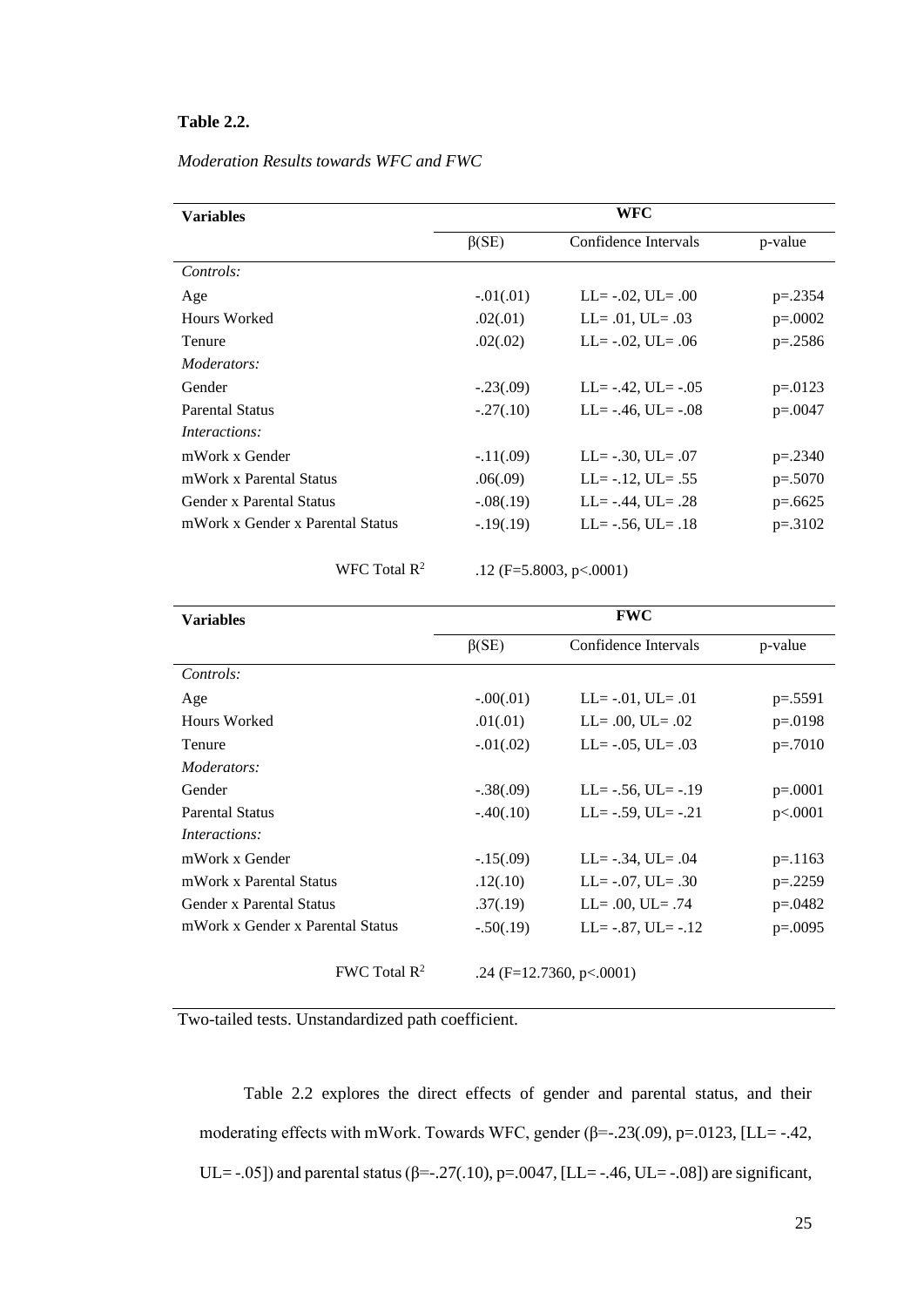but all moderating effects are non-significant. Towards FWC, gender  $(\beta = .38(.09))$ , p=.0001, [LL= -.56, UL= -.19]) and parental status (β=-.40(.10), p<.0001, [LL= -.59, UL= -.21]) are significant. Further, a significant three-way interaction is found between mWork, gender and parental status ( $\beta = .50(.19)$ ,  $p = .0095$ , [LL= -.87, UL= -.12]). Finally, while gender and parental status are non-significant directly and as moderators towards turnover intentions (all p>.05), there is a significant index of moderated mediation through FWC ( $\beta$ =-.10(.06), p=.0312, [LL= -.23, UL= -.02]). These support Hypotheses 7b and 8b only. Overall, all models were significant  $(p<.0001)$  and accounted for modest amounts of variance for WFC (12%), but larger amounts for FWC (24%) and turnover intentions (25%).

The significant interaction effects are graphed in Figures 2.3 and 2.4.

# **Figure 2.3.**

*3-Way Interaction of mWork x Gender x Parental Status with FWC as the Dependent Variable*

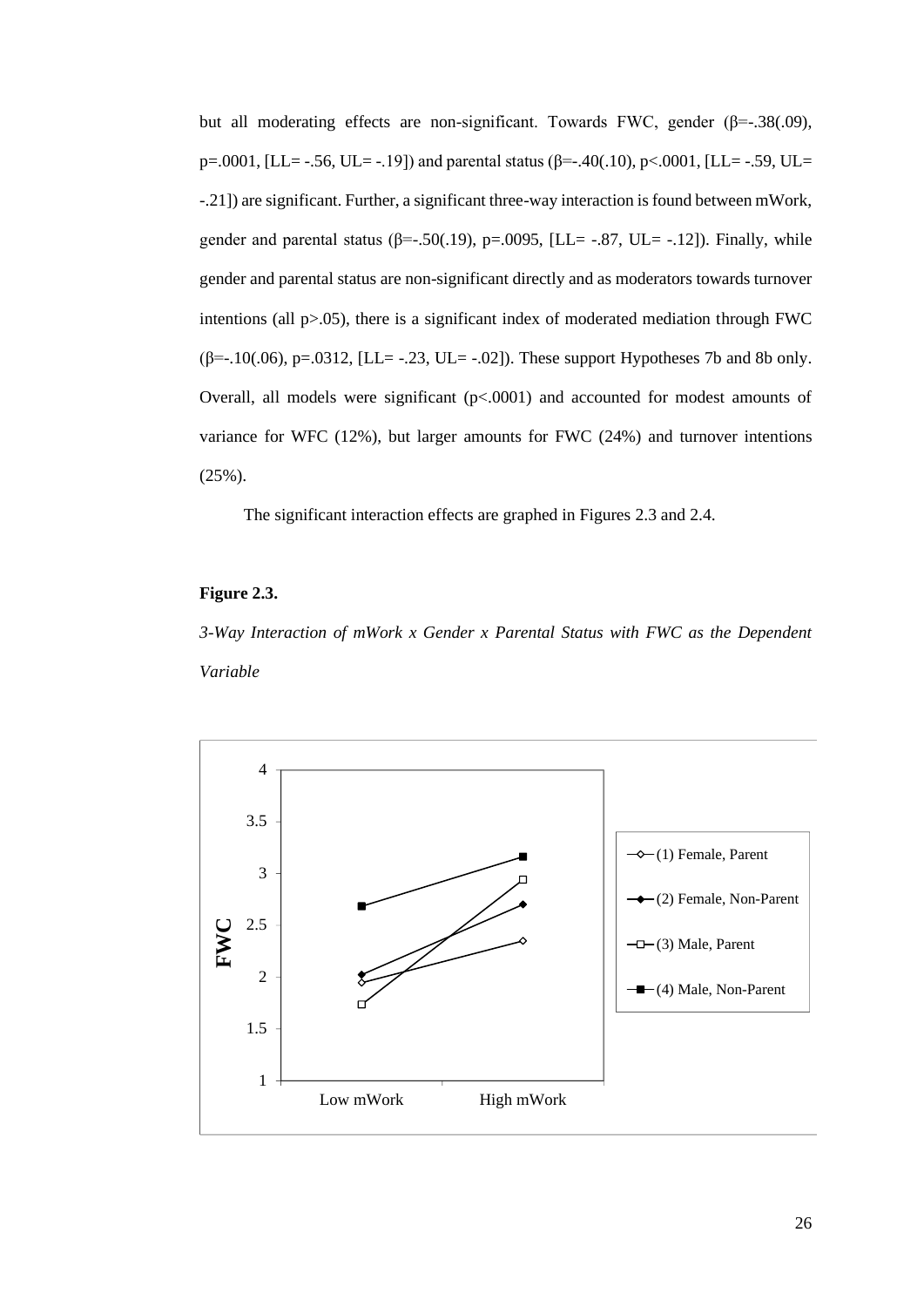#### **Figure 2.4.**

*Indirect Effect of mWork on Turnover Intentions (through FWC) by Gender + Parental* 



The three-way interaction effects towards FWC (Figure 3) shows surprising results, with males reporting the highest FWC, with non-parent males reporting the highest FWC when mWork is high. Indeed, female parents report the lowest FWC when mWork is high, which is the opposite effect of what was expected. The effects do not support the hypothesis. Figure 4 show the significant moderated mediation effects towards turnover

intentions following the analytic approach of Wayne et al. (2017). Here, the indirect effects of mWork on turnover intentions through FWC are probed, conditional on gender (male/female) and parental status (parent/non-parent). The highest significant indirect effect is for male parents ( $\beta$ = .12(.04), p=.0022, [LLCI= .05; ULCI= .21]), while female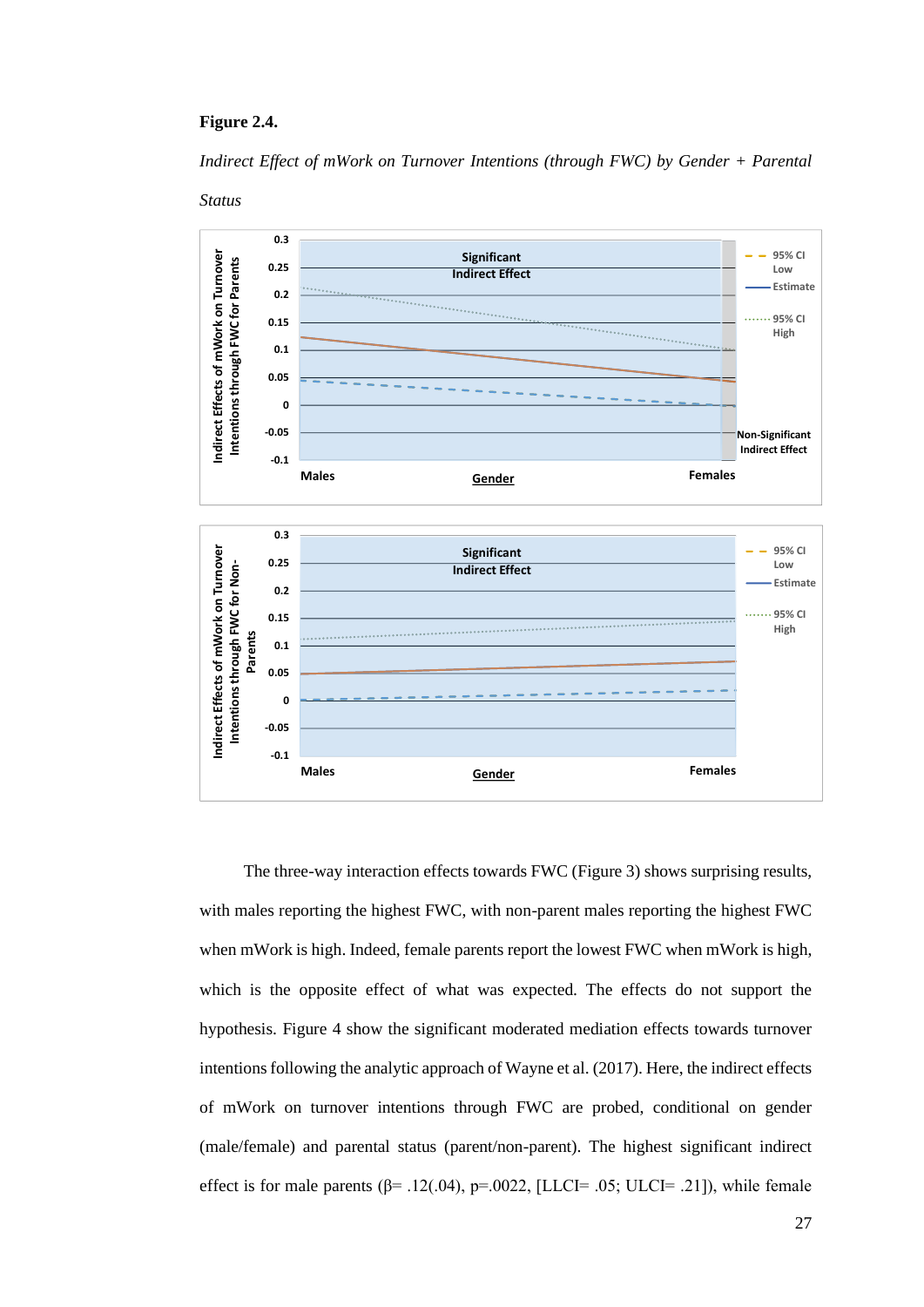parents report a non-significant indirect effect  $(\beta = .04(.03), \beta = .0518, [LLCI = -.00; ULCI = ]$ .10]). Male non-parents also report a significant indirect effect ( $\beta$ = .05(.03), p=.0406, [LLCI= .00; ULCI= .11]), as do female non-parents  $(\beta = .07(.03), p = .0126,$  [LLCI= .02; ULCI= .14]).

Thus, the indirect effect of mWork is not significant across the full 95% confidence intervals for parents (top figure in Figure 2.4), showing a positive indirect effect on turnover intentions (through FWC) for males but a non-significant effect for female parents. The bottom figure (Figure 2.4) shows the indirect effect of mWork is significant across the full 95% confidence intervals for non-parents, showing a positive indirect effect on turnover intentions (through FWC), which is higher for male non-parents than female non-parents. This is different than the hypothesis, and thus it is not supported.

## <span id="page-35-0"></span>**Discussion**

The purpose of this study was to explore employee turnover due to the growing focus on The Great Resignation and in the current COVID-19 pandemic context. Specifically, the influence of mWork was explored on turnover intentions, and the conflict between work and family roles was included to aid understanding and contextualize how mWork might affect and interfere with work and family domains. The present study contributed to the literature by focusing on turnover intention with mWork an area largely missing from the field (Ferguson et al., 2016). Here, strong support was found for mWork shaping the turnover intentions of workers. The pressures of smart-devices to enable work in family time appears to be a critical driver shaping The Great Resignation, with workers ultimately reacting poorly to their own excessive technology use and thus driving their turnover thoughts.

The present study also confirmed that mWork was positively associated with WFC and FWC as predicted, indicating smart-device use for work increases the demands of work and thus reduces leisure and family time, resulting in a conflict between work and family duties. Interestingly, the literature often examines only WFC (e.g., Chesley, 2005; Derks & Bakker, 2014) or a combination of WFC and FWC (e.g., Harris et al., 2011;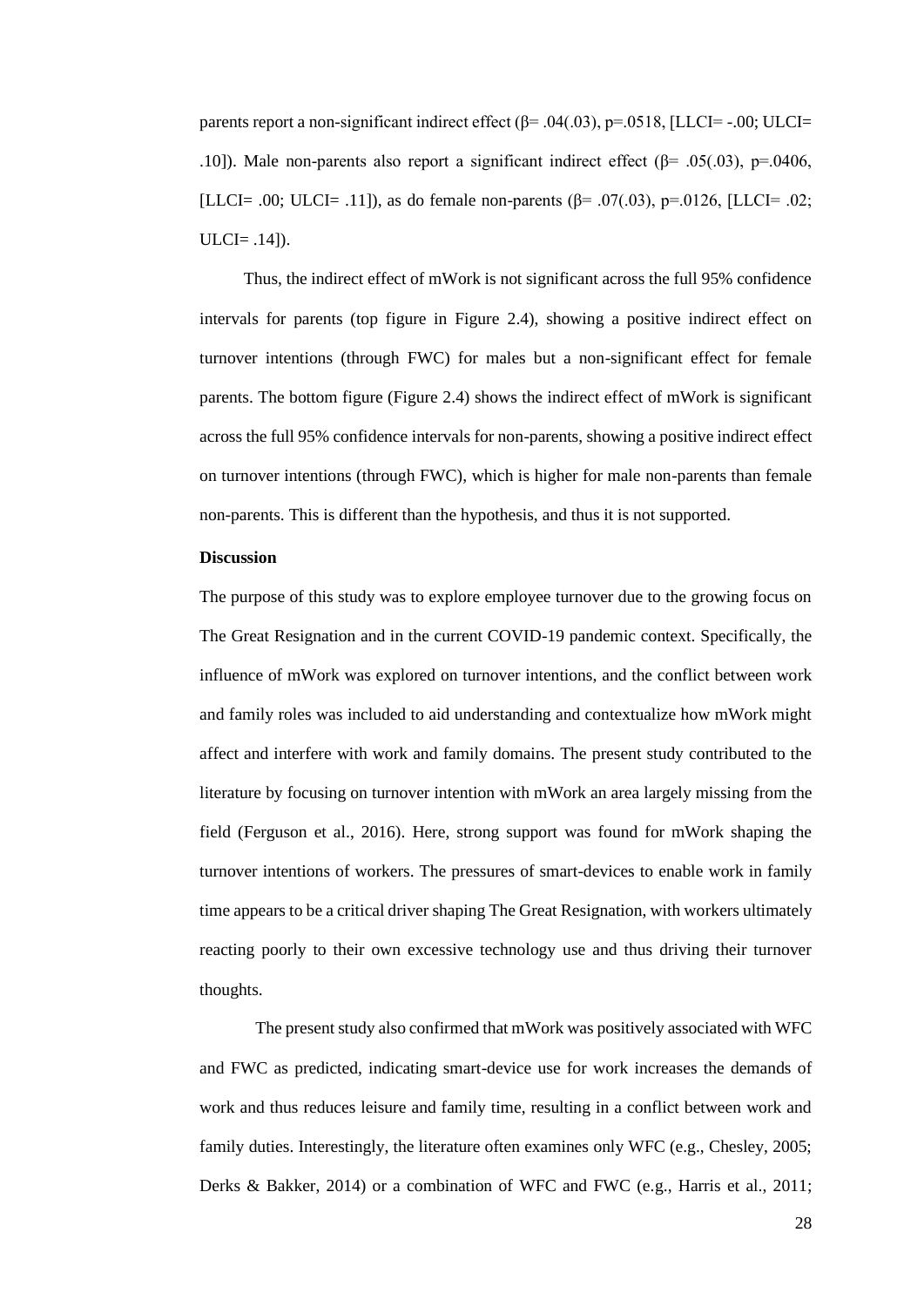Boswell & Olson-Buchanan, 2007), despite Greenhaus and Beutell (1985) clearly delineating these dimensions theoretically. The present study ensured a more theoretically driven model whereby both WFC and FWC were included, and mWork is found to be positively related to both, providing theoretically nuanced consequences of mWork. Furthermore, both WFC and FWC were positively related to turnover intentions, which supports meta-analytic findings (Amstad et al., 2011). This also contributes to the workfamily conflict field because that meta-analysis showed more studies focus on WFC than FWC, which also aligns with the present study's critique of the mWork literature. Interestingly, while there is some evidence of mediation effects from WFC/FWC, mWork retained both significant direct and indirect effects, showing mWork to be a key driver of turnover intentions.

Finally, the present study conducted a moderation analysis of theoretically aligned demographic variables, specifically gender and parental status. Indeed, in the work-family field, the meta-analytic evidence is mixed for gender (Shockley et al., 2017), although parental status does appear important (Fellows et al., 2016), and some suggesting both gender and parental status might play important moderating roles (Michel et al., 2011). Interestingly, gender and parental status were both directly significant to WFC and FWC (but not turnover intentions), with males and non-parents reporting significantly lower levels. However, with mWork, there were no significant two-way moderation effects to either WFC, FWC or turnover intentions. A significant three-way interaction relieved distinct effects, but this showed that male non-parents had the highest FWC, followed by male parents. While different from the hypothesis, this does suggest some clear gender differences from mWork, and being more detrimental for males than females. This builds our understanding of the way mWork might interfere with work-family roles differently for males and females. Under role theory, males might be driven to keep working and thus incur higher mWork or at least, more detrimental outcomes.

Finally, a significant moderated moderated mediation effect was found, which supports the notion that gender and parental status (Michel et al., 2011) might be a key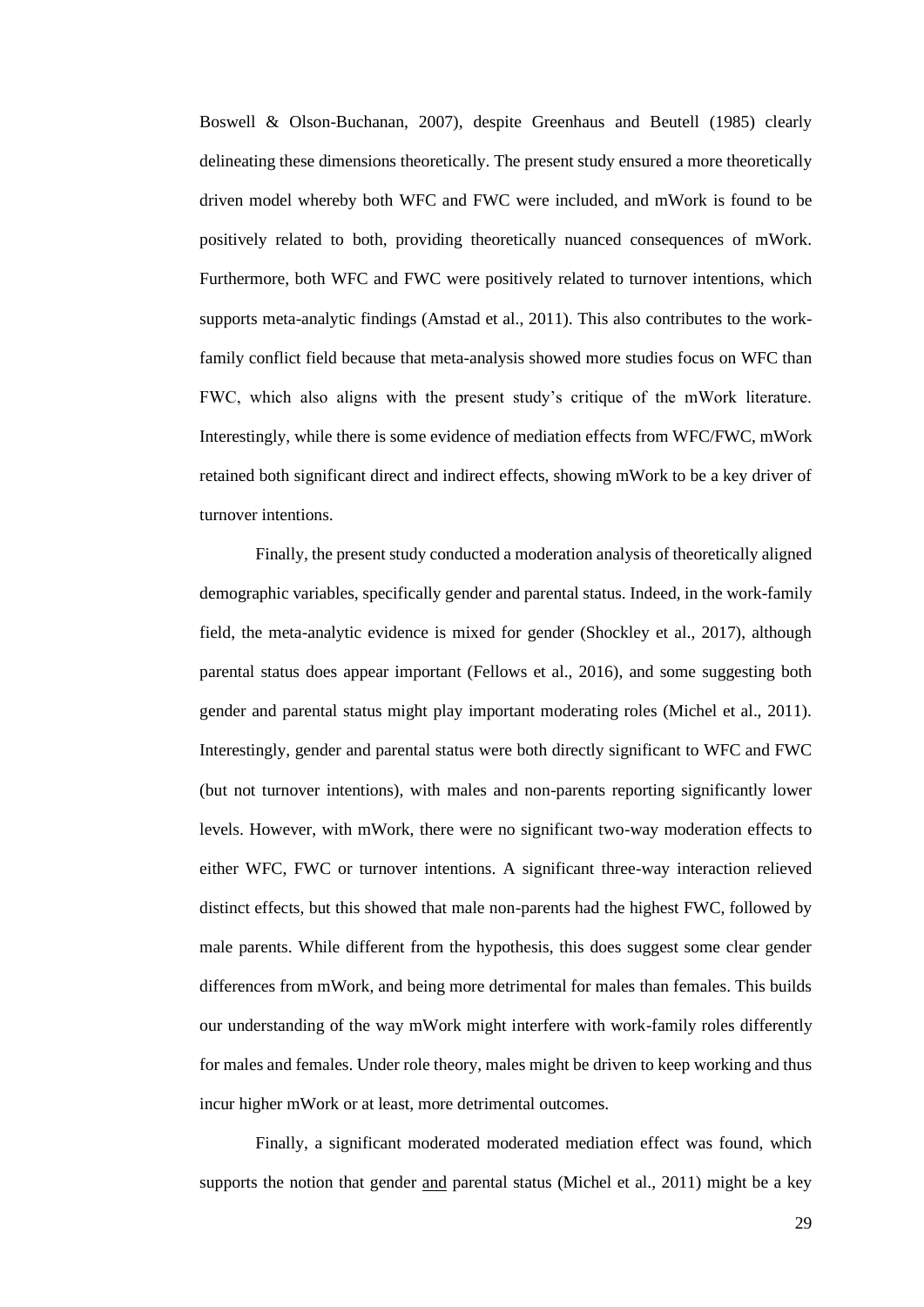combination to explore. Importantly, studies testing moderated moderated mediation are rare (see Haar et al., 2019) and provide more complex and potentially unique insights that are otherwise unknown to researchers (Hayes, 2018). The effects show important differences by parental status. For parents, the indirect and detrimental influence of mWork is strongest for males and non-significant for females. However, for non-parents, it is significant for both genders and more detrimental for females than males. While these effects are against the hypothesized direction, the findings do highlight that the influence of mWork on turnover intentions, via FWC, is complex and differs across parents and gender. While distinct from expectations around working mothers, it does align with role theory and how technology use might acerbate 'bread-winner' roles for fathers, making mWork more detrimental. Overall, the implications of these findings are now considered. *Implications* 

Our results have substantial practical consequences for individuals. The pervasive nature of being tethered to the office via smart-devices is clearly detrimental (via work-family conflict) and thus should be used with greater moderation. While the mean score of mWork is below the midpoint, the findings reflect those using smart-devices more at home run the risk of greater WFC, FWC, and turnover intentions. Thus, self-policing and 'unplugging' (Rosenberg et al., 2019) might be a useful start. This is consistent with the popular press' widespread perception that mWork bind people to their employment (Day et al., 2010; Boswell & Olson-Buchanan, 2007). As a result, when deciding to supply smart-devices to their staff, managers should exercise caution in setting availability expectations.

Further, HRM implications might include policies around such technology use. While some argue these smart-devices can aid businesses including their HR functions (Zhao et al., 2021), the present study warns this technology can be detrimental to employees' wellbeing (work-family conflict) and ultimately, their retention. HR departments might want to 'front foot' mWork issue by removing weekend or after-hour access to company applications as a way to reduce the potential tethered burden. Of course, this then raises issues around who might require exemptions etc. However, we encourage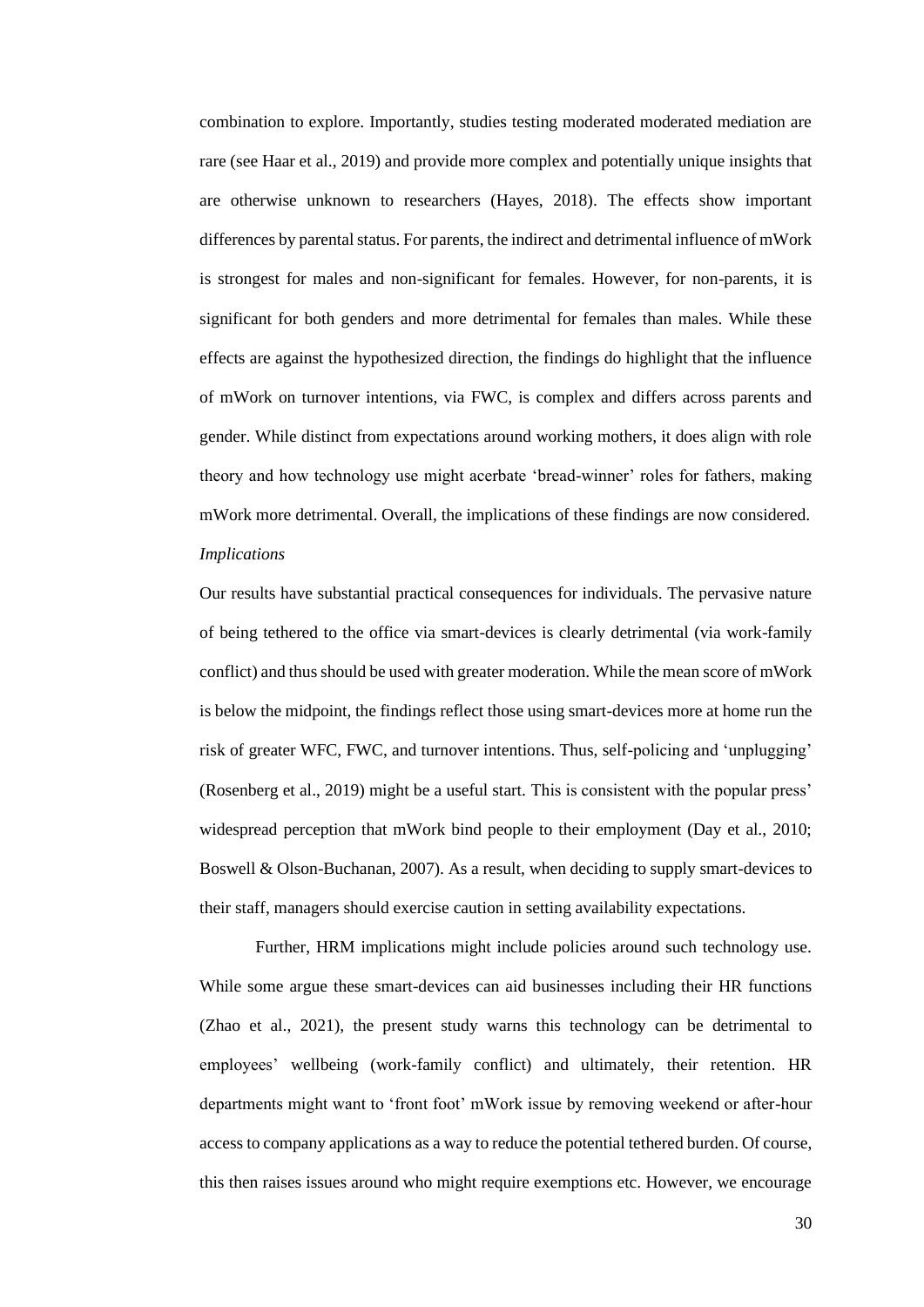firms to explore or trial these actions as a better way to manage employee wellbeing and ultimately retain staff.

#### *Limitations*

While the present study uses self-reported data, which can lead to common method bias (CMB), ad-hoc analysis was conducted to show its effects are likely limited. Podsakoff et al. (2003) recommends Harman's One-Factor Test as a basic CMB test, and the present study found the unrotated factor analysis explained less than half of the variation. Further, significant moderation effects are unlikely with CMB (Evans, 1985), and the present study found significant two-way and three-way moderation effects and a significant moderated moderated mediation effect. Further, the overall sample came from workers across a wide variety of occupations and sectors, providing generalizable results.

#### **Conclusion**

The world of work has changed with the increasing use of digitalization (Cijan et al., 2019), and COVID-19 has likely exacerbated technology use. However, mWork appears to lead to detrimental issues around managing work and family roles and ultimately drives turnover intentions. Thus, the use of smart-devices shows the tethering effect of being connected to work is detrimental. Indeed, as turnover increases due to this use, in the context of 'The Great Resignation', organizations may want to examine their HR policies around technology use more closely. Overall, the findings demonstrate that in today's connected world, both employers and employees must be aware of the potential risks associated with mWork.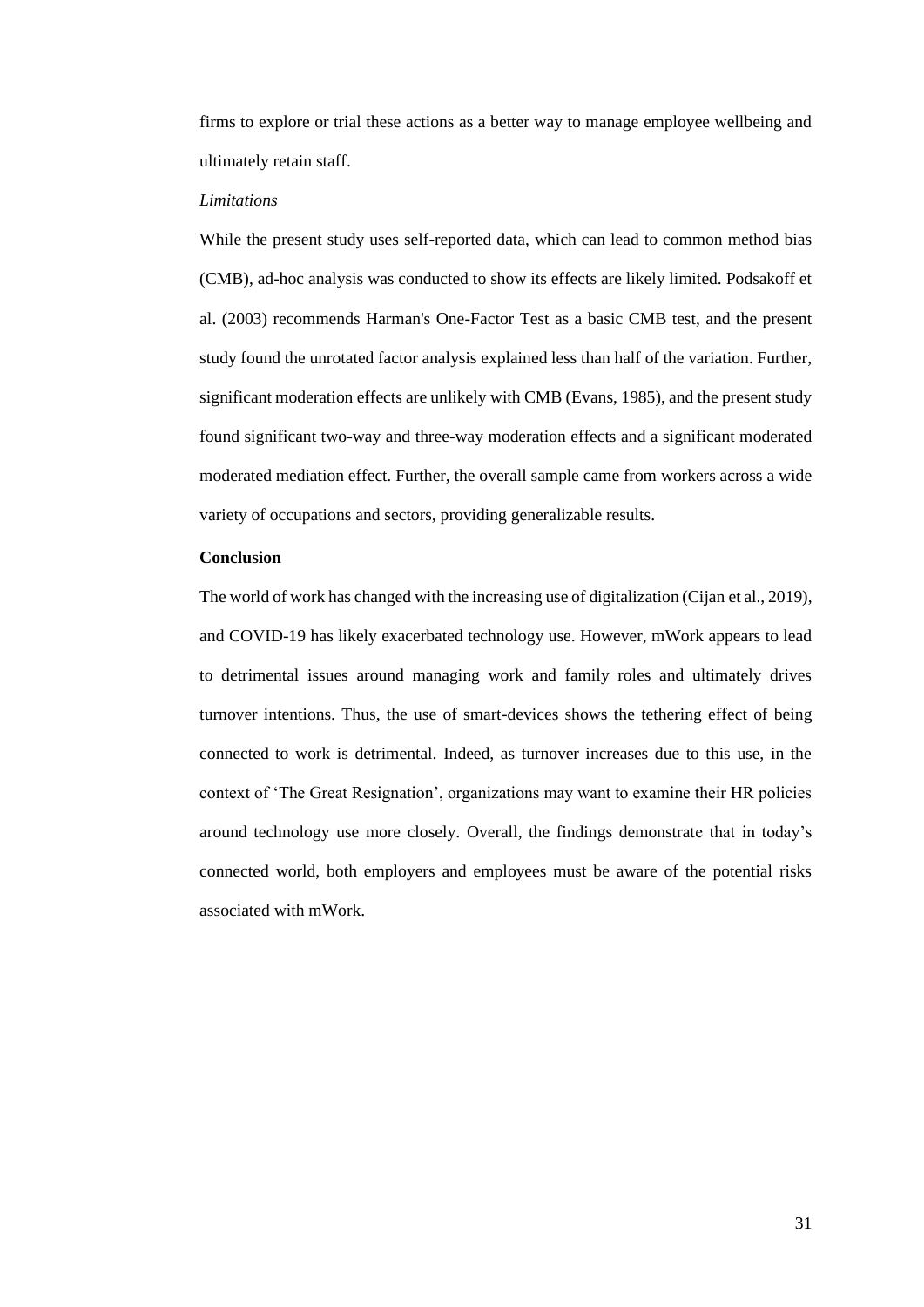## **Chapter Three: Manuscript Two**

Manuscript two focuses on employee wellbeing outcomes rather than job outcomes, in contrast with turnover intentions that were considered in manuscript one. However, both manuscripts include work-family conflict functioning as a mediator. Further, manuscript two considers the role of age differences among technology users and thus, this manuscript broadens the scope of the interactions explored as a result of including age as a moderator. Both manuscript one and two include the influence of mWork on workfamily conflict but focus on different outcomes. Both use moderators, but different moderators are explored.

# **A Moderated Mediation Model of Smart-Device Use: Work-Family Conflict and Wellbeing by Age**

[*under review at New Technology, Work and Employment. Submitted 3-12-2021*]

Mobile working (mWork) refers to the practice of employee smart-device use to continue working during family time. Here, mWork is examined towards wellbeing outcomes (job anxiety, job depression, and insomnia) with work-family conflict as a mediator. Further, age is included as a moderator, and a moderated mediation model is ultimately tested. Using data from 422 New Zealand workers (end 2020), the direct and mediation hypotheses were strongly supported. In general, mWork reduces wellbeing by further blurring the line between work and life (via higher work-family and family-work conflict). The moderation effects were supported with older employees engaging in greater mWork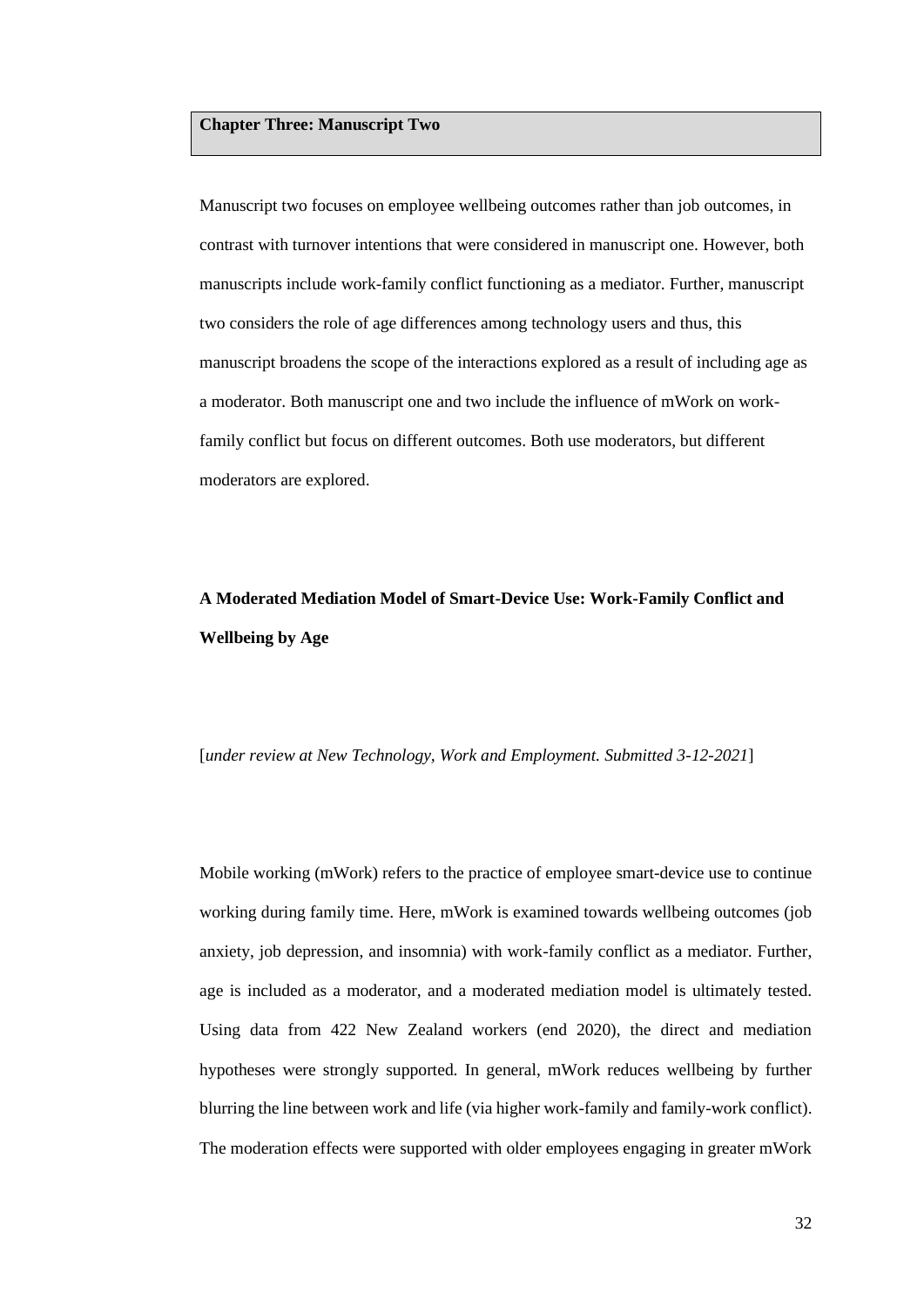to their detriment. Ultimately, the moderated mediation model was supported towards all wellbeing outcomes, and shows age acts as a boundary condition, showing mWork has a significant indirect effect on wellbeing that increasing as worker age gets higher. Organisational implications are discussed.

*Keywords: mobile work; smart-devices; work-family conflict; wellbeing; age; moderated mediation.*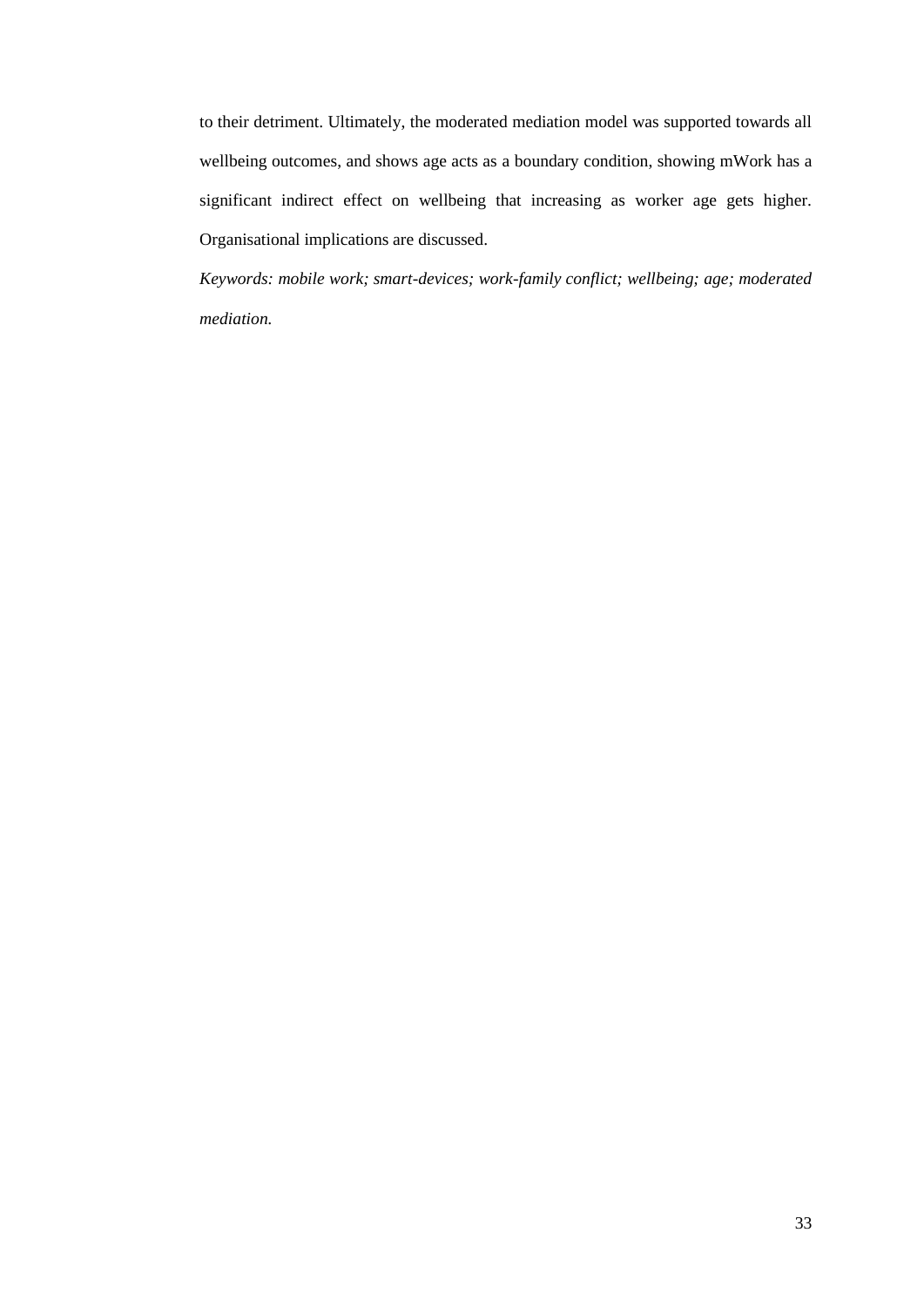#### **Introduction**

The COVID-19 pandemic, which began to affect countries in early 2020 has altered the face of the planet, most notably the office environment. Employees have been laid off or, more likely directed to work remotely. Employees realised they could access their job requirements from any place and at any time, regardless of their present location, and this aligns with the working-from-home literature (Kossek & Lautsch, 2012; Ter Hoeven & Van Zoonen, 2015). As a result of these changing circumstances, the blurring of the borders between work and personal life has been both celebrated and criticised. Increased dependence on digital technology is one component contributing to this blurring effect (Zhou et al., 2021). Ladkin et al. (2016) highlighted how technology via smart-devices (e.g., smartphones, laptops, and tablets) could benefit work and non-work roles. However, others argue that more study is needed to evaluate whether smart-device usage increases the risk of a mismatch between work and non-work roles. The present study focuses on mWork which Ferguson et al. (2016) defines as using mobile devices to accomplish work during family time.

The purpose of this study is to investigate the connection between employee wellbeing (job anxiety, job depression, and insomnia) and digital work (mWork) as the pandemic may have had a considerable impact on mental health (e.g., Shevlin et al., 2020). Governments throughout the world have implemented lockdowns of cities, regions, or whole countries as a means of limiting the COVID-19 infection which has caused an increase in digitalisation amongst employees (Zhou et al., 2021). The consequences of these lockdown methods are expected to have serious consequences on mental health (Holmes et al., 2020). For example, a Spanish study during the COVID-19 pandemic found individuals reported significant psychological suffering during the early weeks of lockdown (Odriozola-Gonzalez et al., 2020). Combined, this makes exploring the links between mWork and wellbeing amongst employees critical.

The present study extends the focus of mWork on wellbeing (job anxiety, job depression, and insomnia) by focusing on work-family conflict. Greenhaus and Beutell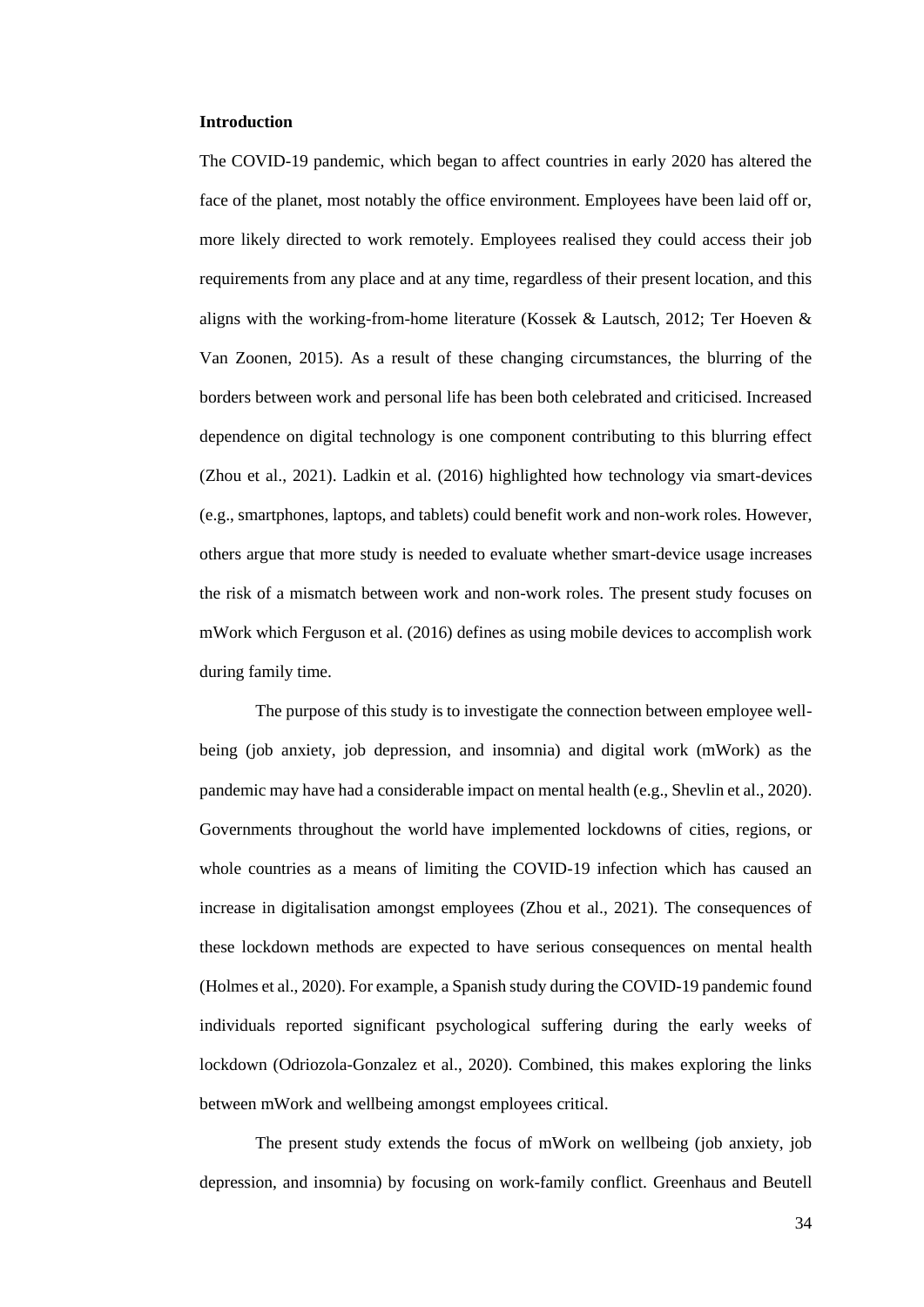(1985) defined work-family conflict as "a form of inter-role conflict in which the role pressures from the work and family domains are mutually incompatible in some respect" (p. 77). There is increased expectation that employees be accessible for work outside of normal business hours, and thus juggling work and personal duties have become more challenging, resulting in more fluid work-family boundaries (Galinsky et al., 2001). Indeed, some argue this has been heightened due to technology (Hilbrecht et al., 2013; Higgins & Duxbury, 2005). This paper suggests COVID-19 may have exacerbated this issue, since it indicates a conflict between personal and professional roles that results from contradictory expectations and difficulties managing both spheres (Haar et al., 2012). The value of devoting uninterrupted evening hours to one's private life is emphasised by Unger et al. (2014). Despite decades of study, the majority of workers struggle to balance work and family roles (Haar et al., 2012), however, not all employees' experiences are the same (Higgins & Duxbury, 2005). This paper suggests that given the expansion around workingfrom-home from COVID-19 (see The Economist, 2021), understanding the activity and engagement of mWork and its influence on wellbeing is warranted.

The present research makes a total of three contributions. It starts with an examination of the function of mWork and its impact on wellness. Second, the friction between work and family responsibilities is highlighted to contextualise how mWork may impact and interfere with both work and family domains. This leads to testing a mediation model to better understand the pathway of effect from mWork. Finally, since age may influence technology use (Archer-Brown et al., 2018), it is included as a moderator. Beyond moderation effects, it is included in the mediation model to explore a moderated mediation model (Hayes, 2018), which enables a unique contribution by exploring age as a boundary condition. Figure 3.1 illustrates the research model.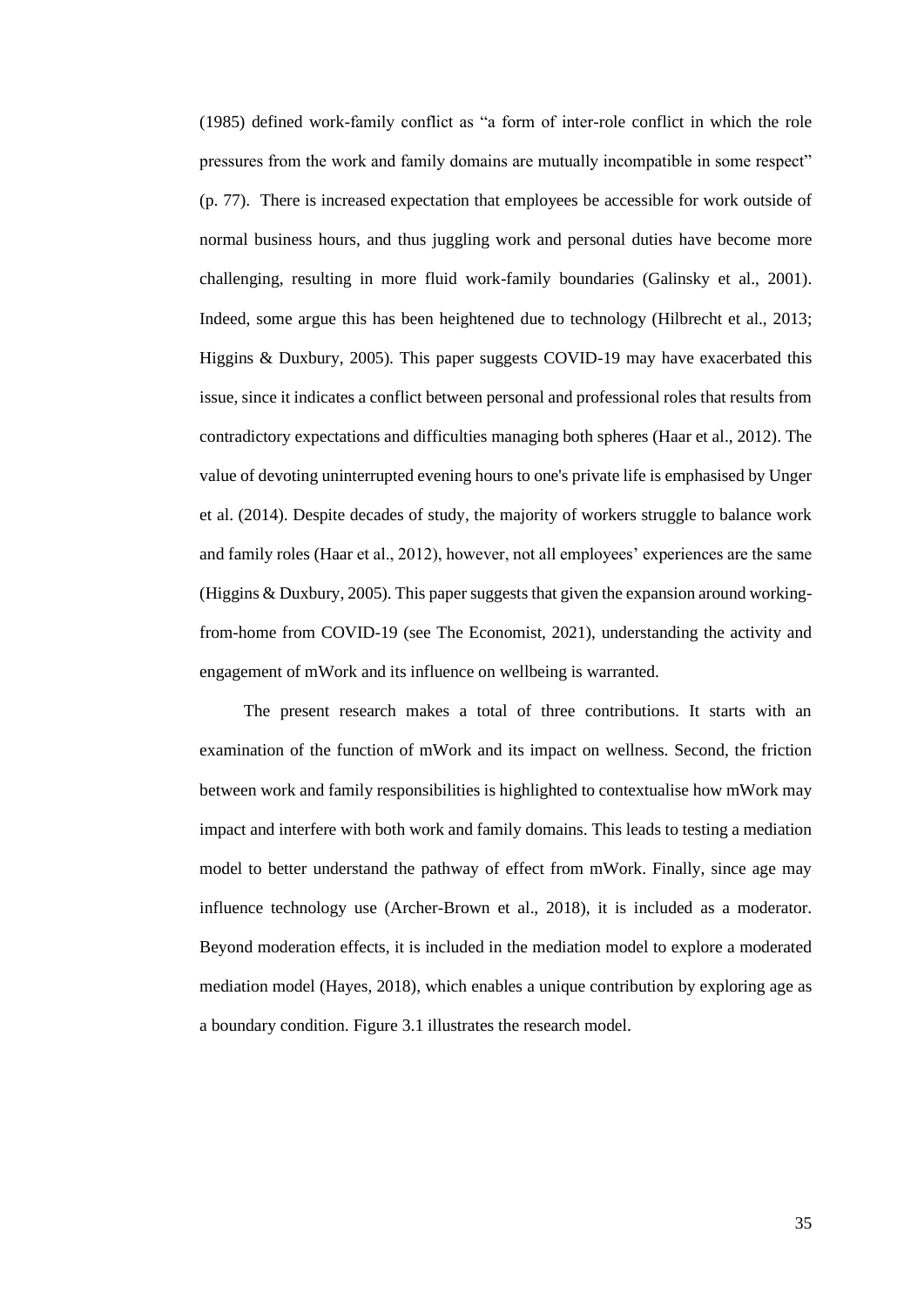

*Study Model*

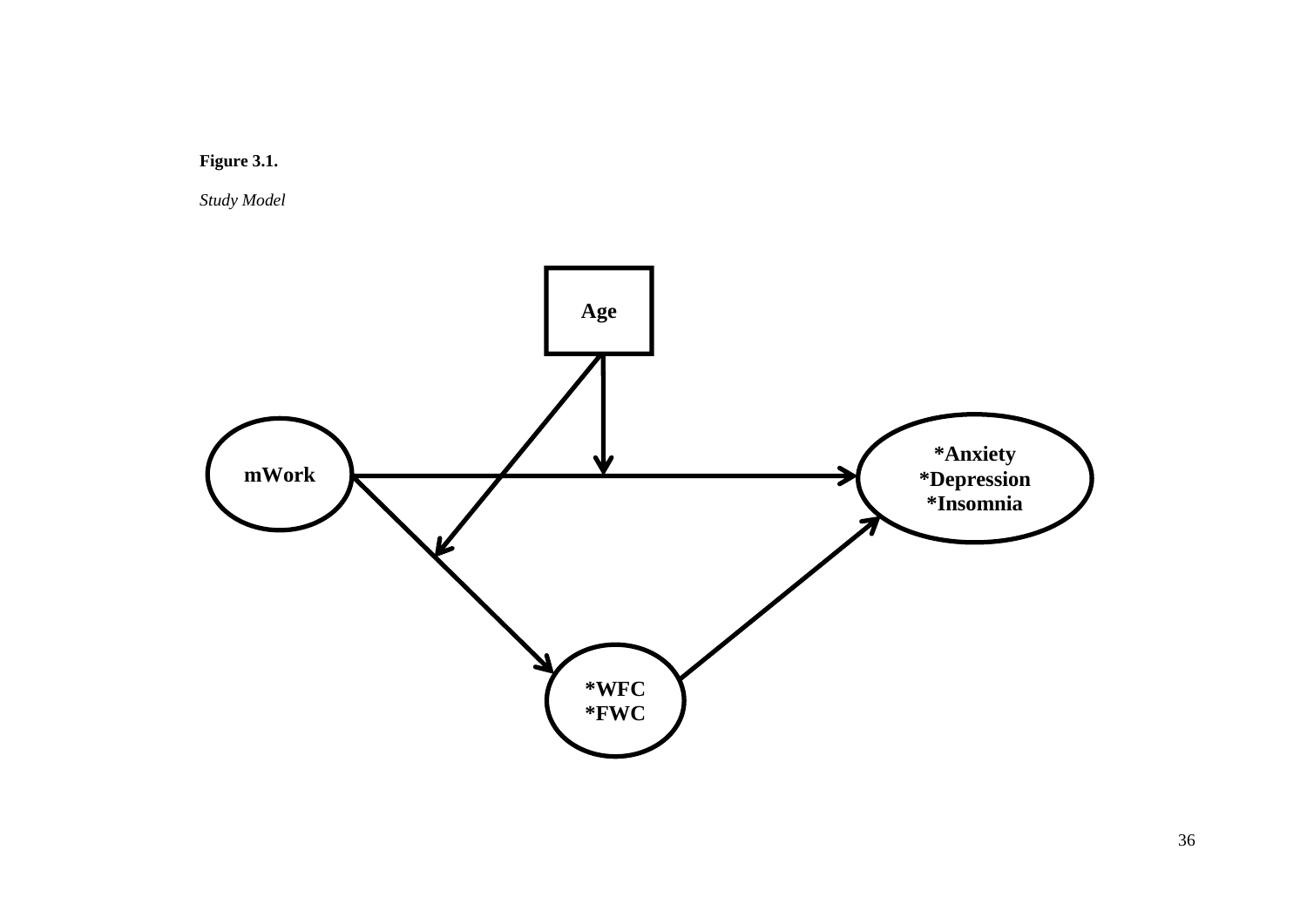#### **mWork**

As smart devices become more extensively used within and outside enterprises, these smart-devices facilitate work at home (e.g., a personal smartphone enables emails, texts, calls, etc.), lengthening the reach of the workplace beyond its physical boundaries. Boswell and Olson-Buchanan (2007) argue that technology enables work-related tasks to be performed outside of the traditional office setting. Consequently, smart-devices enable employees to connect and communicate throughout the day, boosting productivity. However, smart-devices come with a slew of potential disadvantages for those using them for mWork. Specifically, employees who put in long hours at the office may suffer from exhaustion or conflict between work and home roles (Derks & Bakker 2014; Haar, 2006). Additionally, employees may face greater demands on their time and attention as a result of increased connection expectations. The result is that these smart-devices may operate as an 'electronic leash', tying people or 'tethering them' to their jobs and reducing their well-being (Olson-Buchanan & Boswell, 2006; Boswell & Olson-Buchanan, 2007).

According to Macik-Frey et al. (2007), the erosion of the concept of a distinct workday might be exacerbated by the widespread usage of smart-devices outside of traditional working hours. Further, employee's ability to distinguish between work and non-work time may get increasingly muddled when non-work time workloads increase. This might lead to a blurring of the lines between work and personal life and lead to more conflict (Haar, 2006) and less wellbeing (Allen et al., 2000). Given earlier attention raising the issue of COVID-19 exacerbated potential issues like mWork, makes examining the links to wellbeing highly relevant. Wellbeing is explored here as the consequences of mWork, which expands past research on the influence of smart gadgets on employee outcomes (Olson-Buchanan & Boswell, 2007). There are conflicting reasons for and against smart devices, and this investigation is critical in order to better understand the debate. Some argue that technology, control, and employee wellbeing are intertwined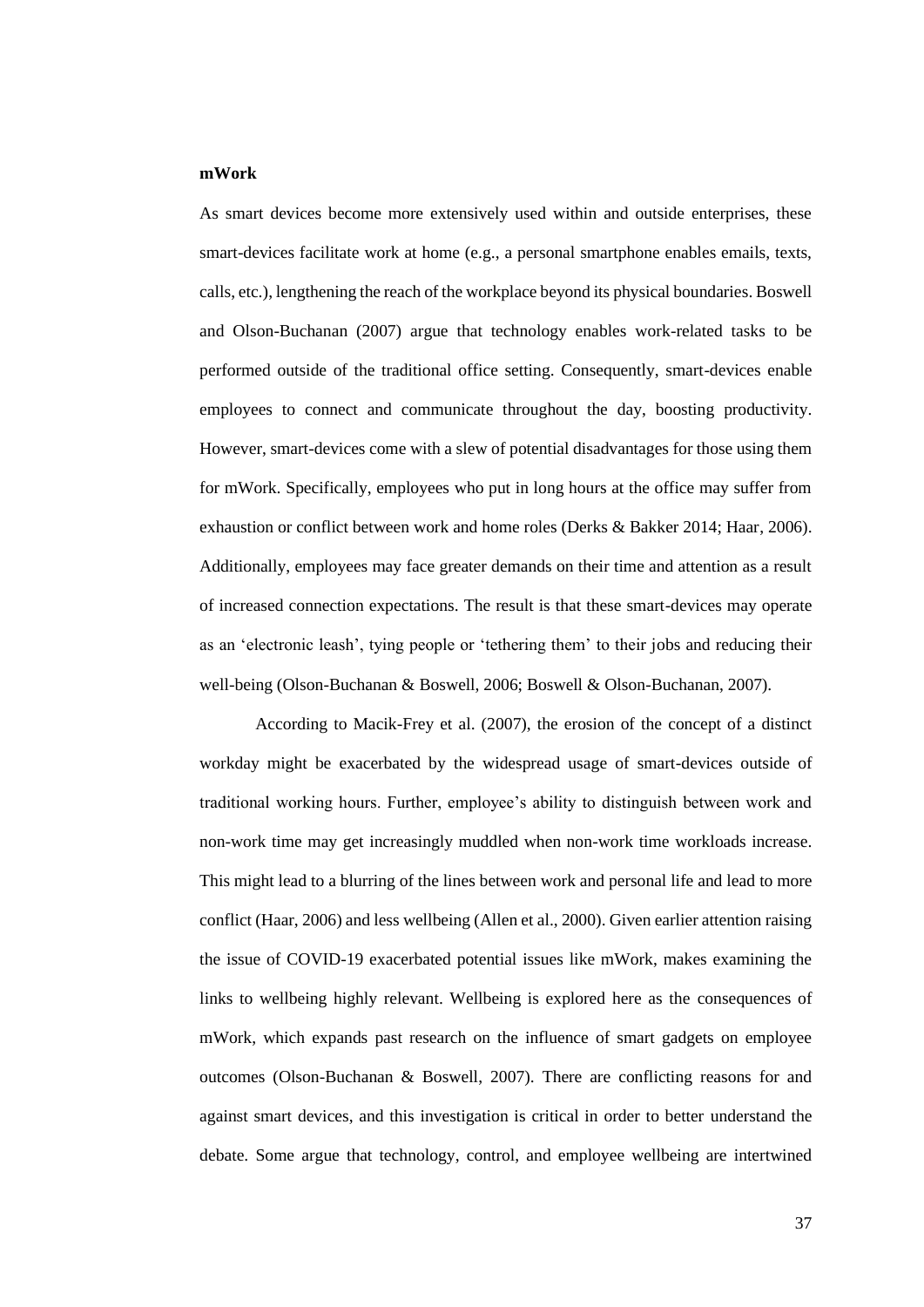(Nansen et al. 2010), suggesting complex relationships. The next section examines the theoretical framework for understanding mWork and its influence on wellbeing outcomes.

#### **Conservation of Resources Theory**

The current research employs Hobfoll's (2001) conservation of resources (COR) theory to examine how smart-devices influence wellbeing. According to Hobfoll et al. (2018) "COR theory is a motivational theory that explains much of human behavior based on the evolutionary need to acquire and conserve resources for survival, which is central to human behavioral genetics" (p. 104). COR theory is often used to explain why certain workers react differently to stimuli. For example, two similar employees might engage in smartdevice usage differently and thus experience different wellbeing. mWork refers to the use of technology and specifically smart-devices to do business during family time. According to COR theory, this represents a resource drain or loss. In Hobfoll (2001), a number of resources include a time dimension, including quality time for work and quality time for family. Thus, excessive mWork engagement is likely to deplete resources, leaving the employee more physically and emotionally spent.

Hobfoll et al. (2018) further on the variety of materials representing resources stated "resources include object resources (e.g., car, tools for work), condition resources (e.g., employment, tenure, seniority), personal resources (e.g., key skills and personal traits such as self-efficacy and optimism), and energy resources (e.g., credit, knowledge, money)" (p. 105). While smart-devices offer increased productivity, they deplete workers of a fundamental resource – time – and family ties are particularly important. Ghafoor and Haar (2021) use the metaphor of the resource reservoir to illustrate how workers with an abundance of resources are better equipped to deal with work. This would represent their ability to manage the demands of their work and the influence these demands have on wellbeing. Hence, employees with greater resources have fewer mental health issues like job anxiety and depression (see Haar & Brougham, 2020). According to COR theory, mWork signifies a loss of resources, which then results in poorer wellbeing. This might be represented as greater conflict between work and family roles, poor sleep quality, or higher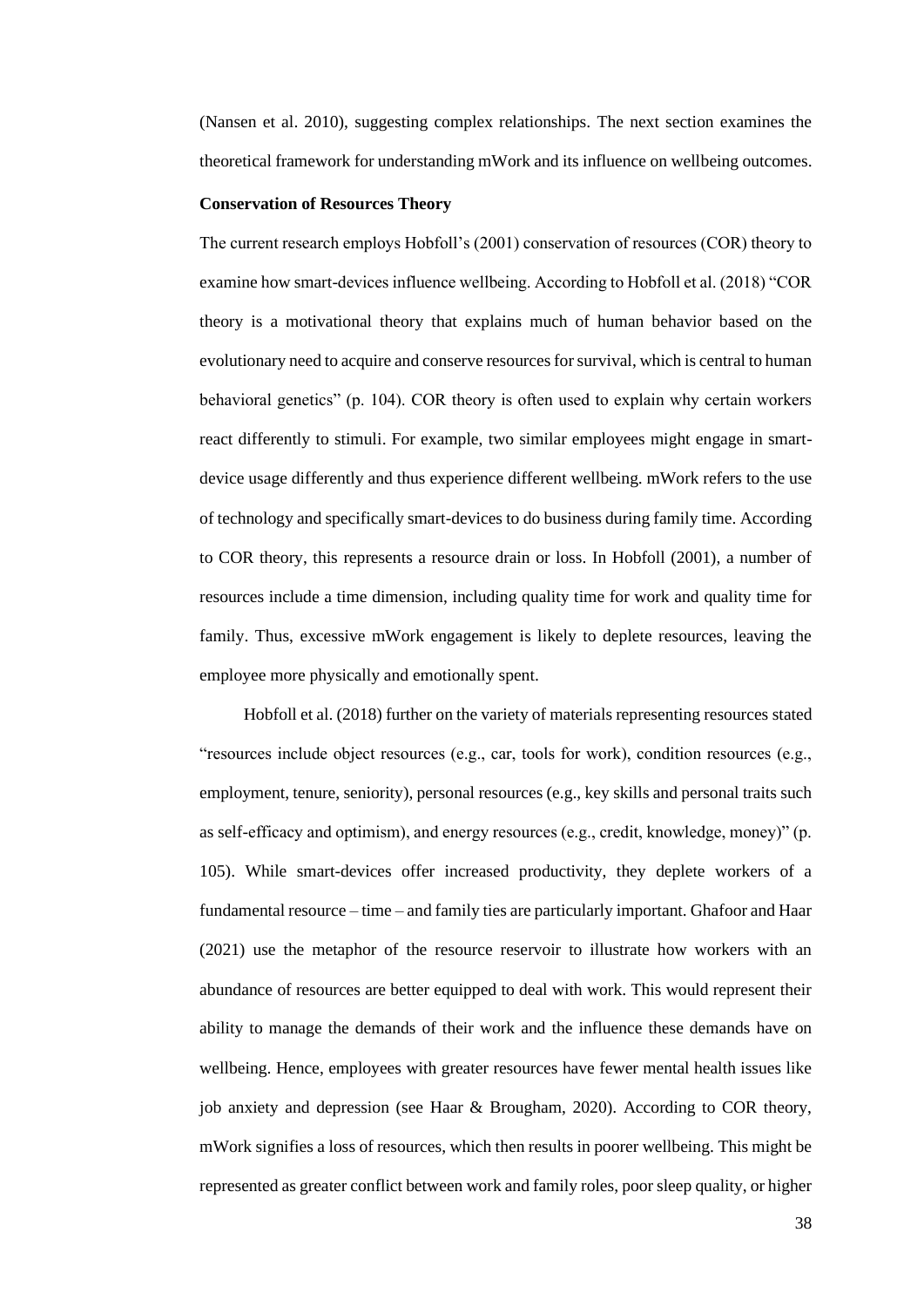anxiety and depression. According to Hobfoll et al. (2018) "because resource loss is more powerful than resource gain, and because stress occurs when resources are lost, at each iteration of the stress spiral individuals and organisations have fewer resources to offset resource loss, and these loss spirals gain in momentum as well as magnitude" (p. 106). Hence, the present study seeks to capture a resource loss cycle or spiral through examining mWork and its influence on work-family conflict, and then their combined effect on wellbeing outcomes.

# **Work-Family Conflict**

Work-family conflict reflects that there is a natural mismatch between the work and family spheres, which means that positions in one cause conflict in the other (Haar & Martin, 2021). This is where Greenhaus and Beutell (1985) defined work-family conflict as "a form of inter-role conflict in which the role pressures from the work and family domains are mutually incompatible in some respect" (p. 77). While it has been suggested that workfamily conflict is rising (Haar, 2006), in the context of COVID-19, it might be suggested that employees face a unique context that might make role conflict especially relevant. Theoretically, the work-family conflict literature acknowledges that conflict can occur in both directions (Greenhaus & Beutell, 1985). Hence, conflict that occurs in the work domain (e.g., long work hours) and migrates into the family domain (e.g., missing a special family occasions) is termed work-family conflict (WFC). Alternatively, where the domain of originating conflict is the family (e.g., a sick child leading to missing work) that ultimately interferes with the work domain, such as missing an important work meeting, is termed family-work conflict (FWC).

Both WFC and FWC have been shown in research to be significant (e.g., Haar et al., 2012), including in terms of wellbeing (see Haar et al., 2018). This is an important distinction because much of the mWork literature focuses solely on WFC and not FWC (e.g., Chesley, 2005; Boswell & Olson-Buchanan, 2007; Derks & Bakker, 2014; Derks et al., 2015; Fenner & Renn, 2010). The present study explores both WFC and FWC because this is likely to be influenced by mWork. This is because work-family conflict has three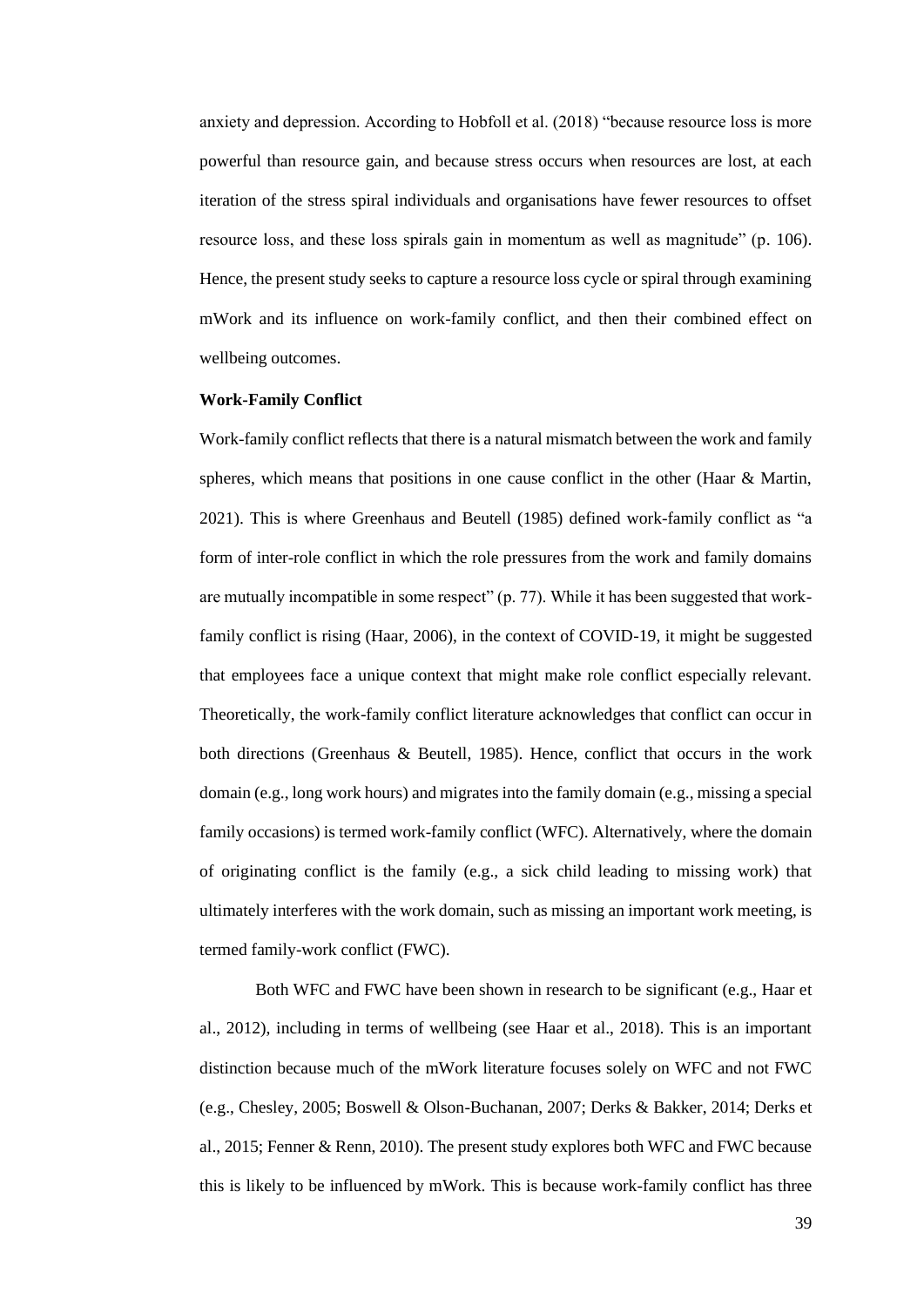dimensions covering temporal, strain, and behaviour (Greenhaus & Beutell, 1985). Timebased conflict occurs when time spent on one activity leaves less time for the other. In this study, checking work emails during family time (mWork) leaves less time available for family. Strain-based conflict represents the emotional impairment between the two domains, such as feeling guilty about the aforementioned work at home. Finally, behaviour-based conflict occurs when one role – such as being a professional – impacts on another role (e.g., parent). Combined, this represents a wide array of factors where mWork might impact. The next section develops hypotheses.

#### **Hypotheses**

Juggling job and family duties in contemporary society is laden with potential problems (Ter Hoeven & Van Zoonen, 2015; Kossek & Lambert, 2005; Haar et al., 2012). Using a smart-device during non-work hours (mWork), represents constantly checking the device when at home, perhaps on the sofa with family. It might also represent carrying the smartphone or tablet around with you at all times in your house, and combined, it takes away from the employees' ability to relax, unwind from work, and spend time with family or friends. Under COR theory, working through smart-devices is likely to influence wellbeing. The mWork literature suggests that responding to emails via smart-devices can create work-family conflict (Middleton & Cukier, 2006). Indeed, there is much attention paid between mWork and work-family conflict (e.g., Boswell & Olson-Buchanan, 2007; Derks & Bakker, 2014; Derks et al., 2015; Fenner & Renn, 2010). However, attention towards wellbeing – especially broadly as conducted here – is lacking.

Nam (2014) explored types of mWork towards job stress but this was not found to be related. However, Choroszewicz and Kay (2020) using a qualitative design, found many links from mWork to stress. Chen et al. (2018) found only 12 percent of respondents (n=500 smartphone using workers) who were on vacation were totally unplugged. Those workers engaging more frequently in mWork, reported greater stress. Interestingly, mWork was also found to be positively related to life satisfaction, counter to expectations, but aligned with those earning a higher income. Similarly, Diaz et al. (2012) found that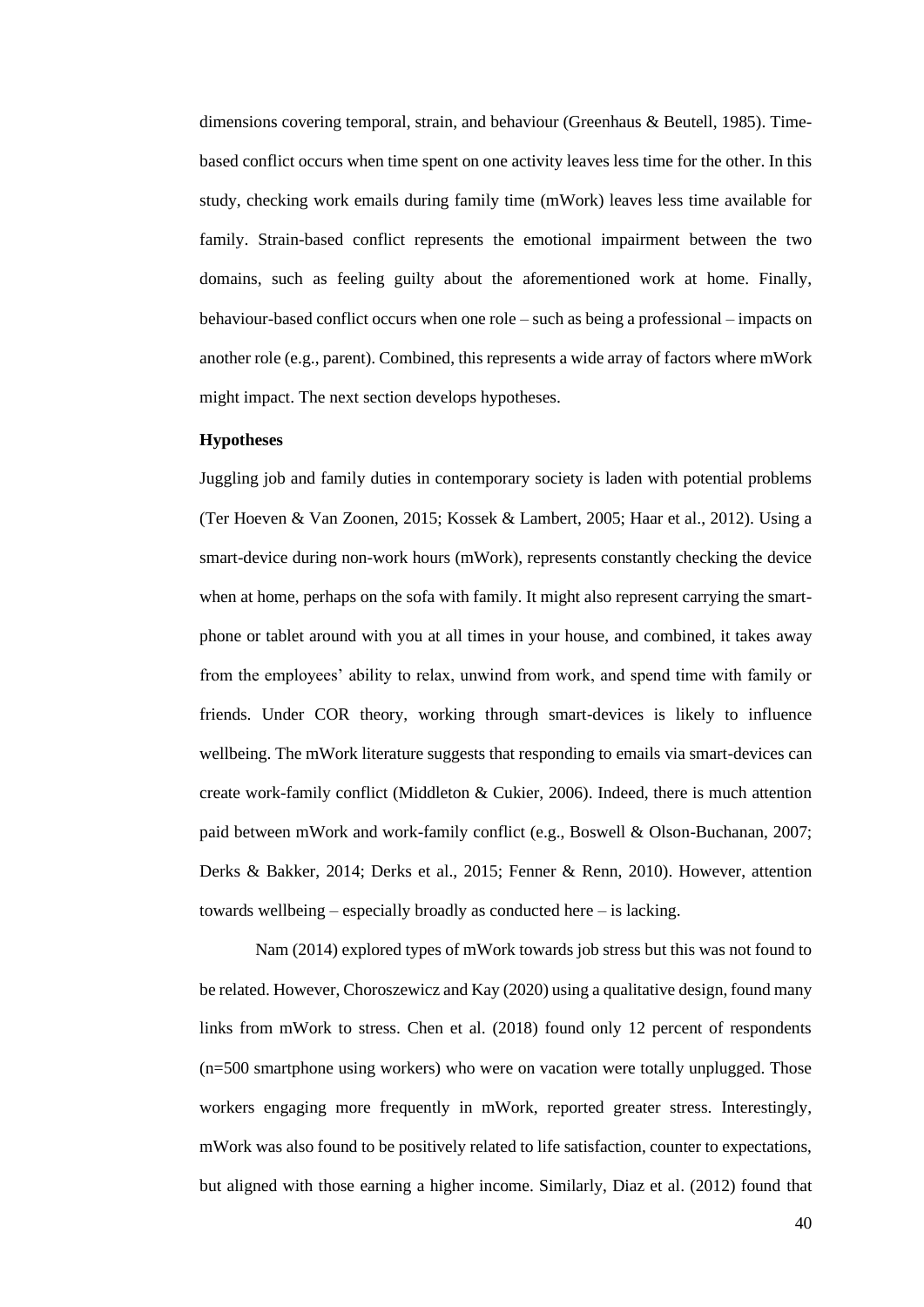mWork was positively related to work-family conflict but also work satisfaction, highlighting the complex effects that mWork might influence. Beyond job stress though, there is only a limited focus on wellbeing in the mWork literature.

In their mWork study, Ferguson et al. (2016) found mWork was positively related to job burnout, but only via work-family conflict, while Derks and Bakker (2014) found direct links between mWork and job burnout. This finding aligns with a mWork review by Schlachter et al. (2018), who offered a theoretical model which suggests mWork can influence wellbeing and is likely to do so via long work hours, depletion, and work-family conflict. Indeed, the links to wellbeing are typically based on other factors like workload (Nixon et al., 2011). Using data from over 57,000 employees, Arlinghaus and Nachreiner (2014) specifically looking at mWork type and wellbeing (health), stating "the findings, thus, indicate that even a small amount of supplemental work beyond contractually agreed work hours may increase the risk of work-related health impairments" (p. 1100).

Under COR theory, mWork should be critical and detrimental to wellbeing. It is expected that respondents with high mWork frequency, will report higher job anxiety and job depression. These outcomes exemplify states of low pleasure (Axtell et al., 2002), but with anxiety/depression reflecting high/low mental arousal respectively. In this context, the mWork takes quality rest and family time away making employees more challenged and leaving them with less pleasure but fluctuating arousal. Further, Lanaj et al. (2014) reported links between mWork and sleep quantity, indicating the wellbeing effects might extend to those around sleep. The present study focuses on insomnia, which Greenberg (2006) defined as "difficulty initiating or maintaining sleep for at least 4 weeks" (p. 58). Overall, it is expected that high mWork will be detrimental to wellbeing, leading to higher mental health issues (anxiety and depression) and more insomnia related complaints. This leads to the following hypotheses.

*Hypotheses 1: mWork will be positively related to (a) job anxiety and (b) job depression, and (c) insomnia.*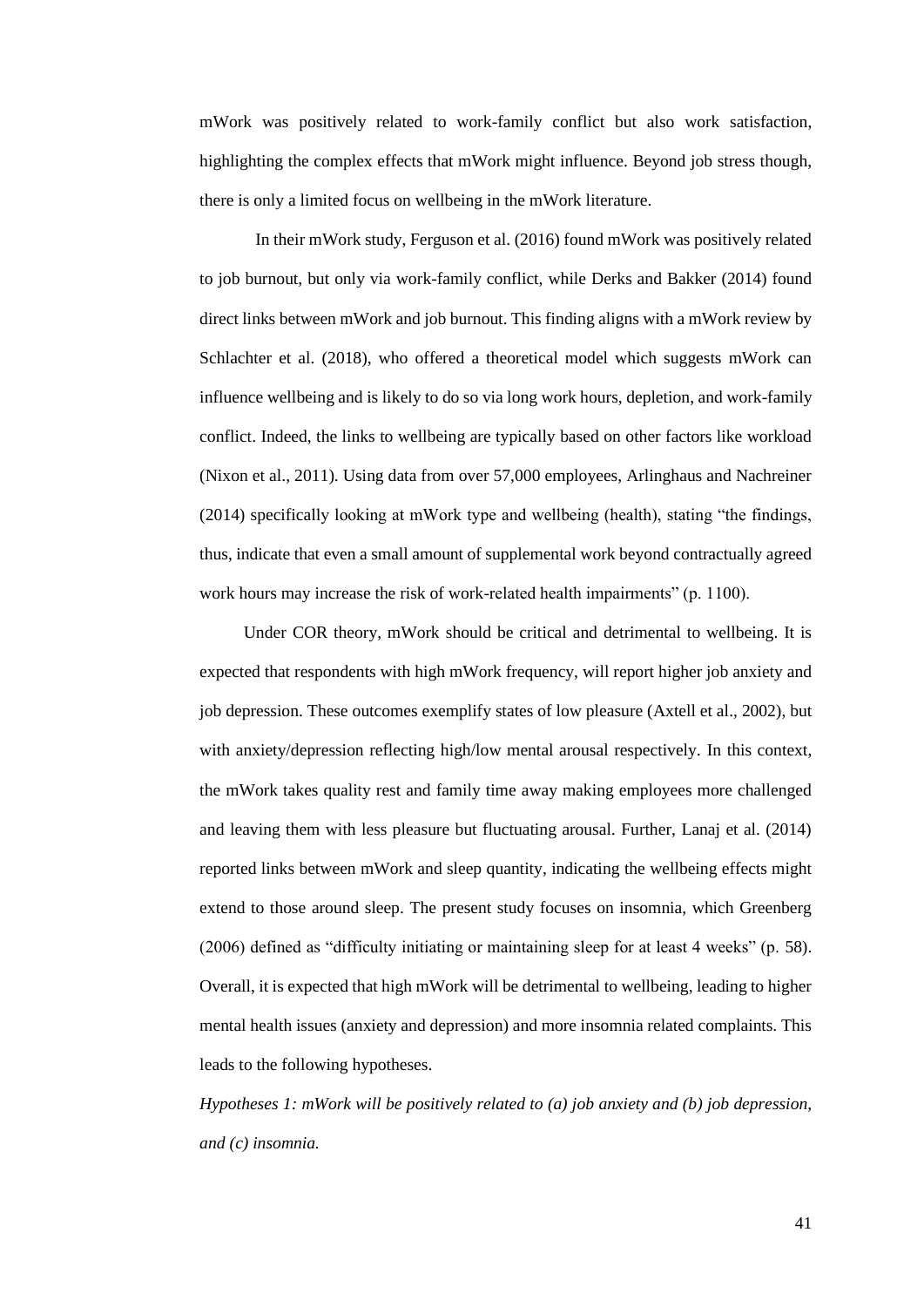As noted earlier, the mWork literature pays much more attention to work-family conflict, and thus working during family time with technology is likely to create conflict (Middleton & Cukier, 2006). There is a strong theoretical alignment between COR and work-family conflict. COR theory places a premium on time, including "time for adequate sleep…free time…time for work…time for loved ones" (Hobfoll, 2001, p. 342). In the context of mWork, although utilising smart devices increases work time – which can be beneficial for work outcomes (see Ferguson et al., 2016) – but comes at the cost of reduced free time and family time. Ultimately, under COR theory, this should result in a conflict between work and family duties and several studies provide empirical evidence that mWork leads to greater conflict (Derks & Bakker, 2014; Derks et al., 2015; Fenner & Renn, 2010). The present study extends the mWork literature by focusing on both WFC and FWC. This is an important extension because the focus on WFC alone is the norm (e.g., Chesley, 2005; Boswell & Olson-Buchanan, 2007; Derks & Bakker, 2014), or a global construct including both WFC and FWC combined (e.g., Boswell & Olson-Buchanan, 2007; Harris et al., 2011; Derks et al., 2015). Under COR theory, mWork represents not only time- and strain-based conflict where work interferes with home (WFC), but potentially FWC as well. For example, employees might gain adverse feedback from family members around their use of smart-devices, leading to strain-based FWC, whereby emotions around their smart-device use (e.g., guilt, shame, anger) might also lead to heightened FWC. This leads to the next set of hypotheses.

*Hypotheses 2: mWork will be positively related to (a) WFC and (b) FWC.*

Based on their review of the literature, Schlachter et al. (2018) offered a theoretical model which suggested work-family conflict might play a mediating role. This fits well with COR theory, specifically the *resource caravan* approach. Hobfoll et al. (2018) states that "resources do not exist individually but travel in packs, or caravans, for both individuals and organizations" (p. 106). Hence, examining mWork and WFC and FWC in combination, can more accurately capture the resource losses and potential loss spiral (Hobfoll et al., 2018). The meta-analysis by Amstad et al. (2011) found WFC/FWC were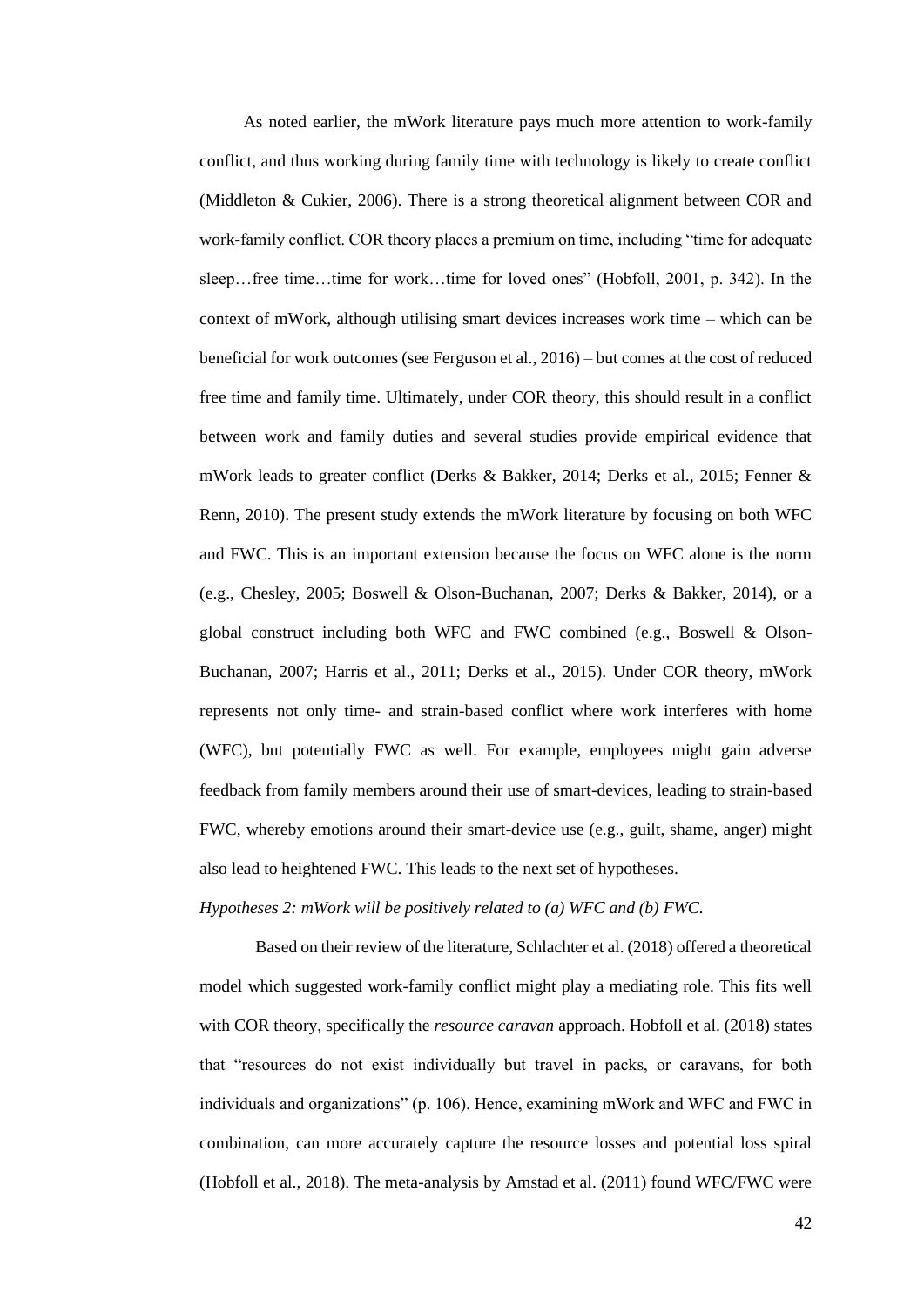positively related to depression (corrected mean correlations 0.23/.022) and anxiety (corrected mean correlations 0.14/0.19), with the latter being rare (three studies). Insomnia was not included in that meta-analysis, but a meta-analysis on insomnia did find support for work-family conflict effects (Yang et al., 2018). Under COR theory, high WFC and FWC represent resource losses, and this should lead to greater mental health and sleep issues. Furthermore, given the theoretical model of Schlachter et al. (2018), it is expected that WFC/FWC will mediate the influence of mWork. For example, Ferguson et al. (2016) found WFC played a mediating role between mWork and job burnout. Indeed, the few studies exploring mWork to wellbeing often include mediators (e.g., work strain by Chesley, 2005). Ultimately, it is expected that WFC/FWC will influence wellbeing and mediate the effects of mWork. This leads to the following.

*Hypotheses 3: WFC will be positively related to (a) job anxiety and (b) job depression, and (c) insomnia.*

*Hypotheses 4: FWC will be positively related to (a) job anxiety and (b) job depression, and (c) insomnia.*

*Hypotheses 5: (a) WFC and (b) FWC will mediate the influence of mWork on job anxiety. Hypotheses 6: (a) WFC and (b) FWC will mediate the influence of mWork on job depression.*

*Hypotheses 7: (a) WFC and (b) FWC will mediate the influence of mWork on insomnia.*

Finally, the potential moderating effect of age is explored. In their meta-analysis, Debreczeni and Bailey (2021) found significant links between age and wellbeing, with younger employees reporting superior wellbeing. The present study focuses on mWork and here it is argued that technology usage may align with age, and thus be more plentiful for younger workers but more detrimental for older workers. For example, studies have argued younger employees engage more readily with technology (Archer-Brown et al., 2018), while Morris et al. (2005) stated that age differences had been found around the use of technology, which might align with mWork behaviours. Specifically, they argued that young workers have a significantly higher need for autonomy and thus, may find engaging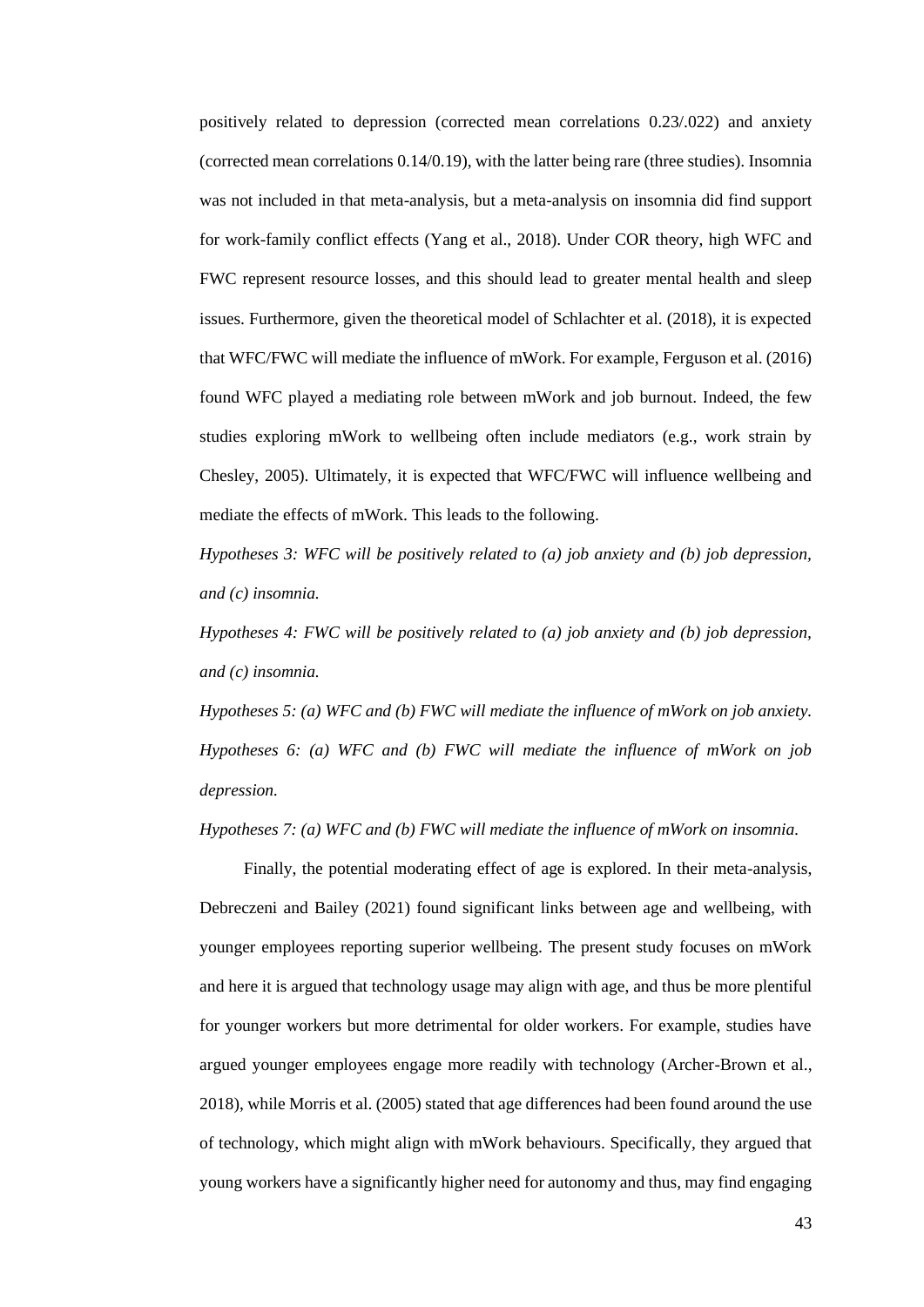in mWork as a natural extension of working autonomously. Indeed, researchers suggest that older workers have different approaches and engagement with technology (Burlacu et al., 2017). Soja and Soja (2017) note that younger workers engage more readily with new technology, and similarly younger workers have been found to be significantly more likely to use new technology at work (Jacobs et al., 2019).

Overall, it is expected that younger workers will be more willing to engage in mWork behaviours, but this makes mWork a more natural and typical aspect of work life. Consequently, the adverse effect of mWork will be more adverse for older workers (greater conflict and poorer wellbeing). Hence, the effect of greater mWork will be more detrimental to older than younger workers. Finally, given the earlier mediation hypotheses whereby the influence of mWork on wellbeing outcomes will be via WFC/FWC, a moderated mediation model is ultimately tested (see Hayes, 2018). This means that age is tested as a boundary condition. It is expected that the strength of the indirect effect of mWork on wellbeing outcomes will be moderated by age, becoming weaker as workers age increases. This leads to the final set of hypotheses.

*Hypotheses 8: Employee age will interact with mWork towards (a) WFC, (b) FWC, (c) job anxiety, (d) job depression, and (e) insomnia, being more detrimental for older workers. Hypotheses 9: The indirect effect of mWork on (a) job anxiety and (b) job depression, and (c) insomnia (via WFC/FWC) will be moderated by employee age (moderated mediation), being most detrimental for older workers.*

# **Method**

### *Sample and Participants*

Data was gathered using a CINT (for more details on CINT see Haar, 2021) in December 2020. New Zealand survey panel. Respondents from across New Zealand were invited if they met the research requirements: being employed, working a minimum of 20 hours/week, and being 18 years old or over. Recommendations from Bernerth et al. (2021) around ways to improve based survey data were followed. This included assessing respondents on how quickly or slowly they completed the survey and providing a test (e.g.,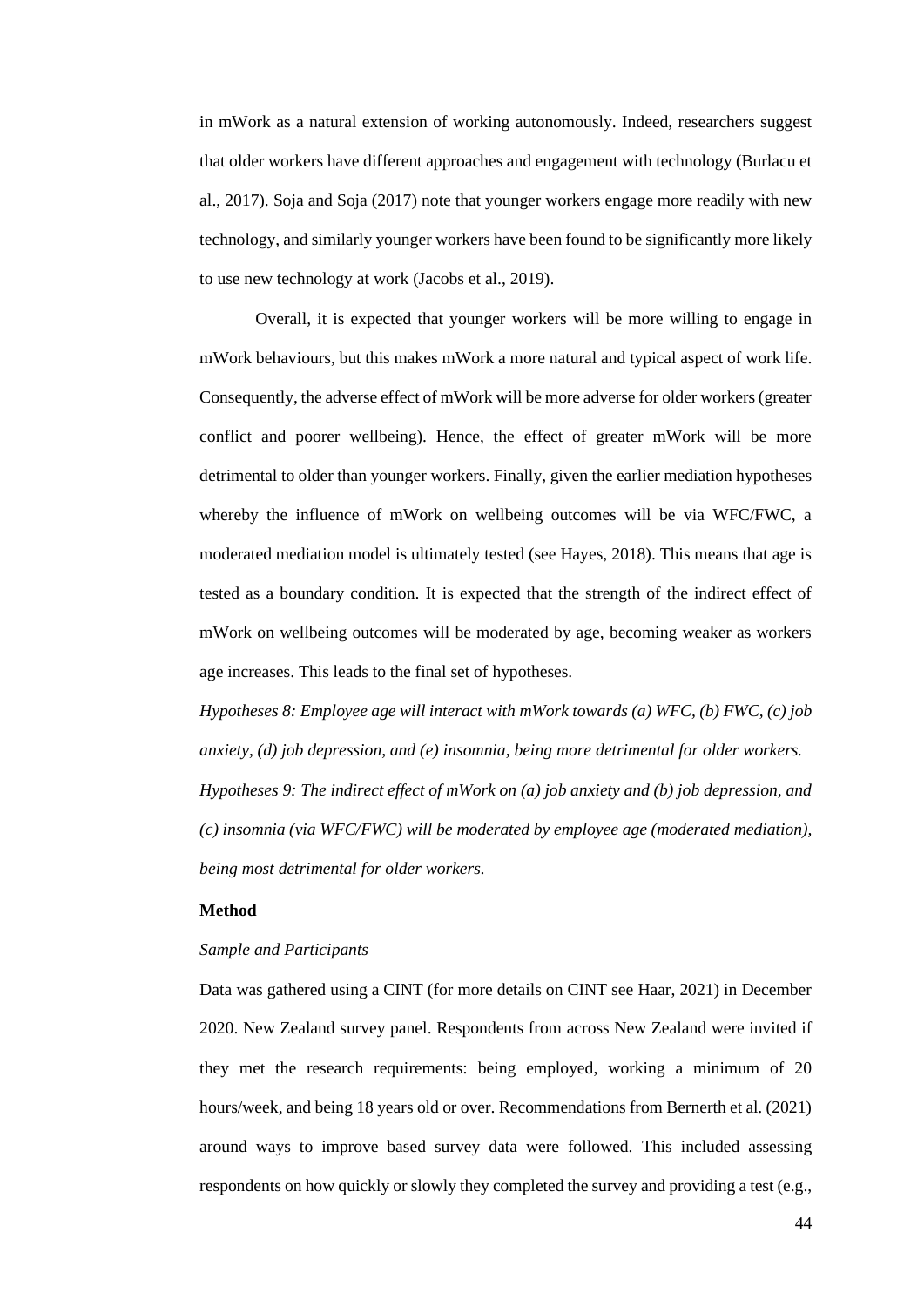for this answer, select 'strongly disagree') with incorrect answers removed. A metaanalysis by Walter et al. (2019) compared data from panel studies with data using more traditional methods (e.g., mail survey) and found no significant differences. This suggests panel data is a useful mechanism for researchers.

In all, 422 employees fully completed the survey. Participants ranged in age from 20-70 years, with an average age of 34.11 years (SD=9.70). Respondents were more likely to be males (61.8%), be in a relationship (78%), be non-parents (51.4%), and work in the private sector (75.6%). The average workweek was 35.1 hours (SD=8.22). Participants came from a wide range of firm sizes: 9.7% micro-sized (10 employees or less), 19.7% small-sized (11-50 employees), 27.7% medium-sized (51-250 employees), 30.8% large  $(251-1000$  employees) and  $12.1\%$  very large  $(1001+$  employees).

#### *Measures*

mWork was measured using the three-item construct by Diaz et al.  $(2012)$ , coded 1= not at all, 5= a lot. A sample item is "How frequently do you use a mobile device to handle some of your work demands during family time?"  $(\alpha = .87)$ .

Anxiety and Depression were each measured using three items each by Axtell et al. (2002), coded 1=never, 5=all the time. Questions follow the stem "Thinking of the past few weeks, how much of the time has your own job made you feel each of the following?" and respondents are presented with adjectives (e.g., "anxious" for anxiety and "miserable" for depression). Both these measures have been well validated (Haar et al., 2014). A higher score represents greater mental health issues ( $\alpha$ =.88 anxiety,  $\alpha$ =.92 depression). The distinct nature of these two measures were confirmed via confirmatory factor analysis (CFA) using AMOS (version 26). The two-factor measurement model was the best fit for the data:  $\chi^2$ (df)= 27.4(8), CFI=.991, RMSEA=.076, and SRMR=.017. An alternative CFA was then conducted where the two measures were combined, but the single factor CFA was a significantly worse fit ( $\chi^2$  difference p< .001), confirming the two-factor model is the best fit for the data.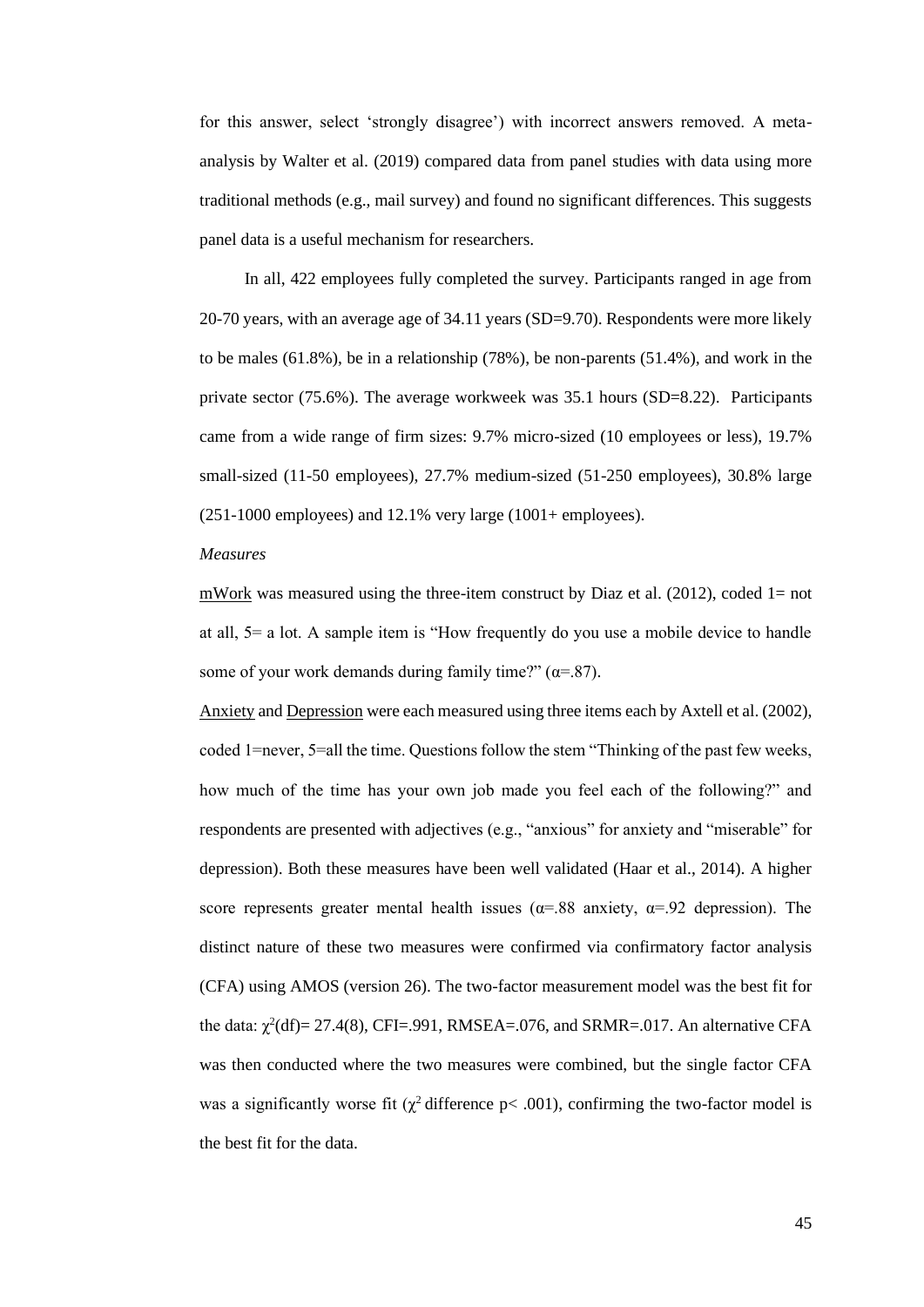Insomnia was measured using the four-item scale from Greenberg (2006), coded  $1 = not$ at all, 5 = to a great extent agree. Questions followed the stem 'Indicate the extent to which you have experienced each of the following symptoms over the past month' with a sample item being "Waking up feeling tired and worn out after one's usual amount of?" ( $\alpha$ =. 90). This construct has been validated (Ng & Feldman, 2013) including in New Zealand (Haar & Harris, 2021).

Work-family conflict was measured using three-items each for WFC and FWC from Carlson et al. (2000), coded 1=strongly disagree, 5=strongly agree. This was specifically the strain-based dimension of the scale. Sample items are "I am often so emotionally drained when I get home from work that it prevents me from contributing to my family" (WFC) and "Tension and anxiety from my family life often weakens my ability to do my job". While this measure is well validated (e.g., Mesmer-Magnus & Viswesvaran, 2005) including in New Zealand (e.g., Haar et al., 2012), given the context around COVID-19 and the potential issues around lockdowns etc., each dimension had a contextual item added: "With lockdown, the pressures of working at home make family life difficult" (WFC) and "With lockdown, family pressures intrude constantly into my work time" (FWC).

The distinct nature of these two measures were confirmed via confirmatory factor analysis (CFA) using AMOS (version 26). The two-factor measurement model was the best fit for the data:  $\chi$ 2(df)= 82.8(19), CFI=.969, RMSEA=.080, and SRMR=.041. An alternative CFA was then conducted where the two measures were combined, but the single factor CFA was a significantly worse fit ( $\chi$ 2 difference p< .001), confirming the two-factor model is the best fit for the data. Overall, the two measures had good reliability (WFC,  $\alpha = .84$ ; FWC,  $\alpha = .89$ ).

Finally, the moderator Age was calculated in years, recoded as 1=30 years and under, 2=31-40 years,  $3=41-50$  years,  $4=51$  years and over.

#### **Control Variables.**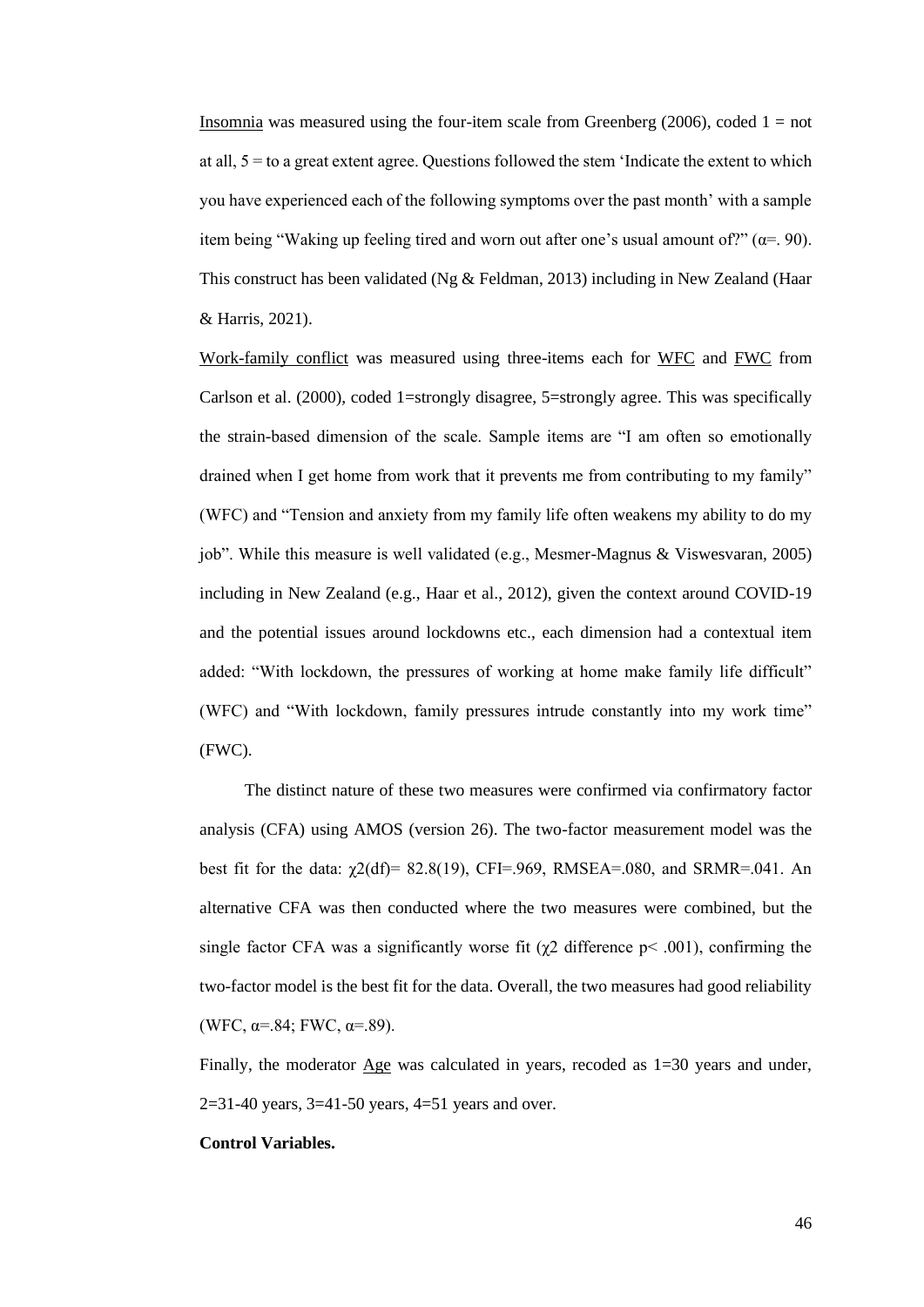Michel et al. (2011), in their meta-analysis of work-family conflict, stated gender is often included because "men and women are believed to experience and react to proposed antecedents differently, and previous research has found support for this assertion" (p. 700). There is some empirical support for this (e.g., Shockley & Singla, 2011). Hence Gender (coded 1=female, 0=male) was controlled for. Given the focus on mWork around working in family time, Parental Status (coded 1=parent, 0=non-parent) was also controlled for. Next, Hours Worked (total per week) and Tenure (years) were controlled for due to long work hours have meta-analytic links to work-family conflict (Ng  $\&$ Feldman, 2008) and tenure being distinct from age but related to work outcomes (Ng  $\&$ Feldman, 2010). Finally, meta-analyses (Robertson & Seneviratne, 1995) suggested sector differences might exist and hence Private Sector (1=private sector, 0=all other sectors) was controlled for.

# *Measurement Models*

Constructs were confirmed using CFA with AMOS (version 26) and the data was a good fit:  $\chi$ 2(df)=358.3(174), CFI=.971, RMSEA=.050 and SRMR=.034. Alternative CFAs were tested, and all other combinations were significantly a poorer fit to the data (all  $p<.001$ , Hair et al., 2010).

### *Analysis*

The PROCESS 4.0 software was used to test hypotheses in SPSS (version 26) (Hayes, 2018). Moderation and moderated mediation effects were calculated using PROCESS model 8, while model 4 was used for calculating mediation effects. Recommendations were followed (Hayes, 2018) including bootstrapping (5,000 times), confidence intervals (throughout the 95 percent intervals), reporting of lower limits and upper limits (LL and UL), and confirming mediation effects via indirect effects.

# **Results**

Descriptive statistics for the study variables are shown in Table 3.1.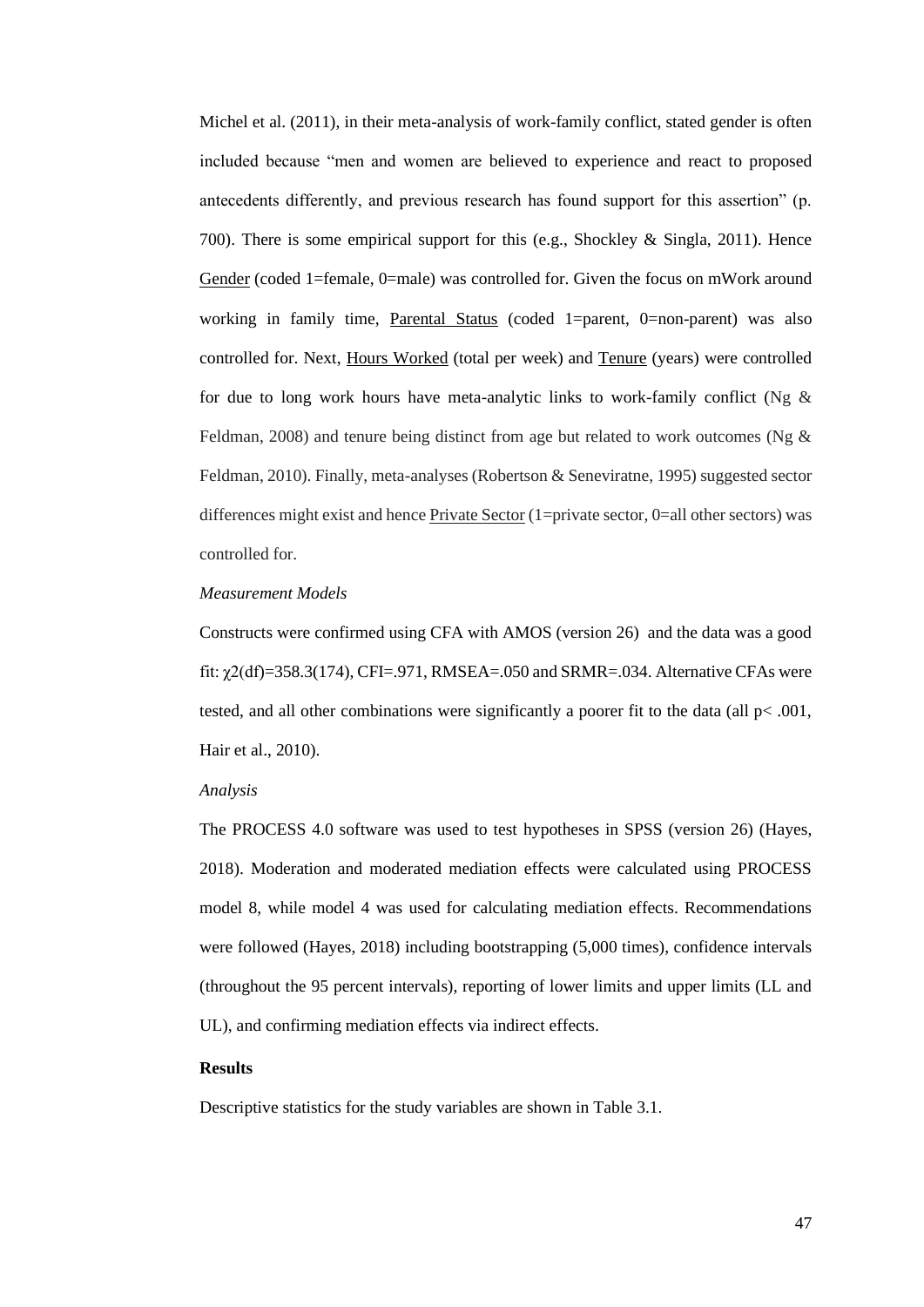# **Table 3.1.**

*Correlations and Descriptive Statistics of Study Variables*

| Variables           | M     | SD   | $\mathbf{1}$ | 2                        | 3       | $\overline{4}$ | 5       | $6\,$   | $\overline{7}$ | 8        | 9        | 10                                                  | 11                       | 12  |
|---------------------|-------|------|--------------|--------------------------|---------|----------------|---------|---------|----------------|----------|----------|-----------------------------------------------------|--------------------------|-----|
| 1. Age              | 34.11 | 9.70 | $\mathbf{u}$ |                          |         |                |         |         |                |          |          |                                                     |                          |     |
| 2. Hours Worked     | 35.06 | 8.22 | .09          | $\overline{\phantom{a}}$ |         |                |         |         |                |          |          |                                                     |                          |     |
| 3. Tenure           | 4.30  | 2.30 | $.45**$      | $.24**$                  | $-$     |                |         |         |                |          |          |                                                     |                          |     |
| 4. mWork            | 2.88  | 1.01 | $-.18**$     | $.11*$                   | .02     | .80/0.92       |         |         |                |          |          |                                                     |                          |     |
| 5. WFC              | 3.16  | .93  | $-.18**$     | .06                      | $-.08$  | $.39**$        | .68/.90 |         |                |          |          |                                                     |                          |     |
| 6. FWC              | 3.00  | 1.00 | $-.18**$     | .05                      | $-.09$  | $.46**$        | $.77**$ | .75/.92 |                |          |          |                                                     |                          |     |
| 7. Anxiety          | 2.39  | 1.08 | $-15**$      | .07                      | $-.04$  | $.32**$        | $.47**$ | $.48**$ | .81/.93        |          |          |                                                     |                          |     |
| 8. Depression       | 2.23  | 1.19 | $-.19**$     | .05                      | $-.01$  | $.33**$        | $.49**$ | $.46**$ | $.82**$        | .86/0.95 |          |                                                     |                          |     |
| 9. Insomnia         | 2.60  | 1.10 | $-.08$       | .06                      | $-.03$  | $.22**$        | $.49**$ | $.48**$ | $.69**$        | $.64**$  | .76/0.93 |                                                     |                          |     |
| 10. Gender          | 1.38  | .49  | $-.08$       | $-.09$                   | $-16*$  | $-.14**$       | $-06$   | $-.08$  | .01            | .01      | $.10*$   | $\hspace{0.05cm} -\hspace{0.05cm} -\hspace{0.05cm}$ |                          |     |
| 11. Parental Status | .50   | .52  | $.27**$      | $.14**$                  | $.18**$ | $.12*$         | $-.01$  | .01     | $-.02$         | $-.01$   | $-.01$   | $-.05$                                              | $\overline{\phantom{m}}$ |     |
| 12. Sector          | 1.30  | .57  | $-.04$       | $-.05$                   | $-12*$  | $-14**$        | $-.07$  | $-.01$  | .01            | .02      | .06      | $.11*$                                              | $-.08$                   | $-$ |

N=422. \*p<.05, \*\*p<.01. The diagonal reports the AVE and Composite Reliability.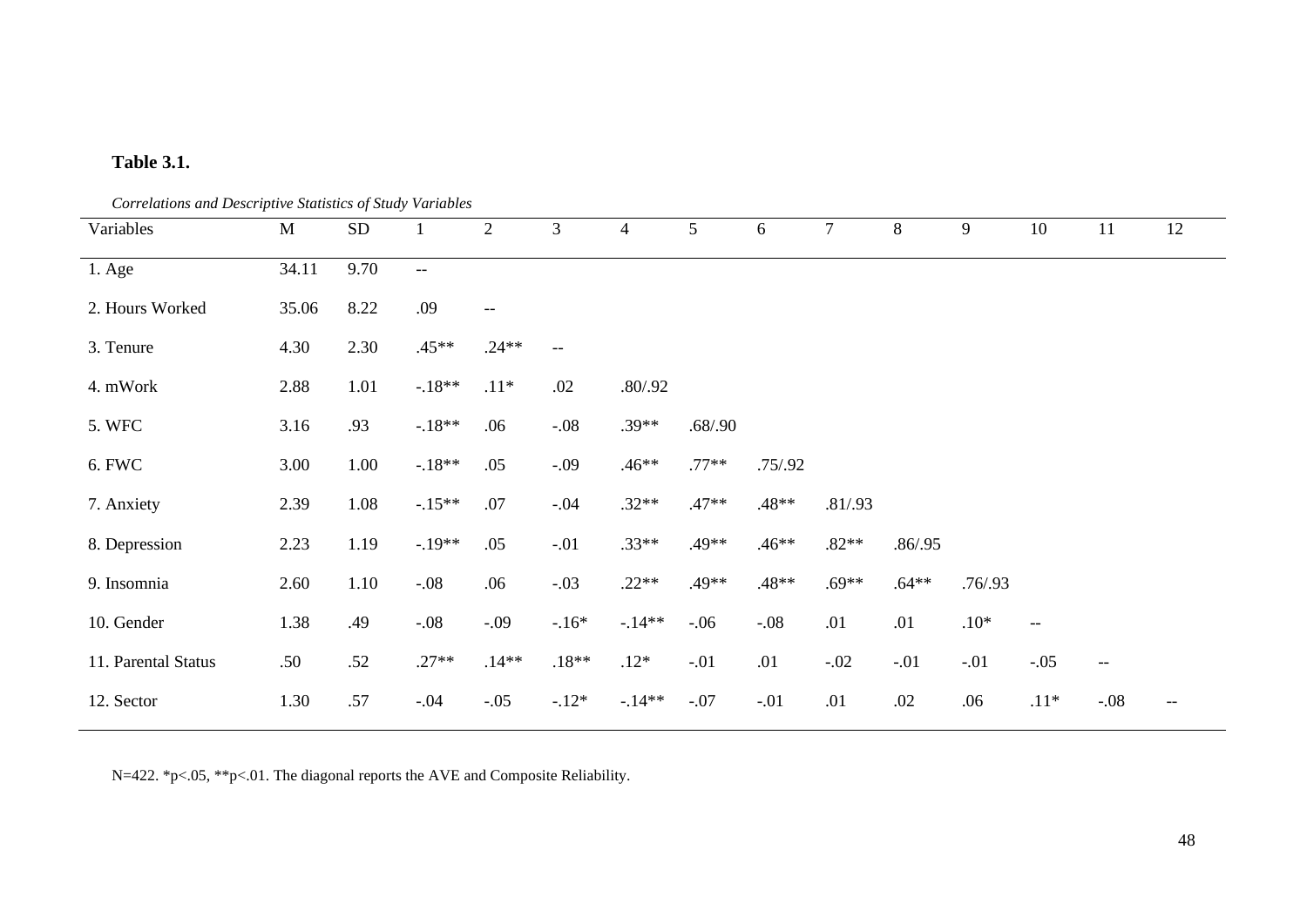Table 3.1 shows that mWork is significantly correlated with age  $(r=-.18, p<.001)$ , hours worked (r=.11, p=.029), WFC (r=.39, p<.001), FWC (r=.46, p<.001), anxiety (r=.32, p $\lt$ .001), depression (r=.33, p $\lt$ .001) and insomnia (r=.22, p $\lt$ .001). WFC is significantly correlated with age (r=-.18, p<.001), FWC (r=.77, p<.001), anxiety (r=.47, p<.001) depression ( $r=49$ ,  $p<.001$ ) and Insomnia ( $r=49$ ,  $p<.001$ ). FWC is significantly correlated with age (r=-.18, p<.001), anxiety (r=.48, p<.001), depression (r=.46, p<.001) and insomnia ( $r = .48$ ,  $p < .001$ ). Anxiety is significantly correlated with age ( $r = .15$ ,  $p = 002$ ) depression ( $r=.82$ ,  $p<.001$ ) and insomnia ( $r=.69$ ,  $p<.001$ ). Depression is significantly correlated age ( $r=-19$ ,  $p<-001$ ) and insomnia ( $r=-64$ ,  $p<-001$ ). According to Fornell and Larcker (1981), the average variance explained (AVE) reveals how well items explain a concept, implying convergent validity. Those authors suggest an AVE value of 0.5 as the threshold, and all six measures exceed this level, supporting convergent validity.

Figures 3.2-3.4 show the outcome of the direct and mediation analysis to outcomes.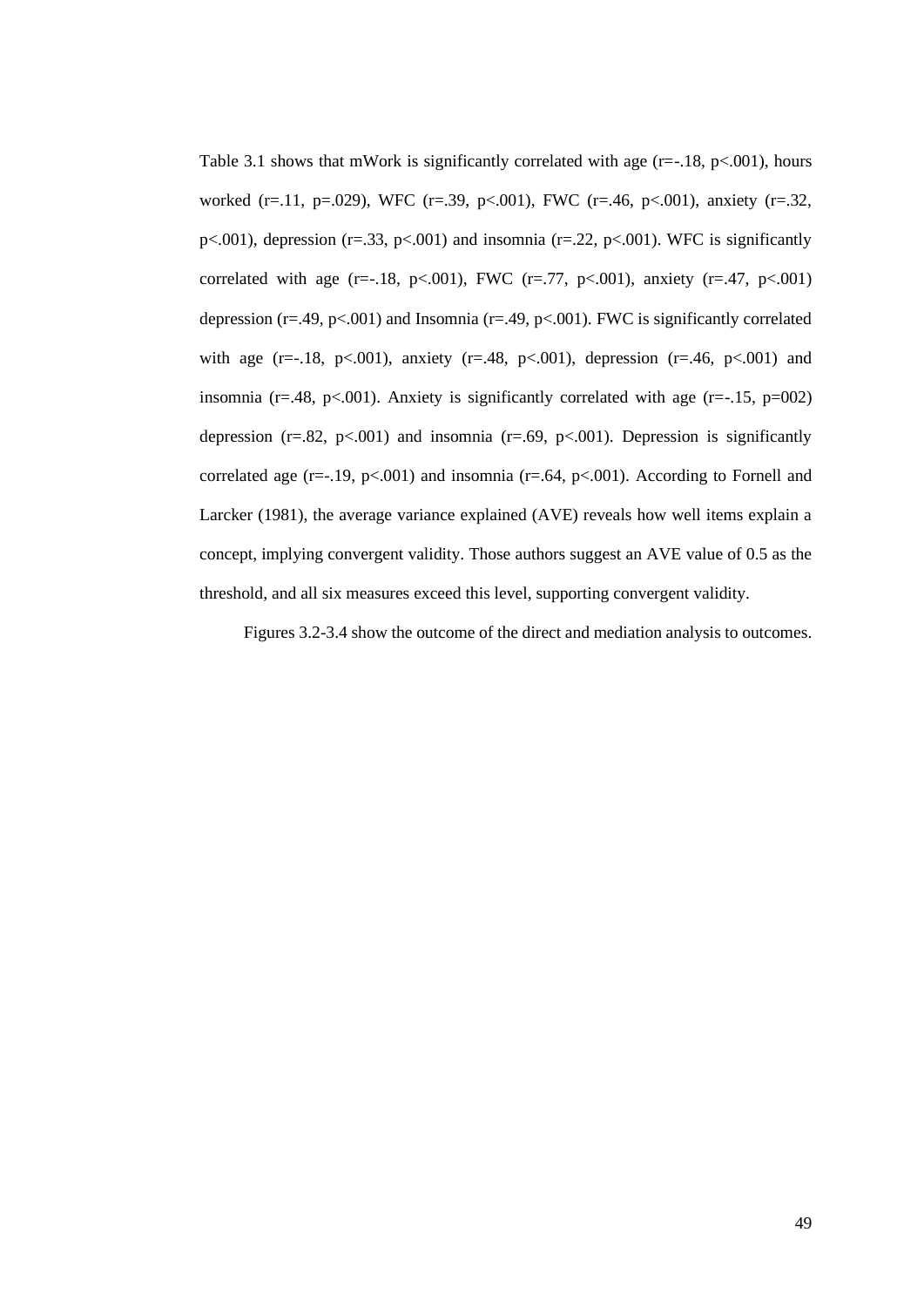

*Direct and Mediation Results towards Anxiety*

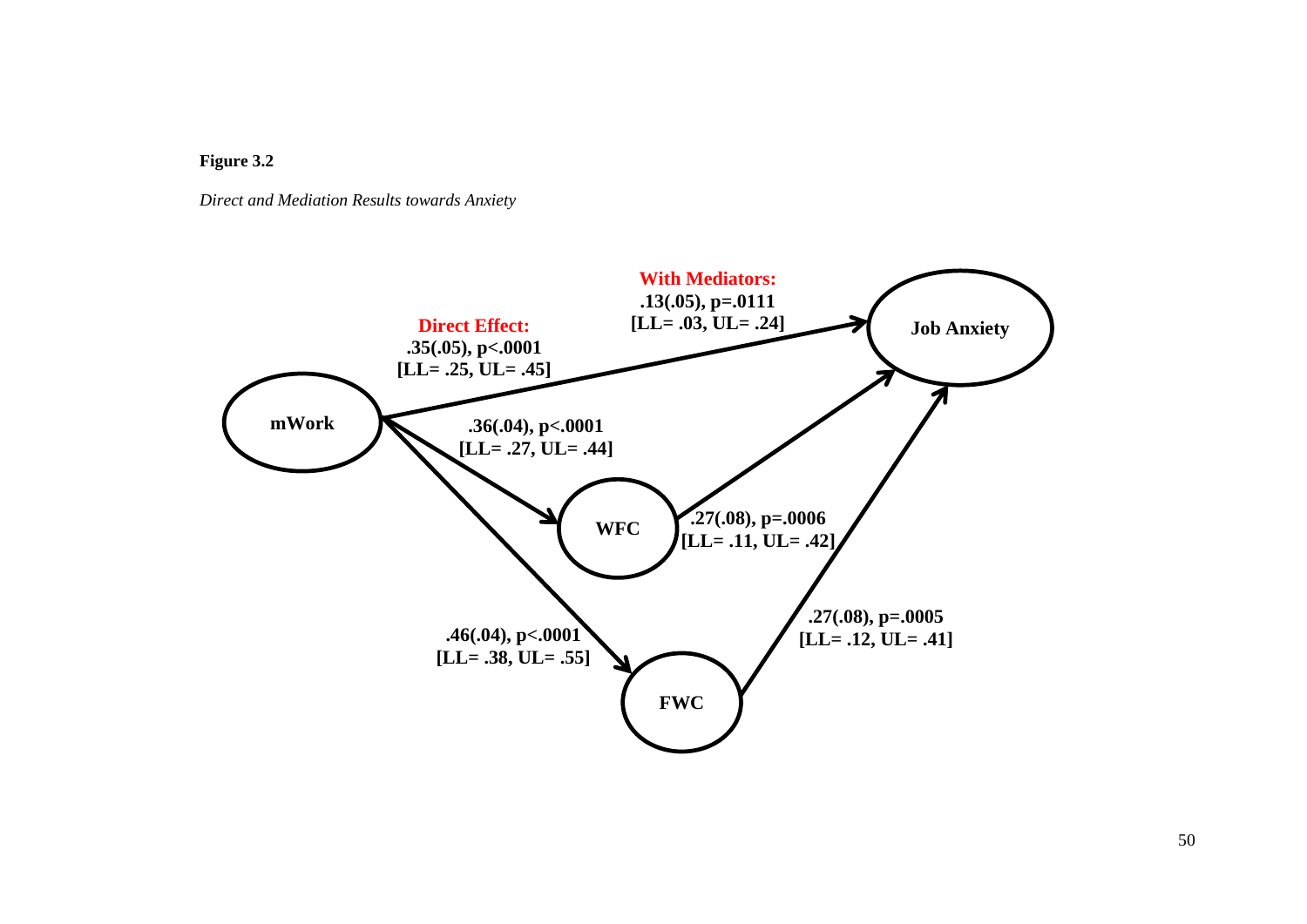# **Figure 3.3.**

*Direct and Mediation Results towards Depression*

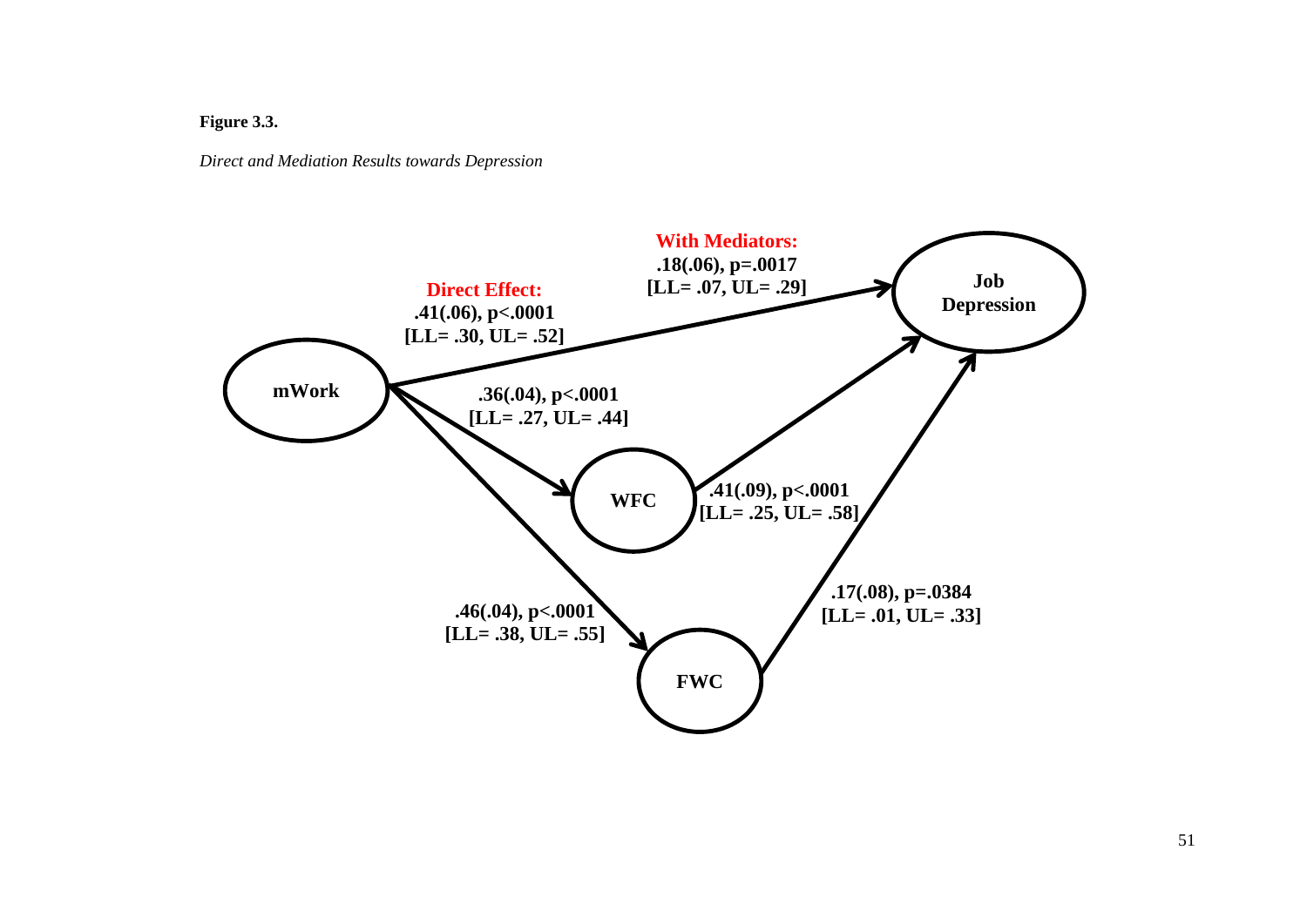**Figure 3.4.**

*Direct and Mediation Results towards Insomnia*

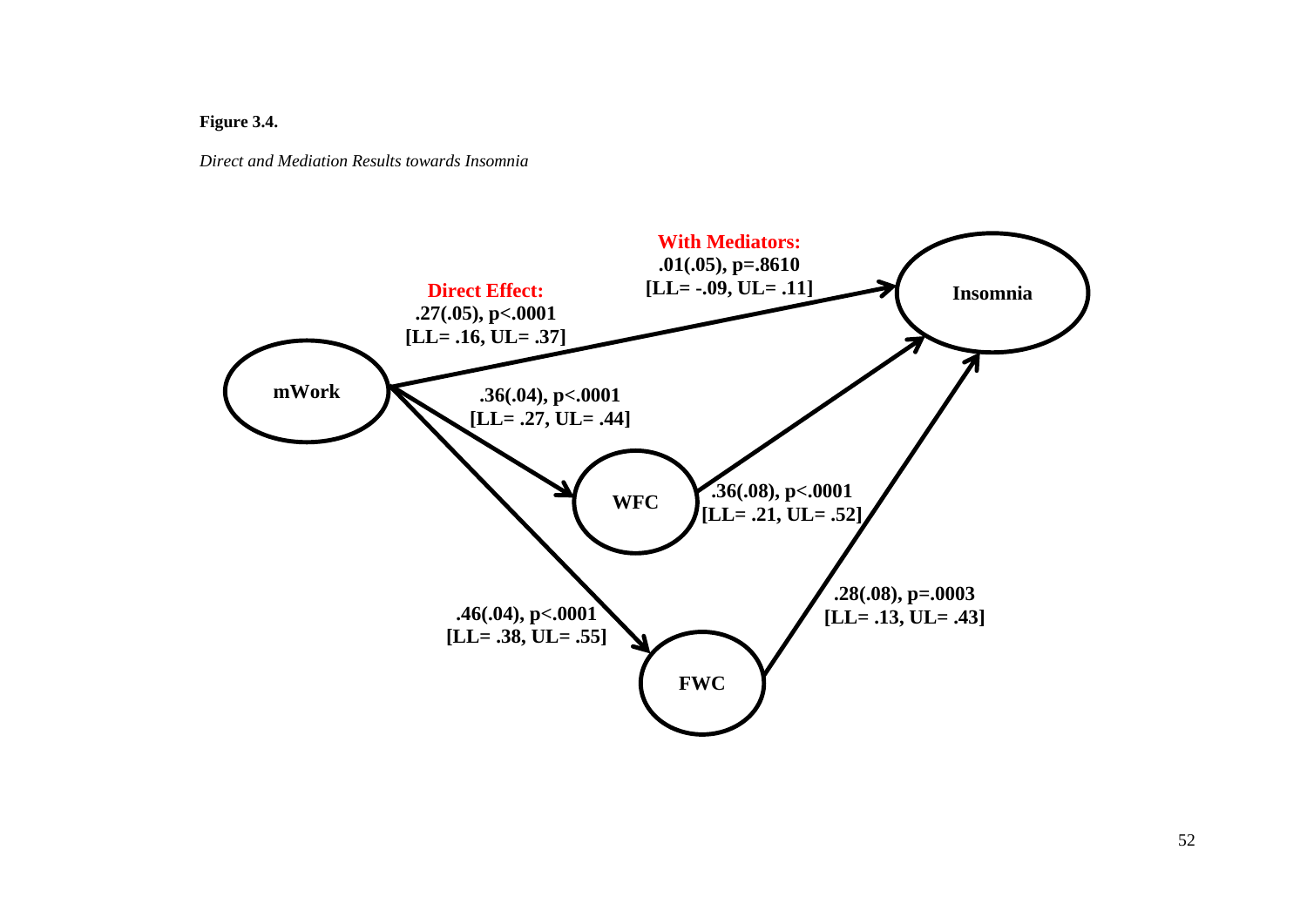Figure 3.2 shows that mWork is significantly related to job anxiety ( $\beta$ =.35(.05), p<.0001, [LL= .25, UL= .45]), job depression (β=.41(.06), p<.0001, [LL= .30, UL= .52]), and insomnia ( $\beta$ =.27(.05), p<.0001, [LL= .16, UL= .37]), supporting Hypotheses 1a, 1b, and 1c. mWork is also significantly related to WFC  $(\beta = .36(.04), \beta < .0001, \text{[LL]} = .27, \text{UL} = .0001)$ .44]) and FWC (β=.46(.04), p<.0001, [LL= .38, UL= .55]), supporting Hypotheses 2a and 2b. WFC is significantly related to job anxiety  $(\beta = 27(.08), \beta = .0006, \text{[LL]} = .11, \text{UL} = .42)$ ), as is FWC (β=.27(.08), p=.0005, [LL= .12, UL= .41]), supporting Hypotheses 3a and 4a. WFC is also significantly related to job depression  $(\beta = .41(.09), \beta < .0001, \text{[LL]} = .25, \text{UL} =$ .58]), as is FWC ( $\beta$ =.17(.08), p=.0384, [LL= .01, UL= .33]), supporting Hypotheses 3b and 4b. Finally, WFC is significantly related to insomnia  $(\beta = 36(.08), \beta < .0001, [LL = .21,$ UL= .52]), as is FWC ( $\beta$ =.28(.08),  $p$ =.0003, [LL= .13, UL= .43]), supporting Hypotheses 3c and 4c.

Hypotheses 5-7 relate to WFC and FWC mediating the influence of mWork. The inclusion of these mediators led to a reduction in the direct effect from mWork towards job anxiety (β=.13(.05), p=.0111, [LL= .03, UL= .24]), job depression (β=.18(.06), p=.0017, [LL= .07, UL= .29]), and insomnia ( $\beta$ =.01(.05), p=.8610, [LL= -.09, UL= .11]). This shows that mWork still has a significant direct effect towards anxiety and depression, offering support for mediation, although only partial mediation. Towards insomnia, while the mWork direct effect has become non-significant, examining the indirect effect reveals a significant indirect effect ( $β=0.26(0.04)$ ,  $p<0.001$ , [LL= .19, UL= .33]). Again, this does not support full mediation effects. Overall, these effects support Hypotheses 5-7 but provide no evidence of full mediation.

Results of the moderation and moderated mediated regression analyses are shown in Table 3.2.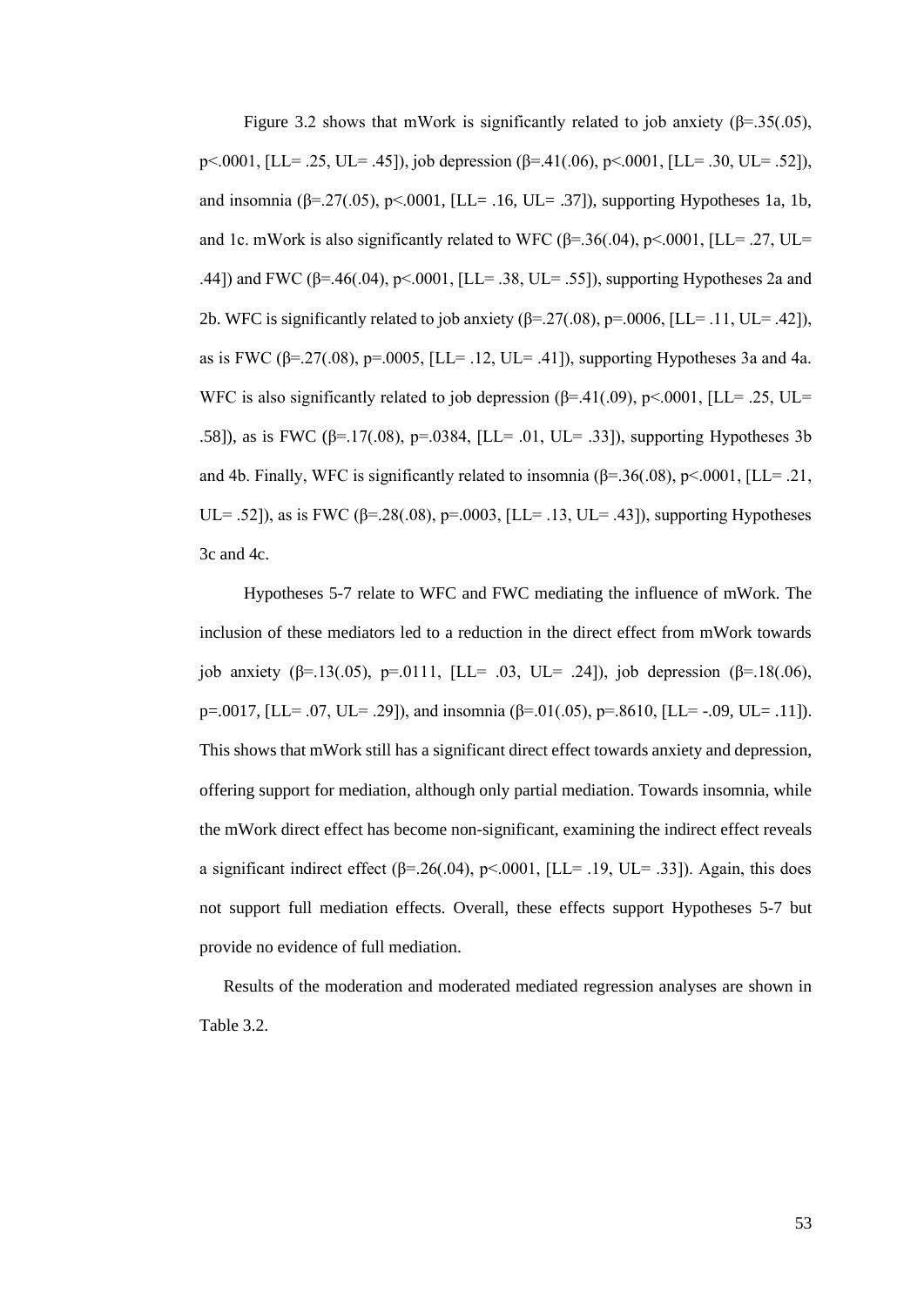| <b>Variables</b>                                       | <b>Outcomes</b>                 |                           |           |  |  |  |  |
|--------------------------------------------------------|---------------------------------|---------------------------|-----------|--|--|--|--|
|                                                        | $\beta$ (SE)                    | Confidence Intervals      | p-value   |  |  |  |  |
| Controls:                                              |                                 |                           |           |  |  |  |  |
| Private Sector $\rightarrow$ FWC                       | $-.21(.10)$                     | $LL = -.41, UL = -.01$    | $p=.0368$ |  |  |  |  |
| Gender $\rightarrow$ Insomnia                          | .32(.10)                        | $LL = .13$ , $UL = .51$   | $p=.0009$ |  |  |  |  |
|                                                        |                                 |                           |           |  |  |  |  |
| Moderators:                                            |                                 |                           |           |  |  |  |  |
| Age $\rightarrow$ WFC                                  | $-.08(.06)$                     | $LL = -.13$ , $UL = .12$  | p=.8999   |  |  |  |  |
| Age $\rightarrow$ FWC                                  | .03(.06)                        | $LL = -.10, UL = .15$     | $p=.6774$ |  |  |  |  |
| Age $\rightarrow$ Job Anxiety                          | $-.02(.07)$                     | $LL = -.15, UL = .11$     | $p=.7837$ |  |  |  |  |
| Age $\rightarrow$ Job Depression                       | $-.14(.07)$                     | $LL = -.28$ , $UL = .01$  | $p=.0651$ |  |  |  |  |
| Age $\rightarrow$ Insomnia                             | $-.01(.07)$                     | $LL = -.14$ , $UL = .12$  | p=.8878   |  |  |  |  |
|                                                        |                                 |                           |           |  |  |  |  |
| Two-Way Interactions:                                  |                                 |                           |           |  |  |  |  |
| mWork x Age $\rightarrow$ WFC                          | .15(.05)                        | $LL = .06$ , $UL = .25$   | $p=.0011$ |  |  |  |  |
| mWork x Age $\rightarrow$ FWC                          | .15(.05)                        | $LL = .06$ , $UL = .25$   | $p=.0019$ |  |  |  |  |
| mWork x Age $\rightarrow$ Job Anxiety                  | .05(.05)                        | $LL = -.06, UL = .15$     | p=.3949   |  |  |  |  |
| mWork x Age $\rightarrow$ Job Depression               | .06(.06)                        | $LL = -.06, UL = .17$     | $p=.3156$ |  |  |  |  |
| mWork x Age $\rightarrow$ Insomnia                     | $-.09(.05)$                     | $LL = -.19, UL = .01$     | $p=.0836$ |  |  |  |  |
|                                                        |                                 |                           |           |  |  |  |  |
| <b>Index of Moderated Mediation:</b>                   |                                 |                           |           |  |  |  |  |
| mWork→WFC→Job Anxiety x Age                            | .04(.02)                        | $LL = .01, UL = .08$      | $p=.0104$ |  |  |  |  |
| mWork→FWC→Job Anxiety x Age                            | .04(.02)                        | $LL = .01, UL = .08$      | $p=.0142$ |  |  |  |  |
| mWork $\rightarrow$ WFC $\rightarrow$ Job Depression x | .06(.03)                        | $LL = .02$ , $UL = .12$   | $p=.0078$ |  |  |  |  |
| Age                                                    |                                 |                           |           |  |  |  |  |
| mWork $\rightarrow$ FWC $\rightarrow$ Job Depression x | .03(.02)                        | $LL = -.00, UL = .07$     | $p=.0631$ |  |  |  |  |
| Age<br>mWork→WFC→ Insomnia x Age                       | .06(.02)                        | $LL = .02, UL = .11$      | $p=.0061$ |  |  |  |  |
| mWork→FWC→ Insomnia x Age                              | .04(.02)                        | $LL = .01$ , $UL = .09$   | $p=.0115$ |  |  |  |  |
|                                                        |                                 |                           |           |  |  |  |  |
| WFC Total $R^2$                                        |                                 | .19 (F=12.0985, p <.0001) |           |  |  |  |  |
| FWC Total $R^2$                                        | .25 ( $F=17.3707$ , $p<.0001$ ) |                           |           |  |  |  |  |
| Jon Anxiety Total R <sup>2</sup>                       | .27 ( $F=15.1718$ , $p<.0001$ ) |                           |           |  |  |  |  |
| Job Depression Total $\mathbb{R}^2$                    | .29 (F=16.5283, p <. 0001)      |                           |           |  |  |  |  |
| Insomnia Total $\mathbb{R}^2$                          | .30 (F=17.7963, p <.0001)       |                           |           |  |  |  |  |

**Table 3.2.**  *Moderation Results towards Outcomes*

Two-tailed tests. Unstandardized path coefficient. Only significant control variables shown.

Table 3.2 shows there are no direct effects from age, but two significant moderating effects. Age interacts significantly with mWork towards WFC ( $\beta$ =.15(.05), p=.0011, [LL= .06, UL= .25]) and FWC ( $\beta$ =.15(.05), p=.0019, [LL= .06, UL= .25]). This supports Hypotheses 8a and 8b, but not 8c-8e (wellbeing outcomes). Finally, the index of moderated mediation is found to be significant towards job anxiety through both WFC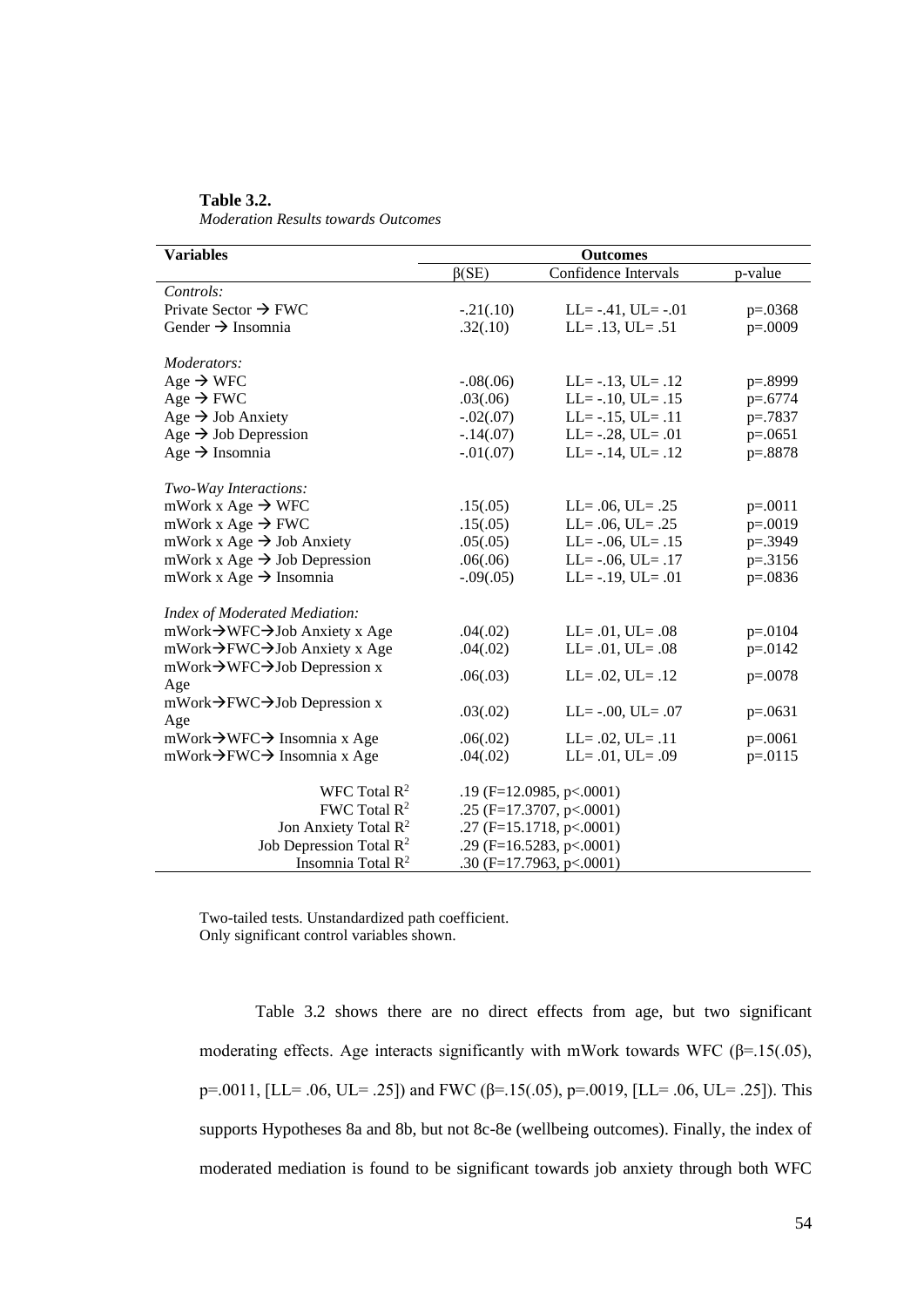$(p=.0104)$  and FWC (p=.0142), towards job depression through WFC only (p=.0078), and towards insomnia through both WFC  $(p=.0061)$  and FWC  $(p=.0115)$ . This supports Hypotheses 9a-9c. Overall, all models were significant (p<.0001) and accounted for moderate amounts of variance for WFC (19%), FWC (25%), job anxiety (27%), job depression (29%) and insomnia (30%). The significant interaction effects are graphed in Figures 3.5-3.8.

# **Figure 3.5.**





# **Figure 3.6.**

*Two-Way Interaction of Age on mWork towards FWC*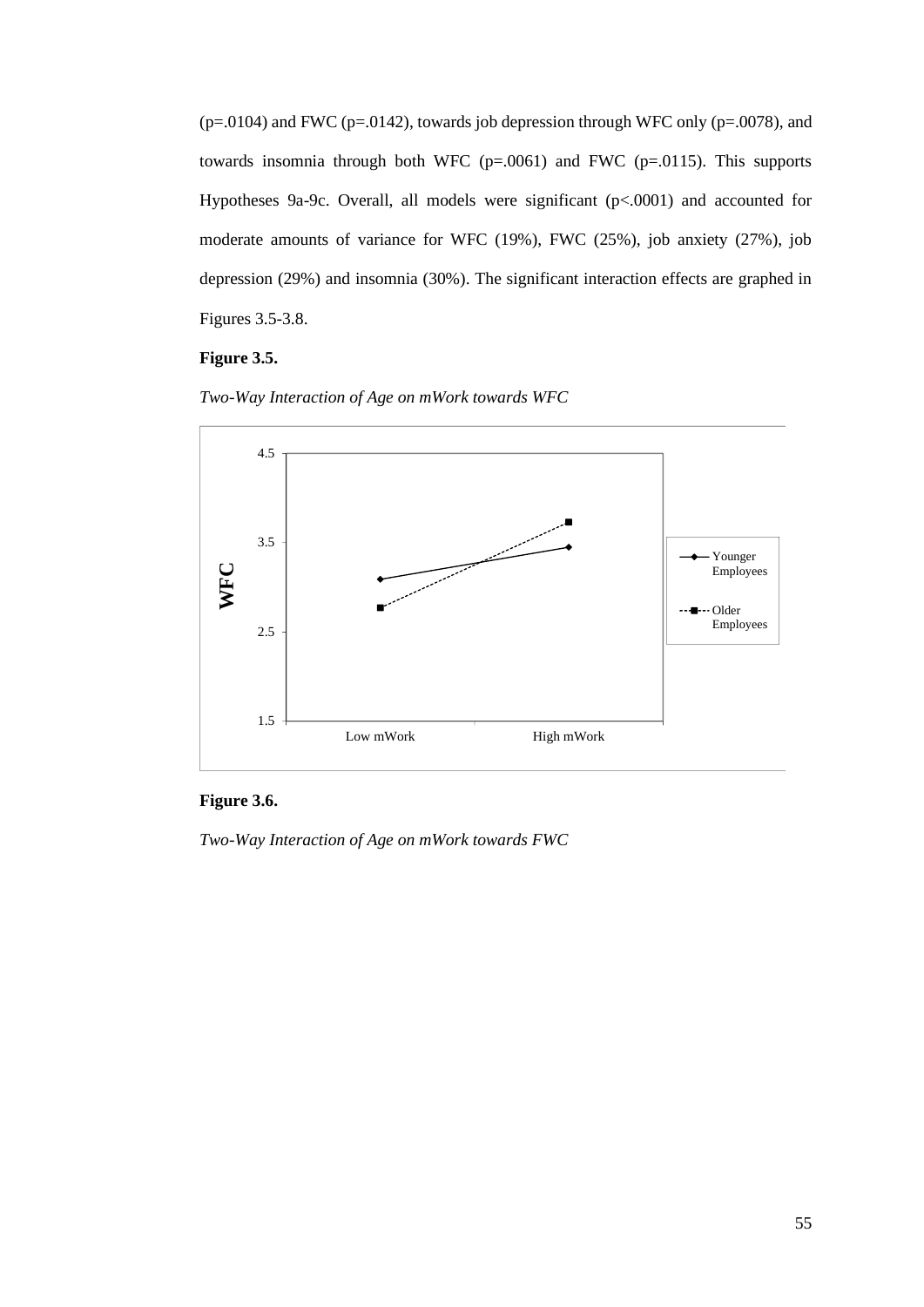

# **Figure 3.7.**

*Indirect Effect of mWork on Job Anxiety-Job Depression-Insomnia (through WFC) by age*

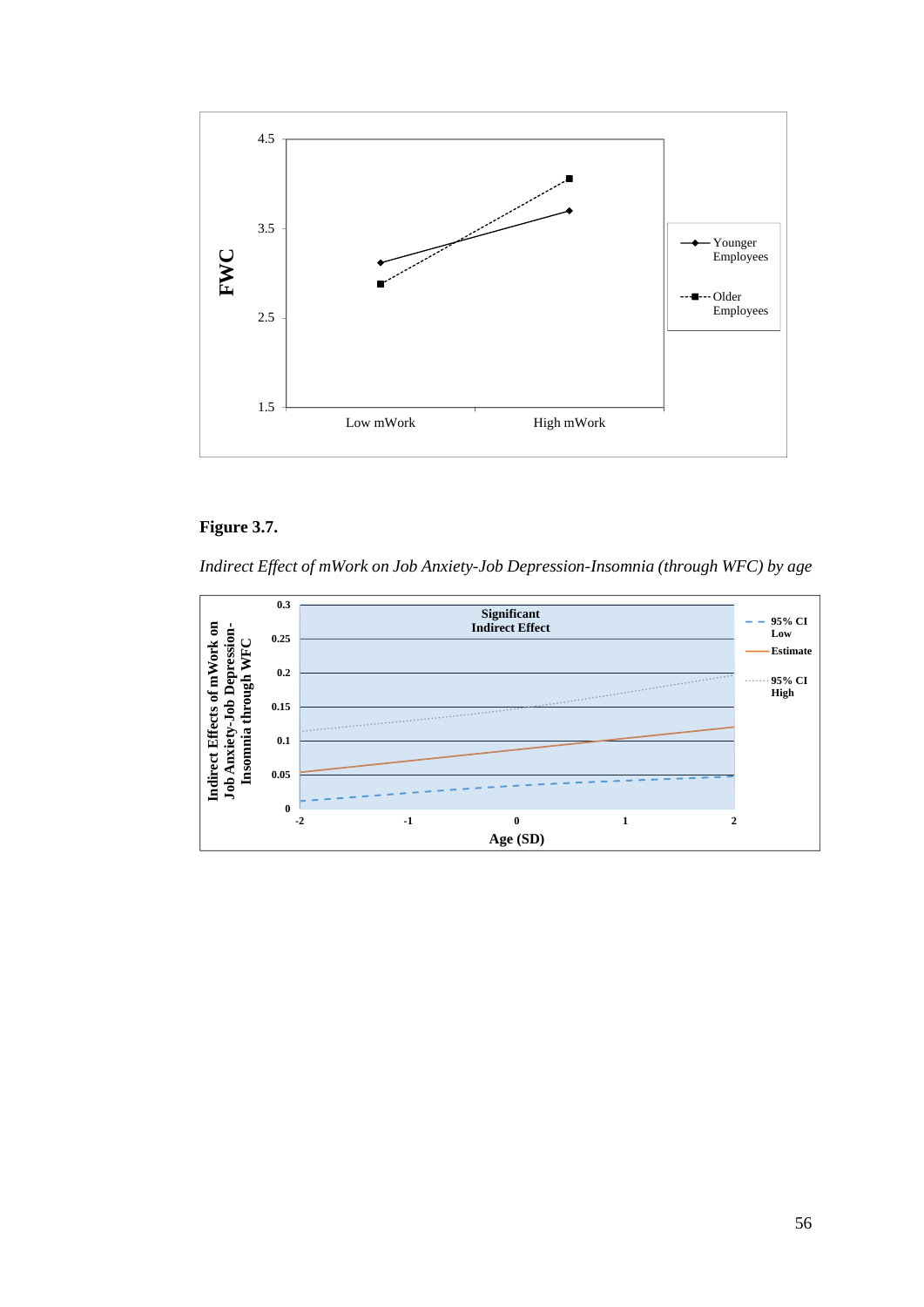#### **Figure 3.8.**



*Indirect Effect of mWork on Job Anxiety-Insomnia (through FWC) by age*

The two-way interaction effects towards WFC (Figure 3.5) and FWC (Figure 3.6) are reported together because they are similar. They show that at low levels of mWork, older respondents report lower WFC/FWC than younger respondents. However, at high levels of mWork these effects are reversed. Here, older employees report higher WFC/FWC than younger employees which aligns with the arguments, supporting the hypothesised effects. Figures 3.7 and 3.8 shows the significant moderated mediation effects towards wellbeing outcomes following the analytic approach of Wayne et al. (2017). Specifically, the indirect effects of mWork on job anxiety, job depression, and insomnia through WFC (Figure 3.7) and FWC (Figure 3.8) are probed, conditional on age (-2SD, Mean, +2SD). These effects are largely identical for the wellbeing outcomes are thus combined. Below, all indirect effects for each wellbeing outcome are provided, with clear evidence the significant indirect effects become stronger as employees age.

Towards job anxiety, there is a significant indirect effect for younger workers (- 2SD) through WFC (β= .05(.03), p=.0193, [LLCI= .01; ULCI= .11]) and through FWC  $(\beta = .08(.03), p = .0035, [LLCI = .03; ULCI = .15])$ . At average (Mean score) age, the indirect effect becomes stronger through WFC ( $\beta$ = .09(.03), p=.0012, [LLCI= .03; ULCI= .15]) and FWC ( $\beta$ = .12(.04), p=.0007, [LLCI= .05; ULCI= .19]). For older workers (+2SD), the indirect effect becomes stronger again both through WFC ( $\beta$ = .12(.04), p=.0003, [LLCI= .03; ULCI= .15) and FWC (β= .12(.04), p=.0006, [LLCI= .05; ULCI= .19]). Towards job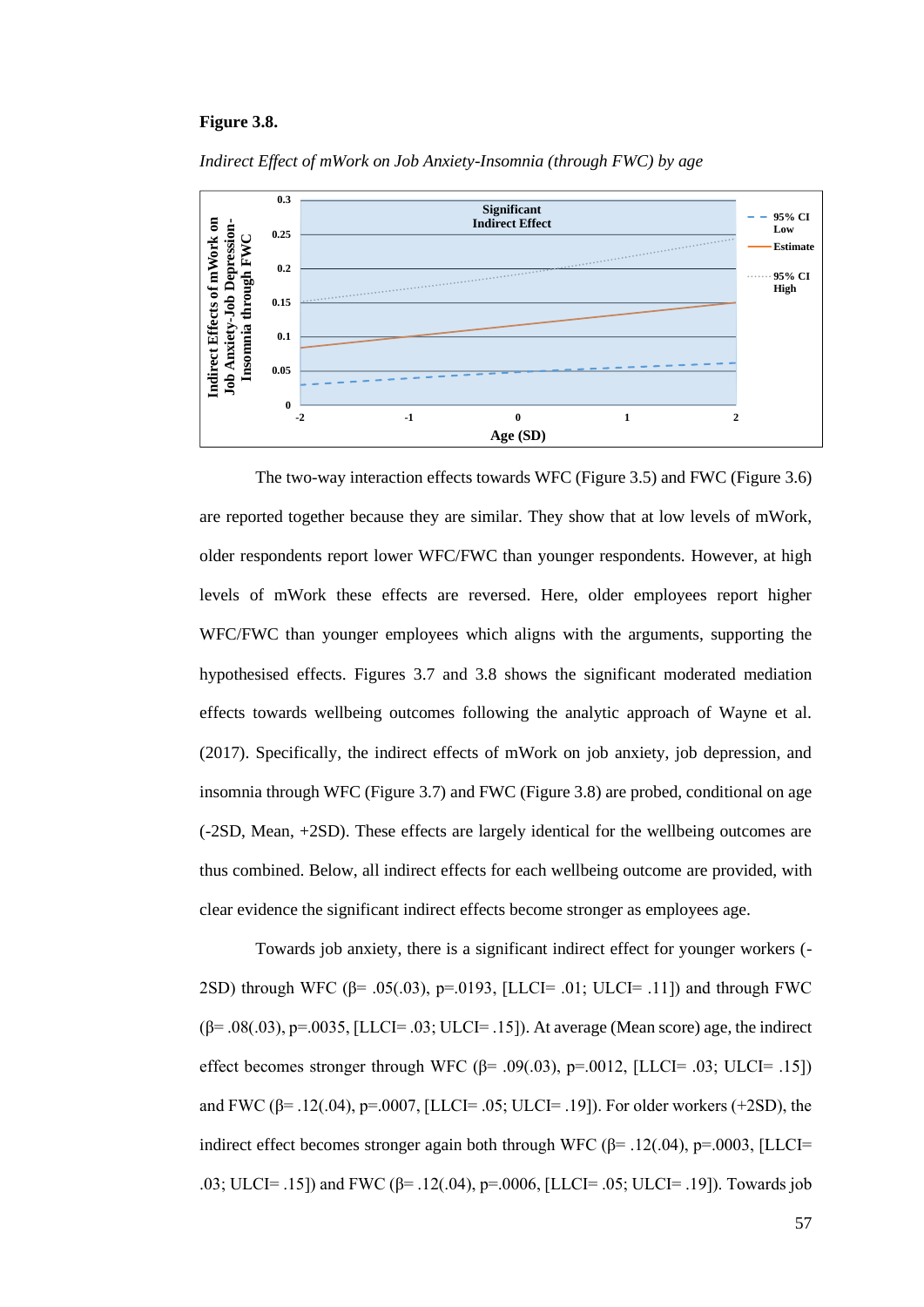depression, there is a significant indirect effect through WFC only. For younger workers (-2SD) (β= .08(.03), p=.0079, [LLCI= .02; ULCI= .15]), average (Mean score) aged workers (β= .13(.04), p=.0001, [LLCI= .07; ULCI= .21]) and for older workers (+2SD)  $(\beta = .18(.05), \beta < .0001,$  [LLCI= .09; ULCI= .29]).

Finally, towards insomnia, there is a significant indirect effect for younger workers (-2SD) through WFC (β= .08(.03), p=.0089, [LLCI= .02; ULCI= .15]) and through FWC  $(\beta = .09(.03), p = .0024, [LLCI = .03; ULCI = .16])$ . At average (Mean score) age, the indirect effect becomes stronger through WFC  $(\beta = .13(.03), \beta < .0001, [LLCI = .07; ULCI = .20])$ and FWC  $(\beta = .13(.04), p = .0004, [LLCI = .05; ULCI = .20])$ . For older workers (+2SD), the indirect effect becomes stronger again both through WFC ( $\beta$ = .17(.04), p<.0001, [LLCI= .10; ULCI= .26]) and FWC (β= .16(.05), p=.0004, [LLCI= .07; ULCI= .26]). Overall, the indirect effect of mWork is significant across the full 95% confidence intervals towards all wellbeing outcomes through WFC and towards job anxiety and insomnia through FWC. Aligned with the hypothesis, the indirect effect strengthens as workers age increases, becoming stronger for older workers, which aligns with the hypotheses.

# **Post-hoc Analysis**

The mWork levels are assessed with ANOVA for age only (to compare the age bands). The approach of Haar et al*.* (2014) was followed and used the Student–Newman–Keuls (SNK) test of difference used. A significant ANOVA was found: F=13.981, p<.001. The differences showed those aged 51 years and above were significantly lower on mWork  $(M=1.65)$  than all other age groups. Specifically, 41-50 years  $(M=2.69)$ , those aged under 30 years (M=2.90), and those aged 31-40 years (M=3.05), who were not significantly different from each other.

# **Discussion**

The goal of this research was to examine employee's wellbeing (job anxiety, job depression, and insomnia) in light of the increased attention to potential growing mWork usage due to the current ongoing impacts of the COVID-19 pandemic. The impact of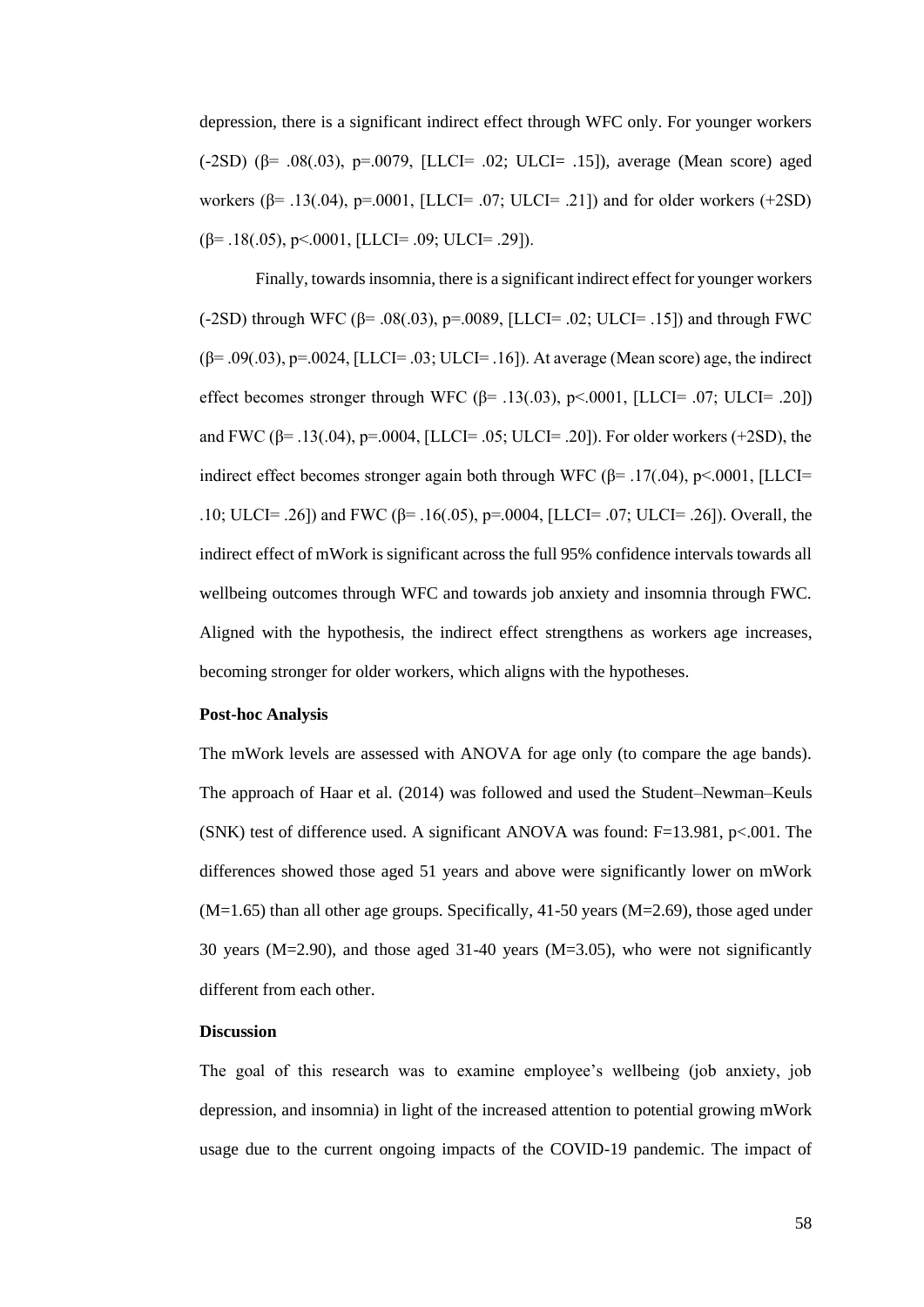mWork on wellbeing was examined in detail, and the conflict between work and family duties was added to help contextualise and better understand how mWork may affect and interfere with work and family domains. Here, strong evidence was found for mWork influencing employee wellbeing. The growing demands placed on employees to engage in work during family time – facilitated by smart-devices – leads to workers reporting low wellbeing, reflected in higher levels of job anxiety, job depression, and insomnia.

This research also demonstrated that mWork was positively linked with WFC and FWC, showing that using smart devices for work increases work demands and consequently lowers leisure and family time, resulting in a conflict between work and family responsibilities. Interestingly, despite Greenhaus and Beutell (1985) clearly defining the leading role of work and family theoretically, the mWork literature often studies only WFC (e.g., Derks & Bakker, 2014) or a combined measure of WFC and FWC (e.g., Boswell & Olson-Buchanan, 2007). The current research provided a more theoretically grounded model by including both WFC and FWC, and finding that mWork is positively connected to both, offering theoretically nuanced implications for mWork. Additionally, both WFC and FWC were positively associated with decreased wellbeing, aligning with the meta-analysis (Amstad et al., 2011). These findings further add to the work-family conflict literature, since the meta-analysis revealed that more research concentrates on WFC than on FWC, which corresponds to the current study's assessment of the mWork literature.

Finally, this research undertook a moderation analysis of employee age, whereby it was expected that older workers would be more detrimentally affected by mWork. Interestingly, older workers (those  $51+$  years) reported significantly lowest levels of mWork, but those older workers who engaged in elevated amounts of mWork reported a greater level of WFC and FWC compared to younger employees, which is consistent with the research that Debreczeni and Bailey (2021) discovered substantial correlations between age and happiness in younger workers. This supports the notion that young employees, who have grown up and embrace technology more broadly, are better able to manage the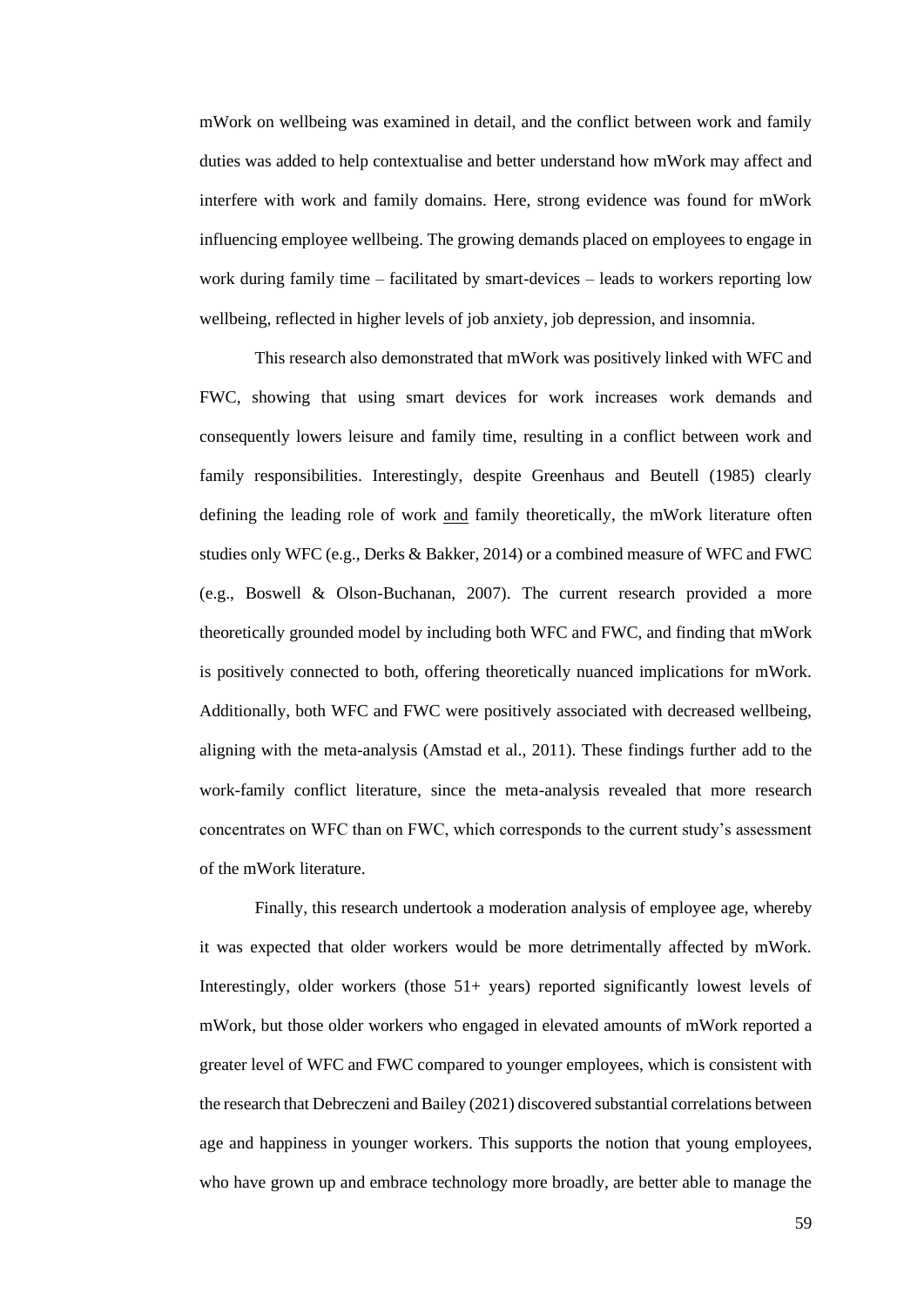way the frequency (of mWork) affects their wellbeing. At least specifically towards WFC and FWC. This might also reflect that those younger workers are less likely to have a partner or children. The current data supports this aspect (with 56.3 percent under 30 year olds with a partner compared to 90 percent in all others, and 30.5% under 30 years being parents compared to 58.7% of all other respondents. Overall, the findings do support the notion that mWork usage might differ by age (younger have a higher frequency), but the detrimental effects are more pronounced for older workers. Indeed, the moderated mediation effects show that mWork has a significant indirect effect on job anxiety, job depression, and insomnia, with age being a boundary condition. Again, it is older workers bearing the brunt of more detrimental effects from mWork in the presence of WFC/FWC. This does provide new insights into the role of technology use, wellbeing, and employee age.

#### *Implications*

The findings have significant practical implications, the ubiquitous aspect of being linked to the workplace through smart-devices is plainly negative (via work-family conflict) and should thus be utilised more sparingly. A good place to start is the individual-approach around self-regulation and 'unplugging' (Rosenberg et al., 2019). This is consistent with the prevailing assumption in the popular press that mWork binds individuals to their jobs (Boswell & Olson-Buchanan, 2007). Workers are encouraged to disconnect and limit their work use of smart-devices at home. However, organisations and managers have roles to play. Managers should take care when establishing availability expectations for their personnel when supplying smart devices. Understanding that when they send emails or make contact via smart-devices after hours, they may inadvertently 'pull' workers back into work which is going to ultimately be counter productive for their wellbeing and ultimately, job performance.

Additionally, human resource management implications may include regulations governing such technology usage. While some claim that these smart-devices may benefit employees (Ladkin et al., 2016), this research highlights strong detrimental effects. HR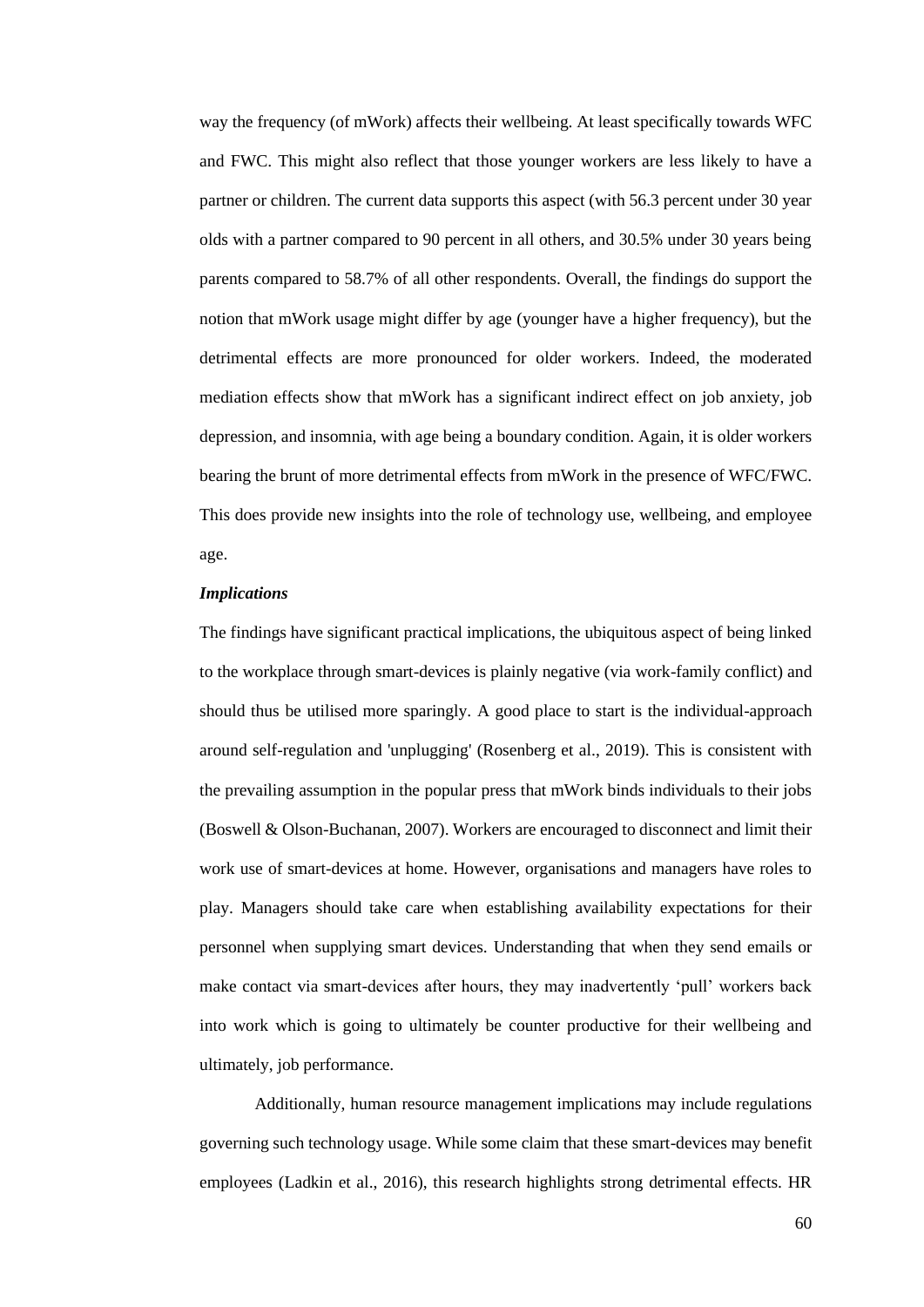functions may want to 'front foot' potential mWork problems by eliminating weekend or after-hours access to corporate apps in order to mitigate the associated strain. Indeed, Portugal has recently passed legislation making it illegal for employers to contact employees via email, call, text after work hours (Horowitz & Cotovio, 2021). Thus, organisations might want to be proactive and explore ways to limit access, such as denying server access over weekends for example. This raises questions about employees needing an exemption etc., but organisations are encouraged to consider ways to minimise mWork. Businesses are encouraged to investigate or test these practices as a more effective means of managing employee welfare, aiding employee wellbeing, and facilitating organisational benefits around retention and performance.

### *Limitations*

This research relies on self-reported data, which may link to issues around common method bias (CMB). However, the ad-hoc analysis revealed that its impacts are likely to be minimal. Podsakoff et al. (2003) advocates Harman's One-Factor Test as a fundamental CMB test, and this research showed that unrotated factor analysis explained less than half of the variance. Furthermore, the use of CFA to confirm the measures used and confirming that alternative CFAs were a poorer fit, also improves confidence in the findings (see Haar et al., 2014). Finally, it has been shown that moderation effects are improbable in the context of CMB (Evans, 1985), meaning the data and findings provide strong confidence. Finally, the sample included people from a diverse range of vocations and industries, ensuring that the findings are generalizable.

# **Conclusion**

The world of work has transformed as a result of increased usage of digitalisation, and COVID-19 almost certainly accelerated this trend. However, the present study shows mWork can be especially harmful around balancing work-family responsibilities and decreasing wellbeing (higher job anxiety, job depression, and insomnia). Thus, the usage of smart-devices demonstrates how damaging the tethering impact of being linked to work can be. Overall, the results indicate that, in today's connected environment, both employers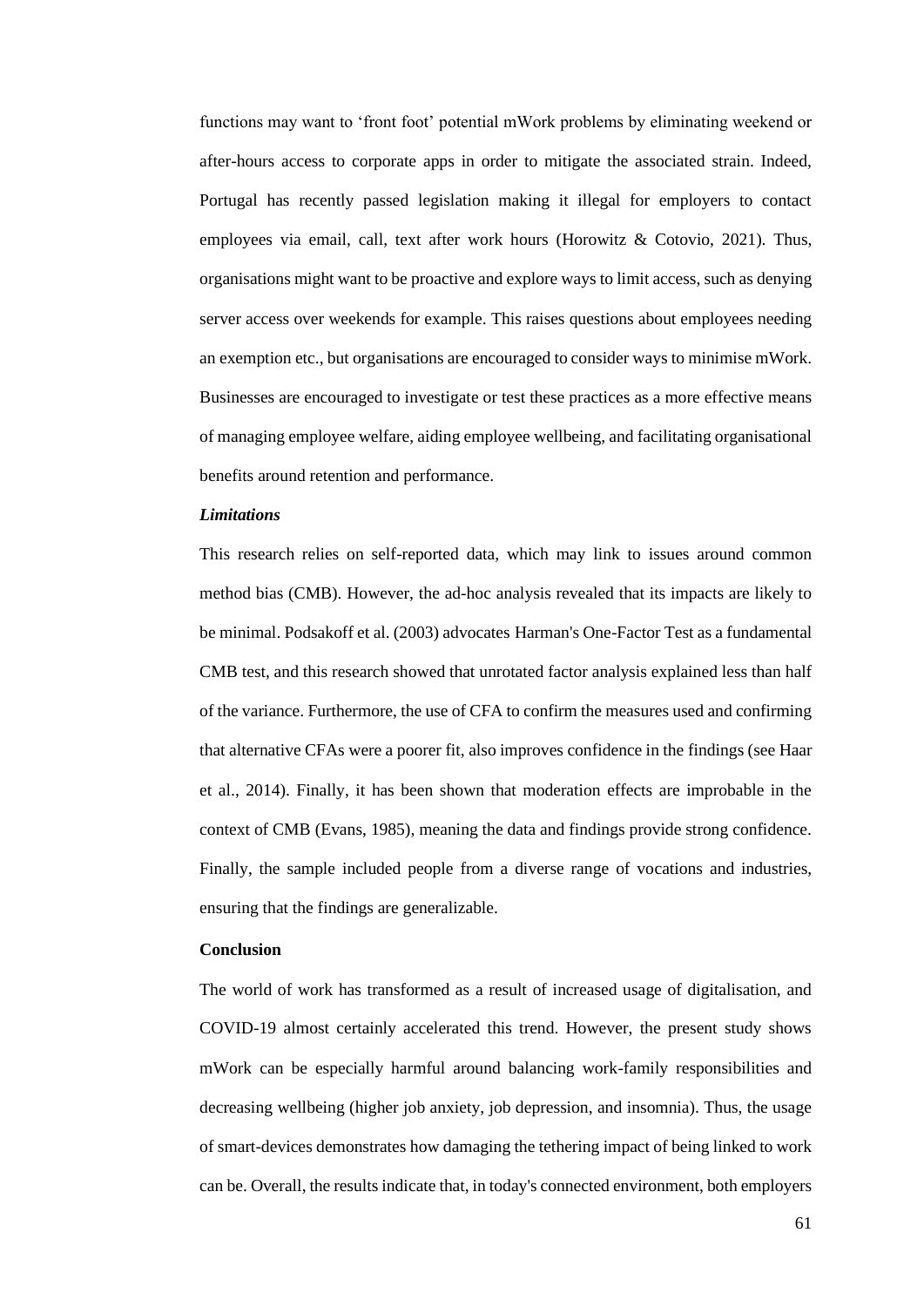and workers must be aware of the hazards associated with mWork and this appears especially detrimental to older workers.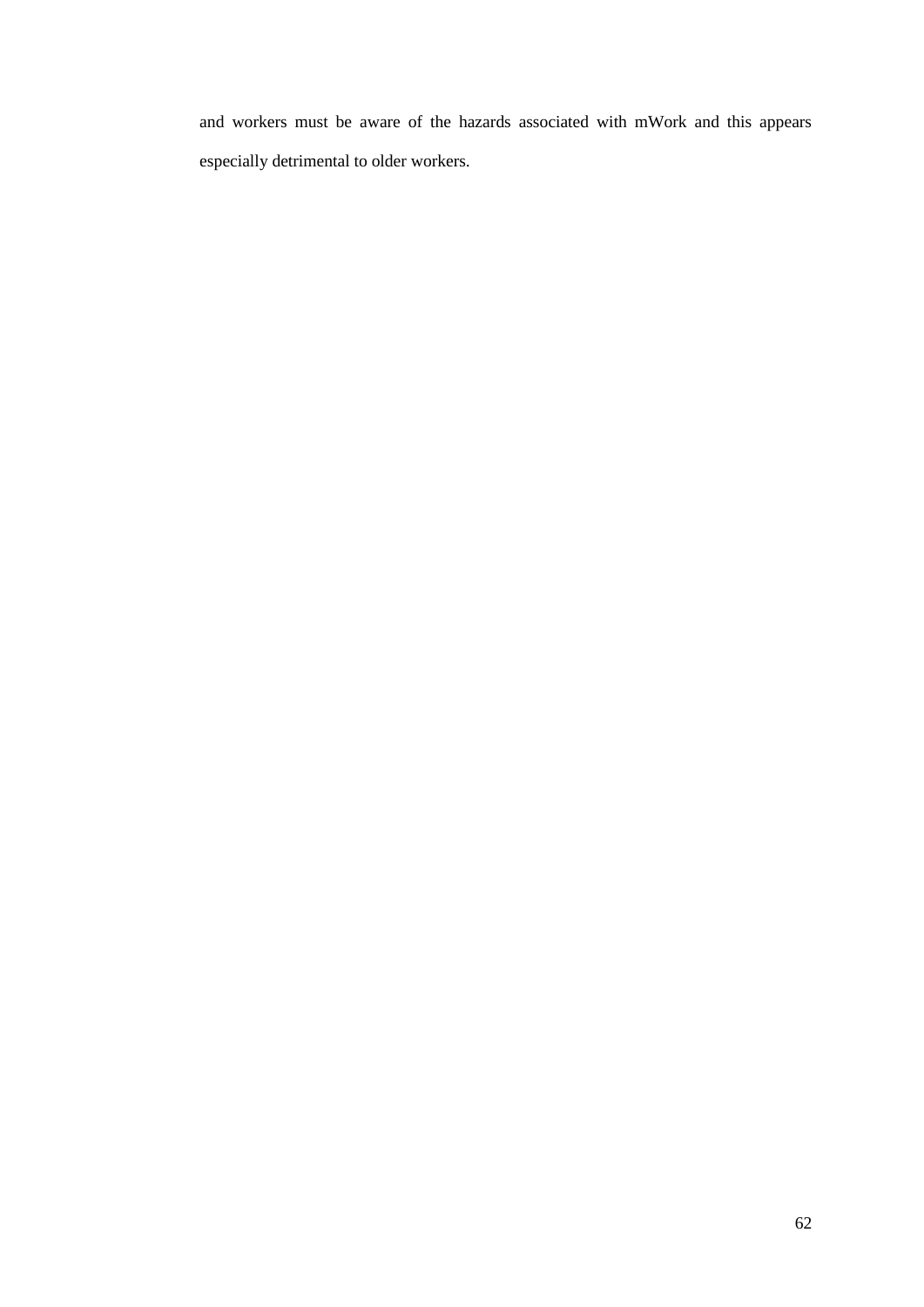#### **Chapter Four: Summary Conclusion**

The COVID-19 pandemic poses new challenges to employees and employers. The pandemic's new laws and procedures compelled businesses to operate remotely to stay afloat. As a result, the government of New Zealand imposed several restrictions, including a total lockdown of the whole nation, in an attempt to manage the virus and stop it from spreading. Organisations were obliged to function remotely at stages three, four and encouraged to work from home at level two. However, I acknowledge that some businesses – restaurants, for example – were severely hampered in their operations by most lockdown levels. Naturally, the transition to ubiquitous digital working and the accompanying facilitation of homes as workstations for a substantial portion of New Zealand's workforce has blurred the line between work and personal life. This appears to have led to an increase in mobile work and usage of digital technologies, which combined, are two elements contributing to this blurring effect between work and home. Organisations have potentially fundamentally changed and flexible work appears like it is here to stay. This research dissertation focused on how this remote employment can potentially result in detrimental effects. It consisted of two studies.

The first study confirmed the influence of mWork on turnover intentions, as well as work-family conflict, and further, work-family conflict was found to act as a mediator of mWork's influence on turnover intentions. While links between mWork and workfamily conflict are common, the testing of effects towards turnover intentions adds to the limited literature currently available. But it also contributes to turnover in a COVID-19 context, which is a unique contribution. Access to the overseas labour market in New Zealand is constrained under COVID-19, making turnover intentions an important Human Resource issue to focus on. Further, the current attention on the great resignation, with more than 40% of the global workforce estimated to be considering leaving their present job (Microsoft, 2021), provides additional incentive to explore this outcome.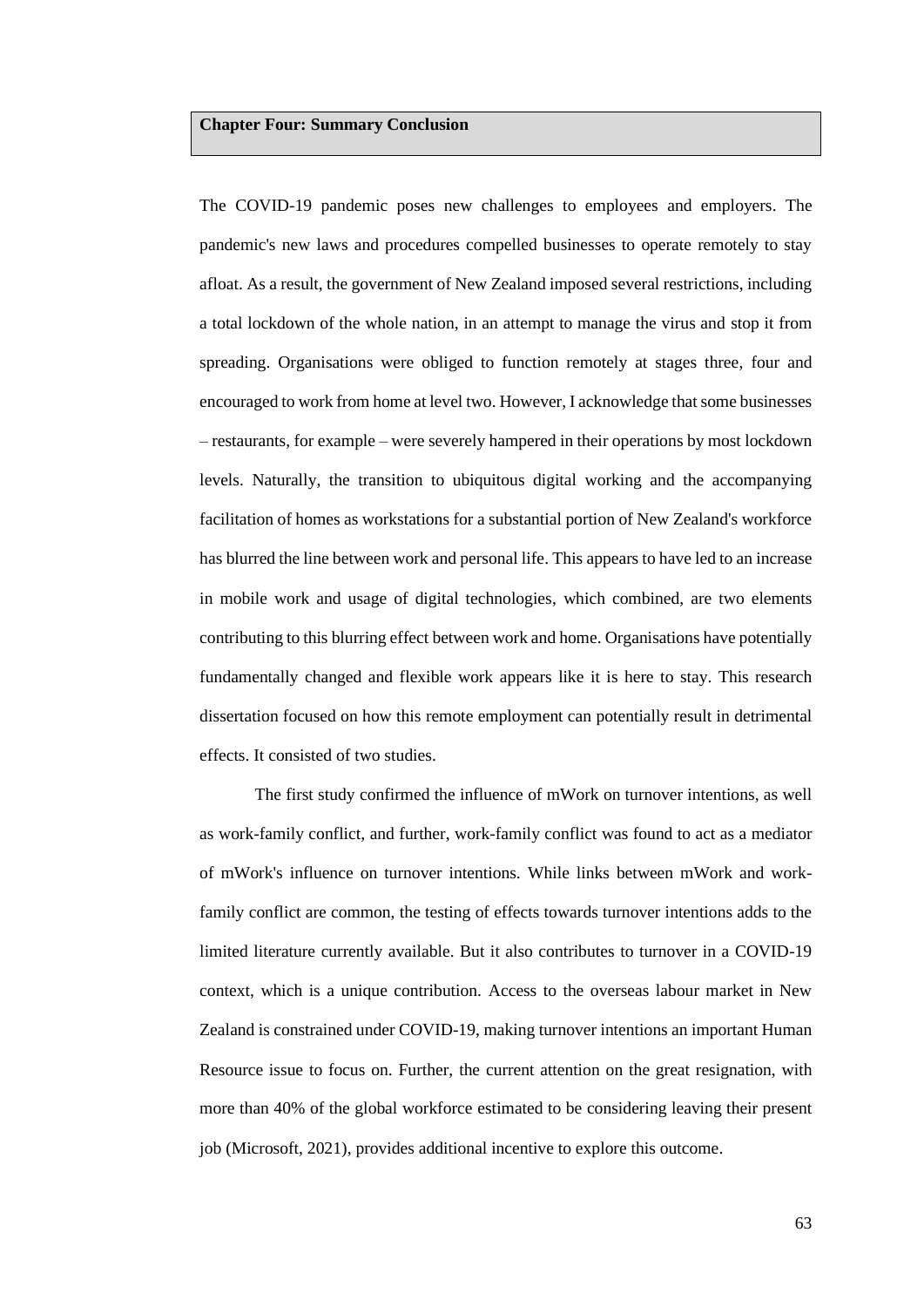The hypotheses were tested using data collected in May 2020 from a sample of 419 New Zealand employees. Further, gender and parental status were included as moderators and also moderators of the indirect effect of mWork on turnover intentions via work-family and family-work conflict. The addition of moderators and a moderated moderated mediation model further adds complexity and new insights into the mWork literature. Importantly, the implications from this finding were both useful for organisations and HRM departments and individuals. The pervasive nature of being linked to the office via smart-devices is plainly detrimental (via work-family conflict) and should thus be utilised with greater caution. Hence, individuals and organisations need to safeguard against the overuse of technology for work in family time. The study showed that people who use smart-devices at home are more likely to have higher WFC, FWC, and combined, these all help influence turnover intentions. Thus, self-policing and "unplugging" might be a good place to start. This is consistent with the widely held belief in the popular press that mWork binds individuals to their jobs.

The second study of this dissertation confirmed the outcomes of mWorking on employee well-being, with work-family conflict again serving as a mediator. Importantly, the paper broadened the scope of the interactions investigated by including age as a moderator, as there is evidence of age inequalities among technology users and this is under-explored with mWork. As a result, a more comprehensive understanding of the impact of mWork on wellbeing outcomes was possible. Given the possible negative impact of the present pandemic and mWork on the wellness of the New Zealand workforce, the second paper provided an essential contribution in determining whether the negative impacts of mWork are universal or differ by age.

The hypotheses were tested using data collected in December 2020 from a sample of 422 New Zealand workers. Aligned with the mWork literature, mWork was found to have a detrimental influence on wellbeing, leading to higher job anxiety, job depression and insomnia. In addition, it positively shaped work-family and family-work conflict, which again were found to act as mediators. Hence, study two found that mWork was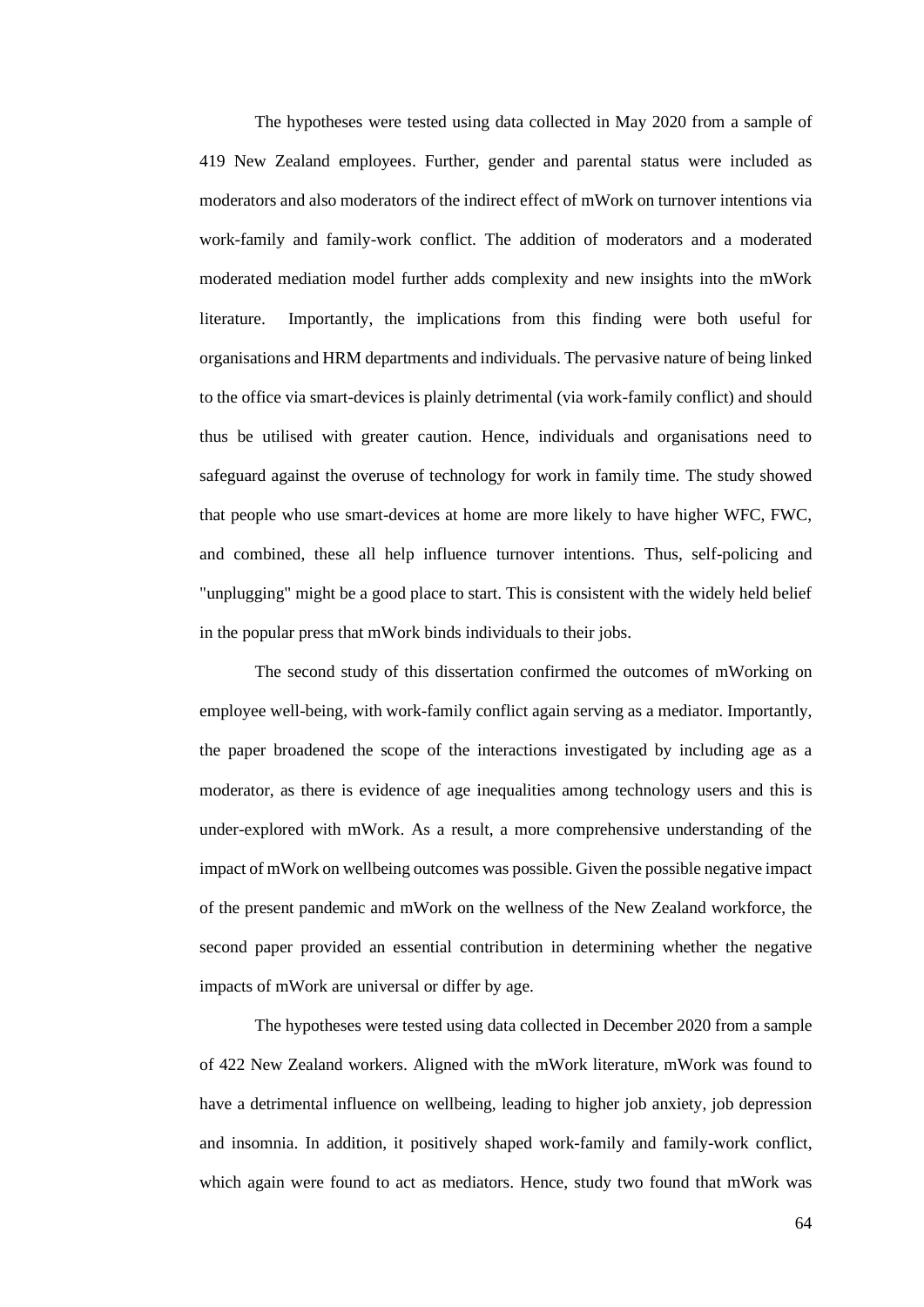positively related to WFC and FWC, indicating that utilising smart devices for work increases work demands while decreasing leisure and family time, resulting in a conflict between work and family duties. The study also explored a moderation analysis of employee age and confirmed older employees would be more negatively affected by mWork. Interestingly, older workers (those 51+ years old) reported significantly lower levels of mWork, but those older workers who engaged in higher levels of mWork reported higher levels of WFC and FWC compared to younger employees. This lends credence to the view that young employees who have matured and embraced technology are generally better able to regulate how the frequency (of mWork) impacts their health. Finally, there was support for a moderated mediation effect with the indirect effect of mWork on wellbeing via work-family and family-work conflict differing by age. Again, such tests provide a more complex and nuanced understanding of mWork and its effects on wellbeing outcomes, building our understanding.

To summarise, both studies showed that keeping current talented staff and prioritising employee well-being is critical to the long-term viability of the New Zealand workforce, economy, and society. The COVID-19 pandemic is already having a negative impact on mental health, and one of the primary stresses is work. This is caused due to the increase in remote working, not only are the barriers between work and personal life being blurred as a result of the lack of physical separation from the office to the house, but the demands of family life are also interfering with work-life balance. Organisations have undergone significant transformations but may be relying too much on technology to help workers achieve work productivity but ultimately, at the cost of turnover and wellbeing. As a result, while considering whether to provide smart-devices to their employees, employers should take prudence in establishing availability expectations.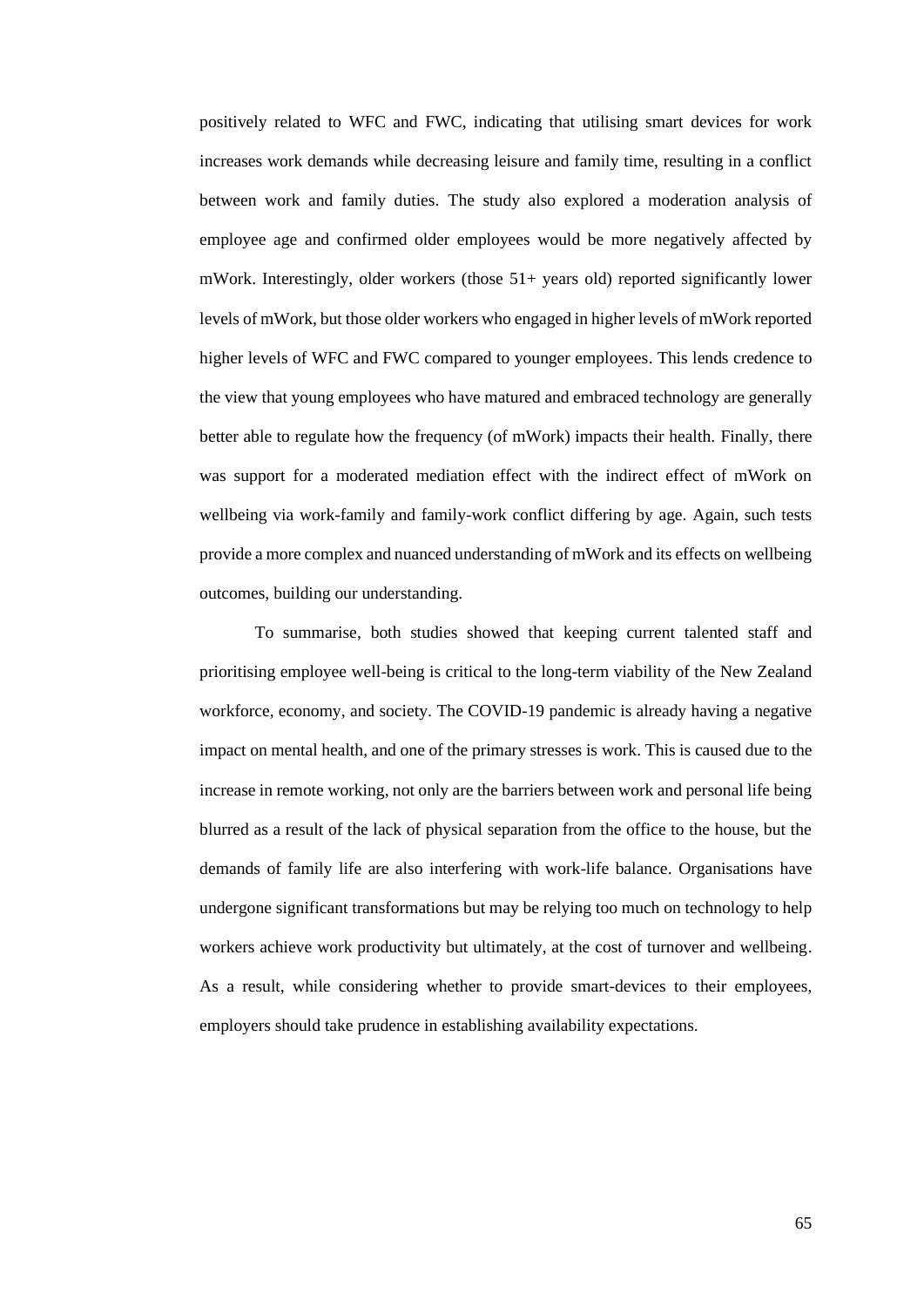- Aguinis, H., & O'Boyle Jr, E. (2014). Star performers in twenty‐first century organizations. *Personnel Psychology, 67*(2), 313-350.<https://doi.org/10.1111/peps.12054>
- Aguinis, H., Gottfredson, R. K., & Joo, H. (2012). Using performance management to win the talent war. *Business Horizons, 55*(6), 609-16. <https://doi.org/10.1016/j.bushor.2012.05.007>
- Allen, T. D., Herst, D. E. L., Bruck, C. S. & Sutton, M. (2000). Consequences associated with work-to-family conflict: A review and agenda for future research. *Journal of Occupational Health Psychology, 5*, 278-308. [https://doi.org/10.1037//1076-](https://doi.org/10.1037/1076-899B.5.2.278) [899B.5.2.278](https://doi.org/10.1037/1076-899B.5.2.278)
- Allen, T. D., Johnson, R. C., Kiburz, K. M., & Shockley, K. M. (2013). Work-family conflict and flexible work arrangements: Deconstructing flexibility. *Personnel Psychology, 66,* 2, 345-376.<https://doi.org/10.1111/peps.12012>
- Aluko, Y. (2009). Work-family conflict and coping strategies adopted by women in academia. *Gender & Behavior, 7*(1), 2096-2124. <https://hdl.handle.net/10520/EJC34587>
- Amstad, F. T., Meier, L. L., Fasel, U., Elfering, A., & Semmer, N. K. (2011). A metaanalysis of work–family conflict and various outcomes with a special emphasis on cross-domain versus matching-domain relations. *Journal of Occupational Health Psychology, 16*(2), 151-169.<https://doi.org/10.1037/a0022170>
- Archer‐Brown, C., Marder, B., Calvard, T., & Kowalski, T. (2018). Hybrid social media: Employees' use of a boundary‐spanning technology. *New Technology, Work and Employment, 33*(1), 74-93.<https://doi.org/10.1111/ntwe.12103>
- Arlinghaus, A., & Nachreiner, F. (2014). Health effects of supplemental work from home in the European Union. *Chronobiology International, 31*(10), 1100-1107. <https://doi.org/10.3109/07420528.2014.957297>
- Axtell, C., Wall, T., Stride, C., Pepper, K., Clegg, C., Gardner, P., et al. (2002). Familiarity breeds content: The impact of exposure to change on employee openness and well-being. *Journal of Occupational and Organizational Psychology, 75*, 217– 231.<https://doi.org/10.1348/09631790260098596>
- Bernerth, J. B., Aguinis, H., & Taylor, E. C. (2021). Detecting false identities: A solution to improve web-based surveys and research on leadership and health/wellbeing. *Journal of Occupational Health Psychology*. <https://doi.org/10.1037/ocp0000281>
- Boswell, W. R., & Olson-Buchanan, J. B. (2007). The use of communication technologies after hours: The role of work attitudes and work-life conflict. *Journal of Management, 33,* 4, 592-610.<https://doi.org/10.1177/0149206307302552>
- Burlacu, G., Truxillo, D. M., & Bauer, T. N. (2017). Employee age differences in using Internet-based tools at work. In G. Hertel, D. L. Stone, R. D. Johnson, & J. Passmore (Eds.), *The Wiley Blackwell Handbook of the Psychology of the Internet at Work* (pp. 449–479). John Wiley & Sons, Hoboken: NJ. <https://doi.org/10.1002/9781119256151.ch20>
- Carlson, D. S., Kacmar, K. M., & Williams, L. J. (2000). Construction and initial validation of a multidimensional measure of work–family conflict. *Journal of Vocational Behavior, 56*, 249–276.<https://doi.org/10.1006/jvbe.1999.1713>
- Cascio, W., & Boudreau, J. (2008). *Investing in People*. Upper Saddle Ridge.
- Chen, C. C., Huang, W. J., Gao, J., & Petrick, J. F. (2018). Antecedents and consequences of work-related smartphone use on vacation: An exploratory study of Taiwanese tourists. *Journal of Travel Research, 57*(6), 743-756. <https://doi.org/10.1177/0047287517714907>
- Chesley, N. (2005). Blurring the boundaries? Linking technology use, spillover, individual distress, and family satisfaction. *Journal of Marriage and Family, 67*(5), 1237– 1248[. https://doi.org/10.1111/j.1741-3737.2005.00213.x](https://doi.org/10.1111/j.1741-3737.2005.00213.x)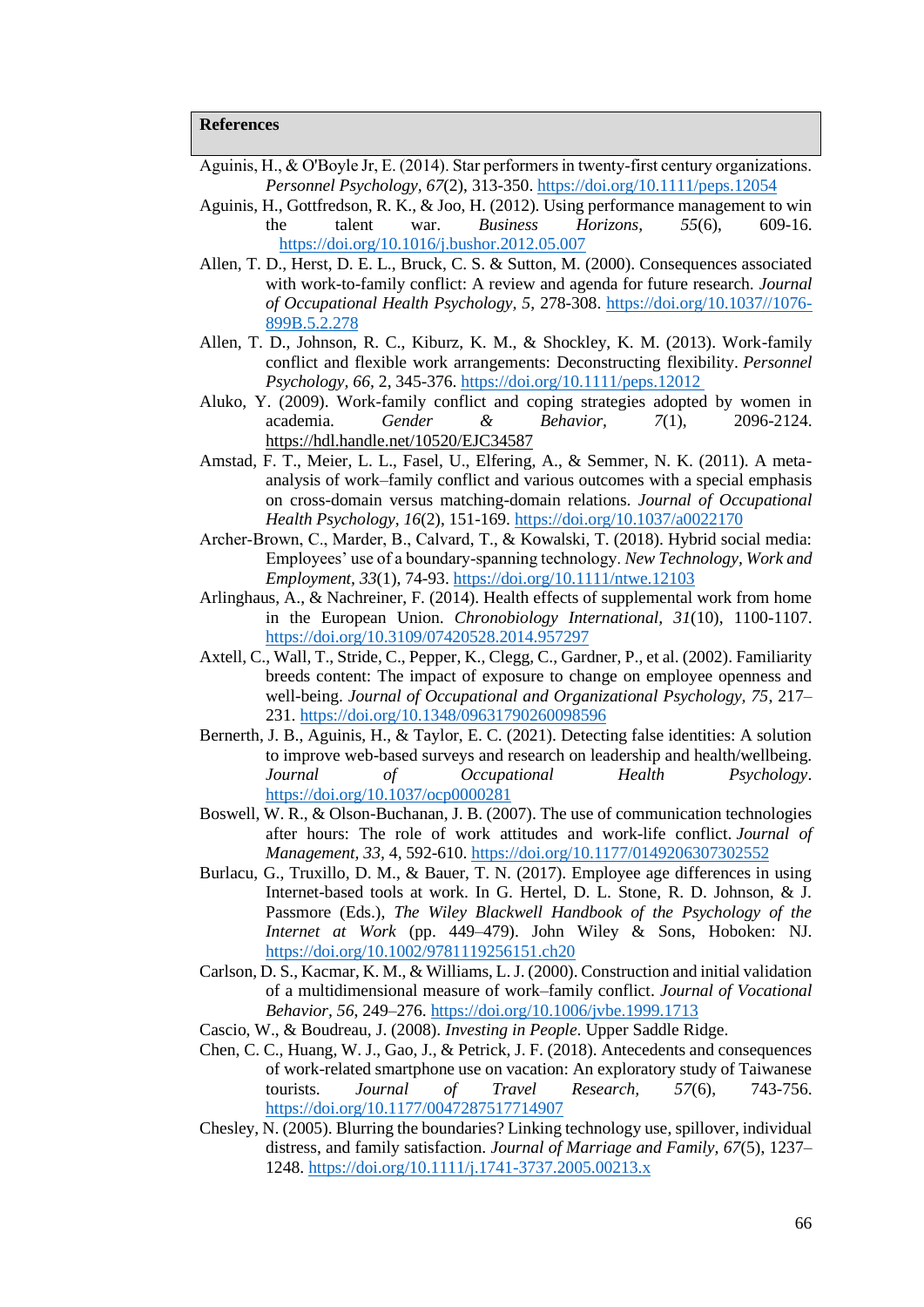- Choroszewicz, M., & Kay, F. (2020). The use of mobile technologies for work-to-family boundary permeability: The case of Finnish and Canadian male lawyers. *Human Relations, 73*(10), 1388-1414.<https://doi.org/10.1177/0018726719865762>
- Cijan, A., Jenič, L., Lamovšek, A., & Stemberger, J. (2019). How digitalization changes the workplace. *Dynamic Relationships Management Journal,* 8(1), 3-12. <https://doi.org/10.17708/DRMJ.2019.v08n01a01>
- Cohen, A. (1997). Non-work influences on withdrawal cognitions: An empirical examination of an overlooked issue. *Human Relations*, 50(12), 1511-1536. <https://doi.org/10.1023/A:1016919631347>
- Coltman, K. (2021). 'Great resignation' coming to NZ: More people ponder quitting their job. *Stuff*, 20 October 2021. Viewed on 24 October 2021 at:
- Cook, I. (2021). Who is driving the great resignation? *Harvard Business Review* (Magazine). September 15, 2021. Viewed on 24 October 2021 at: <https://hbr.org/2021/09/who-is-driving-the-great-resignation>
- Cordero, R., DiTomaso, N., Farris, G. F., & Post, C. (2009). Work–family conflict and turnover intentions among scientists and engineers working in R&D. *Journal of Business Psychology, 24*, 19–32.<https://doi.org/10.1007/s10869-009-9089-1>
- Day, A., Scott, N., & Kelloway, E. K. (2010). Information and communication technology: Implications for job stress and employee wellbeing. *New Developments in Theoretical and Conceptual Approaches to Job Stress,* 317-350. [https://doi.org/10.1108/s1479-3555\(2010\)0000008011](https://doi.org/10.1108/s1479-3555(2010)0000008011)
- Debreczeni, F. A., & Bailey, P. E. (2021). A systematic review and meta-analysis of subjective age and the association with cognition, subjective well-being, and depression. *The Journals of Gerontology: Series B, 76*(3), 471-482. <https://doi.org/10.1093/geronb/gbaa069>
- Derks, D., & Bakker, A. B. (2014). Smartphone use, work–home interference, and burnout: A diary study on the role of recovery. *Applied Psychology: An International Review, 63*, 411–440. [https://doi.org/10.1111/j.1464-](https://doi.org/10.1111/j.1464-0597.2012.00530.x) [0597.2012.00530.x](https://doi.org/10.1111/j.1464-0597.2012.00530.x)
- Derks, D., van Duin, D., Tims, M., & Bakker, A. B. (2015). Smartphone use and work– home interference: The moderating role of social norms and employee work engagement. *Journal of Occupational and Organizational Psychology, 88*(1), 155-177.<https://doi.org/10.1111/joop.12083>
- Diaz, I., Chiaburu, D. S., Zimmerman, R. D., & Boswell, W. R. (2012). Communication technology: Pros and cons of constant connection to work. *Journal of Vocational Behavior, 80,* 500–508.<https://doi.org/10.1016/j.jvb.2011.08.007>
- Eby, L. T., Casper, W. J., Lockwood, A., Bordeaux, C., & Brinleya, A. (2005). Work and family research in IO/OB: Content analysis and review of the literature (1980– 2002). *Journal of Vocational Behavior, 66*, 124–197. <https://doi.org/10.1016/j.jvb.2003.11.003>
- Evans, M. (1985). A Monte Carlo study of the effects of correlated method variance in moderated multiple regression analysis. *Organizational Behavior and Human Decision Processes, 36*(3), 305–323. [https://doi.org/10.1016/0749-](https://doi.org/10.1016/0749-5978(85)90002-0) [5978\(85\)90002-0](https://doi.org/10.1016/0749-5978(85)90002-0)
- Fellows, K. J., Chiu, H. Y., Hill, E. J., & Hawkins, A. J. (2016). Work–family conflict and couple relationship quality: A meta-analytic study. *Journal of Family and Economic Issues, 37*(4), 509-518. <https://doi.org/10.1007/s10834-015-9450-7>
- Fenner, G. H., & Renn, R. W. (2010). Technology-assisted supplemental work and workto-family conflict: The role of instrumentality beliefs, organizational expectations and time management. *Human Relations, 63*(1), 63-82. <https://doi.org/10.1177/0018726709351064>
- Ferguson, M., Carlson, D., Boswell, W., Whitten, D., Butts, M. M., & Kacmar, K. M. (2016). Tethered to work: A family systems approach linking mobile device use to turnover intentions. *Journal of Applied Psychology, 101*(4), 520-534. <https://doi.org/10.1037/apl0000075>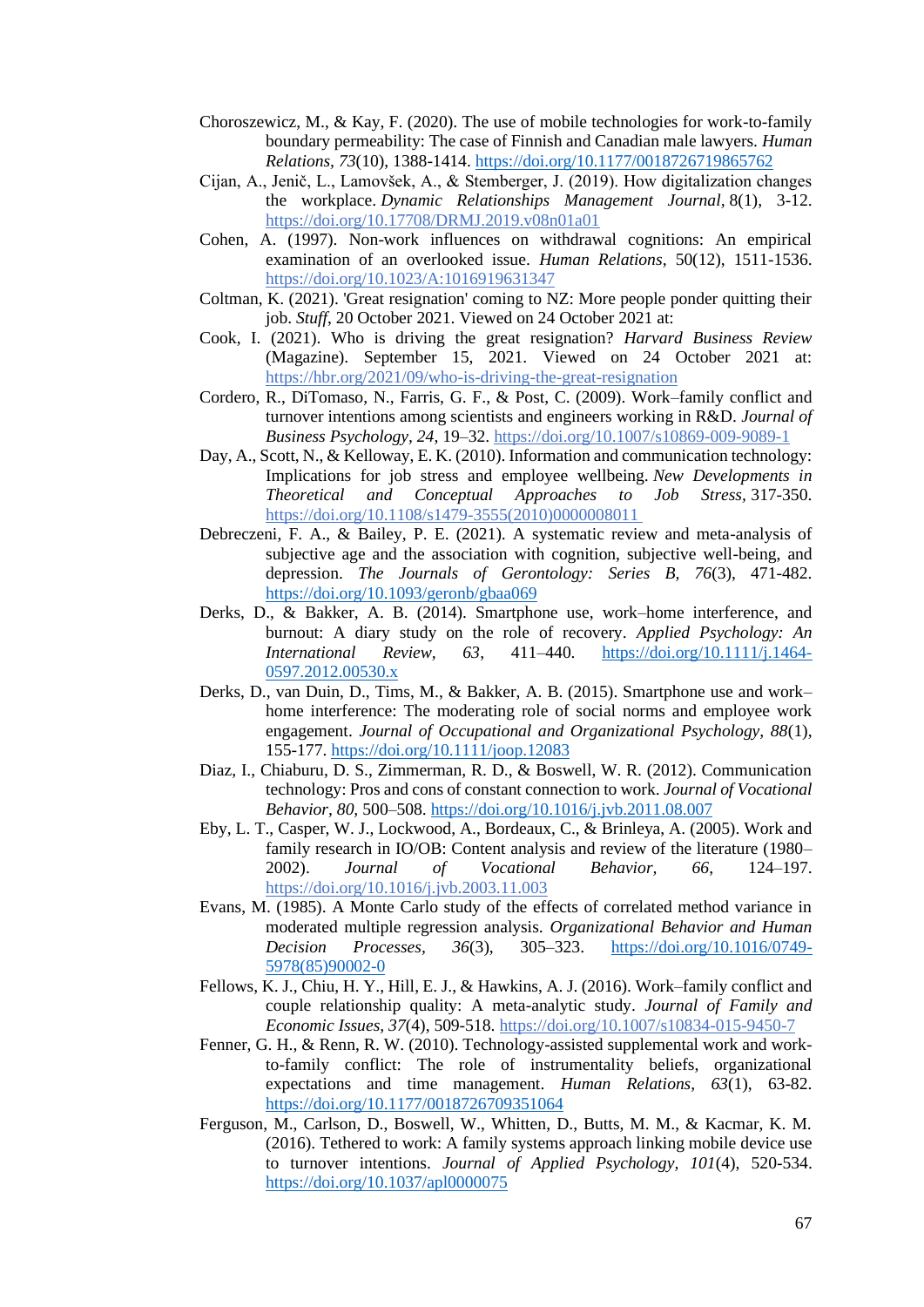- Fornell, C., & Larcker, D. F. (1981). Evaluating structural equation models with unobservable variables and measurement error. *Journal of Marketing Research, 18*(1), 39-50[. https://doi.org/10.1177/002224378101800104](https://doi.org/10.1177/002224378101800104)
- Galinsky, E., Kim, S. S., & Bond, J. T. (2001). *Feeling Overworked: When Work Becomes Too Much*. New York, NY: Families and Work Institute.
- Ghafoor, A., & Haar, J. (2021). Does job stress enhance employee creativity? Exploring the role of psychological capital. *Personnel Review*. [https://doi.org/10.1108/PR-](https://doi.org/10.1108/PR-08-2019-0443)[08-2019-0443](https://doi.org/10.1108/PR-08-2019-0443)
- Golden, A. G., & Geisler, C. (2007). Work–life boundary management and the personal digital assistant. *Human Relations, 60*, 519–551. <https://doi.org/10.1177/0018726707076698>
- Greenberg, J. (2006). Losing sleep over organizational injustice: Attenuating insomniac reactions to underpayment inequity with supervisory training in interactional justice. *The Journal of Applied Psychology, 91*(1), 58–69. <https://doi.org/10.1037/0021-9010.91.1.58>
- Greenhaus, J. H., & Beutell, N. J. (1985). Sources of conflict between work and family roles. *Academy of Management Review, 10*, 77–88. <https://doi.org/10.5465/AMR.1985.4277352>
- Griffeth, R. W., Hom, P. W., & Gaertner, S. (2000). A meta-analysis of antecedents and correlates of employee turnover: Update, moderator tests, and research implications for the next millennium. *Journal of Management, 26*(3), 463-488. <https://doi.org/10.1177/014920630002600305>
- Haar, J. & Martin, W. J. (2021). He Aronga Takirua: Cultural double shifting of Māori scientists. *Human Relations*.<https://doi.org/10.1177/00187267211003955>
- Haar, J. (2004). Work-family conflict and turnover intention: Exploring the moderation effects of perceived work-family support. *New Zealand Journal of Psychology, 33*(1), 35-39.
- Haar, J. (2021). The state of job burnout amongst New Zealand managers: Implications for employment relations. *New Zealand Journal of Employment Relations*, 45(3), 1-15. Available at: <https://ojs.aut.ac.nz/nzjer/forthcoming/article/49/38>
- Haar, J. M. & Harris, C. (2021). A moderated mediation study of high performance work systems and insomnia on New Zealand employees: Job burnout mediating and work-life balance moderating, *The International Journal of Human Resource Management*, [https://doi.org/10.1080/09585192.2021.1961161](about:blank)
- Haar, J. M. (2006). The downside of coping: Work–family conflict, employee burnout and the moderating effects of coping strategies. *Journal of Management & Organization, 12*(2), 146-159.<https://doi.org/10.5172/jmo.2006.12.2.146>
- Haar, J. M., Roche, M., & ten Brummelhuis, L. (2018). A daily diary study of work-life balance in managers: Utilizing a daily process model. *The International Journal of Human Resource Management*, *29*(18), 2659-2681. <https://doi.org/10.1080/09585192.2017.1314311>
- Haar, J. M., Russo, M., Sune, A. & Ollier-Malaterre, A. (2014). Outcomes of work-life balance on job satisfaction, life satisfaction and mental health: A study across seven cultures. *Journal of Vocational Behavior, 85*(3), 361–373. <https://doi.org/10.1016/j.jvb.2014.08.010>
- Haar, J., & Brougham, D. (2020). A teams approach towards job insecurity, perceived organisational support and cooperative norms: a moderated-mediation study of individual wellbeing. *The International Journal of Human Resource Management*, 1-26.<https://doi.org/10.1080/09585192.2020.1837200>
- Haar, J., Roche, M., & Taylor, D. (2012). Work-family conflict and turnover intentions amongst indigenous employees: The importance of the whanau/family for Maori. *The International Journal of Human Resource Management, 23*(12), 2546-2560. <http://dx.doi.org/10.1080/09585192.2011.610344>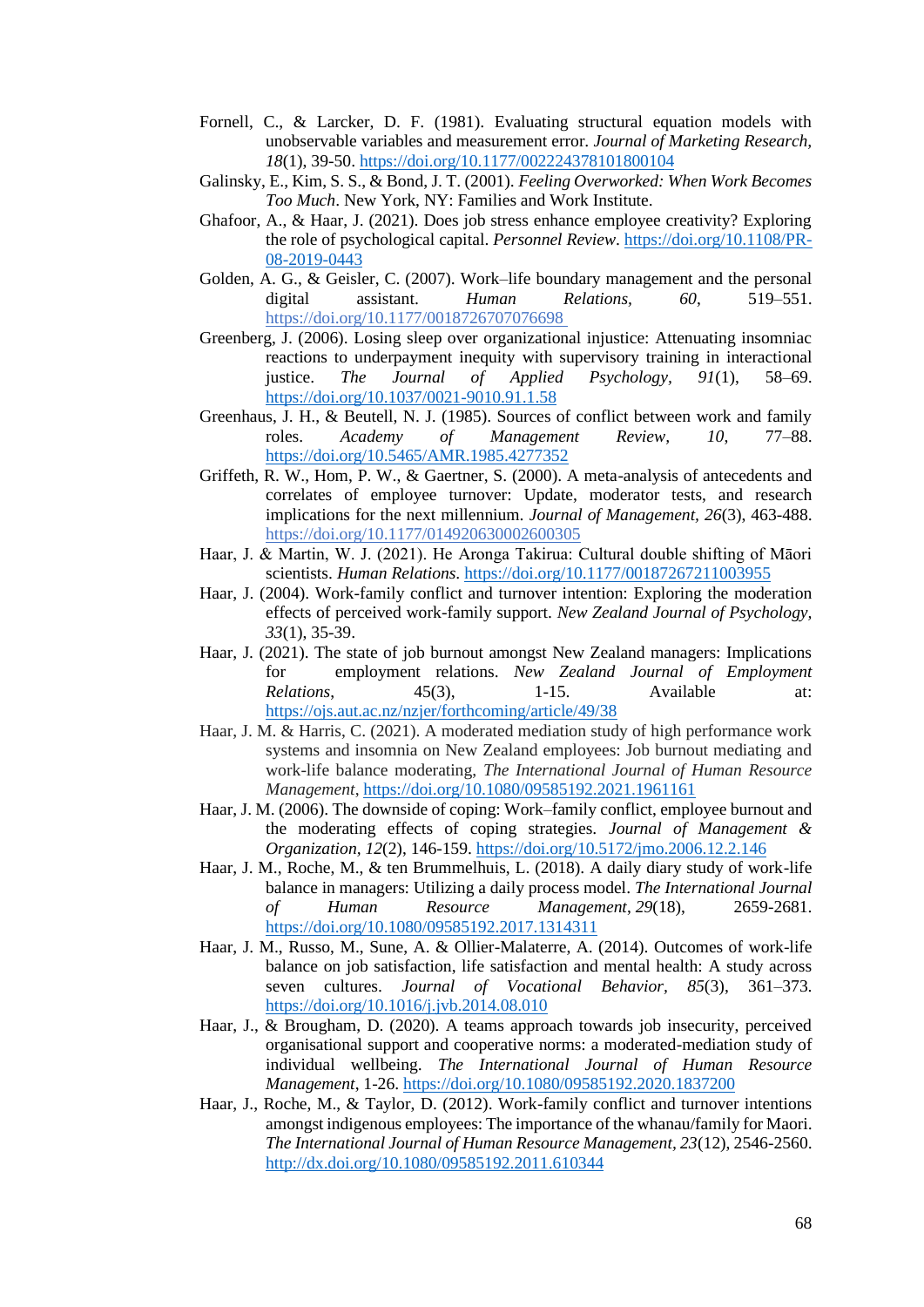- Haar, J., Schmitz, A., Di Fabio, A., & Daellenbach, U. (2019). The role of relationships at work and happiness: A moderated moderated mediation study of New Zealand managers. *Sustainability*, *11*, 3443;<https://doi.org/10.3390/su11123443>
- Hair, J. F., Black, W. C., Babin, B. J., & Anderson, R. E. (2010). *Multivariate Data Analysis: A Global Perspective* (7th Edition). Pearson Prentice Hall Publishing, Upper Saddle River.
- Harris, K. J., Marett, K., & Harris, R. B. (2011). Technology-related pressure and work– family conflict: Main effects and an examination of moderating variables. *Journal of Applied Social Psychology, 41*(9), 2077-2103. <https://doi.org/10.1111/j.1559-1816.2011.00805.x>
- Hayes, A. F. (2018). Partial, conditional, and moderated moderated mediation: Quantification, inference, and interpretation. *Communication Monographs, 85*, 4-40.<https://doi.org/10.1080/03637751.2017.1352100>
- Higgins, C., & Duxbury, L. (2005). Saying "No" in a culture of hours, money and nonsupport. *Ivey Business Journal, July/August*, 1–5.
- Hilbrecht, M., Shaw, S. M., Johnson, L. C., & Andrey, J. (2013). Remixing work, family and leisure: Teleworkers' experiences of everyday life. *New Technology, Work and Employment, 28*(2), 130-144.<https://doi.org/10.1111/ntwe.12010>
- Hobfoll, S. E. (2001). The influence of culture, community, and the nested-self in the stress process: Advancing conservation of resources theory. *Applied Psychology: An International Review, 50*(3), 337-421.<https://doi.org/10.1111/1464-0597.00062>
- Hobfoll, S. E., Halbesleben, J., Neveu, J. P., & Westman, M. (2018). Conservation of resources in the organizational context: The reality of resources and their consequences. *Annual Review of Organizational Psychology and Organizational Behavior, 5*, 103-128. [https://doi.org/10.1146/annurev-orgpsych-032117-](https://doi.org/10.1146/annurev-orgpsych-032117-104640) [104640](https://doi.org/10.1146/annurev-orgpsych-032117-104640)
- Holmes, E. A., O'Connor, R. C., Perry, V. H., Tracey, I., Wessely, S., Arseneault, L., Ford, T. (2020). Multidisciplinary research priorities for the COVID-19 pandemic: a call for action for mental health science. *The Lancet Psychiatry, 7*(6), 547–560. [https://doi.org/10.1016/S2215-0366\(20\)30168-1](https://doi.org/10.1016/S2215-0366(20)30168-1)
- Hom, P. W., Lee, T. W., Shaw, J. D., & Hausknecht, J. P. (2017). One hundred years of employee turnover theory and research. *Journal of Applied Psychology*, *102*(3), 530-545.<https://doi.org/10.1037/apl0000103>
- Horowitz, J. & Cotovio, V. (2021). In Portugal, it's now illegal for your boss to call outside work hours. CNN Business, 11 November 2021, viewed 2 December 2021 at: [https://edition.cnn.com/2021/11/11/success/portugal-employer-contact](https://edition.cnn.com/2021/11/11/success/portugal-employer-contact-law/index.html)[law/index.html](https://edition.cnn.com/2021/11/11/success/portugal-employer-contact-law/index.html)
- Jacobs, J. V., Hettinger, L. J., Huang, Y. H., Jeffries, S., Lesch, M. F., Simmons, L. A., ... & Willetts, J. L. (2019). Employee acceptance of wearable technology in the workplace. *Applied Ergonomics, 78*, 148-156. <https://doi.org/10.1016/j.apergo.2019.03.003>
- Jarvenpaa, S., & Lang, K. (2005). Managing the Paradoxes of Mobile Technology. *Information Systems Management, 22,* 4, 7-23. <https://doi.org/10.1201/1078.10580530/45520.22.4.20050901/90026.2>
- Kelloway, E. K., Gottlieb, B. H., & Barham, L. (1999). The source, nature, and direction of work and family conflict: A longitudinal investigation. *Journal of Occupational Health Psychology, 4*(4), 337-346. [https://doi.org/10.1037/1076-](https://doi.org/10.1037/1076-8998.4.4.337) [8998.4.4.337](https://doi.org/10.1037/1076-8998.4.4.337)
- Kossek, E. E., & Lambert, S. J. (2005). *Work and Life Integration: Organizational, Cultural and Individual Perspectives*. Mahwah, NJ: Lawrence Erlbaum.
- Kossek, E. E., & Lautsch, B. A. (2012). Work-family boundary management styles in organizations. *Organizational Psychology Review, 2*(2), 152–171. <https://doi.org/10.1177/2041386611436264>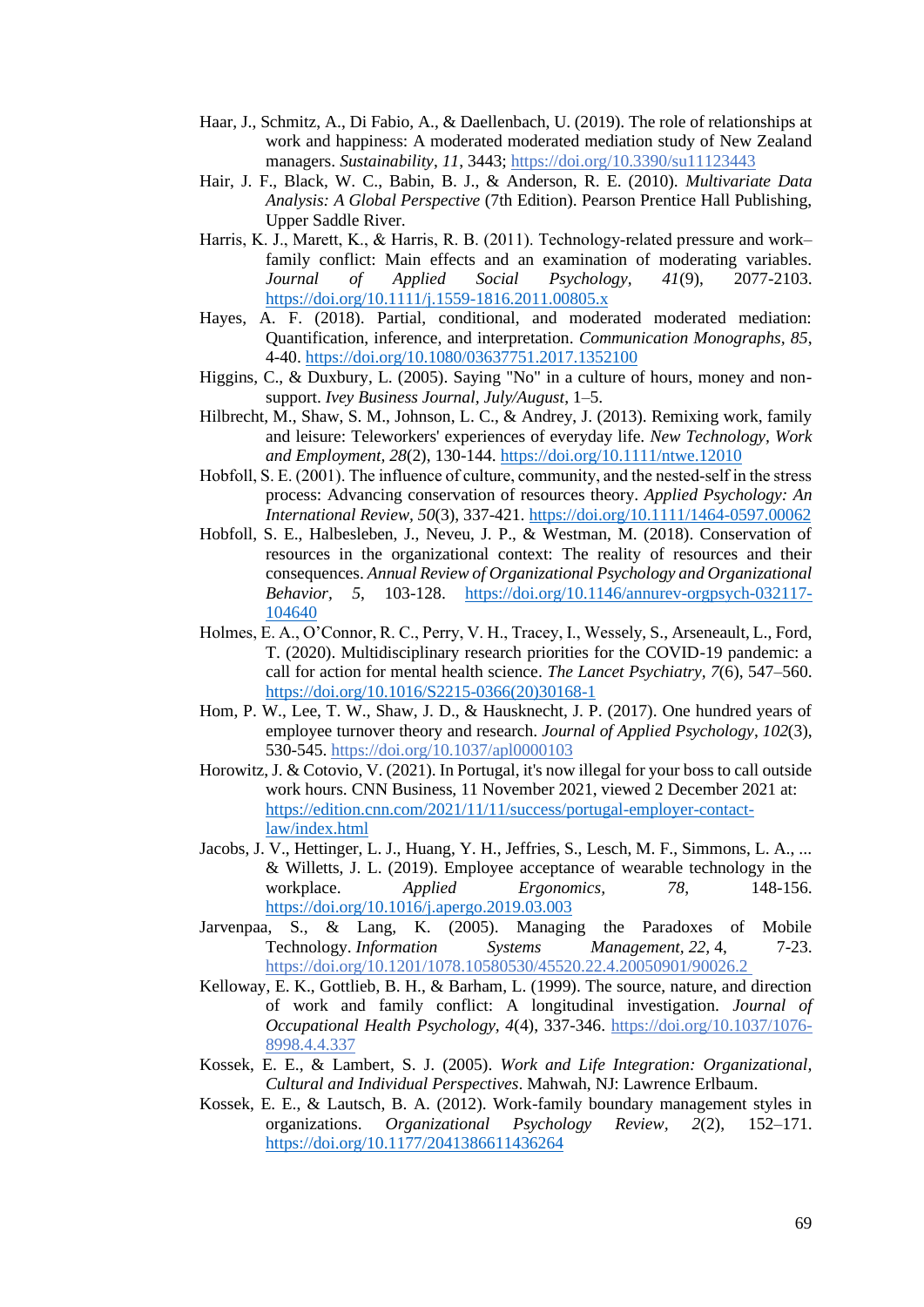- Ladkin, A., Willis, C., Jain, J., Clayton, W., & Marouda, M. (2016). Business travellers' connections to home: ICT s supporting work‐life balance. *New Technology, Work and Employment, 31*(3), 255-270.<https://doi.org/10.1111/ntwe.12071>
- Lanaj, K., Johnson, R. E., & Barnes, C. M. (2014). Beginning the workday yet already depleted? Consequences of late-night smartphone use and sleep. *Organizational Behavior and Human Decision Processes, 124*(1), 11-23. <https://doi.org/10.1016/j.obhdp.2014.01.001>
- Macik-Frey, M., Quick, J. C., & Nelson, D. L. (2007). Advances in occupational health: From a stressful beginning to a positive future. *Journal of Management, 33*, 809– 840.<https://doi.org/10.1177/0149206307307634>
- Matusik, S. M., & Mickel, A. M. (2011). Embracing or embattled by converged mobile devices? User's experiences with a contemporary connectivity technology. *Human Relations, 1*, 1–30.<https://doi.org/10.1177/0018726711405552>
- Mesmer-Magnus, J. R., & Viswesvaran, C. (2005). Convergence between measures of work-to-family and family-to-work conflict: A meta-analytic examination. *Journal of Vocational Behavior, 67(*2), 215-232. <https://doi.org/10.1016/j.jvb.2004.05.004>
- Michel, J. S., Kotrba, L. M., Mitchelson, J. K., Clark, M. A., & Baltes, B. B. (2011). Antecedents of work–family conflict: A meta‐analytic review. *Journal of Organizational Behavior, 32*(5), 689-725.<https://doi.org/10.1002/job.695>
- Microsoft (2021). The Next Great Disruption Is Hybrid Work—Are We Ready?. Viewed 4 December 2021 at [https://www.microsoft.com/en-us/worklab/work-trend](https://www.microsoft.com/en-us/worklab/work-trend-index/hybrid-work)[index/hybrid-work](https://www.microsoft.com/en-us/worklab/work-trend-index/hybrid-work)
- Middleton, C., & Cukier, W. (2006). Is mobile email functional or dysfunctional? Two perspectives on mobile email usage. *European Journal of Information Systems, 15*, 252–260.<https://doi.org/10.1057/palgrave.ejis.3000614>
- Morris, M. G., Venkatesh, V., & Ackerman, P. L. (2005). Gender and age differences in employee decisions about new technology: An extension to the theory of planned behavior. *IEEE Transactions on Engineering Management, 52*(1), 69-84. <https://doi.org/10.1109/TEM.2004.839967>
- Nam, T. (2014). Technology use and work-life balance. *Applied Research in Quality of Life, 9*(4), 1017-1040.<https://doi.org/10.1007/s11482-013-9283-1>
- Nansen, B., Arnold, M., Gibbs, M., & Davis, H. (2010). Time, space and technology in the working-home: an unsettled nexus. *New Technology, Work and Employment, 25*, 136–153.<https://doi.org/10.1111/j.1468-005X.2010.00244.x>
- Ng, T. W., & Feldman, D. C. (2008). Long work hours: A social identity perspective on meta‐analysis data. *Journal of Organizational Behavior, 29*(7), 853-880. <https://doi.org/10.1002/job.536>
- Ng, T. W., & Feldman, D. C. (2010) The Relationships of Age with Job Attitudes: A Meta-Analysis. *Personnel Psychology, 63*, 677-718. [http://dx.doi.org/10.1111/j.1744-](http://dx.doi.org/10.1111/j.1744-6570.2010.01184.x) [6570.2010.01184.x](http://dx.doi.org/10.1111/j.1744-6570.2010.01184.x)
- Ng, T. W., & Feldman, D. C. (2013). The effects of organisational embeddedness on insomnia. *Applied Psychology: An International Review, 62*(2), 330–357. <https://doi.org/10.1111/j.1464-0597.2012.00522.x>
- Nixon, A. E., Mazzola, J. J., Bauer, J., Krueger, J. R., & Spector, P. E. (2011). Can work make you sick? A meta-analysis of the relationships between job stressors and physical symptoms. *Work & Stress, 25*(1), 1-22. <https://doi.org/10.1080/02678373.2011.569175>
- Odriozola-Gonz´alez, P., Planchuelo-G´omez, ´A., Irurtia, M.J. de Luis-García, R., (2020). Psychological effects of the COVID-19 outbreak and lockdown among students and workers of a Spanish university. *Psychiatry Research*, *290*, 113108. <https://doi.org/10.1016/j.psychres.2020.113108>
- Olson-Buchanan, J. B., & Boswell, W. R. (2006). Blurring boundaries: Correlates of integration and segmentation between work and non-work. *Journal of Vocational Behavior, 68*(3), 432-445[. https://doi.org/10.1016/j.jvb.2005.10.006](https://doi.org/10.1016/j.jvb.2005.10.006)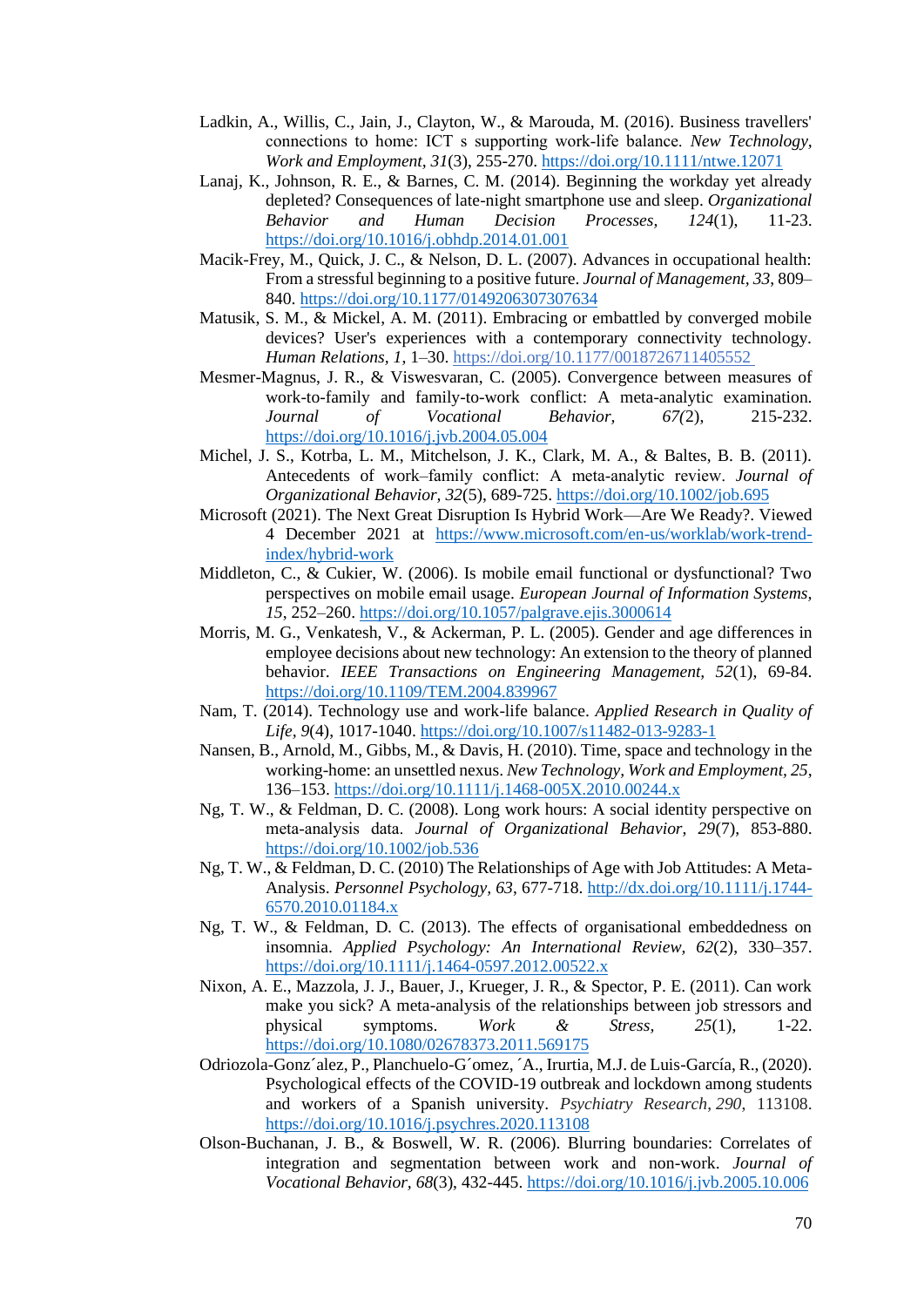- Park, T. Y., & Shaw, J. D. (2013). Turnover rates and organizational performance: A metaanalysis. *Journal of Applied Psychology*, *98*(2), 268-309. <https://doi.org/10.1037/a0030723>
- Podsakoff, P. M., MacKenzie, S. B., Lee, J. Y., & Podsakoff, N. P. (2003). Common method biases in behavioral research: A critical review of the literature and recommended remedies. *Journal of Applied Psychology, 88*(5), 879-903. <https://doi.org/10.1037/0021-9010.88.5.879>
- Robertson, P. J., & Seneviratne, S. J. (1995). Outcomes of planned organisational change in the public sector: A meta-analytic comparison to the private sector. *Public Administration Review, 55*(6), 547-558[. https://doi.org/10.2307/3110346](https://doi.org/10.2307/3110346)
- Rosenberg, H. (2019). The "flashpacker" and the "unplugger": Cell phone (dis) connection and the backpacking experience. *Mobile Media & Communication, 7*(1), 111- 130.<https://doi.org/10.1177/2050157918777778>
- Samad, A., Reaburn, P., & Di Milia, L. (2015). The contribution of job strain, social support and working hours in explaining work–family conflict. *Asia Pacific Journal of Human Resources, 53*(3), 281-295. [https://doi](https://doi-org.ezproxy.aut.ac.nz/10.1111/1744-7941.12058)[org.ezproxy.aut.ac.nz/10.1111/1744-7941.12058](https://doi-org.ezproxy.aut.ac.nz/10.1111/1744-7941.12058)
- Schlachter, S., McDowall, A., Cropley, M., & Inceoglu, I. (2018). Voluntary work‐related technology use during non‐work time: A narrative synthesis of empirical research and research agenda. *International Journal of Management Reviews, 20*(4), 825-846[. https://doi.org/10.1111/ijmr.12165](https://doi.org/10.1111/ijmr.12165)
- Shevlin, M., McBride, O., Murphy, J., Miller, J. G., Hartman, T. K., Levita, L., ... & Bentall, R. P. (2020). Anxiety, depression, traumatic stress and COVID-19 related anxiety in the UK general population during the COVID-19 pandemic. *BJPsych Open, 6*(6), e125, 1-9.<https://doi.org/10.1192/bjo.2020.109>
- Shockley, K. M., & Singla, N. (2011). Reconsidering work—family interactions and satisfaction: A meta-analysis. *Journal of Management, 37*(3), 861-886. <http://dx.doi.org/10.1177/0149206310394864>
- Shockley, K. M., Shen, W., DeNunzio, M. M., Arvan, M. L., & Knudsen, E. A. (2017). Disentangling the relationship between gender and work–family conflict: An integration of theoretical perspectives using meta-analytic methods. *Journal of Applied Psychology, 102*(12), 1601-1635.<http://dx.doi.org/10.1037/apl0000246>
- Soja, E., & Soja, P. (2017). Exploring root problems in enterprise system adoption from an employee age perspective: a people-process-technology framework. *Information Systems Management, 34*(4), 333-346. <https://doi.org/10.1080/10580530.2017.1366218>
- Statistics New Zealand (2019). Survey Of Working Life: December 2018 Quarter. Statistics New Zealand, Wellington. [https://www.stats.govt.nz/information](https://www.stats.govt.nz/information-releases/labour-market-statistics-working-life-december-2018-quarter)[releases/labour-market-statistics-working-life-december-2018-quarter](https://www.stats.govt.nz/information-releases/labour-market-statistics-working-life-december-2018-quarter)
- Statistics New Zealand (2020). Labour Market Statistics: June 2020. Statistics New Zealand, Wellington.
- Su, Z. X., Wang, Z., & Chen, S. (2020). The impact of CEO transformational leadership on organizational voluntary turnover and employee innovative behavior: the mediating role of collaborative HRM. *Asia Pacific Journal of Human Resources, 58*(2), 197-219[. https://doi-org.ezproxy.aut.ac.nz/10.1111/1744-7941.12217](https://doi-org.ezproxy.aut.ac.nz/10.1111/1744-7941.12217)
- Ter Hoeven, C. L., & Van Zoonen, W. (2015). Flexible work designs and employee well‐ being: Examining the effects of resources and demands. *New Technology, Work and Employment, 30*(3), 237-255. [https://doi.org/10.1111/ntwe.12052](https://doi-org.ezproxy.aut.ac.nz/10.1111/ntwe.12052)
- The Economist (2020). Covid-19 has forced a radical shift in working habits. Viewed 6 December 2021 at [https://www.economist.com/briefing/2020/09/12/covid-19](https://www.economist.com/briefing/2020/09/12/covid-19-has-forced-a-radical-shift-in-working-habits) [has-forced-a-radical-shift-in-working-habits](https://www.economist.com/briefing/2020/09/12/covid-19-has-forced-a-radical-shift-in-working-habits)
- The Economist (2021). The rise of working from home. Viewed 6 September 2021 at [https://www.economist.com/special-report/2021/04/08/the-rise-of-working](https://www.economist.com/special-report/2021/04/08/the-rise-of-working-from-home)[from-home](https://www.economist.com/special-report/2021/04/08/the-rise-of-working-from-home)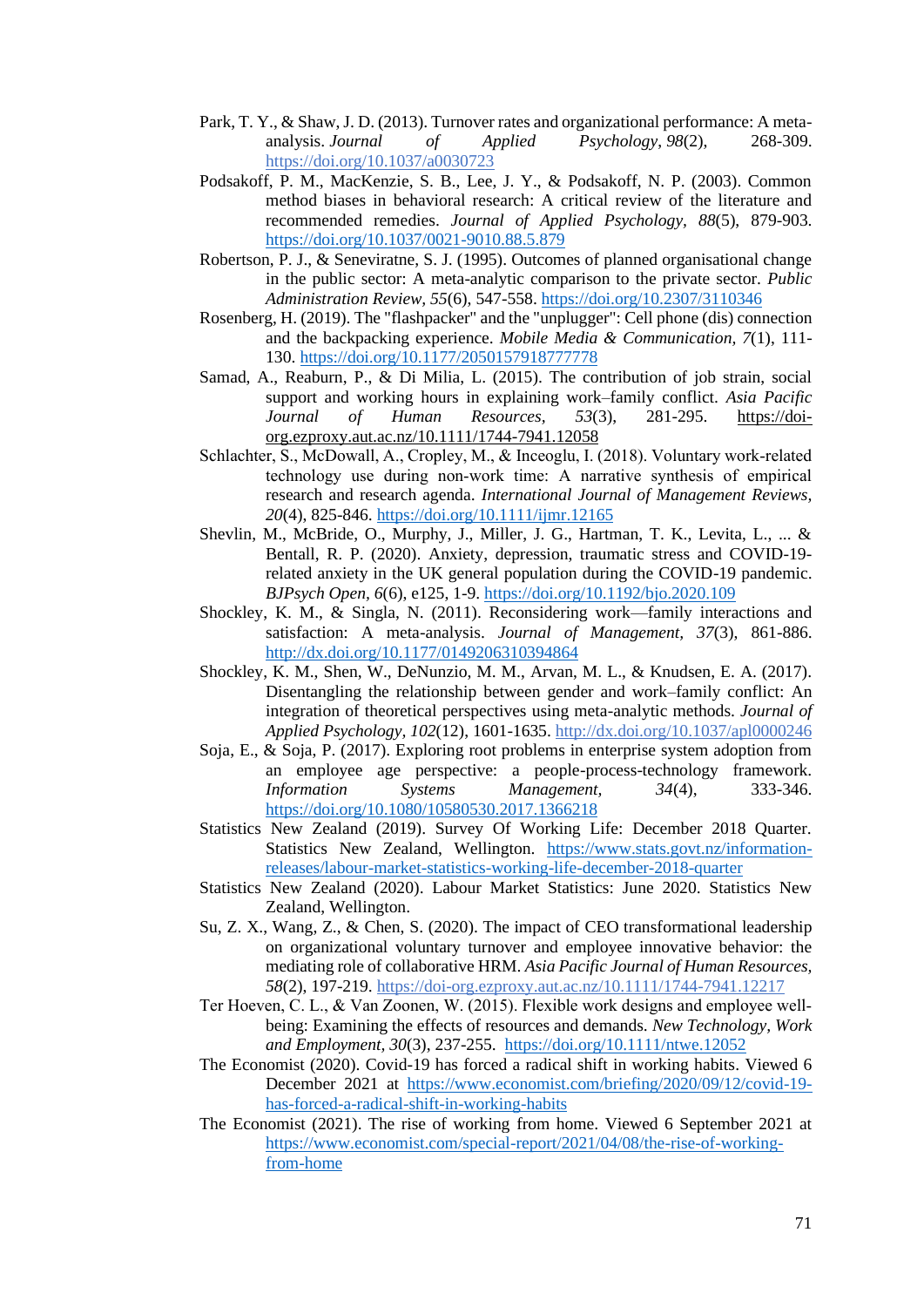- Tillman, C. J., Gonzalez, K., Crawford, W. S., & Lawrence, E. R. (2018). Affective responses to abuse in the workplace: The role of hope and affective commitment. *International Journal of Selection and Assessment, 26*(1), 57-65.<https://doi.org/10.1111/ijsa.12203>
- Unger, D., Niessen, C., Sonnentag, S., & Neff, A. (2014). A question of time: Daily time allocation between work and private life. *Journal of Occupational and Organizational Psychology, 87*(1), 158-176.<https://doi.org/10.1111/joop.12045>
- Valcour, P. M., & Hunter, L. W. (2005). Technology, organizations, and work-life integration. In E. E. Kossek & S. J. Lambert (Eds.), *Work and Life Integration: Organizational, Cultural, and Individual Perspectives* (pp. 61-84). Mahwah, NJ: Lawrence Erlbaum Associates.
- Walter, S. L., Seibert, S. E., Goering, D., & O'Boyle, E. H. (2019). A tale of two sample sources: Do results from online panel data and conventional data converge? *Journal of Business and Psychology, 34*(4), 425-52. <https://doi.org/10.1007/s10869-018-9552-y>
- Wang, Y. S., Lin, H. H., & Luarn, P. (2006). Predicting consumer intention to use mobile service. *Information* Systems *Journal*, *16*(2), 157-179. [https://doi.org/10.1111/j.1365-2575.2006.00213.x](about:blank)
- Wayne, S. J., Lemmon, G., Hoobler, J. M., Cheung, G. W., & Wilson, M. S. (2017). The ripple effect: A spillover model of the detrimental impact of work–family conflict on job success. *Journal of Organizational Behavior, 38*(6), 876-894. <https://doi.org/10.1002/job.2174>
- Yang, B., Wang, Y., Cui, F., Huang, T., Sheng, P., Shi, T., ... & Huang, Y. N. (2018). Association between insomnia and job stress: a meta-analysis. *Sleep and Breathing, 22*(4), 1221-1231.<https://doi.org/10.1007/s11325-018-1682-y>
- Zhao, C., Cooke, F. L., & Wang, Z. (2021). Human resource management in China: what are the key issues confronting organizations and how can research help? *Asia Pacific Journal of Human Resources*. [https://doi](https://doi-org.ezproxy.aut.ac.nz/10.1111/1744-7941.12295)[org.ezproxy.aut.ac.nz/10.1111/1744-7941.12295](https://doi-org.ezproxy.aut.ac.nz/10.1111/1744-7941.12295)
- Zhou, Y., Liu, G., Chang, X., & Wang, L. (2021). The impact of HRM digitalization on firm performance: Investigating three‐way interactions. *Asia Pacific Journal of Human Resources, 59*(1), 20-43. [https://doi.org/10.1111/1744-7941.12258](https://doi-org.ezproxy.aut.ac.nz/10.1111/1744-7941.12258)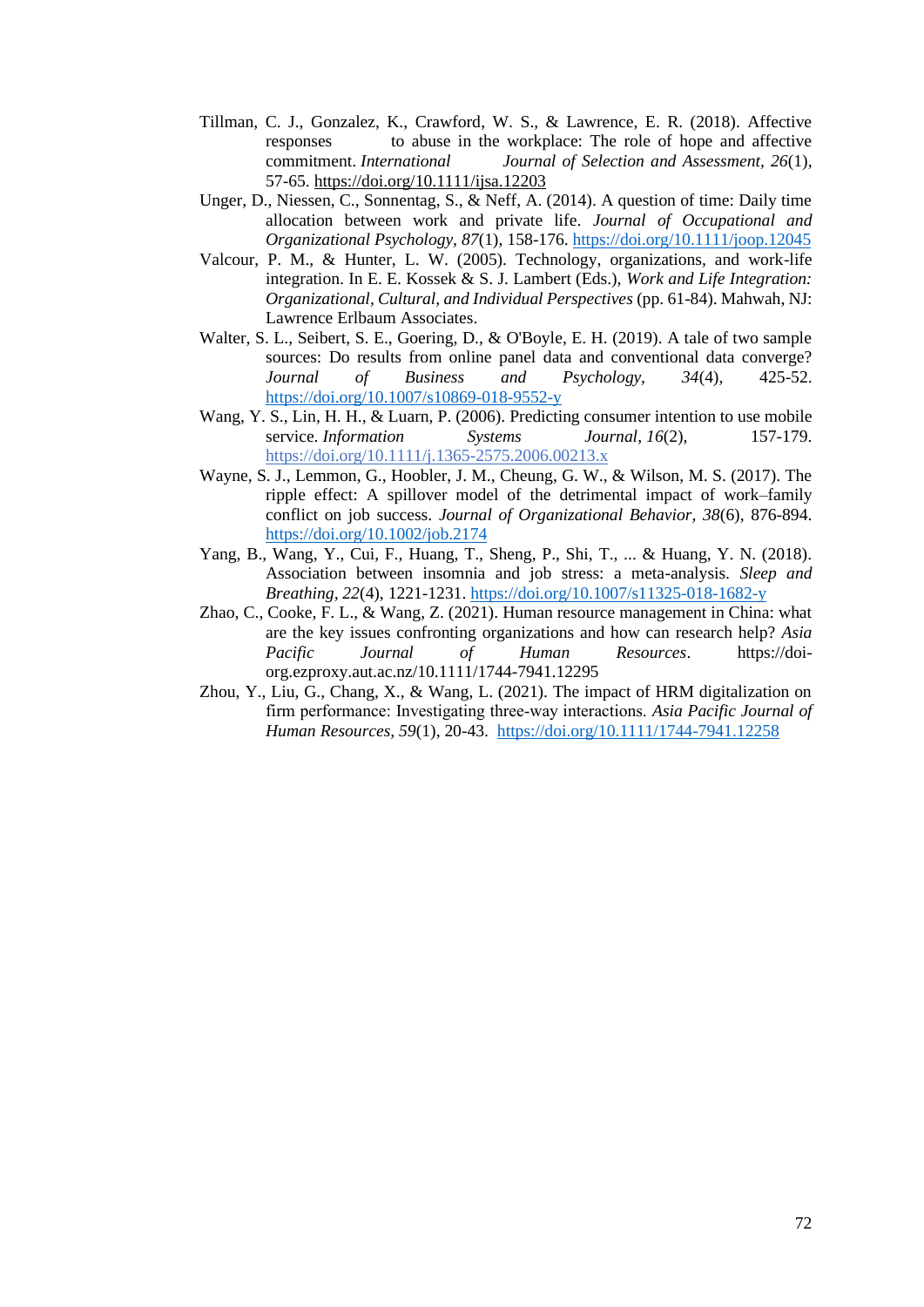### **Appendix. Ethics**



Auckland University of Technology<br>D-88, Private Bag 92006, Auckland 1142, NZ T: +64 9 921 9999 ext. 8316 E: ethics@aut.ac.nz www.aut.ac.nz/researchethics

#### 3 September 2018

Jarrod Haar Faculty of Business Economics and Law

#### Dear Jarrod

#### Re Ethics Application: 18/327 Work Experiences Project

Thank you for providing evidence as requested, which satisfies the points raised by the Auckland University of Technology Ethics Committee (AUTEC).

Your ethics application has been approved for three years until 3 September 2021.

#### **Standard Conditions of Approval**

- 1. A progress report is due annually on the anniversary of the approval date, using form EA2, which is available online through http://www.aut.ac.nz/research/researchethics
- A final report is due at the expiration of the approval period, or, upon completion of project, using form EA3,  $\mathcal{D}$ which is available online through http://www.aut.ac.nz/research/researchethics.
- 3. Any amendments to the project must be approved by AUTEC prior to being implemented. Amendments can be requested using the EA2 form: http://www.aut.ac.nz/research/researchethics
- 4. Any serious or unexpected adverse events must be reported to AUTEC Secretariat as a matter of priority.
- 5. Any unforeseen events that might affect continued ethical acceptability of the project should also be reported to the AUTEC Secretariat as a matter of priority.

Please quote the application number and title on all future correspondence related to this project.

AUTEC grants ethical approval only. If you require management approval for access for your research from another institution or organisation, then you are responsible for obtaining it. If the research is undertaken outside New Zealand, you need to meet all locality legal and ethical obligations and requirements. You are reminded that it is your responsibility to ensure that the spelling and grammar of documents being provided to participants or external organisations is of a high standard.

For any enquiries, please contact ethics@aut.ac.nz

Yours sincerely,

W (House

Kate O'Connor **Executive Manager** Auckland University of Technology Ethics Committee

 $\sigma_{\rm eff}$ kravensw@aut.ac.nz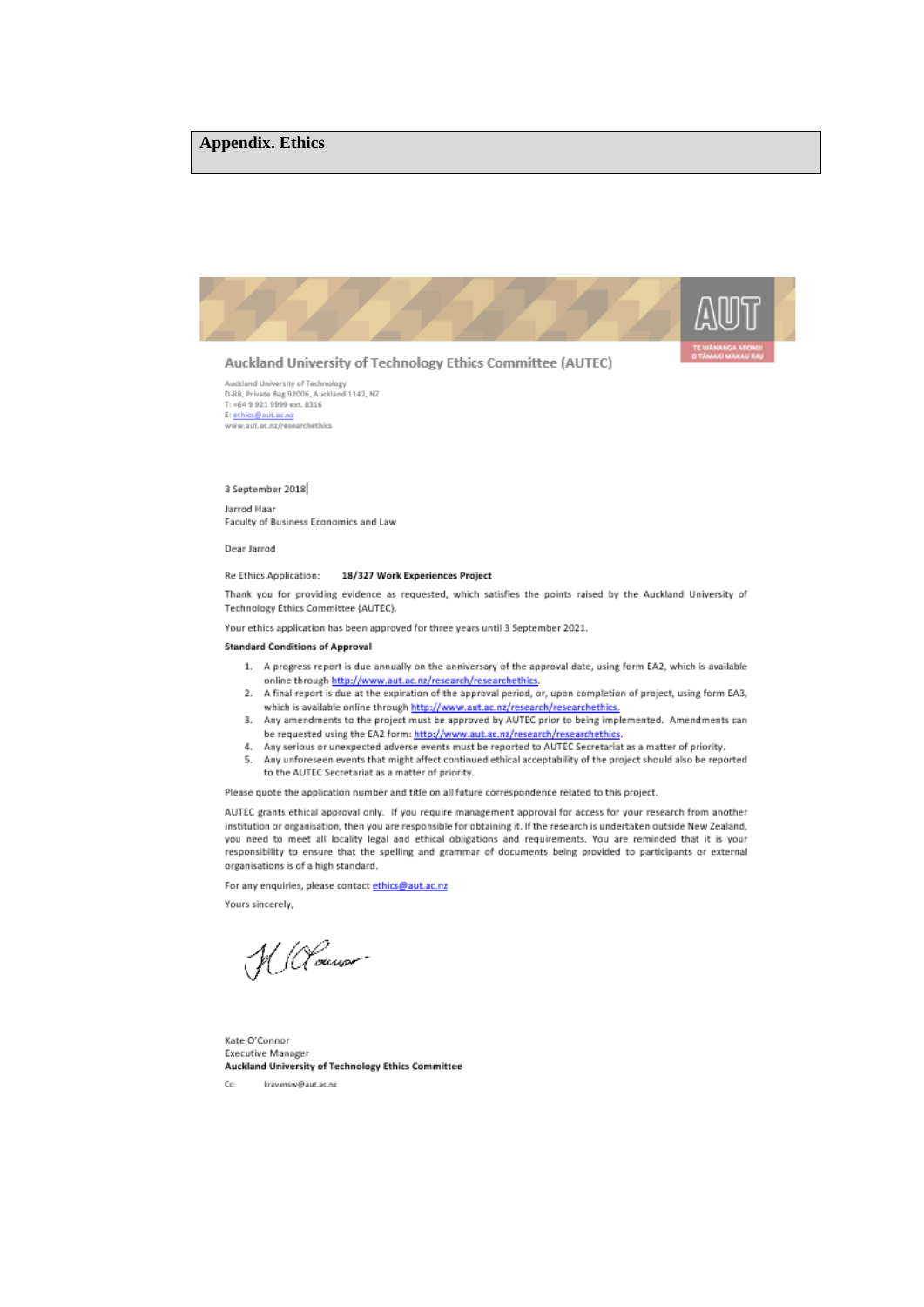### **WFH Survey 2020**

Please confirm you are in paid work (at least 20 hours/week).

 $\bigcirc$  Yes

 $\bigcirc$  No

Skip To: Q5 If Please confirm you are in paid work (at least 20 hours/week). = Yes

Skip To: End of Survey If Please confirm you are in paid work (at least 20 hours/week). = No

#### D1. What is your age?

▼ 18-20... Over 70

D2. Average hours worked in the last week (including overtime) for all paid jobs:

▼ Up to 20 hours... 66 hours or more

#### D3. What is your gender?

▼ Male \_\_ Other

D4. What is your relationship and partner status? (tick all that apply)

| ▼ Less than a year  More than 20 years                                  |
|-------------------------------------------------------------------------|
| D5. How many years have you worked in your current role/job (in years)? |
| Child/ren but not living with me                                        |
| Child/ren living with me                                                |
| No children                                                             |
| Cohabiting with partner/spouse                                          |
| Single                                                                  |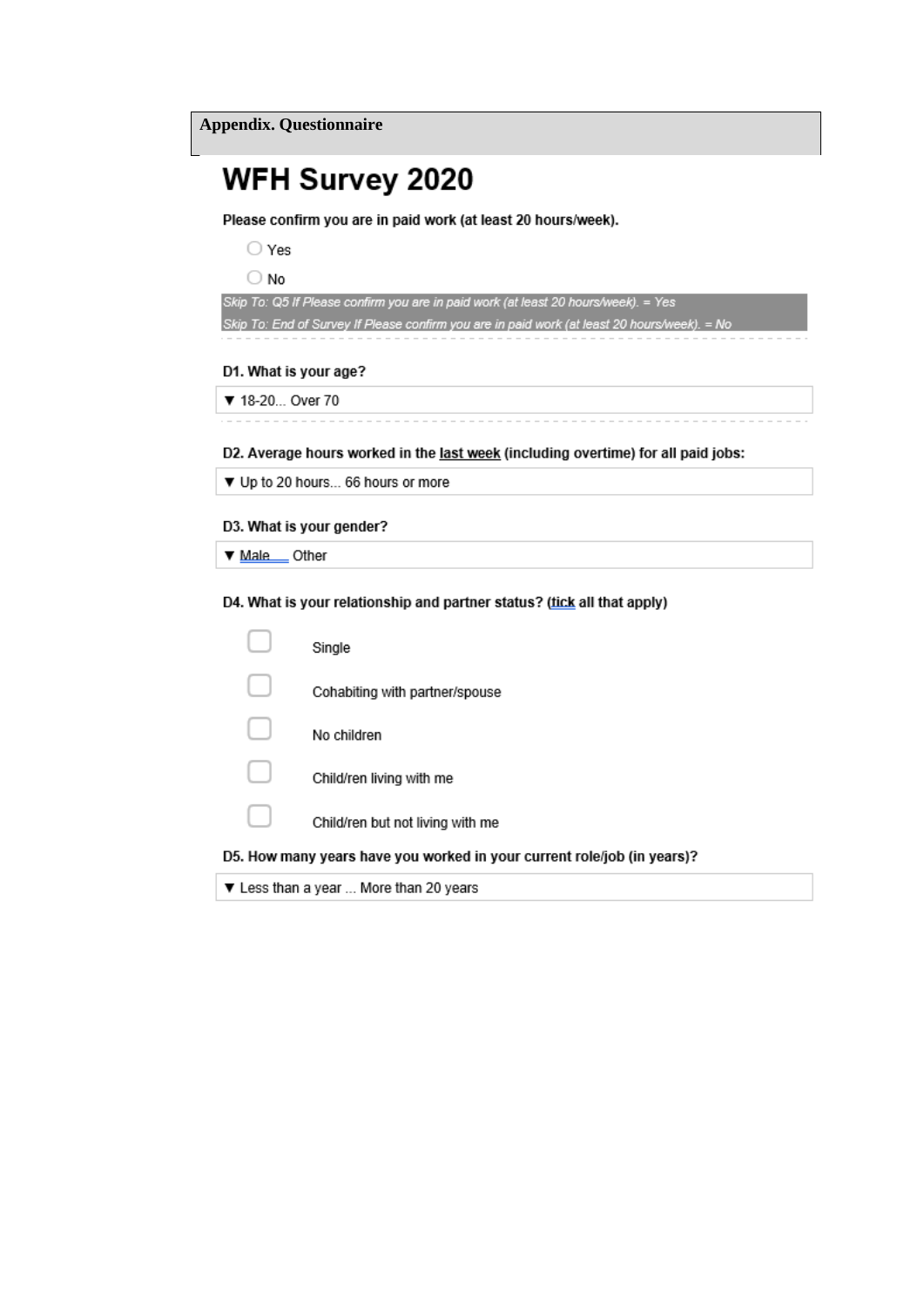|                                                                                                                            | Strongly<br>Disagree | Disagree | Neutral | Agree | Strongly<br>Agree |
|----------------------------------------------------------------------------------------------------------------------------|----------------------|----------|---------|-------|-------------------|
| I am often so emotionally<br>drained when I get home<br>from work that it prevents<br>me from contributing to my<br>family |                      |          |         |       |                   |
| When I get home from work<br>I am often too frazzled to<br>participate in family<br>responsibilities                       |                      |          |         |       |                   |
| Due to all the pressures at<br>work, sometimes when I<br>come home I am too<br>stressed to do the things I<br>enjoy        |                      |          |         |       |                   |
| Because I am often stressed<br>from family responsibilities, I<br>have a hard time<br>concentrating on my work             |                      |          |         |       |                   |
| Tension and anxiety from<br>my family life often weakens<br>my ability to do my job                                        |                      |          |         |       |                   |
| Due to stress at home, I am<br>often preoccupied with<br>family matters at work                                            |                      |          |         |       |                   |
| With lockdown, the<br>pressures of working at<br>home make family life<br>difficult <sup>2</sup>                           |                      |          |         |       |                   |
| With lockdown, family<br>pressures intrude constantly<br>into my work time <sup>2</sup>                                    |                      |          |         |       |                   |

Q79 D4. Indicate the extent to which you agree/disagree with the following - as it relates to the <u>past week</u>:

<sup>2</sup>=Items in Study Two only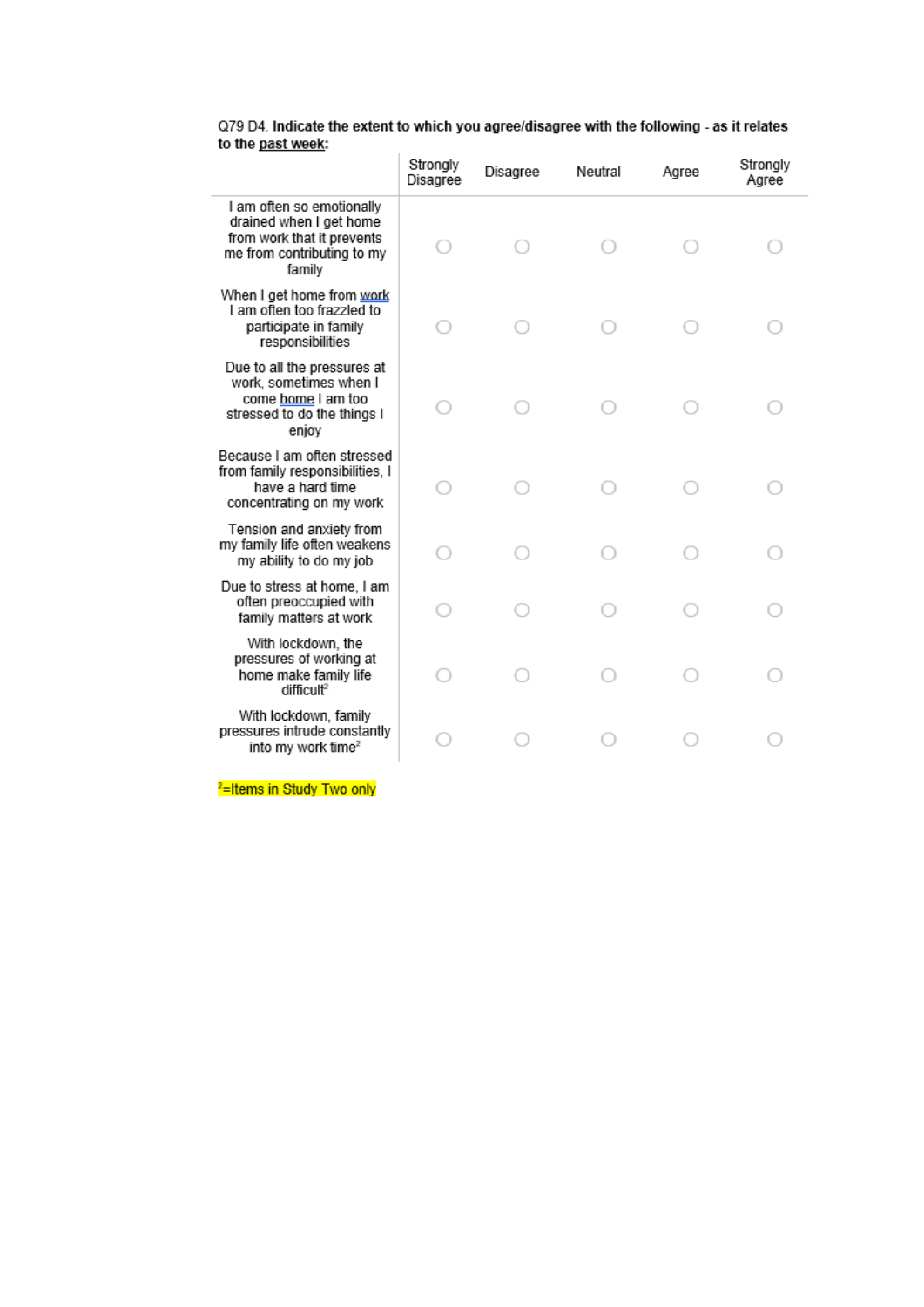#### D6. Indicate the extent to which you engaged in the following in the past week:

|                                                                                                               | Not at all | A Small<br>Extent | To Some<br>Extent | Quite A Lot | A Lot |  |
|---------------------------------------------------------------------------------------------------------------|------------|-------------------|-------------------|-------------|-------|--|
| How frequently do you<br>use a mobile device to<br>perform your job during<br>family time?                    |            |                   |                   |             |       |  |
| To what extent do you<br>use a mobile device to<br>perform your job during<br>family time?                    |            |                   |                   |             |       |  |
| How frequently do you<br>use a mobile device to<br>handle some of your<br>work demands during<br>family time? |            |                   |                   |             |       |  |

#### Study One Only: E1. Indicate the extent to which you agree/disagree with the following in the <u>past week</u>:  $\overline{1}$

|                                                          | Strongly<br>Disagree | Disagree | Neither<br>Disagree or<br>Agree | Agree | Strongly<br>Agree |
|----------------------------------------------------------|----------------------|----------|---------------------------------|-------|-------------------|
| I am thinking about<br>leaving my<br>organization        |                      |          |                                 |       |                   |
| I am planning to look<br>for a new job                   |                      |          |                                 |       |                   |
| I intend to ask people<br>about new job<br>opportunities |                      |          |                                 |       |                   |
| I don't plan to be at<br>my organisation much<br>longer  |                      |          |                                 |       |                   |